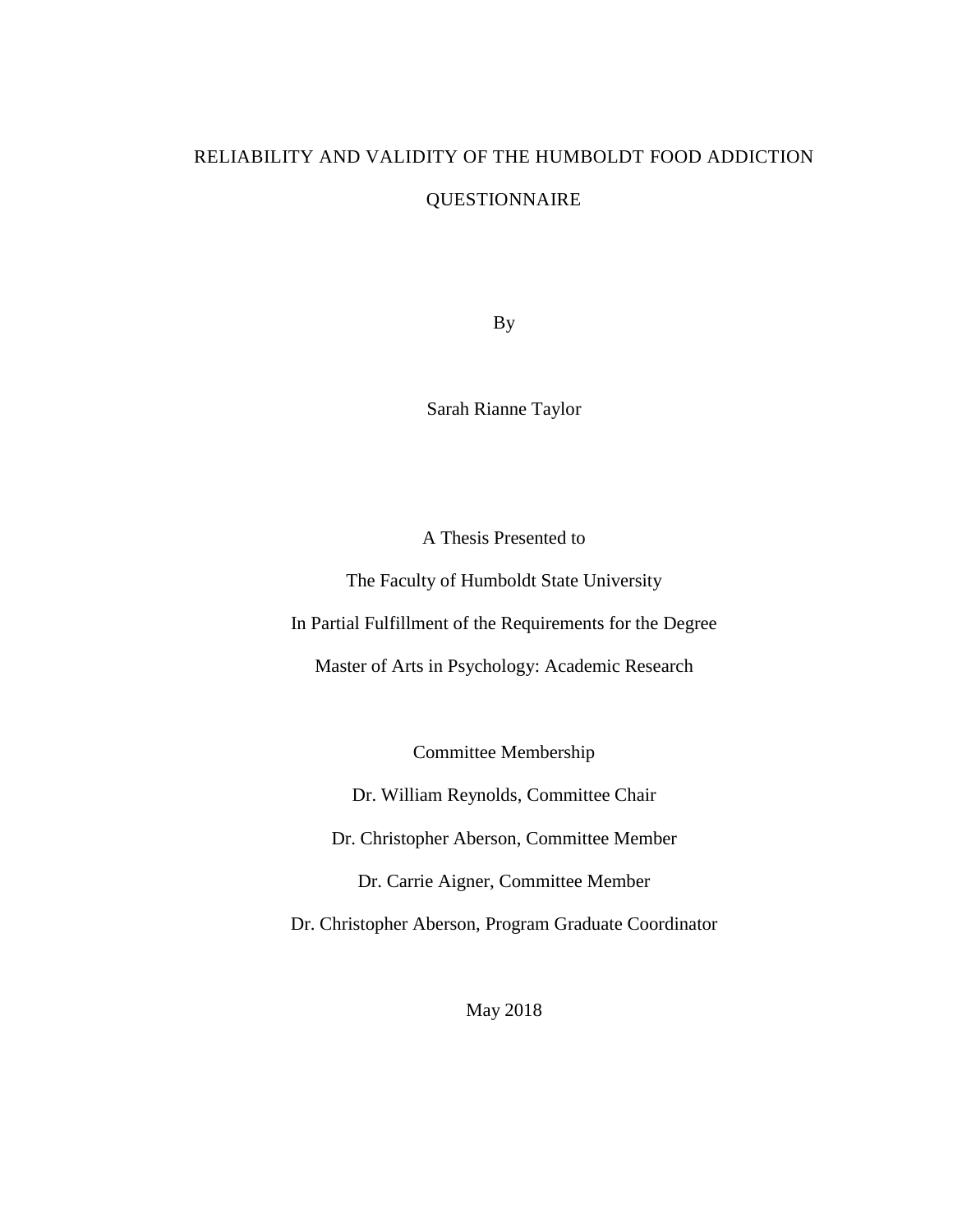#### **Abstract**

# <span id="page-1-0"></span>RELIABILITY AND VALIDITY OF THE HUMBOLDT FOOD ADDICTION **OUESTIONNAIRE**

#### Sarah Rianne Taylor

Current research shows that foods high in sugar, salt, and fat can illicit addictive responses (Pursey, Stanwell, Gearhardt, Collins, & Burrows, 2014). Although measures of overeating pathology exist, only a few are dedicated to food addiction. Two of these measures are the Yale Food Addiction Scale (YFAS; Gearhardt, Corbin, & Brownell, 2009b) and the Eating Behaviors Questionnaire (EBQ; Merlo, Klingman, Malasanos, & Silverstein, 2009). Given the shortage of food addiction measures, the Humboldt Food Addiction Questionnaire (HFAQ) was developed to supplement the need for additional tools. Recruited from both a university and online, 626 participants completed this study. Reliability of the HFAQ was excellent at .95. Strong relationships were found between the HFAQ and two other measures of food addiction, the YFAS and EBQ. A measure of eating pathology, the Eating Attitudes Test (EAT-26), and a measure of impulsivity, the Delaying Gratification Inventory (DGI short form with food subscale) were used to measure convergent validity. There was a moderate relationship between the HFAQ and the two convergent measures. Discriminant validity was also established between the HFAQ and a measure of alcohol and drug use. An exploratory factor analysis showed that DSM substance criteria were present within a five-factor solution.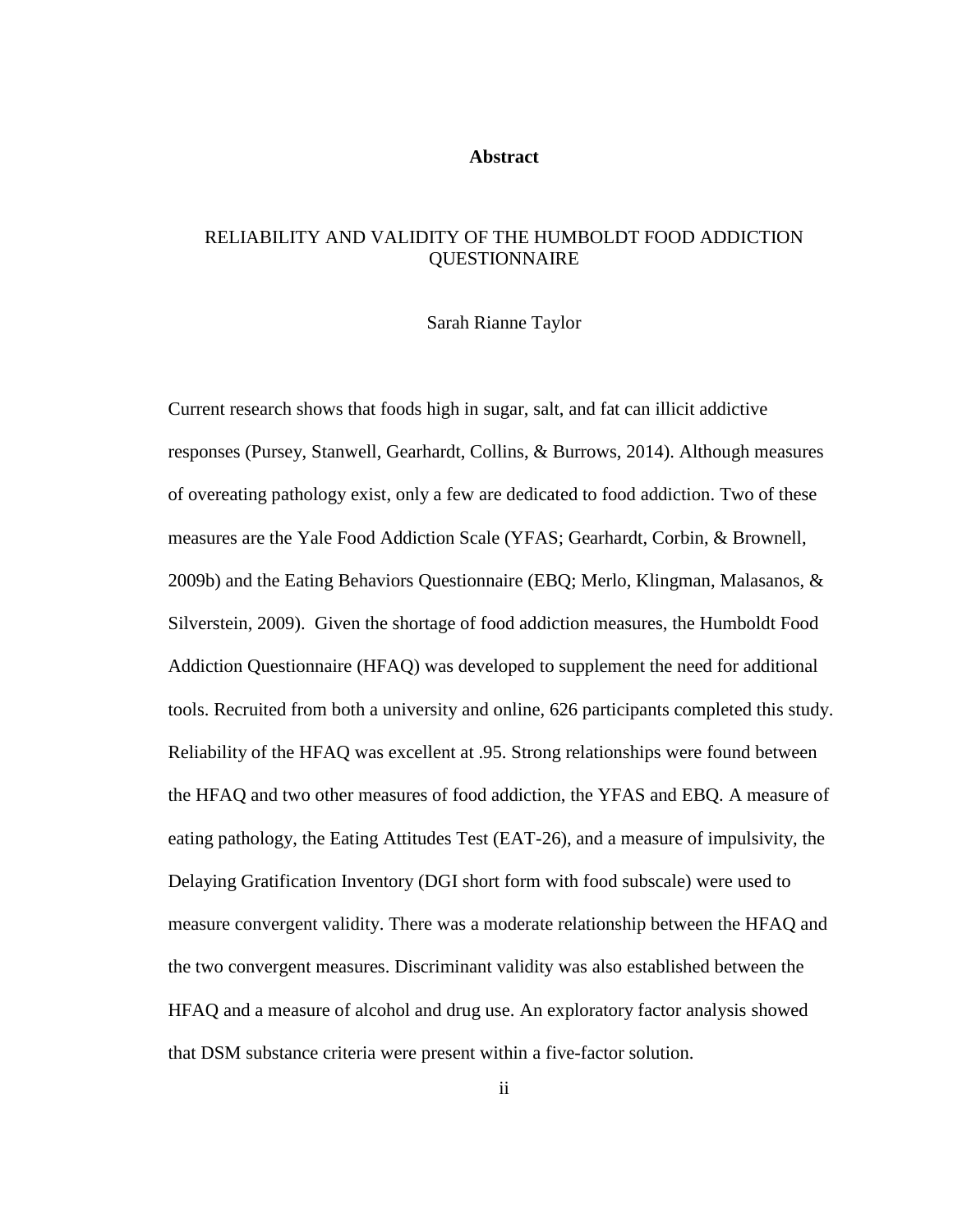# **Acknowledgements**

<span id="page-2-0"></span>First and foremost, I would like to thank Dr. William Reynolds for his guidance and support throughout my academic career. He inspired my love for research and I would not be in this field, today, if it wasn't for him. Dr. Reynolds stood as my mentor and provided me with research opportunities, even as an undergraduate. He took a chance on me and I have enjoyed our collaboration. I am truly appreciative of his dedication to his students and his contributions to the field of research and psychology.

Second, I would like to thank Dr. Christopher Aberson for introducing me to social statistics and proving that I really did not hate math. Prior to college, I would have never thought in a million years that I would end up pursuing a career heavily involved in statistics. Thank you for opening that door. I would also like to thank Dr. Carrie Aigner for joining my team on short notice. I appreciated your feedback during my defense and it was a pleasure to meet you. I also want to give my appreciation to Dr. Tasha Howe who was instrumental in my academic and career path. Her introduction to developmental psychopathology sparked a passionate desire within me to help improve the lives of children and their families. She works hard for the community and it is truly inspiring.

Lastly, I want to thank my mom who always kicks me down when I am feeling sorry for myself. Her brutal honesty and tough love always puts me back in check. She was a student when I was growing up and I watched her earn straight A's. I always wanted to be like her and make her proud. I love you, mom.

Oh, and thanks to my wife Jennifer for all of your support, I love you too!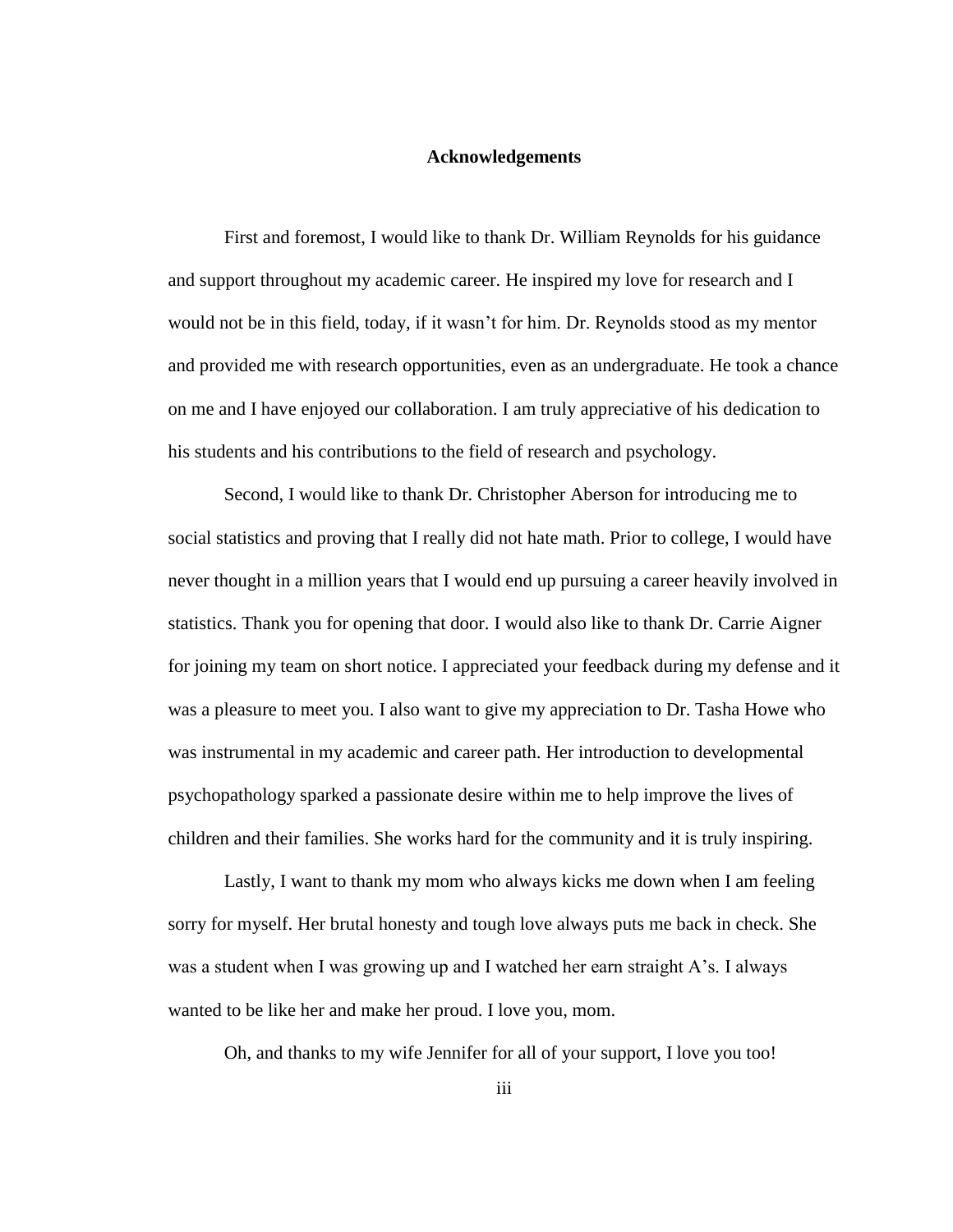# **Table of Contents**

| Theoretically Related Constructs: Criterion, Convergent, or Both? 15 |
|----------------------------------------------------------------------|
|                                                                      |
|                                                                      |
|                                                                      |
|                                                                      |
|                                                                      |
|                                                                      |
|                                                                      |
|                                                                      |
|                                                                      |
| 21                                                                   |
| 22                                                                   |
| 22                                                                   |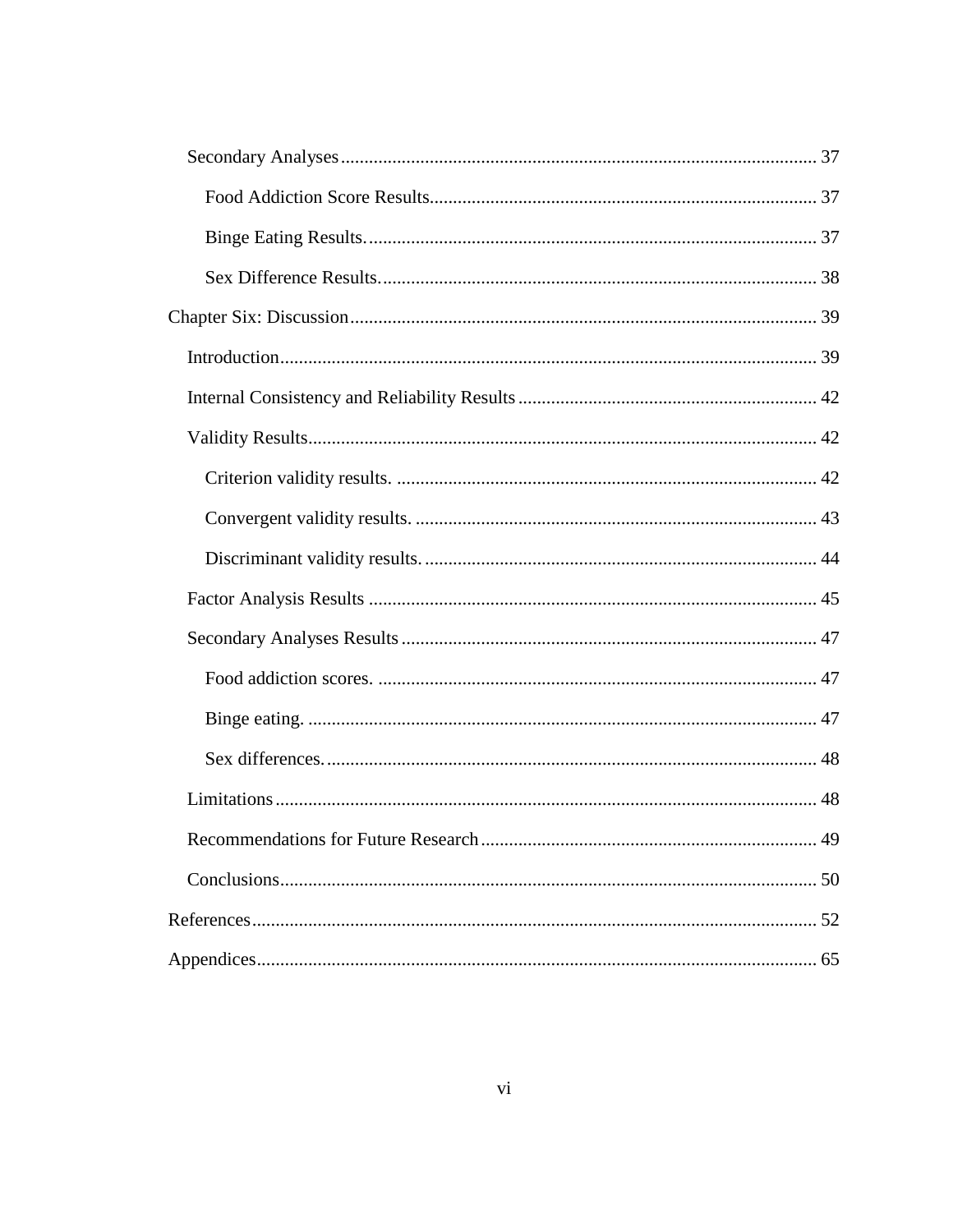# **List of Tables**

<span id="page-6-0"></span>

| Table 2 Means and Standard Deviations of the HFAQ and Validity Measures by Sample |  |
|-----------------------------------------------------------------------------------|--|
| Table 3 Means and Standard Deviations of the HFAQ and Validity Measures by Sex 32 |  |
|                                                                                   |  |
|                                                                                   |  |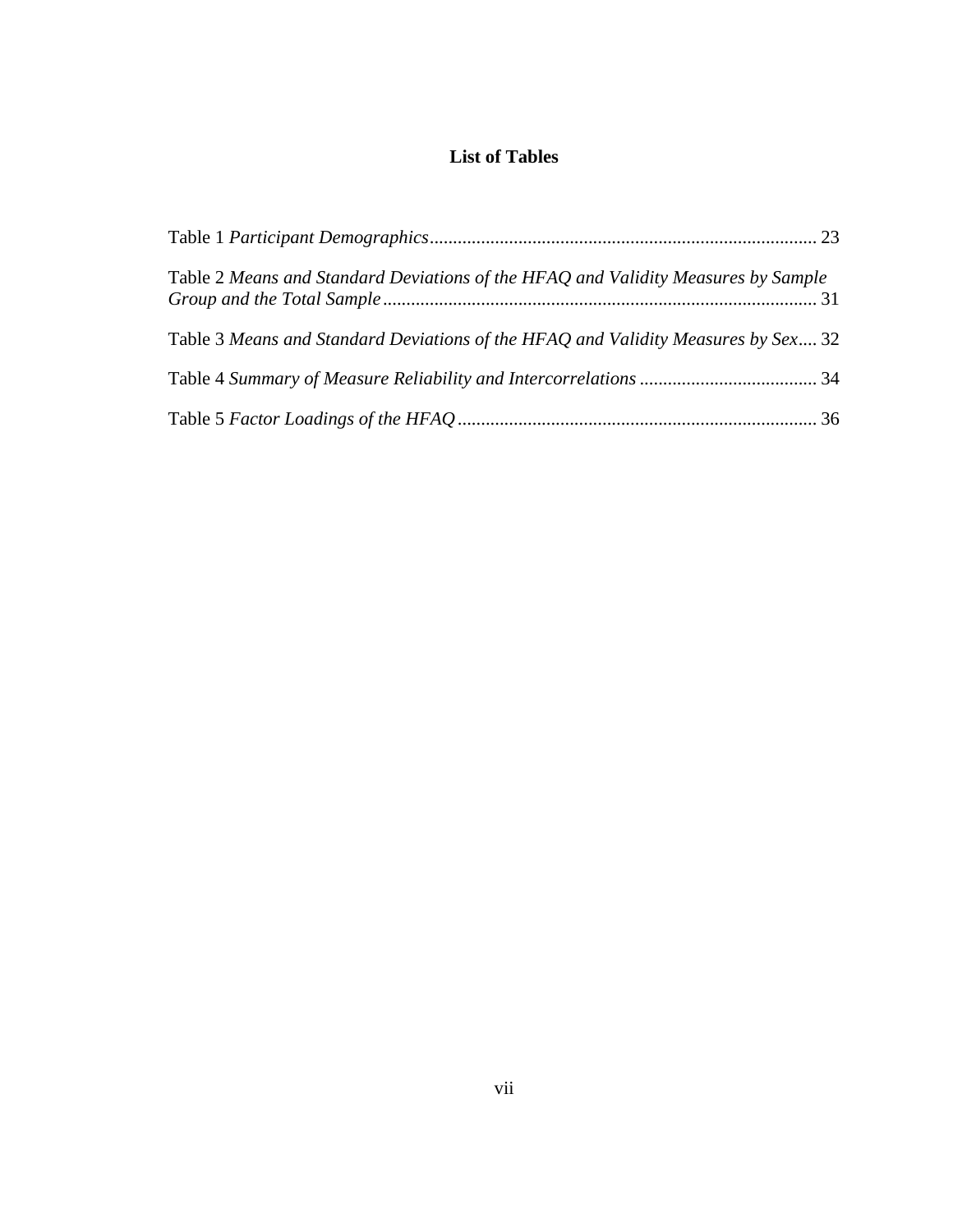# **List of Appendices**

<span id="page-7-0"></span>

| Appendix F Delaying Gratification Inventory Short Form with Food Subscale  77 |  |
|-------------------------------------------------------------------------------|--|
|                                                                               |  |
|                                                                               |  |
|                                                                               |  |
|                                                                               |  |
|                                                                               |  |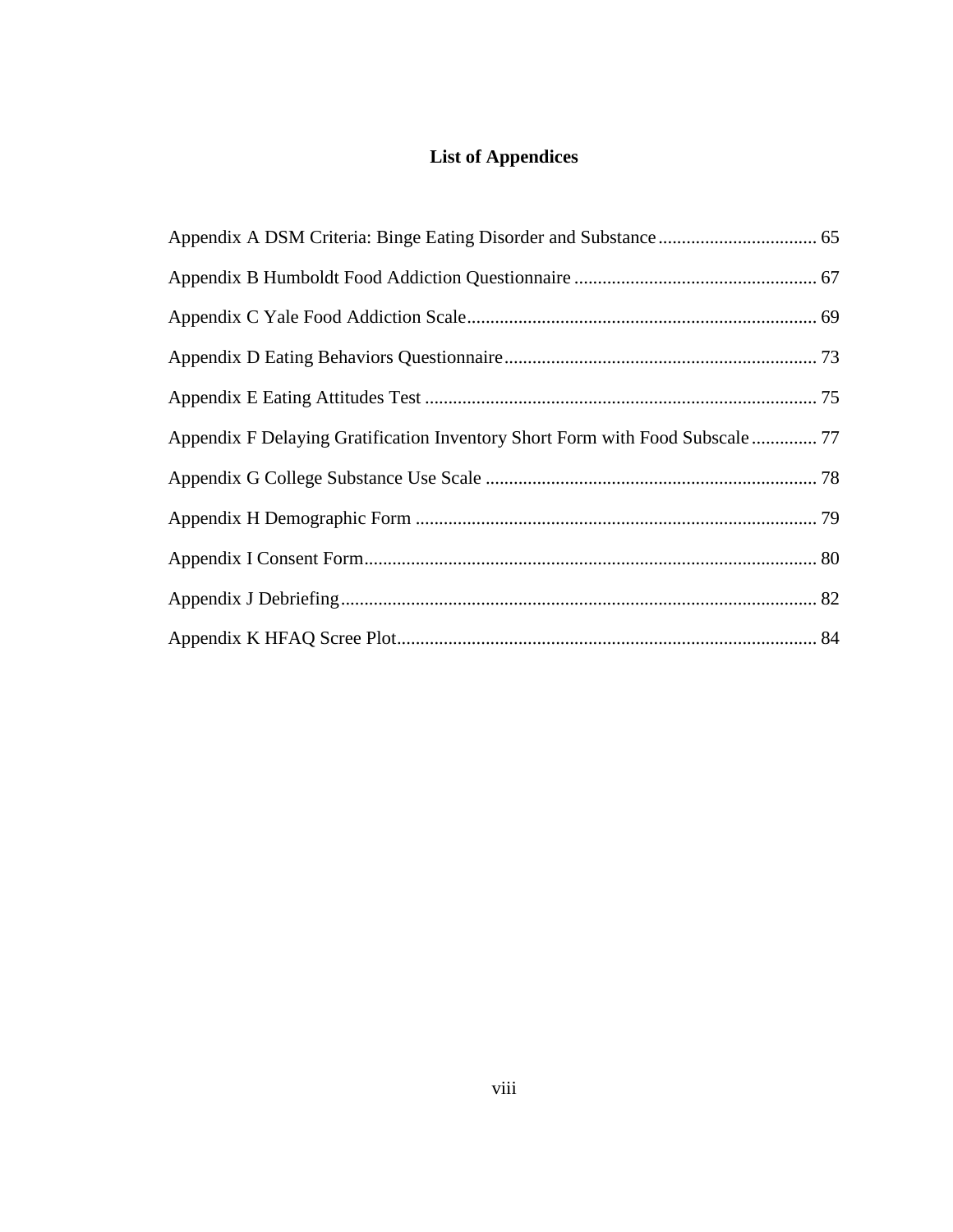#### **Chapter One: Introduction**

<span id="page-8-0"></span>Obesity rates have risen in the past 30 years. Over one-third of adults in the U.S. are obese (Hales, Carroll, Fryar, & Ogden, 2017). The health implications of obesity are often devastating. An obese person has a greater chance of developing cardiovascular disease, diabetes, stroke, and cancer (CDC, 2017). An increased consumption of high calorie, highly processed, nutritionally unbalanced foods such as fast food, sugared beverages, and convenience foods have been implicated in the obesity epidemic (Steele, Popkin, Swinburn, & Monteiro, 2017; Wylie-Rosett, Segal-Isaacson, & Segal-Isaacson, 2004). From an evolutionary perspective, humans have evolved to consume more calories than needed in order to safeguard against times of famine (de Ridder & van den Bos, 2006). For the ancestors of humans, though it was scarce, foods high in carbohydrates and fat provided the biggest caloric payoff. Foods high in sugar, salt, and fat excite the brain's pleasure centers.

Studies with humans and animals have examined the physiological mechanisms involved in eating and pleasure. Evidence supports addictive-like functioning towards palatable foods. Like cocaine and heroin, palatable foods stimulate the brain's dopamine systems (Davis, Loxton, Levitan, Kaplan, Carter, & Kennedy, 2013; DiNicolantonio, O'Keefe, & Wilson, 2017). The notion of food addiction is controversial (Ziauddeen & Fletcher, 2013) but a growing body of research supports the food addiction hypothesis (Gearhardt & Brownell, 2013; Lennerz & Lennerz, 2018). In addition to physiological evidence, measures of food addiction have also demonstrated addictive eating behaviors.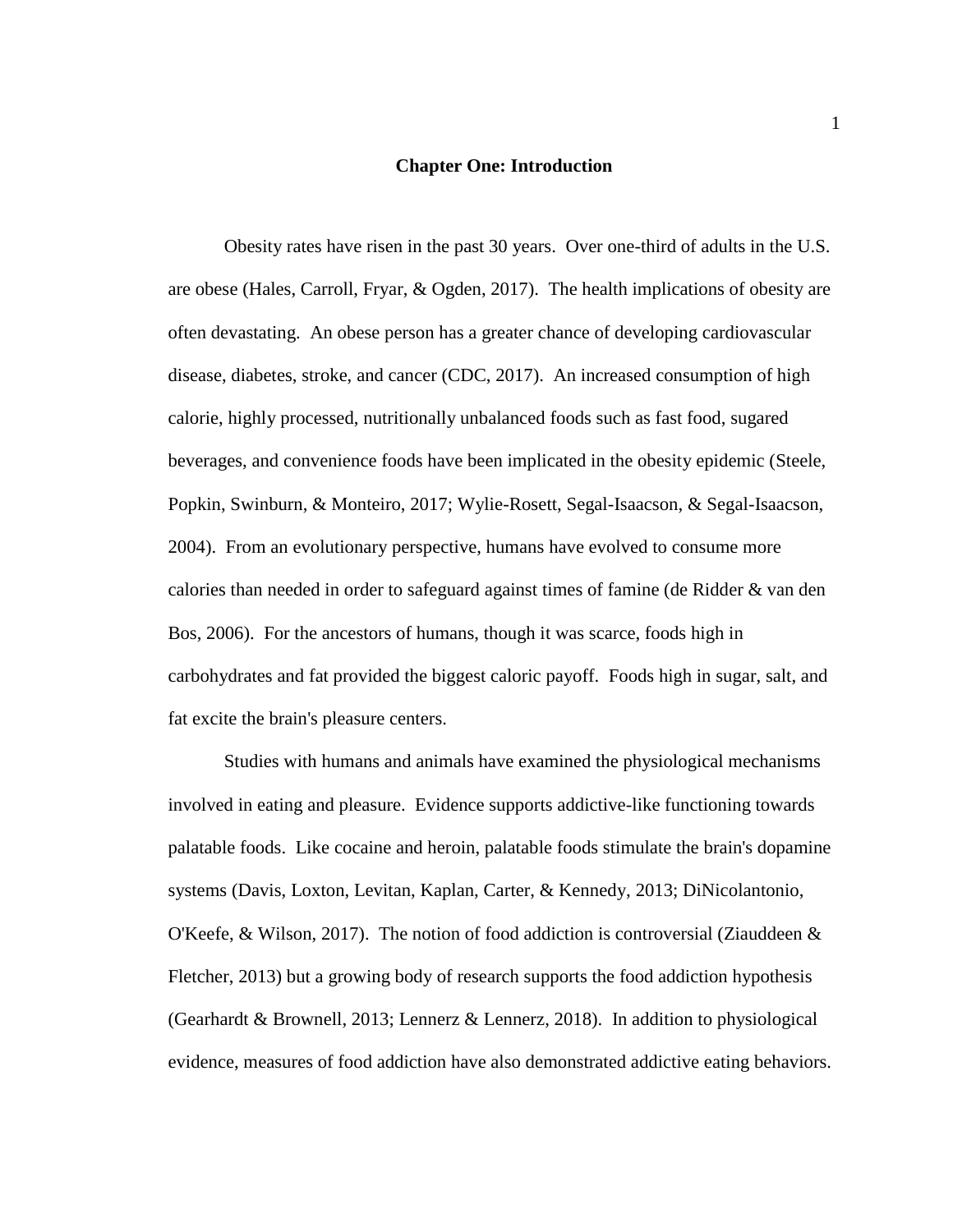Substance dependence criteria in the Diagnostic and Statistical Manual of Mental Disorders, fifth edition (DSM-5: American Psychiatric Association, 2013) can be adapted to measure food addiction/dependence (FA/FD; Gearhardt, Corbin, & Brownell 2009b; Merlo, Klingman, Malasanos, & Silverstein, 2009). Participants have endorsed dependence criteria such as feeling out of control, unintentionally overeating, and repeatedly failing at attempts to cut back (Worledge & Reynolds, 2011). Studies using FA/FD measures have shown shared variance between FA/FD and binge eating. FA/FD may play a role in binge eating, however, not everyone who is addicted to food binge eats and vice versa (Cassin & von Ranson, 2007; Taylor & Reynolds, 2012). The study of food addiction is growing, although measures of this construct are scarce. Because there is a need for psychometrically sound measures of FA/FD, the Humboldt Food Addiction Questionnaire (HFAQ) was developed.

The current study will examine the psychometric properties of the HFAQ. With data from over 600 participants, (HSU students and online participants) reliability and validity will be assessed. Internal consistency, item-to-total correlations, and test-retest outcomes will be analyzed for evidence of reliability. Correlations between the HFAQ and criterion, convergent, and discriminant measures will be used to confirm validity. Because items in the HFAQ were generated from dependence criteria in the DSM, a factor analysis will also be conducted. This study consists of questionnaires, thus carrying minimal risk to the participants. A resource page with information on eating disorders and counseling services will be provided to the subjects. Pilot studies have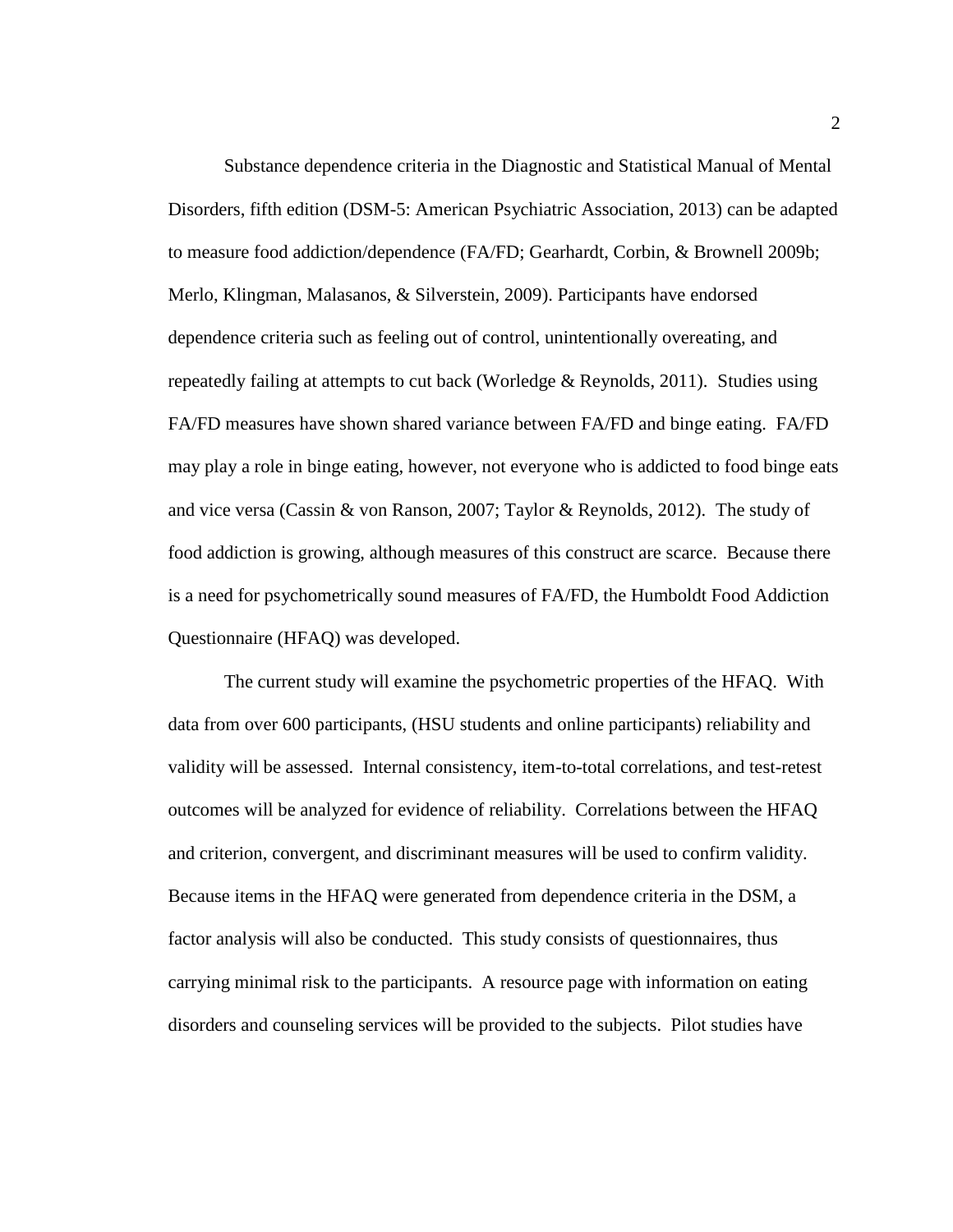shown the HFAQ to be a viable measure of FA/FD and more evidence is needed to verify its utility with adults.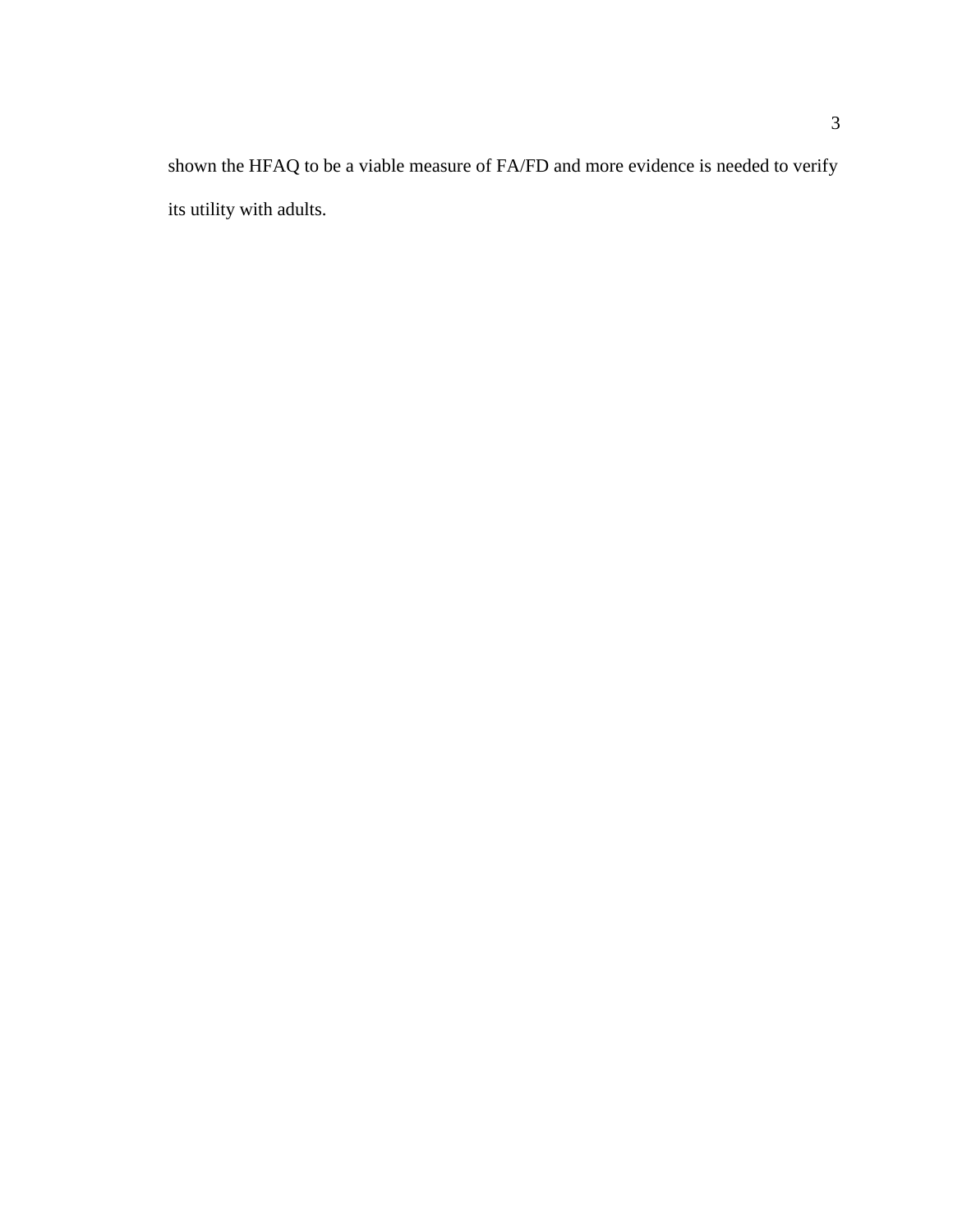#### **Chapter Two: Literature Review**

<span id="page-11-0"></span>Excessive calorie intake is the most common cause of obesity (Howell & Krones, 2017; Wright & Aronne, 2012). In the United States, it is estimated that 39% of adult men and women are obese (Hales et al., 2017). Obesity poses serious health risks and contributes to approximately 18% of all U.S. deaths, annually (Masters, Reither, Powers, Yang, Burger, & Link, 2013). Medical conditions associated with obesity include coronary heart disease, type II diabetes, dyslipidemia, hypertension, stroke, osteoarthritis, and cancer (Burton, Foster, Hirsch, & Van Itallie, 1985; Pi-Sunyer, 1993). From 1980 to 2000, obesity rates dramatically increased 16 percent (Flegal, Carroll, Kuczmarski, & Johnson, 1998; Flegal Carroll, Ogden, & Johnson, 2002). Since the year 2000, obesity rates have climbed another astonishing 13.9%, affecting almost four out of 10 adults (Hales et al., 2017).

The sharp rise in obesity beginning in the 1980s has been attributed to trends including greater consumption of cheap, processed, high-fat, high-sugar foods (junk food), and sedentary lifestyle (Centers for Disease Control, 2007; Rolls, 2003). Other factors contributing to the development of obesity include genetics, physiology, environment, psychology, sociology, and economics (Aronne, Nelinson, & Lillo, 2009). For Western populations, the level of access to junk food is historically novel, and spreading to poorer countries (Ford, Patel, & Narayan, 2017; Prentice, 2006). Much of the heavily marketed, nutritionally deficient junk foods and fast foods are chemically altered to increase palatability and thus boost profit (Hawkes, 2006). Human evolution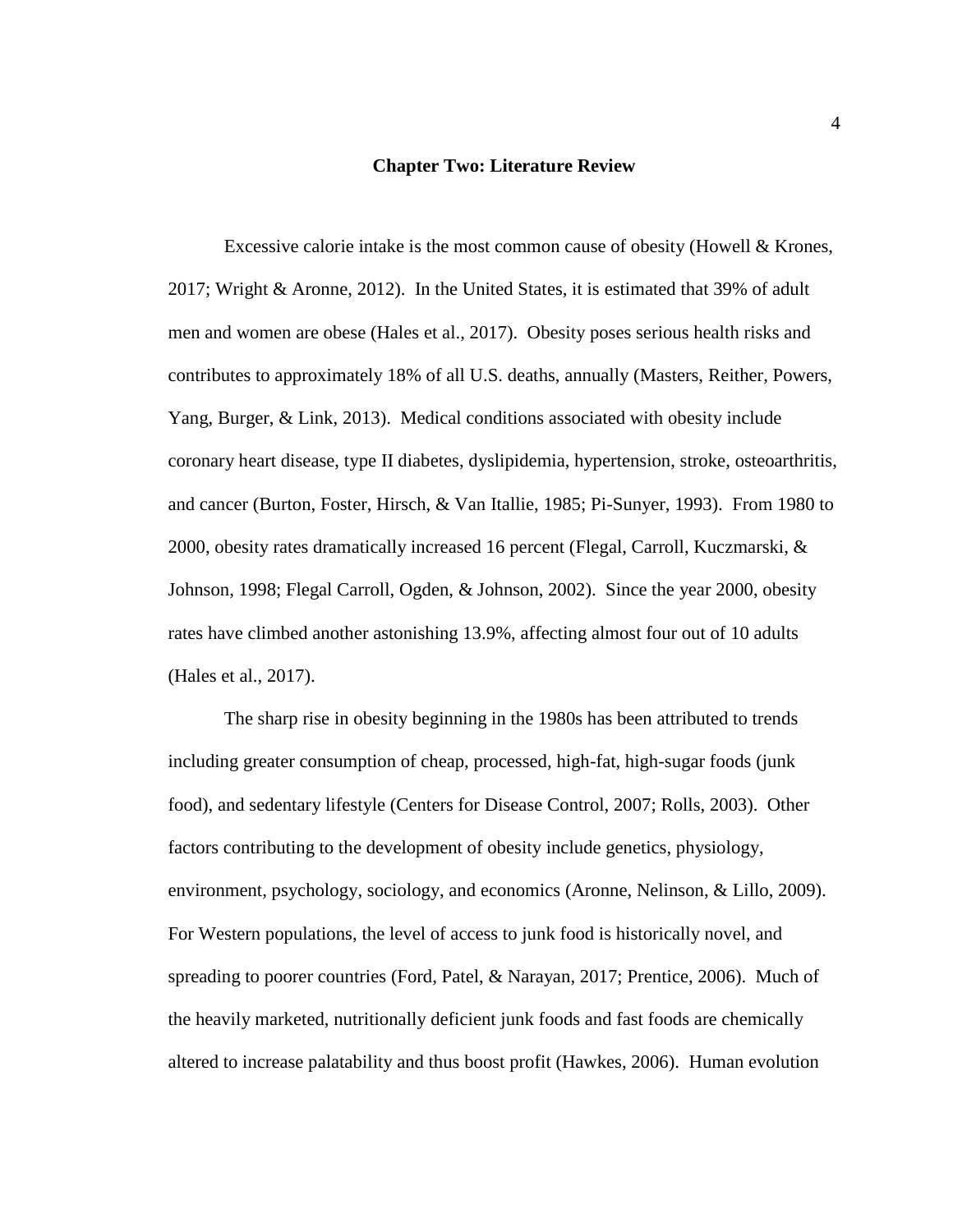has not been able to keep up with the influx of modern junk food, rendering scores of people overweight and obese (Jew, AbuMweis, & Jones, 2009; Pijl, 2011). Still, not all who have access to junk food overeat. A growing body of research suggests that the neural mechanisms involved in the development and progression of addiction can contribute to the excessive consumption of palatable foods.

# <span id="page-12-0"></span>**The Food Addiction/Dependency Hypothesis**

The conceptualization of food addiction as a type of eating pathology has been gaining momentum among researchers. While this idea is not new, (food addiction has been recognized since at least 1956 [Randolph, 1956]), advances in technology have allowed researchers greater insight into the physiological mechanisms that drive overeating. Researchers have specifically studied the relationship between hyperpalatable foods (foods high in sugar, salt, and fat) and the brain's dopaminergic reward system (Cocores & Gold, 2009). Consumption of hyperpalatable foods have been shown to produce pleasurable feelings, likened to the high users experience while taking heroin and cocaine. Behaviors and changes in the brain that are traditionally observed with drug abuse have also been cited in rodent and human studies (Gearhardt, Grilo, DiLeone, Brownell, & Potenza, 2011; Novelle & Diéguez, 2018). Mirroring drug abuse, indications of overeating include consuming more of the food than anticipated, loss of control, tolerance, and withdrawal. Through studies with humans and animals, researchers have learned that basal dopamine (DA), acting within the brain's reward system, is predictive of food intake.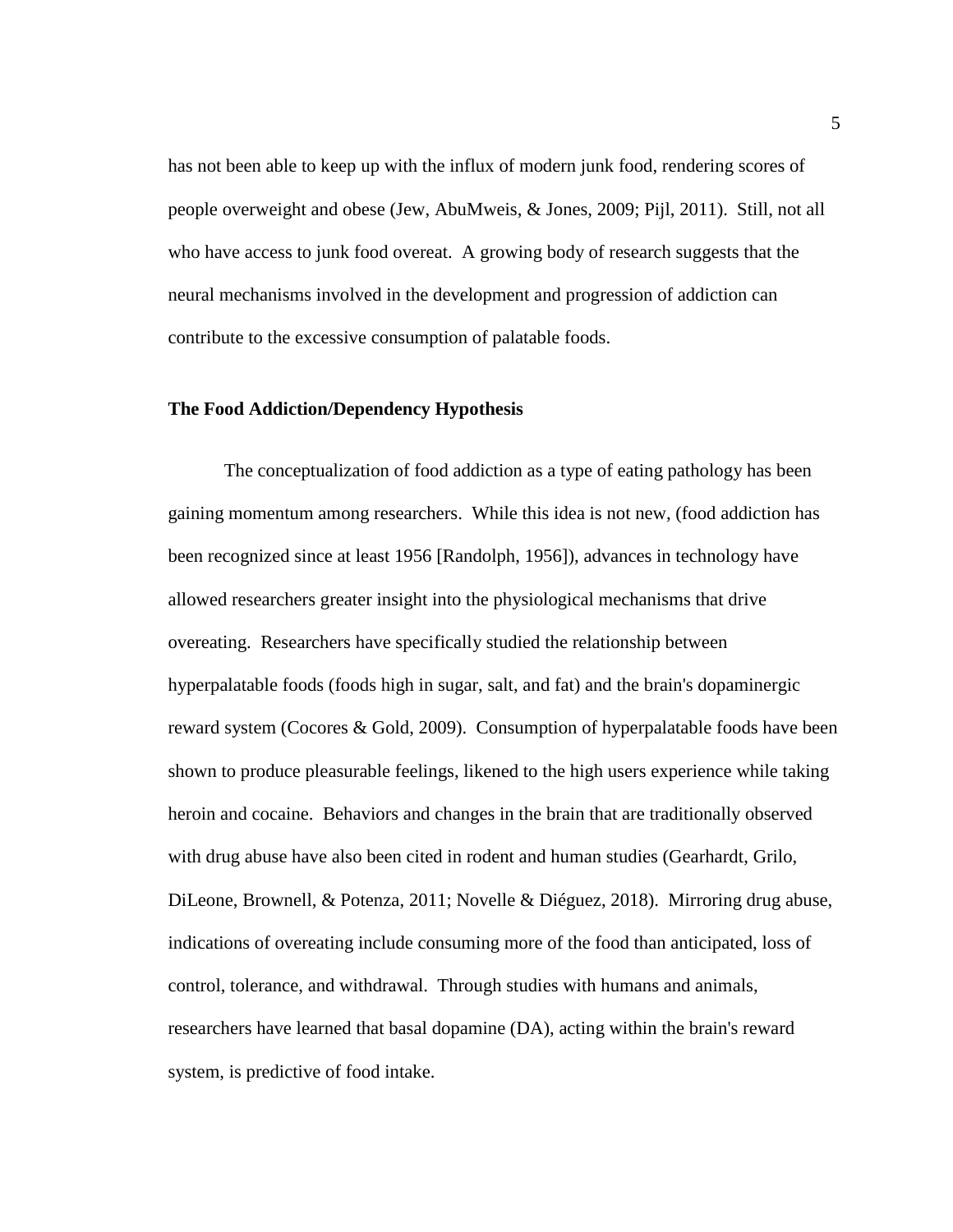Studies have shown that overweight rats have lower levels of DA, less D2 receptors, and induced DA delivery to regions of the brain's pleasure center including the nucleus accumbens, dorsal striatum, and medial prefrontal cortex (Cook, Hendrickson, Garwood, Toungate, Nania, & Morikawa, 2017; Fetissov, Meguid, Sato, & Zhang, 2002; Geiger et al., 2008). In one particular study with rats, it was discovered that excessive intake of energy-dense foods lead to similar nueroadaptive responses also found with drug addiction (Johnson & Kenny, 2010). Along with their regular chow, some rats were also fed highly palatable foods such as bacon, cake, and chocolate. This resulted in the rats not only overeating, but also maintaining their excessive eating habits despite the consequence of receiving unpleasant electric shocks. By contrast, the rats that were not exposed to the junk food stopped eating when electric shocks were anticipated. Further, when access to the junk food was restricted and replaced with healthier options, the overweight rats refused to eat for two weeks. For the rats that developed obesity, their Type 2 dopamine receptors became less sensitive, resulting in a diminished reward pathway. Similar results involving DA and overeating have also been found in humans.

Compared to normal-weight counterparts, obese people have less striatal D2 receptors (Volkow et al., 2008; Volkow, Wise, & Baler, 2017). Compromised DA signaling has predicted weight gain in individuals with this genetic risk (Stice, Spoor, Bohon, & Small, 2008). In a study examining the neural correlates of food addiction, addictive eating activated similar neural patterns seen in substance dependence (Gearhardt et al., 2011). Participants with elevated food addiction scores had more activity in the cingulate cortex, medial orbitofrontal cortex, and the amygdala while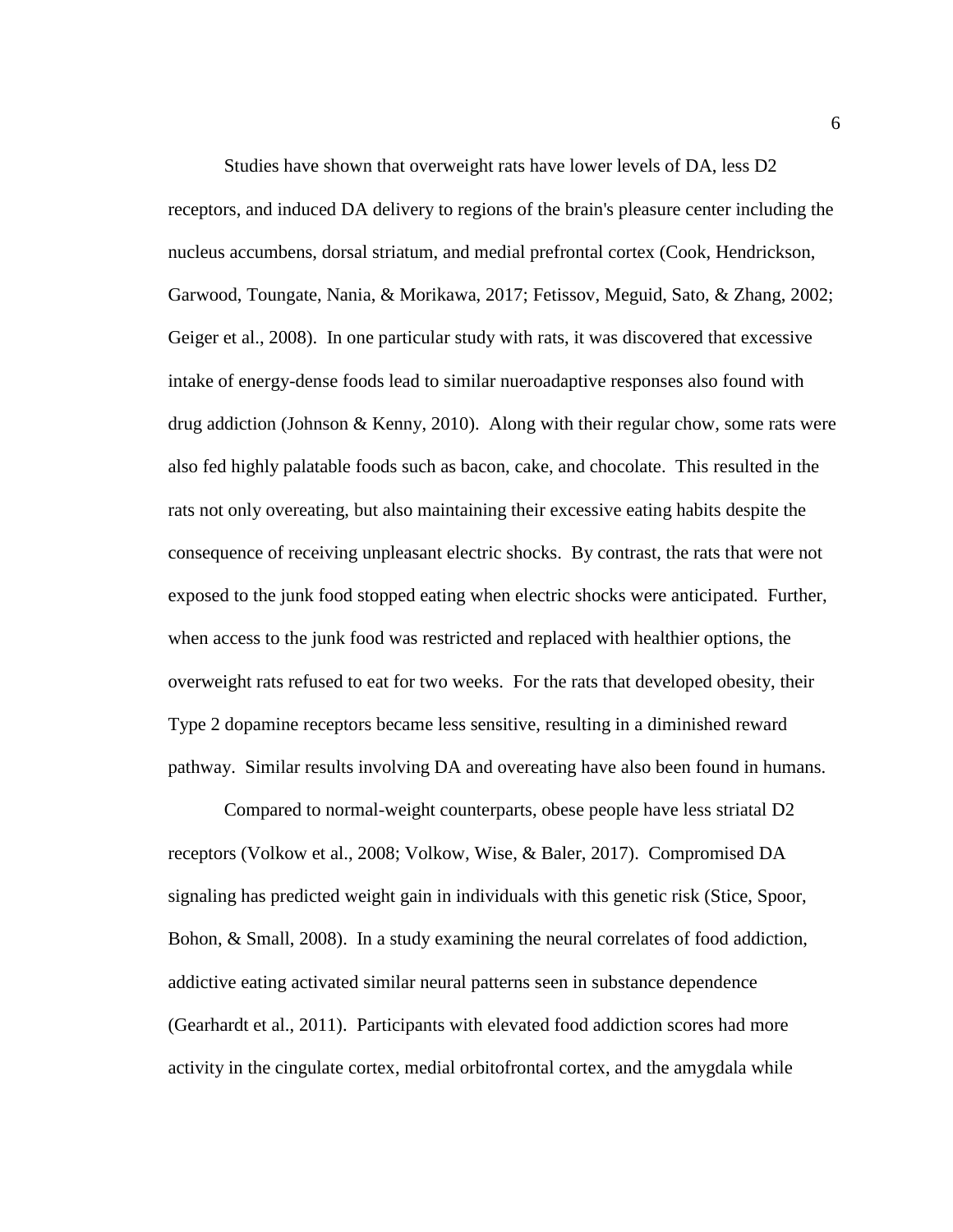anticipating consuming chocolate milkshakes. These areas of the brain serve as reward circuits that reinforce eating (Volkow  $&$  Fowler, 2000). Likewise, when the participants actually consumed the junk food, they had less activation in the inhibitory region of the brain (lateral orbitofrontal cortex) suggesting an increased need for satiation. Measures of palatable food consumption in the context of the addiction framework have been developed.

# <span id="page-14-0"></span>**Criterion Measures Review and Critique**

Citing a lack of psychometrically validated measures of food addiction, the creators of the Yale Food Addiction Scale (YFAS) sought to explore this phenomenon (Gearhardt et al., 2009b). Using a stratified sample, 353 people initiated this preliminary investigation. Of the original 353 participants, 233 completed the measures used to establish validity. The average age of the participant was 20.2 (*SD* =138). Ethnicity of the participants included 72.5% Caucasian, 18.5% Asian-American, and 9% African American. Women comprised 64.2% of the sample and were more likely to complete all of the measures. BMI was self-reported at an average of  $22.58$  ( $SD = 3.18$ ). Most participants were within a normal weight range (73.5%) and some were overweight (18.7%), obese (2.7%) or underweight (4.7%). Six relevant validity measures were used.

Convergent validity measures included the Binge Eating Scale (BES), Eating Troubles Module (EAT-26), and Emotional Eating Scale (EES). Sixteen items of the BES asked participants about their behaviors and feelings during binge episodes. Questions in the BES measured the severity of binge eating patterns including none,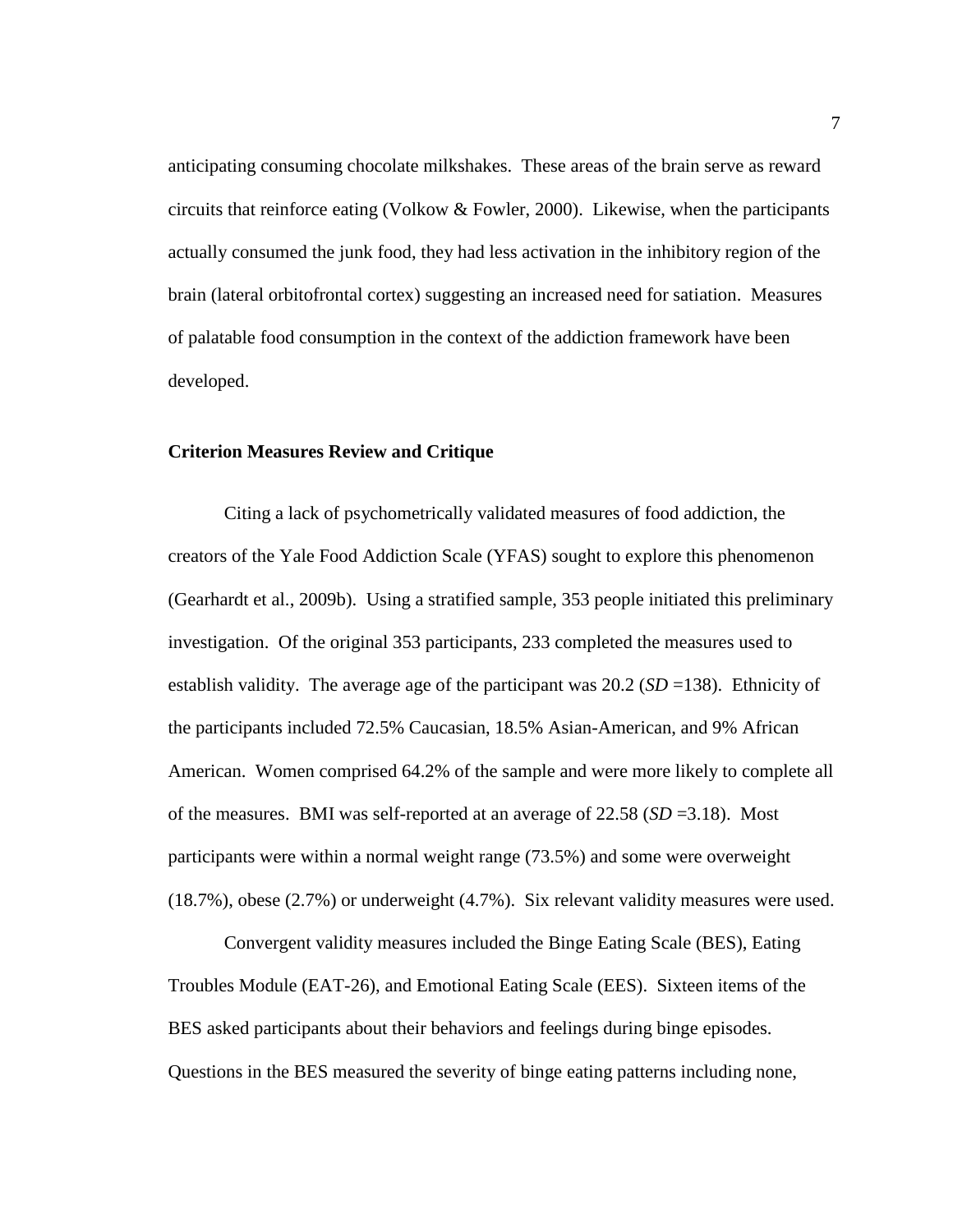moderate, and severe. Reliability of the BES was excellent,  $\alpha = .93$ . Measuring eating disorder symptoms, the EAT-26 is a 20-item scale that classifies scores over 20 as highly indicative of an eating disorder. Cronbach's alpha for the EAT-26 was high,  $\alpha = .91$ . Used to assess overeating provoked by emotional state, the 25-item EES asks participants if certain emotions make them want to eat more, less, or the same. EES had excellent internal consistency,  $\alpha = .91$ . Discriminant measures of were also used to establish validity.

Discriminant validity measures included in this study were the Rutgers Alcohol Problem Index (RAPI), the Daily Drinking Questionnaire (DDQ), and the Gray's Behavioral Inhibition (BIS) and Behavioral Approach Systems (BAS). The RAPI consists of 23 items that briefly assess young adult and adolescent drinking problems. Internal consistency for the RAPI was good,  $\alpha = .88$ . A revised version of the DDQ asked additional questions about daily drinking including days per week and number per day. Reliability of the DDQ was good,  $\alpha = .83$ . Twenty questions comprised the BIS/BAS, calculating a global BIS score and BAS subscale scores: Drive (DRV), Fun Seeking (FS), and Reward Responsiveness (RR). Internal consistency for the BIS and BAS was acceptable,  $\alpha = .78$  and .71, respectively. Items generated for the YFAS were largely based on adaptations of the DSM-5 substance dependence criteria, and scales measuring gambling, exercise, and sex addiction.

Questions from the DSM-5 substance dependence criteria and other addiction scales were modified with an emphasis on the consumption of foods high in fat and sugar. The seven DSM-5 dependence criteria include (1) Substance taken in larger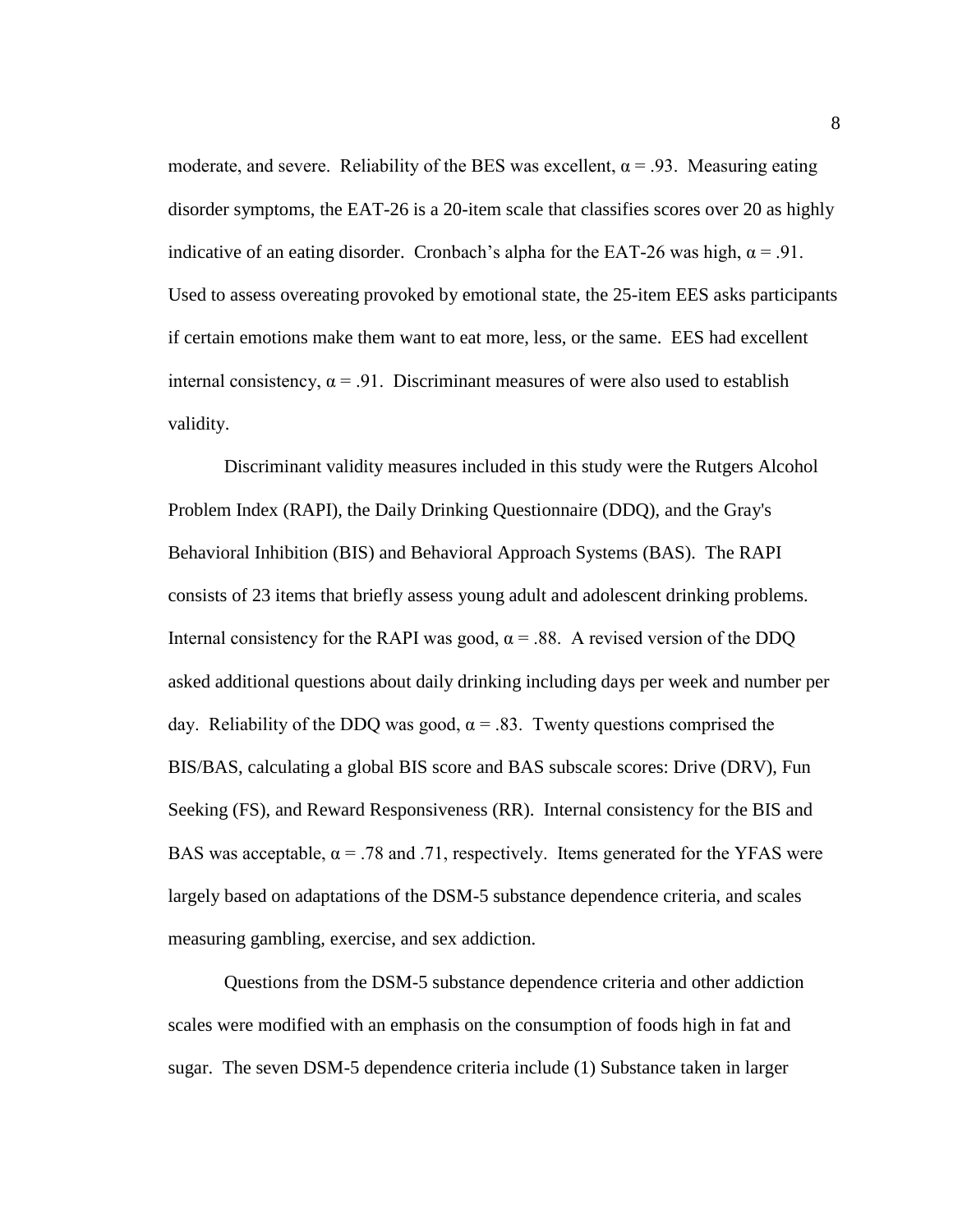amount and for longer period than intended, (2) Persistent desire or repeated unsuccessful attempt to quit, (3) Much time/activity to obtain, use, recover, (4) Important social, occupational, or recreational activities given up or reduced, (5) Use continues despite knowledge of adverse consequences (e.g., failure to fulfill role obligation, use when physically hazardous (6) Tolerance (marked increase in amount; marked decrease in effect) and (7) Characteristic withdrawal symptoms; substance taken to relieve withdrawal. After the original items were generated, the researchers consulted eating pathology experts and binge eating patients for feedback. Based upon responses, two to four questions pertaining to each of the DSM-5 criteria were kept. Examples of the questions include, "My behavior with respect to food and eating causes significant stress", and "I spend a lot of time feeling sluggish or lethargic from overeating". Item response for the YFAS includes dichotomous and frequency scoring. Results of the preliminary analysis showed promise for the efficacy of the YFAS as a measure of FA/FD.

Data from this study yielded information about diagnostic criteria thresholds, factor structure, reliability and convergent, discriminant, and incremental validity. Cutoffs related to increased risk for eating pathology were determined. Based on these cutoffs, 11.4% of the sample qualified as having met the criteria for food dependence, 13.2% for binge eating, and 13.4% for an eating disorder. An exploratory factor analysis using the dichotomous data resulted in four factors based on eigenvalues over one (11.12, 1.99, 1.46, and 1.07), however, plotting the factors narrowed the structure down to a single factor. Reliability of the YFAS resulted in single factor loadings all above .50 and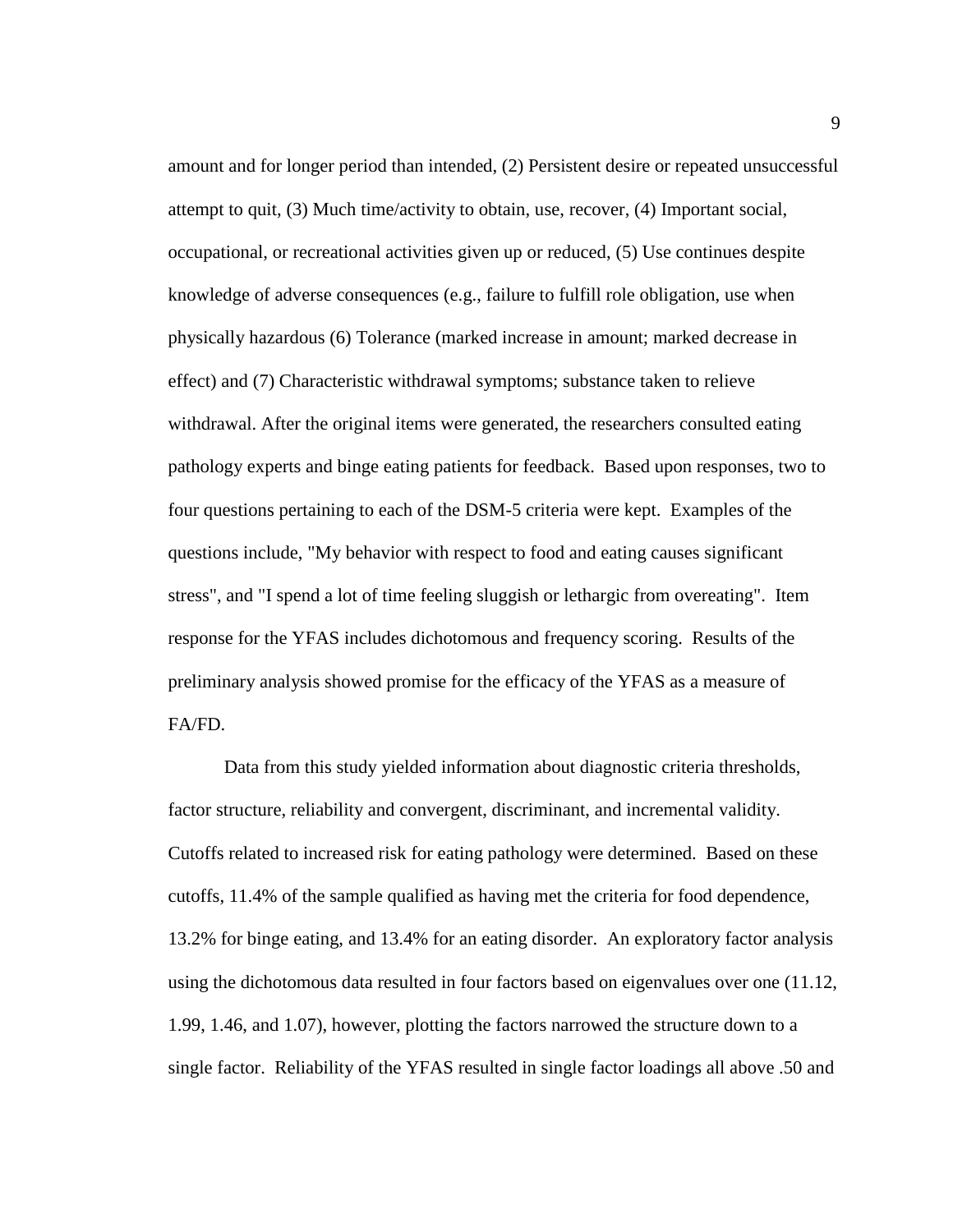an overall alpha,  $\alpha = 0.86$ . Convergent validity was demonstrated through correlations between the convergent measures and the YFAS ranging from .46 to .61. Discriminant validity was partially supported with no significant correlations found between a measure of alcohol consumption and the YFAS; however, small correlations between alcohol problems and the YFAS were observed (.16 and .17). There were also small correlations between the BIS and the YFAS. BAS scores were not significantly related to the YFAS. In a hierarchical multiple regression analysis to predict binge eating pathology (BES), EAT-26, and EES scores were entered in step one and YFAS scores were entered into block two. Together, EAT-26 and EES scores predicted 49.9% of the variance in BES. An additional 14.8% of BES was explained by the YFAS scores. Results and limitations of this study were discussed.

Overall, the authors of the preliminary investigation of the YFAS were pleased with their results, citing good reliability and validity. Establishment of discriminant validity is questionable, as two of the discriminant measures showed small but significant correlations with the YFAS. As discussed above, the positive correlation between alcohol consumption and FA/FD may be partially explained by the high carbohydrate content and added sugars in some alcoholic beverages. Use of a dichotomous answer style may have also limited insight into the degree of item endorsement, thus contributing to the small factor structure. Although it was a preliminary analysis, the authors concluded that the YFAS was a useful tool to screen those with food addiction tendencies. The authors also hoped for future projects to explore food addiction using the YFAS as a proven assessment instrument. In a discussion of limitations, the authors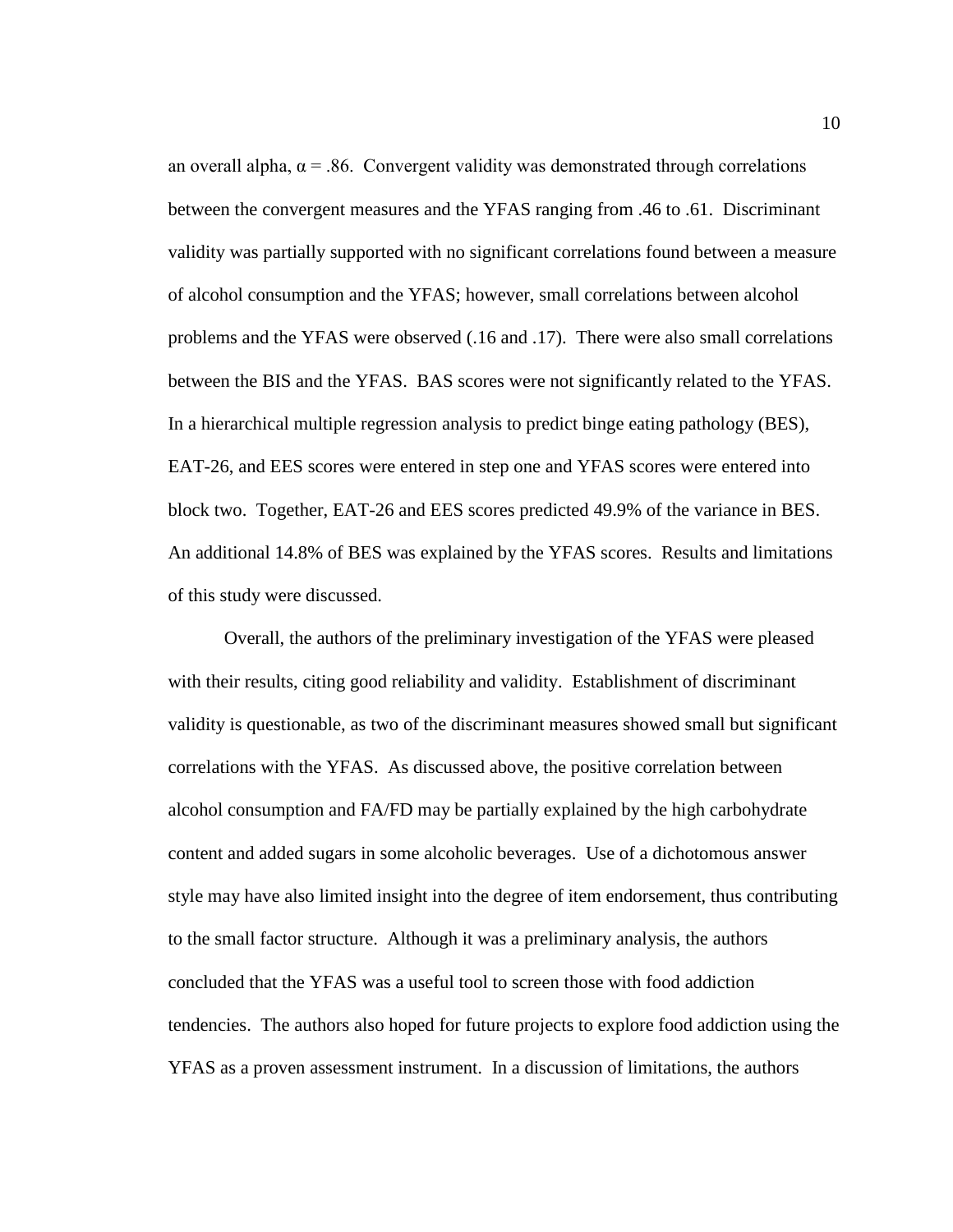acknowledged that the sample consisted of college students and the validity needed to be examined with samples that are more representative. Lack of obese participants was also cited as potentially limiting the understanding of food addiction within the obese population. Self-report of weight was considered a limitation and the authors suggested further research use direct measurement of height and weight. Since its preliminary validation, more research with the YFAS has supported its reliability and validity.

Another study compared scores from the YFAS and the Food Cravings Questionnaire - Trait (FCQ-T; Meule & Kubler, 2012). The sample was comprised of 616 participants (75.8% female) with a mean age of 24.5 ( $SD \pm 4.0$ ) who were mostly students (80.9%) and German citizens (95.5%). Thirty-nine items in the FCQ-T ask participants how frequently they experience food cravings. Internal consistency of the FCQ- T ranges from  $\alpha$  = .81 to .94. Individuals were diagnosed with food addiction based on the YFAS cutoff criteria. Those diagnosed with food addiction scored higher on the FCQ-T total score supporting YFAS validity. Internal consistency of the YFAS was reported as good,  $\alpha = .83$ . In another study with 72 participants (49 female) aged 25-46 years and from North America, the YFAS again proved to be valid and reliable. Using the YFAS for the diagnostic criteria, those who qualified as having food addiction had higher rates of binge eating, depression, and attention-deficit disorder. Reliability of the YFAS was reported excellent,  $\alpha = .92$ . Overall, the YFAS appears to be a reasonably good measure of FA/FD. Another FA/FD measure is the Eating Behaviors Questionnaire (EBQ; Merlo et al., 2009)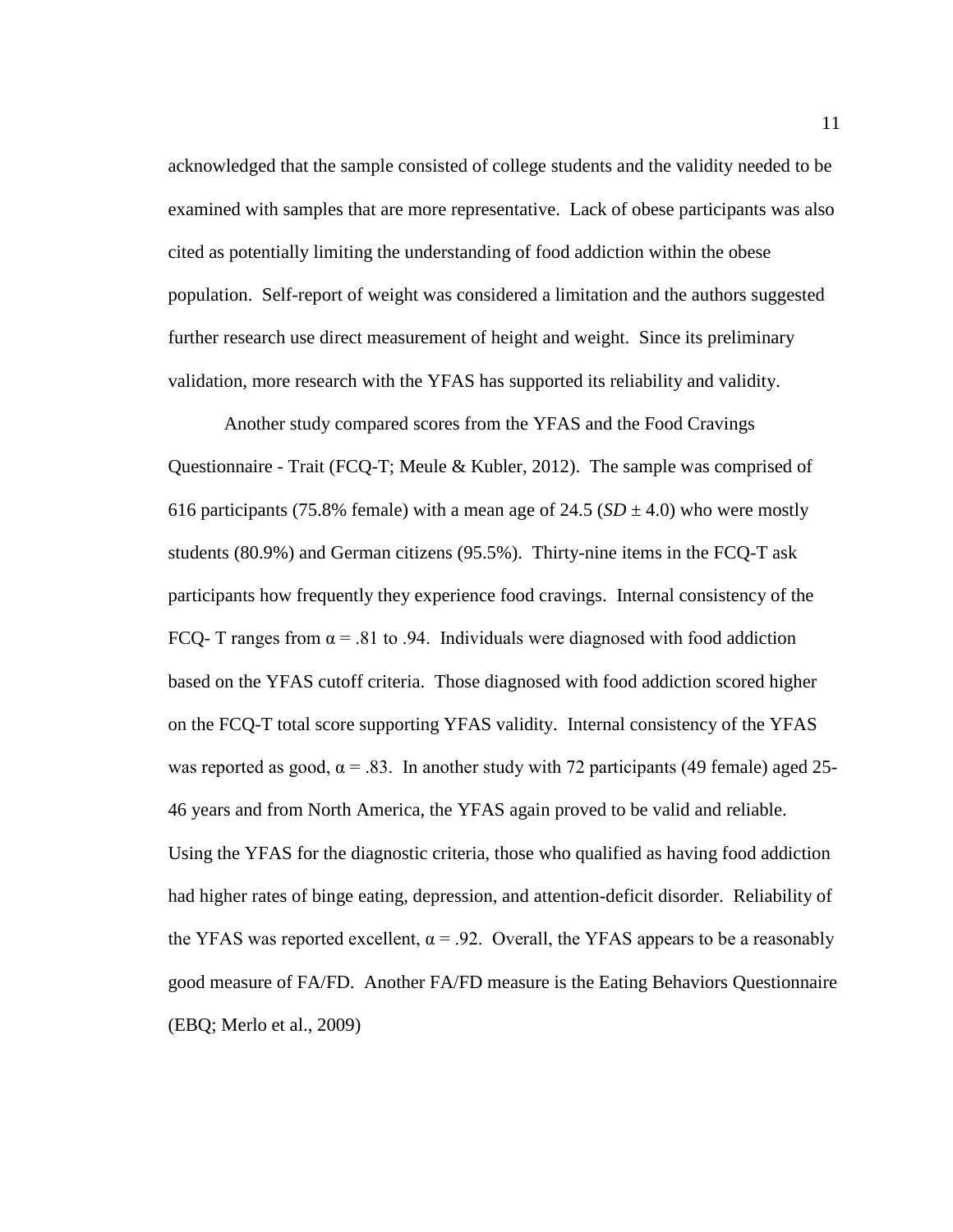Exploring food addiction in pediatric patients, Merlo et al. (2009) developed a food addiction scale and conducted a preliminary investigation. Fifty children (64% female) between the ages of 8 and 19 years were recruited from the Pediatric Lipid Clinic in a southeast teaching hospital. Ethnicity included 60% Caucasian, 24% African American, 6% Hispanic, 2% Asian, 2% American Indian/Alaska Native, and 6% identifying as "other". This clinical sample had problems related to obesity or other metabolic conditions including hyperlipidemia and type II diabetes. Children BMIs ranged from 19.0 to 51.5 with a mean BMI of 35.6 ( $SD = 10.6$ ). Parents/guardians of the children were also recruited with ages ranging from 30 to 65 years ( $M = 43.2$ ,  $SD = 7.0$ ) and BMIs ranging from 15.5 to 57.3 ( $M = 33.0$ ,  $SD = 9.4$ ). The EBQ was developed by adapting the DSM-5 substance abuse and dependence criteria for FA/FD.

With face validity in mind, the authors included 20 questions related to the "3 C's" of addiction: Compulsive use, attempts to Cut down, and continued use despite Consequences. A 6-point Likert-type scale was used with ranges from  $1 = "Never"$  to 6 = "Always". Sample questions include, "Do you spend more time eating than you mean to?", and "Have you gotten into trouble because of your eating?". Two forms of the EBQ were adapted for child and adult readability. Internal consistency was good with  $\alpha = .84$ for the parent sample and  $\alpha$  = .88 for the child sample. Additional validity measures were used.

Included validity measures were the EAT-26, Children's Eating Attitudes Test (ChEAT), Three Factor Eating Questionnaire (TFEQ), and Inventory of Overeating Situations (IOS). As mentioned previously, the EAT-26 is a reliable and valid measure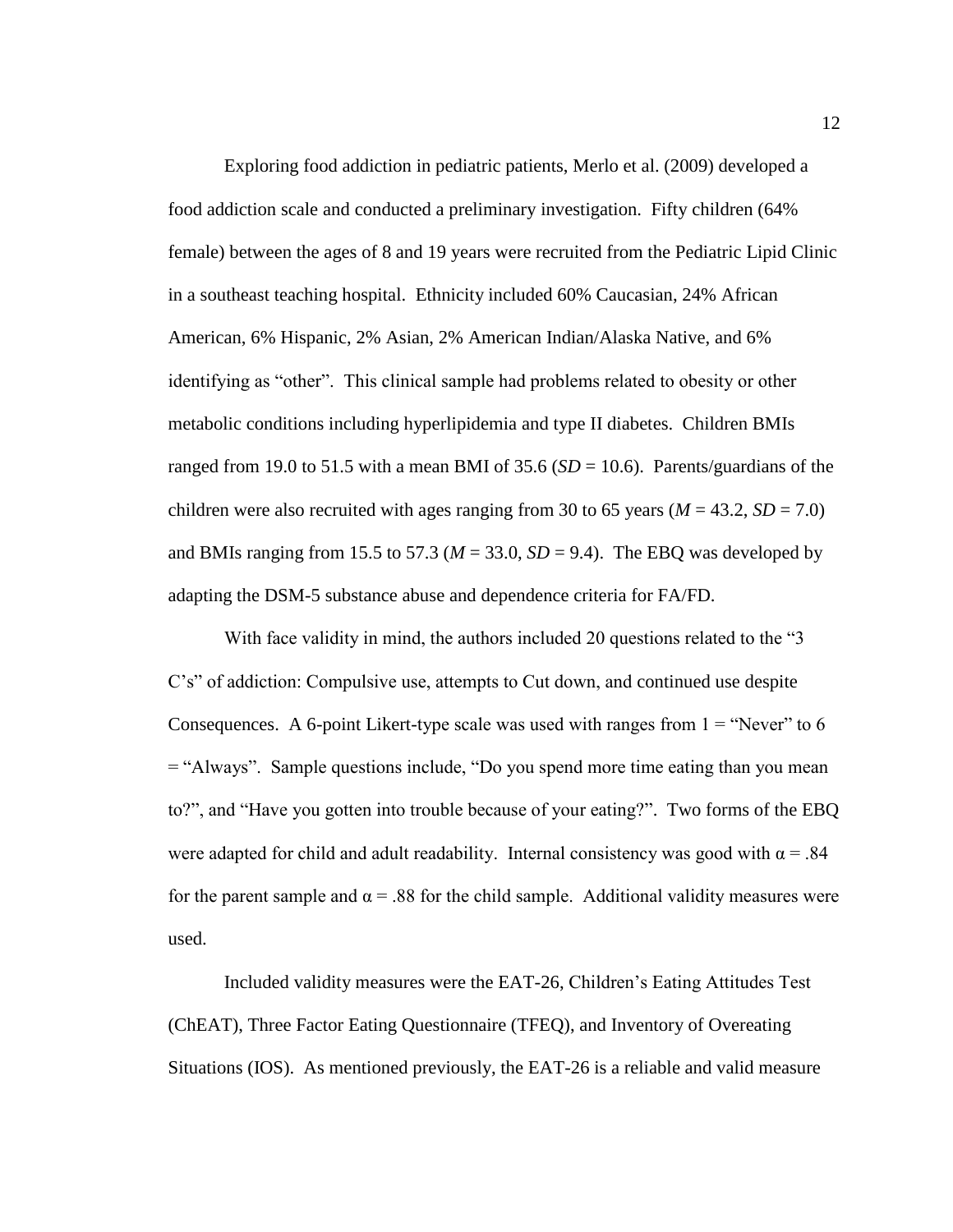of attitudes about food and personal eating behaviors. Binging, purging, use of diuretics and eating disorder treatment history are included in the questions. An overall score as well as Dieting, Food Preoccupation, and Oral Control subscale scores are given. ChEAT is a modified version of the EAT-26, adapted for use with children. Merlo, et al. (2009), reported good psychometric properties for the ChEAT. The TFEQ consists of 18 items that assess eating patterns associated with cognitive restraint, uncontrolled eating, and emotional eating. This scale is scored using a 4-point Likert-type and can be used with children and adults. Sample items of the TFEQ include "I deliberately take small helpings as a means of controlling my weight," and "Sometimes when I start eating, I just can't seem to stop". Good psychometric properties were reported for the TFEQ. With permission, the IOS was adapted from the Inventory of Drinking Situations (IDTS). Questions in the IOS assess situations that trigger overeating. From the original IDTS questions, words that described drinking were replaced in the IOS with words that described overeating (e.g., "I drank when I had trouble sleeping" became "I overate when I had trouble sleeping"). Internal consistency for the IOS was reported as excellent,  $\alpha$  = .99 for the parent sample and  $\alpha$  = .98 for the child sample. Results from this study provided evidence for the prevalence of FA/FD in children and adults.

Fifteen percent of the children in this sample endorsed the belief that they often, usually, or always think they are addicted to food. An additional 17.4 % answered that they sometimes feel addicted to food. EBQ scores range from 27 to 104. The average child EBQ score was  $51.6$  ( $SD = 15.6$ ). Children and their parents/guardians shared similar eating behaviors and attitudes. Positive correlations between child and parent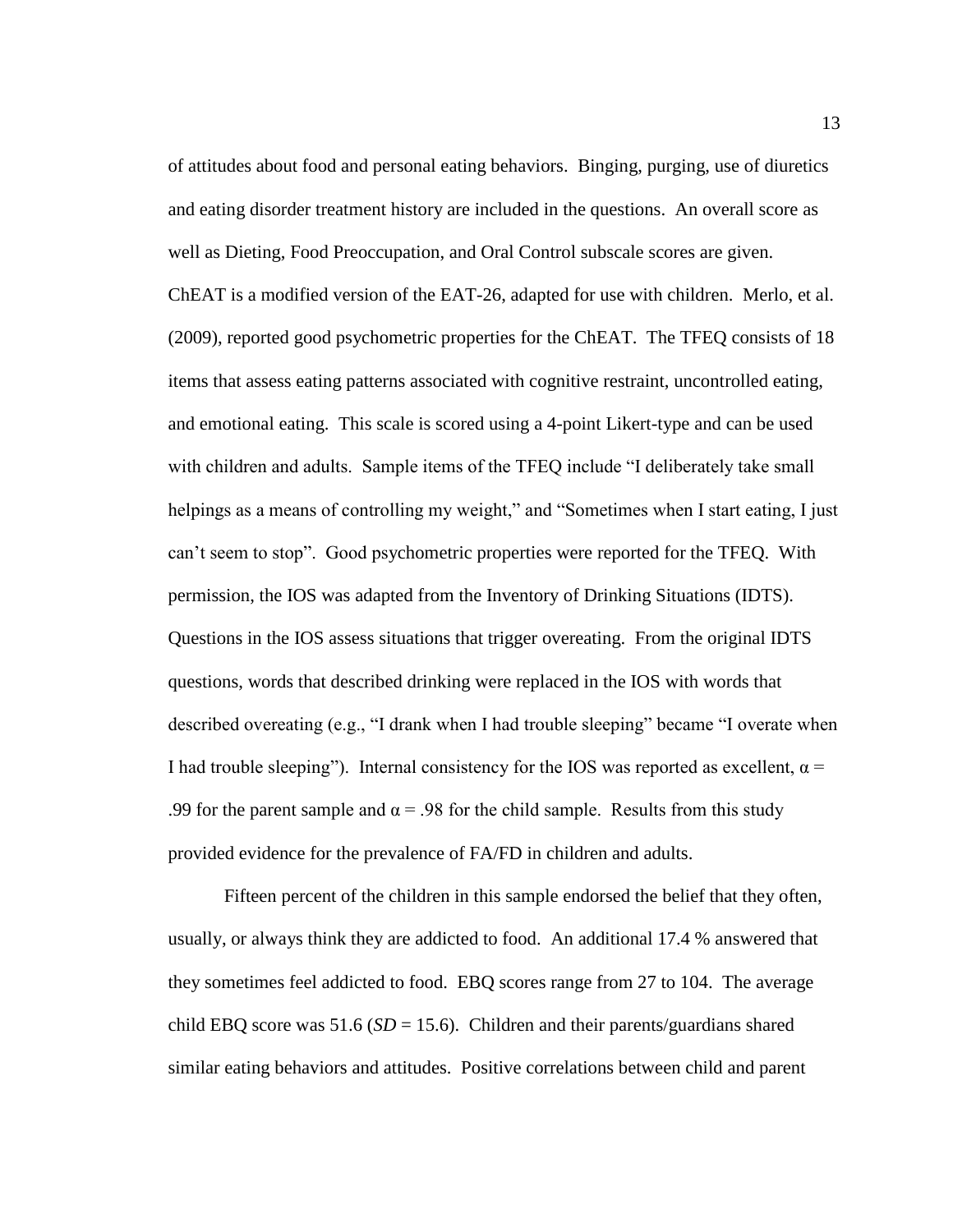scores on the IOS, TFEQ, and CHEAT/EAT were significant ( $r = .54$ ,  $p = .001$ ,  $r = .28$ ,  $p = .001$  $= .05$ , and  $r = .39$ ,  $p = .009$ , respectively). BMI significantly correlated between the two subset samples  $(r = .32, p = .05)$ . Child BMI and scores from the EBQ did not reach statistical significance, though a moderate positive correlation was observed ( $r = .31$ ,  $p =$ .06). Overall EBQ scores positively correlated with total IOS and TFEQ scores (*r* = .64, *p* <.001, and *r* = .57, *p* < .001), respectively. The authors discussed the implications of their findings.

Citing the significant correlations between the EBQ and uncontrolled eating, emotional eating, food preoccupation, body size concerns, and attempts at calorie control, Merlo et al. concluded that the EBQ demonstrated good concurrent validity. Most and least endorsed items were listed, however, item to total correlation values were not reported. Still, the EBQ showed overall good reliability for the adult and child versions,  $\alpha$  = .84 and  $\alpha$  = 88, respectively. In their discussion, the authors noted that while the EBQ showed promise as a valid and reliable measure, more research was needed to evaluate its psychometric properties. Limitations of this study included a small sample size and restriction of range (clinical sample). The authors suggested that future research should replicate and extend this study to include a broader sample. As growing research continues to investigate the food addiction hypothesis, there is a greater call for theoretical clarity between FA/FD and its related terms and constructs, including compulsive eating and binge eating.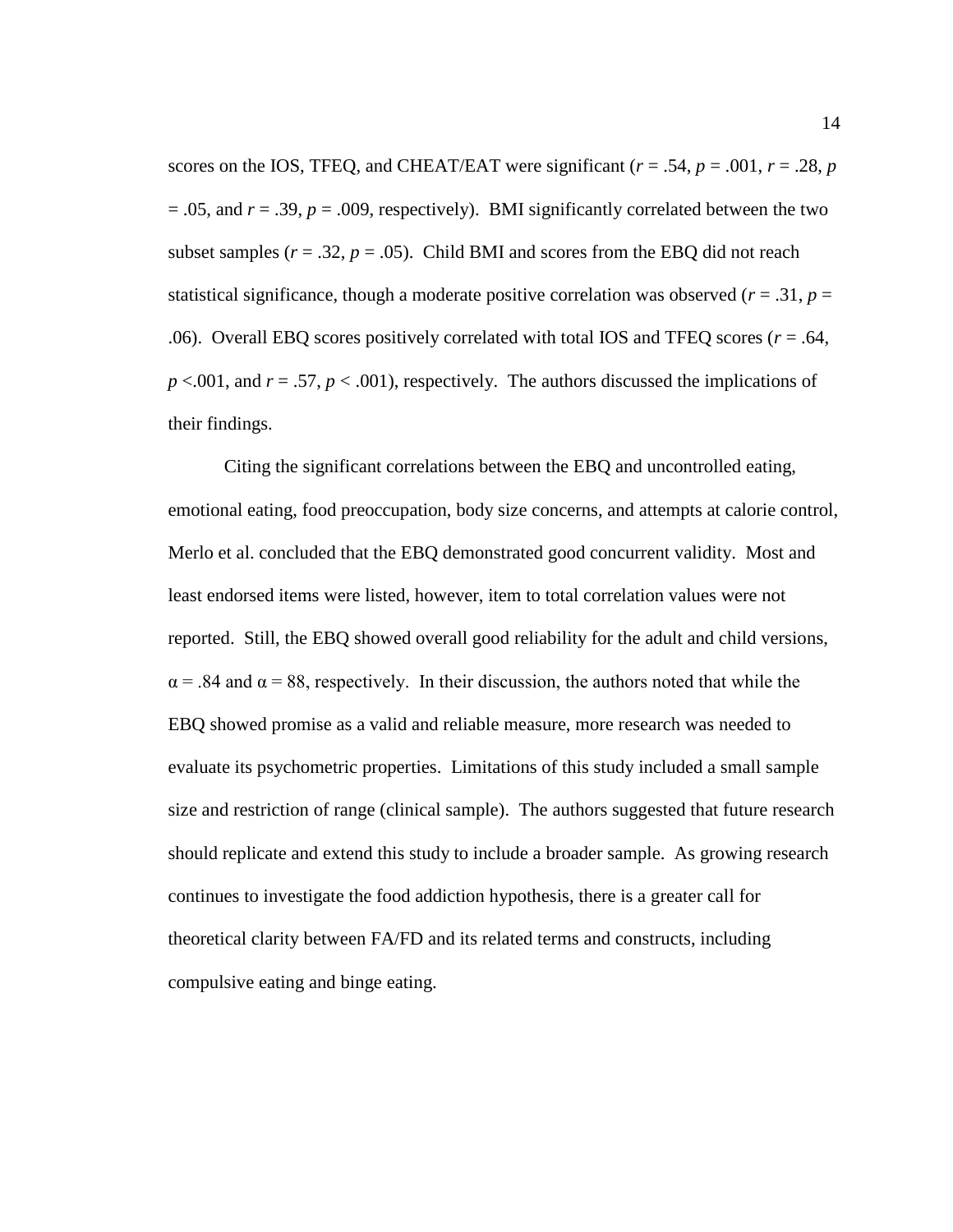#### <span id="page-22-0"></span>**Theoretically Related Constructs: Criterion, Convergent, or Both?**

Teasing out the murky differences between FA/FD, compulsive eating, and binge eating can prove difficult. Still, researchers have pointed out that conceptual differences do exist (Cassin & von Ranson, 2007; Davis, 2017; Rogers & Smit, 2000) and greater clarification is warranted (Carlisle, Buser, & Carlisle, 2012). Compulsive eating is a behavioral descriptor that has been observed to exist within both FA/FD and binge eating (Corsica & Pelchat, 2010; Faber, Christenson, Zwaan, & Mitchell, 1995). Cassin and von Ranson (2007) noted that patients described their binge eating as "compulsive overeating" or "food addiction". In their discussion of binge eating as a separate construct, the terms compulsive eating and food addiction were used synonymously. While Cassin and von Ranson differentiate compulsive eating/food addiction from binge eating, Wardle (1987) explains that compulsive eating and binge eating have both described patterns of disturbed overeating, abnormal hunger, and satiation. Nirenberg and Waters (2006) defined compulsive eating as "uncontrollable consumption of a larger amount of food than normal, in excess of that necessary to alleviate hunger." They then defined binge eating as "compulsive eating that occurred over a short period of time." An examination of compulsive eating scale items yields additional insight into the operational definition.

Kagan and Squires (1984) created the Compulsive Eating Scale (CES) to measure uncontrolled eating. The CES consists of 8-items that include the questions: "How often do you eat too much because you are upset or nervous?", "Eat because you are feeling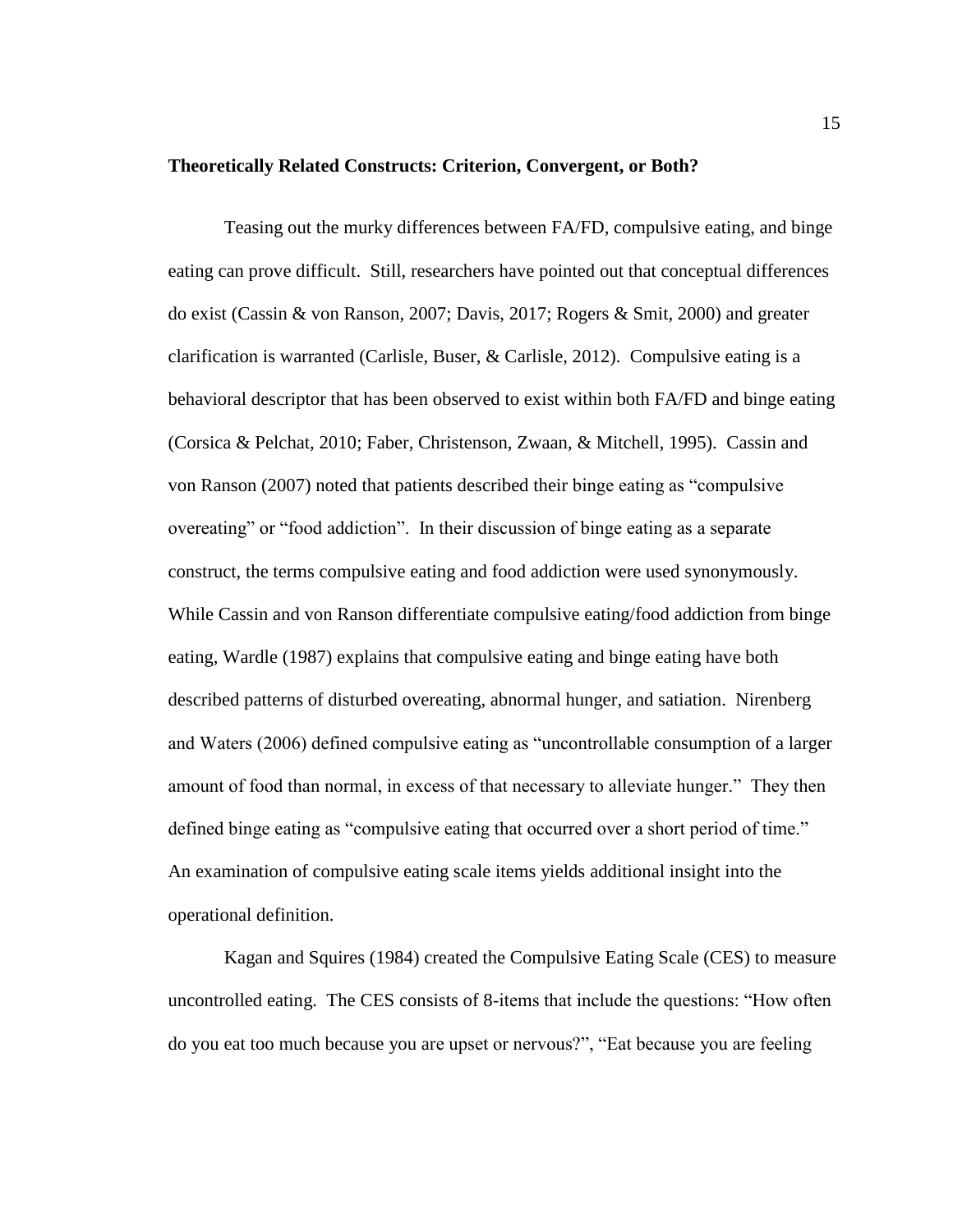lonely", "Feel completely out of control when it comes to food", "Eat so much that your stomach hurts", and "Go out with friends just for the purpose of over-stuffing yourselves with food". Item response includes never, once or twice a year, once a month, once a week, and more than once a weak. Reliability of the CES is acceptable,  $\alpha = .75$ . These questions are applicable to both the DSM-5 BED criteria (American Psychiatric Association, 2013) and the DSM-5 substance dependence criteria (e.g., lack of control, continued use despite negative consequences [Appendix A]). Compulsive eating is not necessarily a separate construct from FA/FD and binge eating, but rather appears to be a term used to describe the overeating behaviors found within these two constructs. While addictive-like mechanisms have been implicated in binge eating, evidence suggests that FA/FD and binge eating occupy unique variance.

Binge eating is listed as a psychiatric disorder in the DSM-5. A table comparing the DSM criteria for BE and substance dependence is located in Appendix A. Similarities between BE and substance dependence include overeating, loss of control, continued use despite negative consequences, and time. Gold, Frost-Pineda, and Jacobs (2003) asked if binge eating should be classified as an addiction. In their discussion, Gold et al. note that both constructs involve pathological attachment to agents that result in harm, risk factors that lead to excessive reward after consumption, evidence of biological susceptibility, denial, and possible early death. Still, not all who qualify for binge eating also qualify for food addiction and vice versa.

When using the DSM-IV substance dependence criteria, Cassin and von Ranson (2007) found that 92% of participants who had BE qualified for a food addiction. Using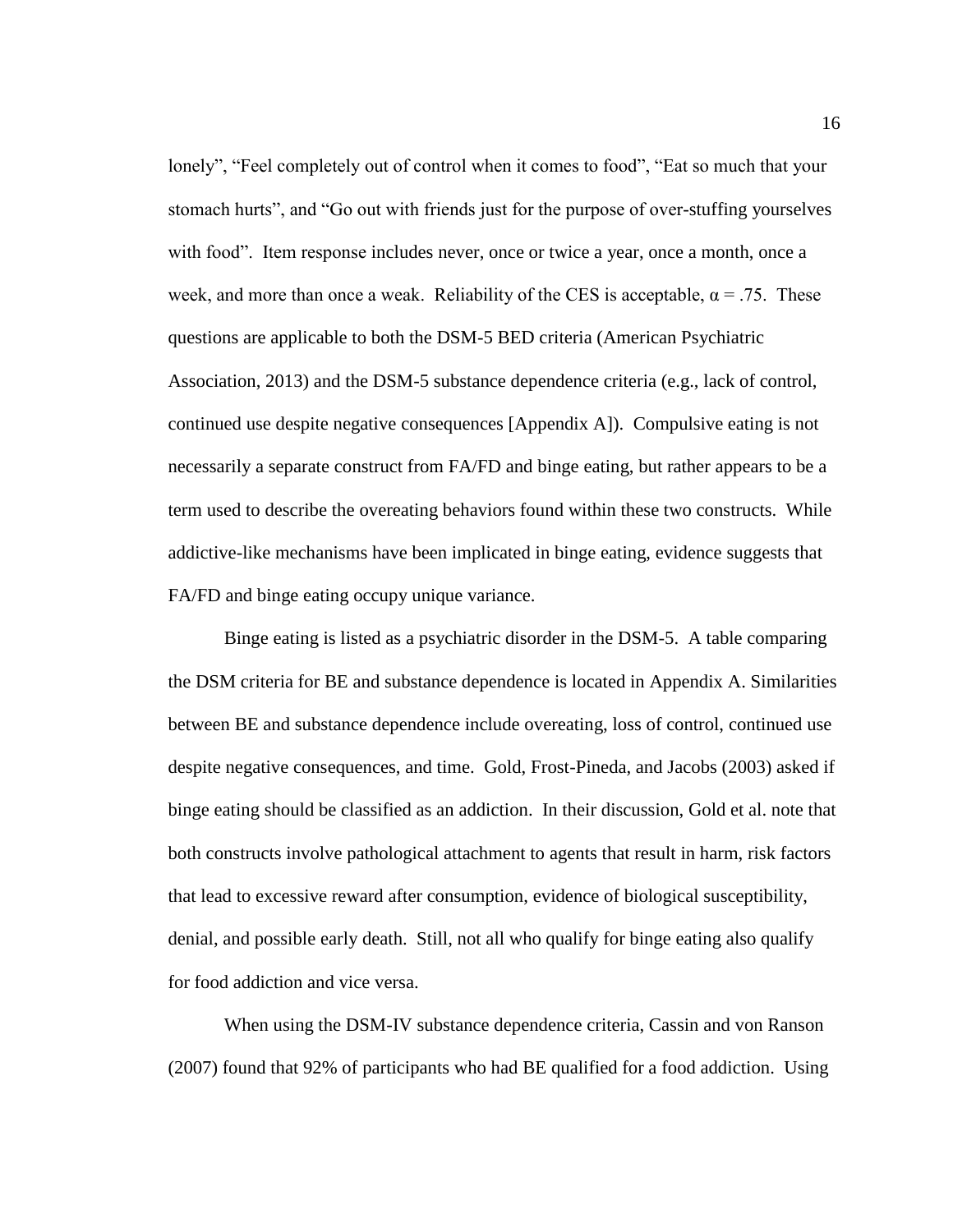a more conservative measure of food addiction (Goodman's addictive disorder criteria), only 40.5% with BE qualified for a food addiction. In a regression analysis, Gearhardt et al. (2009b) found that the diagnostic version of the YFAS accounted for 14.8% of the unique variance in BE. Another recent study using the YFAS found that 57% of BED patients met the food addiction criteria (Gearhardt, White, Masheb, Morgan, Crosby, & Grilo, 2012). The DSM-5 criteria for BE defines a binge eating episode as 1) eating, in a discrete period of time (for example, within any 2-hour period), an amount of food that is definitely larger than most people would eat in a similar period of time under similar circumstances and 2) a sense of lack of control over eating during the episode. Individuals who endorse food addiction may not necessarily partake in binging episodes. For example, a person addicted to food might not consume huge portions within a discrete period of time or eat more rapidly than usual. Instead, someone with a food addiction but without BE might graze on hyperpalatable foods frequently throughout the day or eat normal portioned meals more often than intended. People with BE have been shown to consume more calories in an eating episode than those who are obese without BE (Wonderlich, Gordon, Mitchell, Crosby, & Engel, 2009). BE has also been associated with greater levels of psychopathology than food addiction and obesity.

In a study examining food dependency and its correlates (Taylor & Reynolds, 2012), BE had a greater relationship with psychopathological variables than FA/FD. Depression was more positively related to BE,  $r = .45$  than to FA/FD,  $r = .33$ . Selfesteem was more inversely related to BE  $r = .63$  than FA/FD  $r = .43$ . Another study found higher rates of comorbidity with major depression, panic attacks, and generalized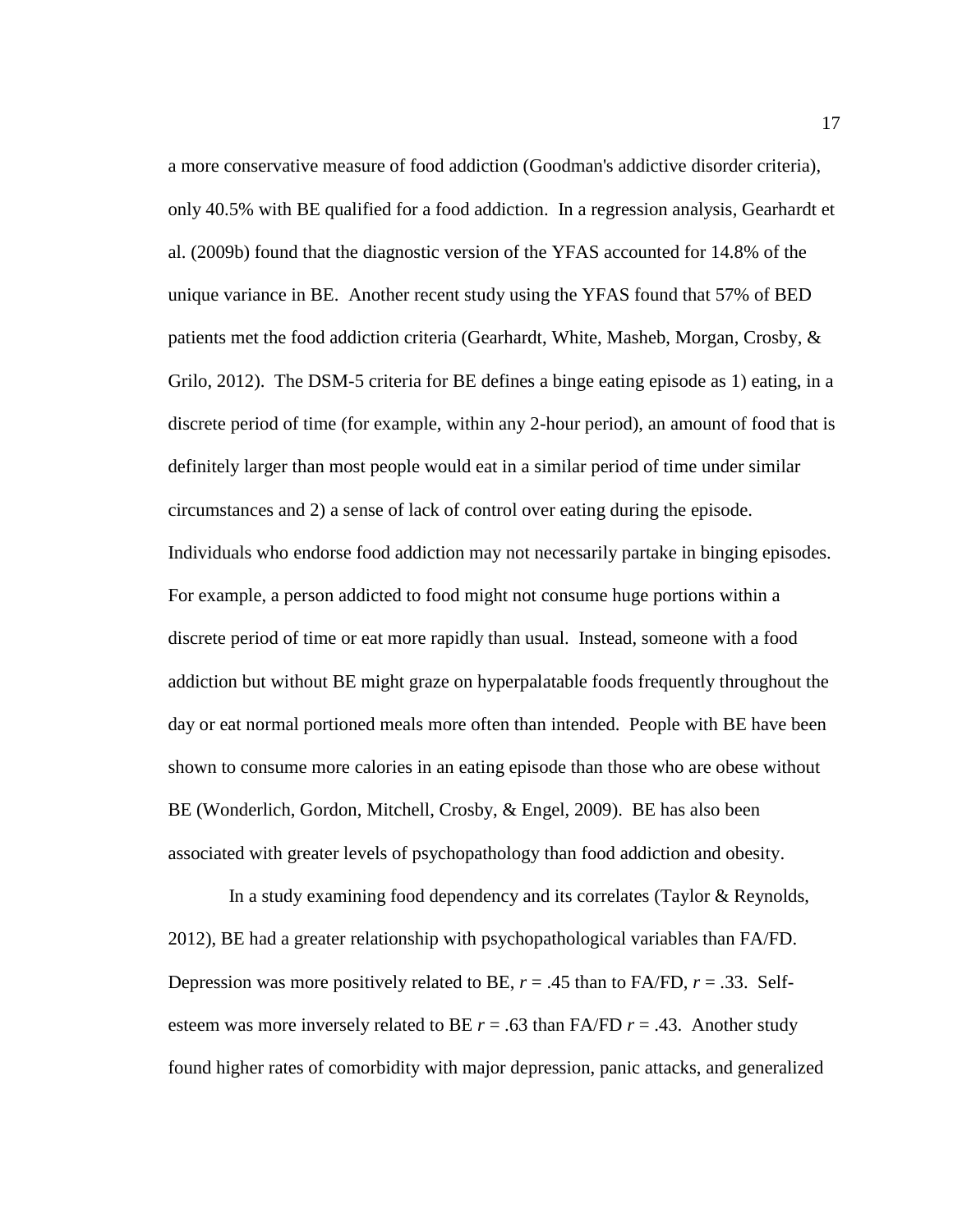anxiety among those who had BED than those who were obese without BED (Grucza, Przybeck, & Cloninger, 2007). The separate classification of BE and FA/FD seems to be appropriate given the important differences between the two conceptualized phenomena (i.e., binging behavior and level of comorbid pathology). Though it appears that BE has greater rates of comorbidity than FA/FD alone (Gearhardt et al., 2012), positive correlations between FA/FD and other psychopathologies do exist.

The negative health implications of obesity are serious and even deadly. With obesity climbing to unprecedented rates, investigation into its causes remains crucial. Evidence in support of the food addiction/food dependency hypothesis provides justification for further analysis from the addiction framework. Physiological evidence suggests that the overconsumption of palatable foods high in carbohydrates may result from deficits in dopaminergic system functioning. Addictive eating behaviors also comprises a large component of binge eating. Although BE and FA/FD share similar qualities, FA/FD has been shown to occupy a unique variance. For that reason, valid and reliable tools of measurement are needed to assess and conceptualize FA/FD. Several measures of FA/FD have been developed including the Humboldt Food Addiction Questionnaire. To confirm validity and reliability of the HFAQ, its psychometric properties need to be evaluated.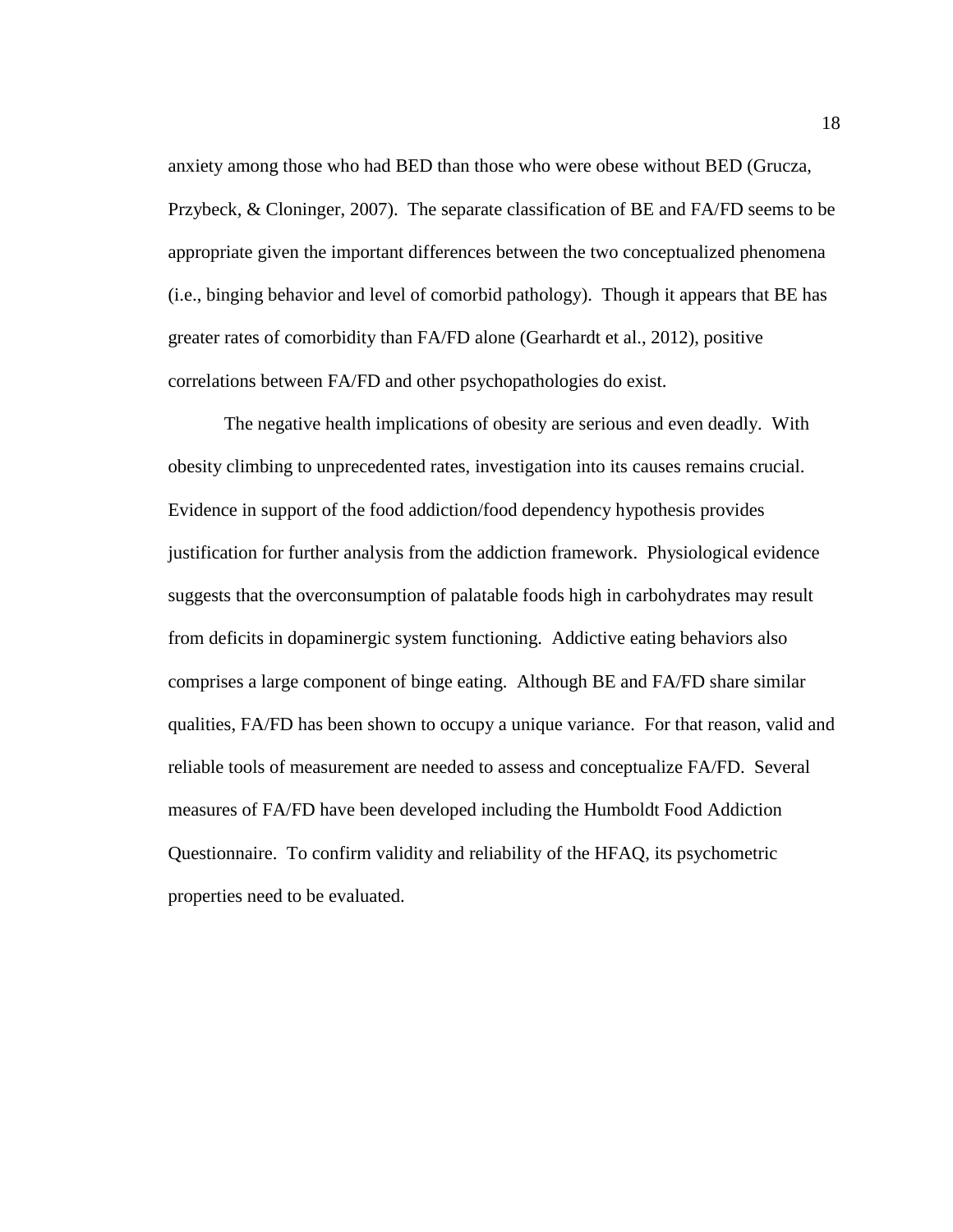#### **Chapter Three: Statement of the Problem**

<span id="page-26-0"></span>Food addiction/dependency (FA/FD) is not explicitly defined in the Diagnostic and Statistical Manual of Mental Disorders, fifth edition (DSM-5; American Psychiatric Association, 2013), however, certain types of foods illicit addictive responses (Gearhardt, Corbin, & Brownell, 2009a; Pelchat, 2002). These responses can be adapted to fit the diagnostic criteria for substance dependence. The parallels between FA/FD and drug/alcohol addiction are numerous (Pelchat, 2009). Studies with humans and animals have examined the physiological effects of palatable foods within the brain's reward system (Gearhardt et al., 2011; South & Huang, 2006). Biological processes in the brain act favorably in response to foods that are high in carbohydrates, salt, and fat (Cocores, & Gold, 2009). Despite controversy (Rogers & Smit, 2000), mounting evidence supports the food addiction hypothesis (e.g., Avena & Gold, 2011; Gold, Graham, Cocores, & Nixon, 2009).

The existence of FA/FD has been validated through empirical evidence and endorsed by researchers. Reliable and valid measures of this construct are necessary to the investigation of FA/FD. Although measures of overeating pathology exist (including compulsive eating and binge eating [BE]), only a few are dedicated to FA/FD (Meule, 2011). Two of these scales are the Yale Food Addiction Scale and the Eating Behaviors Questionnaire. Given the shortage of FA/FD scales, the Humboldt Food Addiction Questionnaire (HFAQ) was developed to supplement the need for additional measures.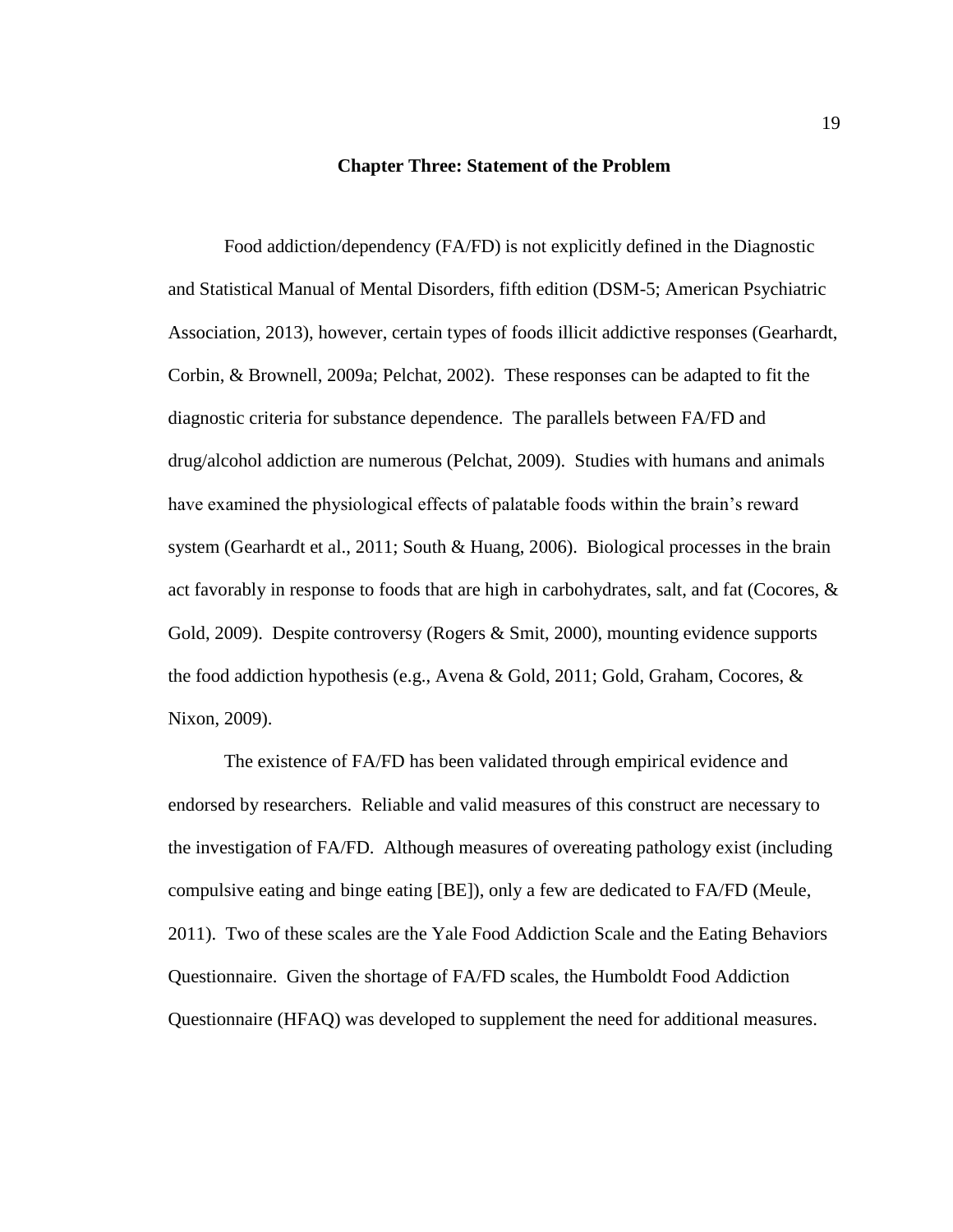From pilot studies, the HFAQ appears to be a viable FA/FD measure, with strong psychometric characteristics – more data is needed to confirm this.

Using data from college students and adults participating in online forums, the current study focused on validating the psychometric properties of the HFAQ and analyzing its factor structure as pertaining to the criteria of substance dependence.

# <span id="page-27-0"></span>**Reliability**

<span id="page-27-1"></span>**Hypothesis 1a.** The HFAQ will demonstrate high internal consistency with an alpha around .90.

In a pilot study examining initial reliability and validity (Worledge & Reynolds, 2011), the HFAQ had strong reliability,  $\alpha$  = .94. A second pilot study was conducted after the HFAQ was revised to meet a 5th grade reading level (Taylor & Reynolds, 2012). The revised HFAQ was also reliable,  $\alpha = .94$ .

**Hypothesis 1b.** Test-retest reliability of the HFAQ will yield an *r* > .85.

<span id="page-27-2"></span>Test-retest reliability in the two initial pilot studies resulted in reliabilities of .94 and .92. It is expected that the high reliability test-retest of the HFAQ will be replicated.

# <span id="page-27-3"></span>**Validity**

<span id="page-27-4"></span>**Hypothesis 2a.** The HFAQ will be moderately to strongly correlated with criterion measures, YFAS and EBQ (*r* > .50).

The YFAS was a criterion measure in the first pilot study. A Pearson Correlation,  $r = .54$ , was found between the HFAQ and the YFAS. Although the statistical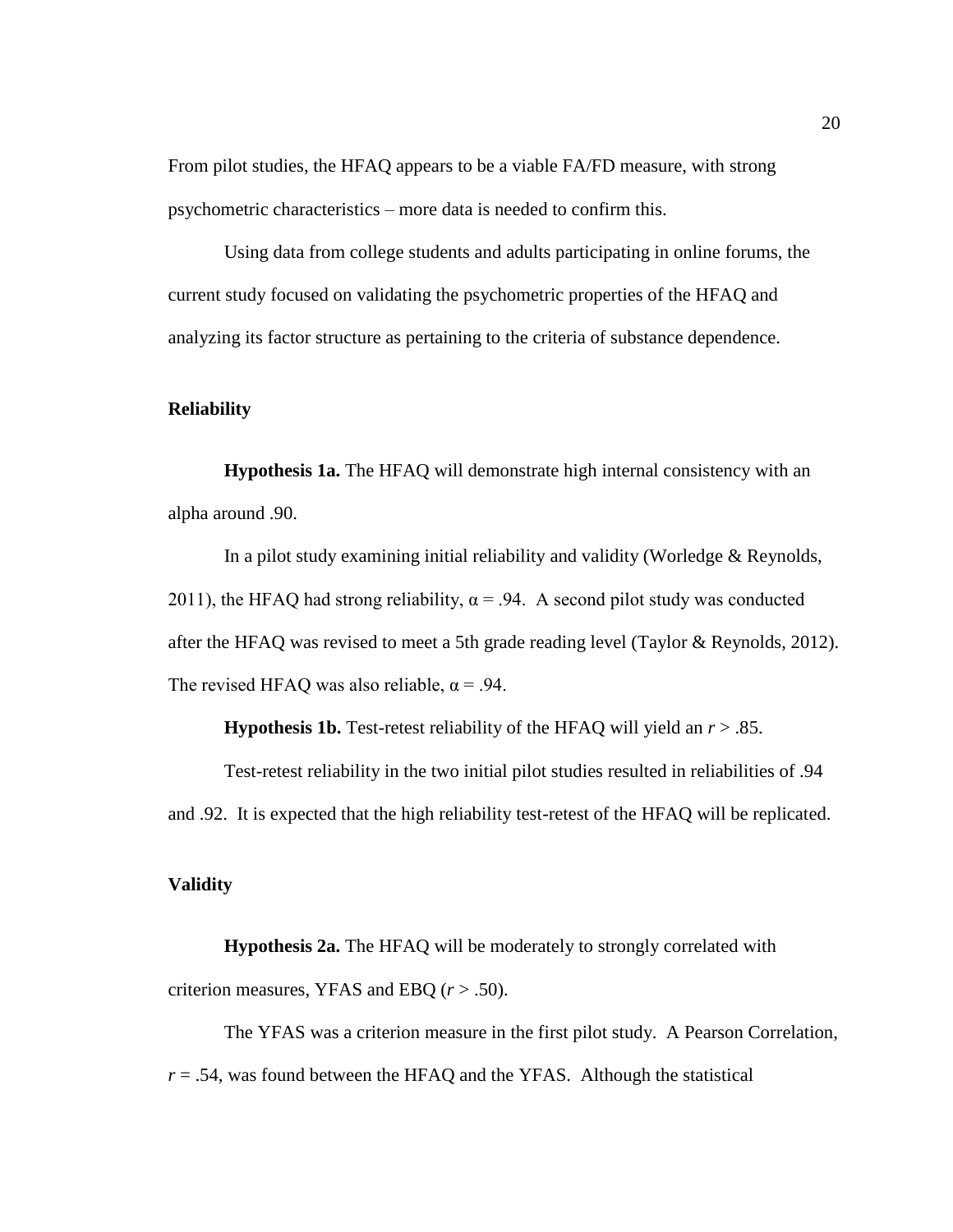relationship between the EBQ and HFAQ is unknown, as theoretical criterions, the two are expected to yield a moderate to strong correlation. Both criterion measures have demonstrated good reliability and validity (Gearhardt et al., 2009b; Merlo et al., 2009).

<span id="page-28-0"></span>**Hypothesis 2b.** A moderate positive correlation  $(r > .40)$  will be found between the HFAQ and convergent measures: EAT-26, and DGI (with food subscale).

In an initial pilot study, the Eat-26 moderately correlated with the HFAQ  $(r =$ 

.39). The DGI strongly correlated with the HFAQ in the second pilot study  $(r = .60)$ .

<span id="page-28-1"></span>**Hypothesis 2c.** There will be a low relationship  $(r < .30)$  between the HFAQ and a discriminant measure of substance use (measured with the CSUS).

The CSUS was used as a discriminant measure in the first pilot study of the HFAQ. There was not a statistically significant relationship between the CSUS and the HFAQ  $(r = -.091, p = .519)$ . A measure of substance use was also used to establish discriminant validity in an initial examination of reliability and validity for the criterion measure, YFAS (Gearhardt et al., 2011).

### <span id="page-28-2"></span>**Factor Analysis**

<span id="page-28-3"></span>**Research Question 3a.** Will a factor analysis of the HFAQ reveal a factor structure comparable to the seven specific dependence criteria listed in the DSM-5?

The second pilot study using the revised HFAQ resulted in a factor analysis extracting seven components. The HFAQ was developed following the DSM-IV-TR seven criteria of substance dependence. It is anticipated that factors will corroborate with the specific criteria. A larger sample size is needed to detect significant factors.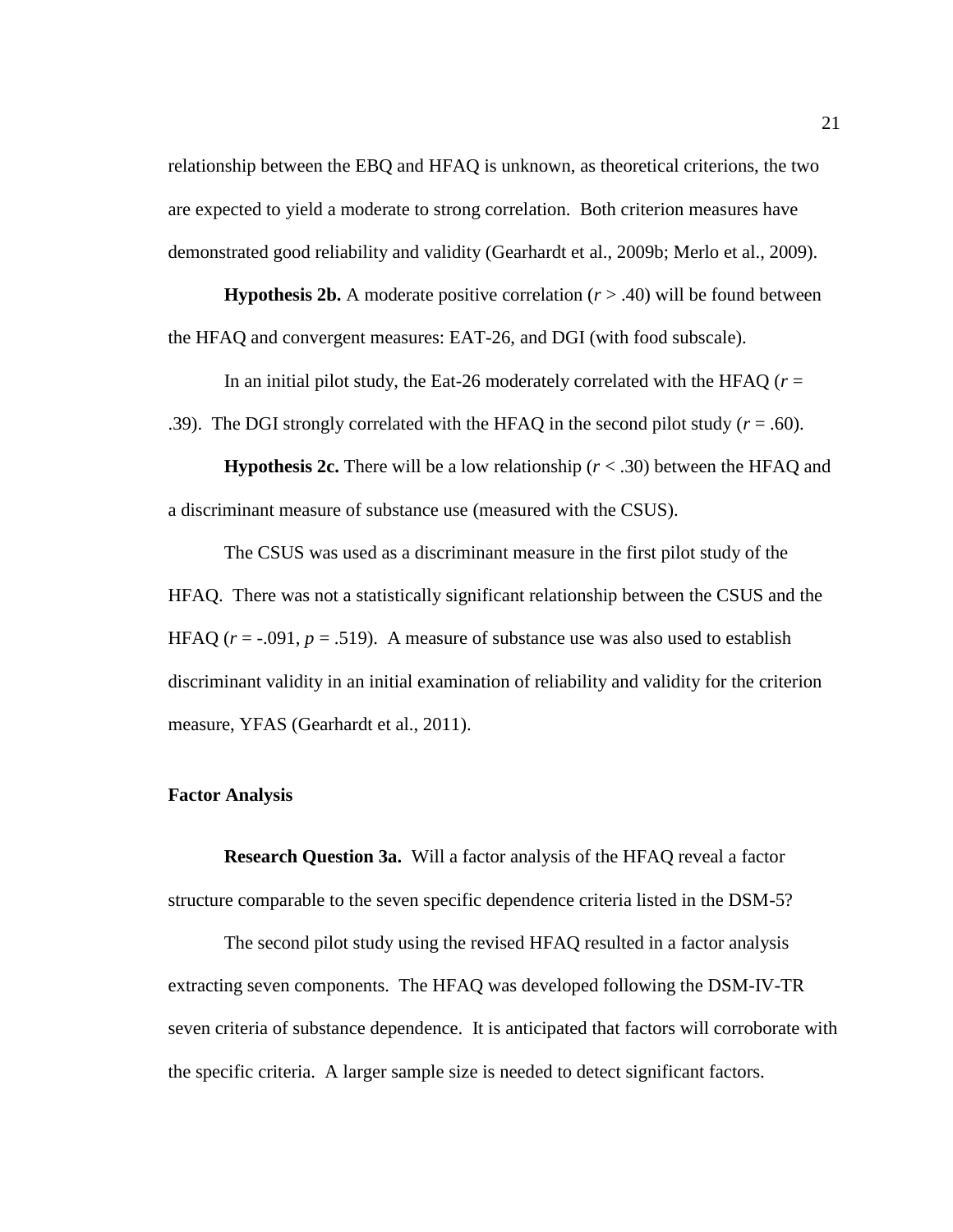#### **Chapter Four: Methodology**

# <span id="page-29-1"></span><span id="page-29-0"></span>**Participants**

A total of 626 people participated in this study (451 women; 166 men, 9 missing) with an average age of  $23.54$  ( $SD = 8.57$ ). In addition to basic demographics, weight and diet related questions were also asked. Body Mass Index (BMI) was calculated and, according the Centers for Disease Control (CDC, 2018) guidelines, the majority of participants were considered overweight or obese ( $M = 26.38$ ,  $SD = 6.43$ ). Participants also reported eating junk food an average of 4.24 times per week  $(SD = 4.01)$ . Over onethird of participants ( $n = 234$ ) disclosed that they binge ate. When asked if they were currently dieting, twenty-two percent answered yes  $(n = 135)$  with thirty-seven percent of them  $(n = 65)$  describing it as "serous" dieting. The total sample was broken out into two subsets.

Table 1 provides descriptive information in the Humboldt State University (HSU) and Online Sample. HSU students who were registered with the Psychology Department's Research Participation Pool made up the first subset and represented most of the study sample  $(n = 519)$ . A second subset of participants  $(n = 107)$  were online users recruited using survey tools provided by Survey Monkey from web forums and social media groups dedicated to health and eating/weight related topics. Though both samples had more women than men, the HSU student sample had twenty percent more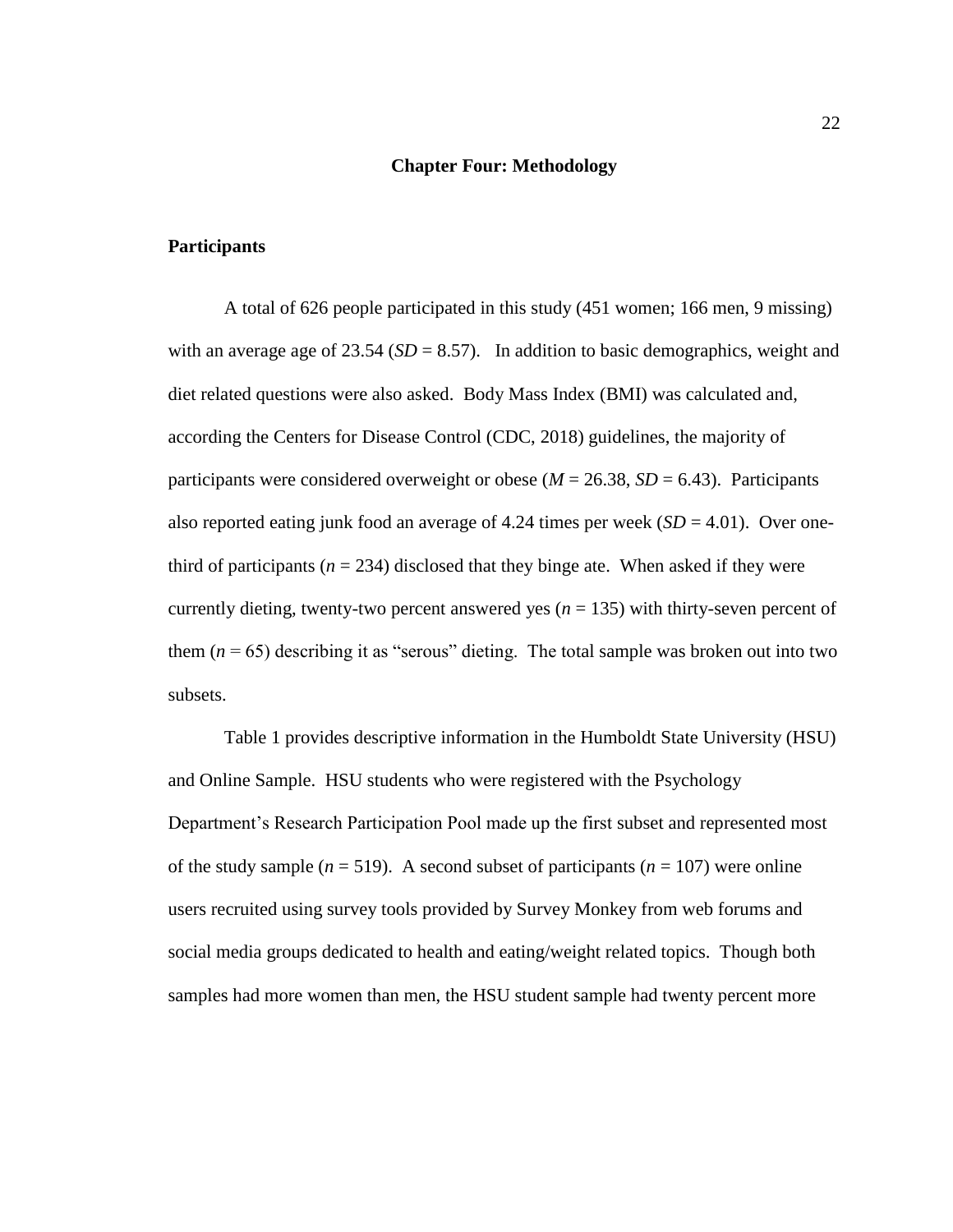# <span id="page-30-0"></span>Table 1

# *Participant Demographics*

|                         | <b>HSU Students</b> |                          | <b>Online Participants</b> |      |           | Total |  |
|-------------------------|---------------------|--------------------------|----------------------------|------|-----------|-------|--|
| Demographic             | $\boldsymbol{n}$    | $\%$                     | $\boldsymbol{n}$           | $\%$ | ${\bf N}$ | $\%$  |  |
| Sex: Men                | 155                 | 30.4                     | 11                         | 10.3 | 166       | 26.9  |  |
| Women                   | 355                 | 69.6                     | 96                         | 89.7 | 451       | 73.1  |  |
| College grade level     |                     |                          |                            |      |           |       |  |
| Sophomore               | 113                 | 35.6                     | $\mathbf{1}$               | 11.1 | 114       | 35.0  |  |
| Junior                  | 95                  | 30.0                     | $\overline{2}$             | 22.2 | 97        | 29.7  |  |
| Senior                  | 97                  | 30.6                     | $\mathbf{1}$               | 11.1 | 98        | 30.1  |  |
| Graduate                | 12                  | 3.8                      | 5                          | 55.6 | 17        | 5.2   |  |
| <b>Education</b> level  |                     |                          |                            |      |           |       |  |
| Less than high school   |                     |                          | 3                          | 2.8  | 3         | 2.8   |  |
| High school             |                     |                          | 16                         | 15.0 | 16        | 15.0  |  |
| Some College/associates |                     | $\overline{\phantom{0}}$ | 46                         | 43.0 | 46        | 43.0  |  |
| Bachelor's degree       |                     | $\overline{a}$           | 21                         | 19.6 | 21        | 19.6  |  |
| Master's degree         |                     | $\overline{a}$           | 13                         | 12.1 | 13        | 12.1  |  |
| PhD                     |                     |                          | $8\,$                      | 7.5  | $8\,$     | 7.5   |  |
| Ethnicity               |                     |                          |                            |      |           |       |  |
| African American        | 35                  | 6.8                      | $\overline{2}$             | 1.9  | 37        | 6.0   |  |
| Asian                   | 26                  | 5.0                      | $\overline{2}$             | 1.9  | 28        | 4.5   |  |
| Hispanic                | 191                 | 37.1                     | 9                          | 8.6  | 200       | 32.3  |  |
| Native American         | $\overline{7}$      | 1.4                      | $\mathbf{1}$               | 1.0  | 8         | 1.3   |  |
| White                   | 213                 | 41.4                     | 81                         | 77.1 | 294       | 47.4  |  |
| Bi-racial/multiracial   | 29                  | 5.6                      | $8\,$                      | 7.6  | 22        | 5.0   |  |
| Other                   | 14                  | 2.7                      | $\overline{2}$             | 1.9  | 31        | 3.5   |  |

*Note.* Percent values do not include missing data.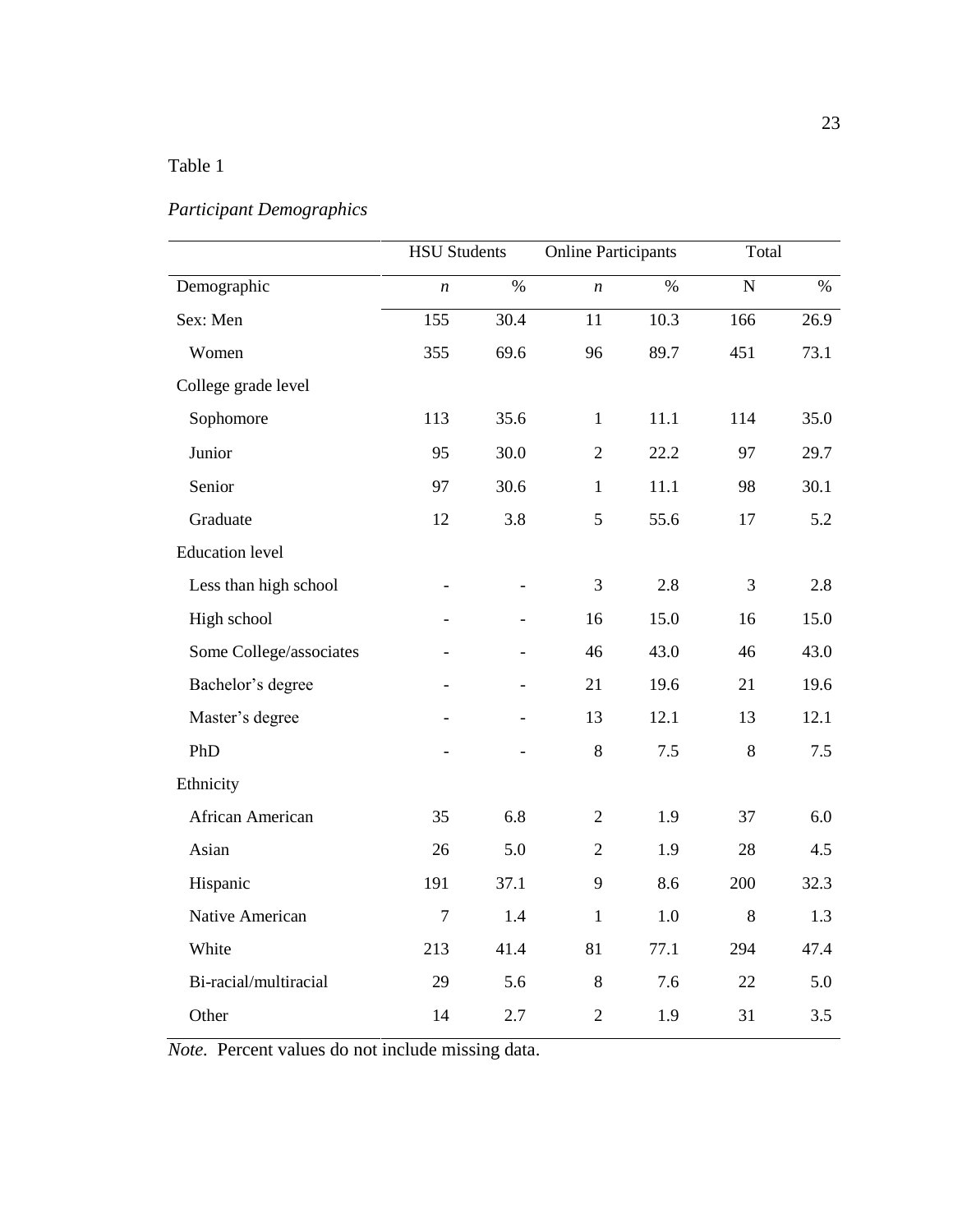men than the online sample  $(\chi X^2 (1, N = 617) = 18.19, p < .001, \phi = .17)$ . The online sample had a higher average age ( $M = 37.37$ ,  $SD = 11.62$ ) than the HSU students ( $M =$ 20.62, *SD* = 3.43), *t*(612) = 27.37, *p* <.001, *d* = 1.95. Race/ethnic makeup of the online participants included thirty-three percent more White participants than the HSU student sample  $(\chi^2 (1, N = 620) = 44.79, p < .001, \phi = .27)$ . A higher percentage (73%) of online participants had BMI's that indicated overweight or obese (*M* = 30.64, *SD* 8.79) compared with the HSU students (48%),  $(M = 25.49, SD = 5.43)$ ,  $t(613) = 7.86$ ,  $p < .001$ ,  $d = 0.70$ . Over one-half of the online participants disclosed that they binge ate and compared to 34% of the HSU student sample  $(\chi^2 (1, N = 619) = 16.54, p < .001, \phi = .16)$ . There were no significant differences in those who were currently dieting between the online and HSU student samples  $(χ²(1, N = 518) = 1.59, p = .21)$ .

# <span id="page-31-0"></span>**Instrumentation**

A total of six scales were used to measure our participants on the constructs of food addiction/food dependency, eating disturbance, binge eating, substance use, and delay of gratification. The primary eating disturbance measure was the Humboldt Food Addiction Questionnaire (HFAQ; Worledge & Reynolds, 2011; Appendix B). The 33 items on the HFAQ were generated from the seven specific criteria qualifying substance dependence as defined in the DSM-IV-TR. The DSM-IV-TR requires that at least three of the seven patterns of substance use occur at any time during the same twelve-month period to qualify. These criteria include 1) Tolerance, 2) withdrawal, 3) substance taken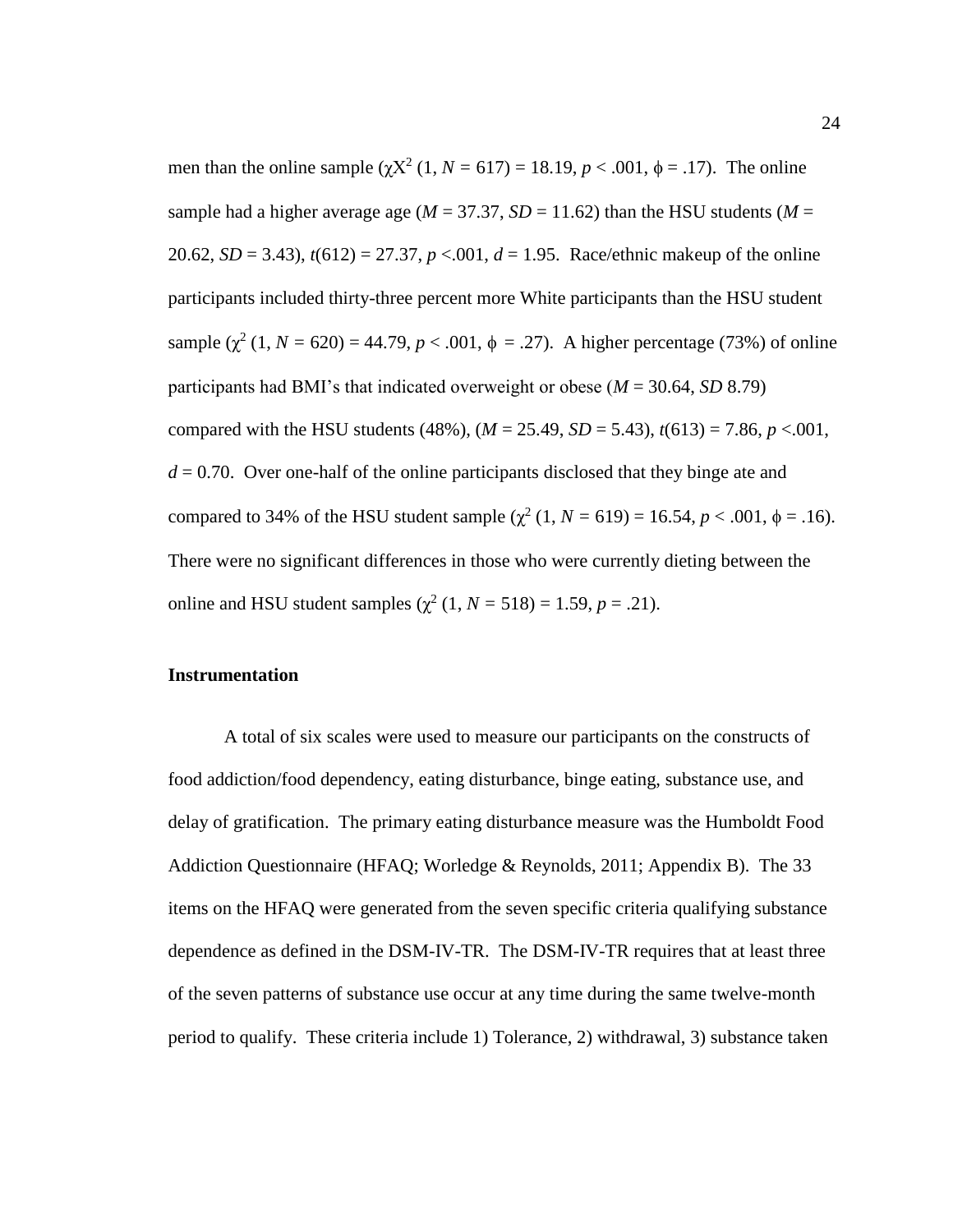in larger amounts or for longer than intended, 4) persistent desire or unsuccessful attempts to cut the substance use down, 5) a great deal of time spent to obtain, use, or recover from the substance, 6) important social, occupational, or recreational activities compromised because of the substance, and 7) the substance is used despite negative physical or psychological problems it likely causes.

Sample questions in the HFAQ include, "My eating habits do not cause problems for me" and "I feel that I am addicted to fast food or junk food." A four-point Likert-type scale ranging from "strongly disagree" to "strongly agree" is used to answer the thirtythree questions with a possible total score of 132 points. A pilot study was conducted to investigate the reliability and validity of the HFAQ with preliminary results indicating good reliability and validity, warranting further investigation. Criterion, convergent, and discriminant measures were used to establish validity of the HFAQ.

Criterion measures in this study include the Yale Food Addiction Scale (YFAS; Gearhardt et al., 2009b; Appendix C) and the Eating Behaviors Questionnaire (EBQ; Merlo et al., 2009; Appendix D). Both scales are similar to the HFAQ in that the questions were developed by adapting the DSM-5 substance abuse and dependence criteria for FA/FD. The YFAS consists of 16 items using a frequency scale ranging from "Never" to "4+ times daily". Sample questions in the YFAS include, "I find that when I start eating certain foods, I end up eating much more than planned" and "I eat to the point where I feel physically ill." Questions 17 through 24 pertain to the past twelve months and include items such as, "My food consumption has caused significant psychological problems such as depression, anxiety, self-loathing, or guilt." An additional twenty-fifth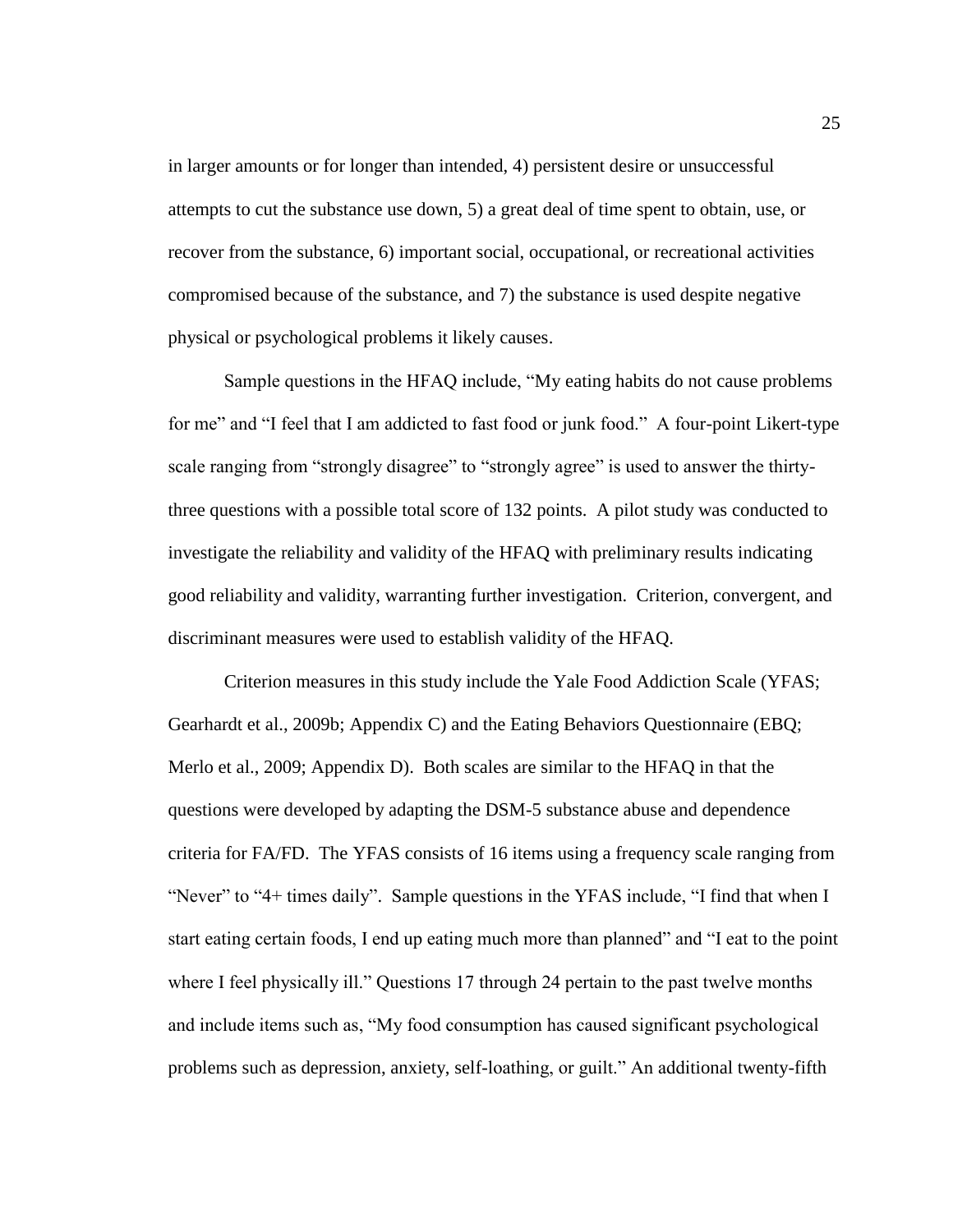question is asked, "How many times in the past year did you try to cut down or stop eating certain foods altogether?" Several food types are also listed where the participant is asked to circle which foods they find most problematic for them. The EBQ includes 20 questions using a 6-point Likert-type scale ranging from  $1 =$  "Never" to  $6 =$  "Always". Sample questions include, "Do you spend more time eating than you mean to?", and "Have you gotten into trouble because of your eating?" Both criterion measures have been shown to be reliable and valid (Meule & Kubler, 2012; Santos, Cadieux, & Ward, 2018).

Convergent measures included the EAT-26 (Garner, Olmsted, Bohr, & Garfinkel, 1982; Appendix E), and the Delaying Gratification Inventory (DGI short form with food subscale; Hoerger, Quirk, & Weed, 2011; Appendix F). The EAT-26 is a reliable and valid measure of attitudes about food and personal eating behaviors. Binging, purging, use of diuretics and eating disorder treatment history are included in the questions. Questions are answered on a 6-point Likert-type scale ranging from "Always" to "Never." Reliability and validity has also been demonstrated with the short form version of the DGI with food subscale. This scale includes fifteen items related to impulse control in general as well as pertaining to food. A five-point scale ranging from "Strongly Disagree" to "Strongly Agree" is used with questions such as, "I can resist junk food when I want to" and "Sometimes I eat until I make myself sick." Given the shared nature of these surveys, moderate relationships were expected between the convergent measures and the HFAQ.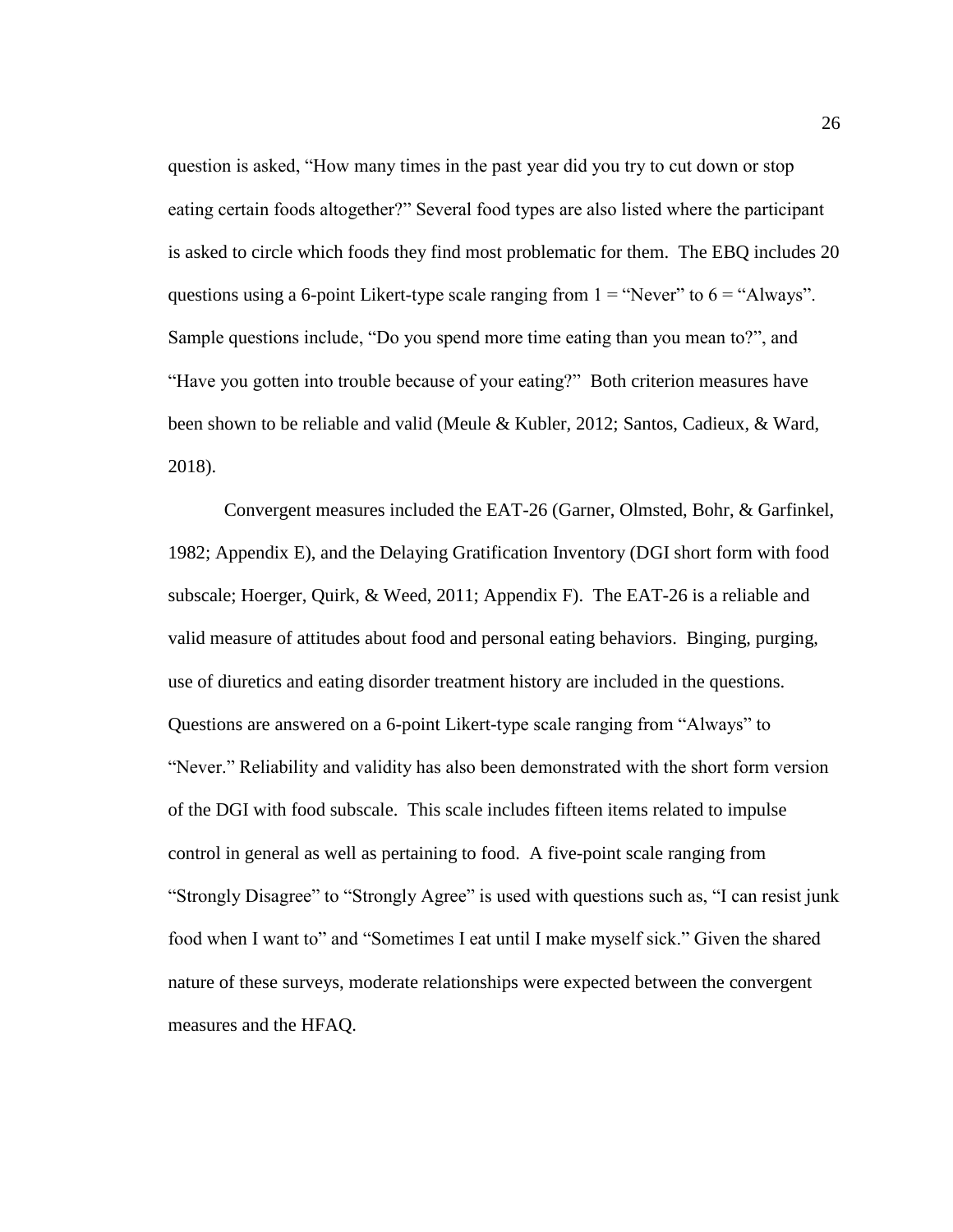Lastly, the College Substance Use Scale (CSUS; Reynolds, 2002; Appendix G) was used as a discriminant measure of the HFAQ. Eight questions pertaining to the use of alcohol and drugs in the past year comprise the CSUS. Substances are listed and answered on a six-point frequency scale ranging from "Never or almost never" to "Several times a day." A low relationship between the CSUS and HFAQ was expected.

In addition to the measures, participants also filled out a demographic form (Appendix H). Demographic information included questions such as location, age, race, ethnicity, height and weight, etc.

# <span id="page-34-0"></span>**Procedure**

<span id="page-34-1"></span>**HSU students.** Humboldt State University students were recruited from the Research Participation Pool and received approximately three units of participation credit. Current guidelines require one unit per every quarter hour spent. It took participants approximately 45 minutes to complete the study. For test-retest reliability, students were given the option to complete the survey again one week after they first took it. Those who participated a second time received an additional three units of credit. The survey was completely anonymous. A paper-and-pencil survey packet containing the measures and demographic questions were administered to participants by research assistants in a laboratory room setting. Participants were read informed consent along with instructions (Appendix I). Data packets were locked and will be saved for at least five years. At the end of the survey was a page listing psychological resources that participants were able to take with them (Appendix J).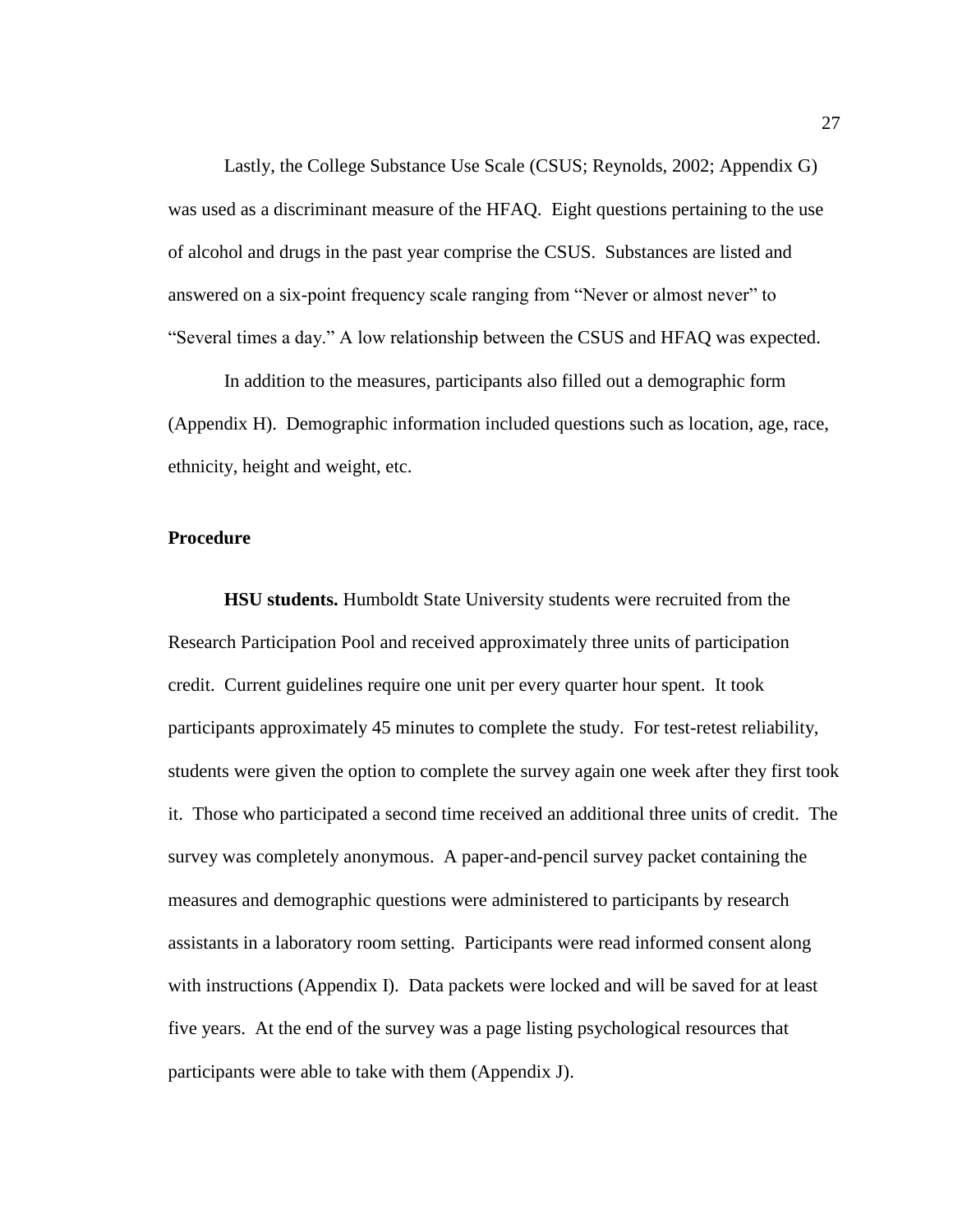<span id="page-35-0"></span>**Online participants.** Using Survey Monkey, participants were recruited from online forums and social networking sites. Survey Monkey is an independent web service that charges for its online survey tools. An electronic version of the survey packet was created using the custom survey design tool. Research has supported the utility of online-survey methods as valid and reliable (Yun & Trumbo, 2000). Participants were recruited from several health and eating/weight related website forums including, weight-loss.fitness.com, obesityhelp.com, and dailystrength.org. Facebook groups focused on health, weight loss, overeating, and fitness were also used to solicit participation in the study. Only non-identifying information was collected (IP addresses were not recorded).

# <span id="page-35-1"></span>**Data Analysis**

Data was analyzed using the statistical software program, IBM SPSS 21. Prior to statistical testing, data was cleaned, recoded, computed, and checked for assumption criteria. For missing measure data, average values were entered where at least 80 percent of the items for specific measures were completed.

# <span id="page-35-2"></span>**Hypotheses**

<span id="page-35-3"></span>**Hypothesis 1a statistical test.** Cronbach's coefficient alpha was analyzed to determine internal consistency. Item-to-total correlations for each item was also examined.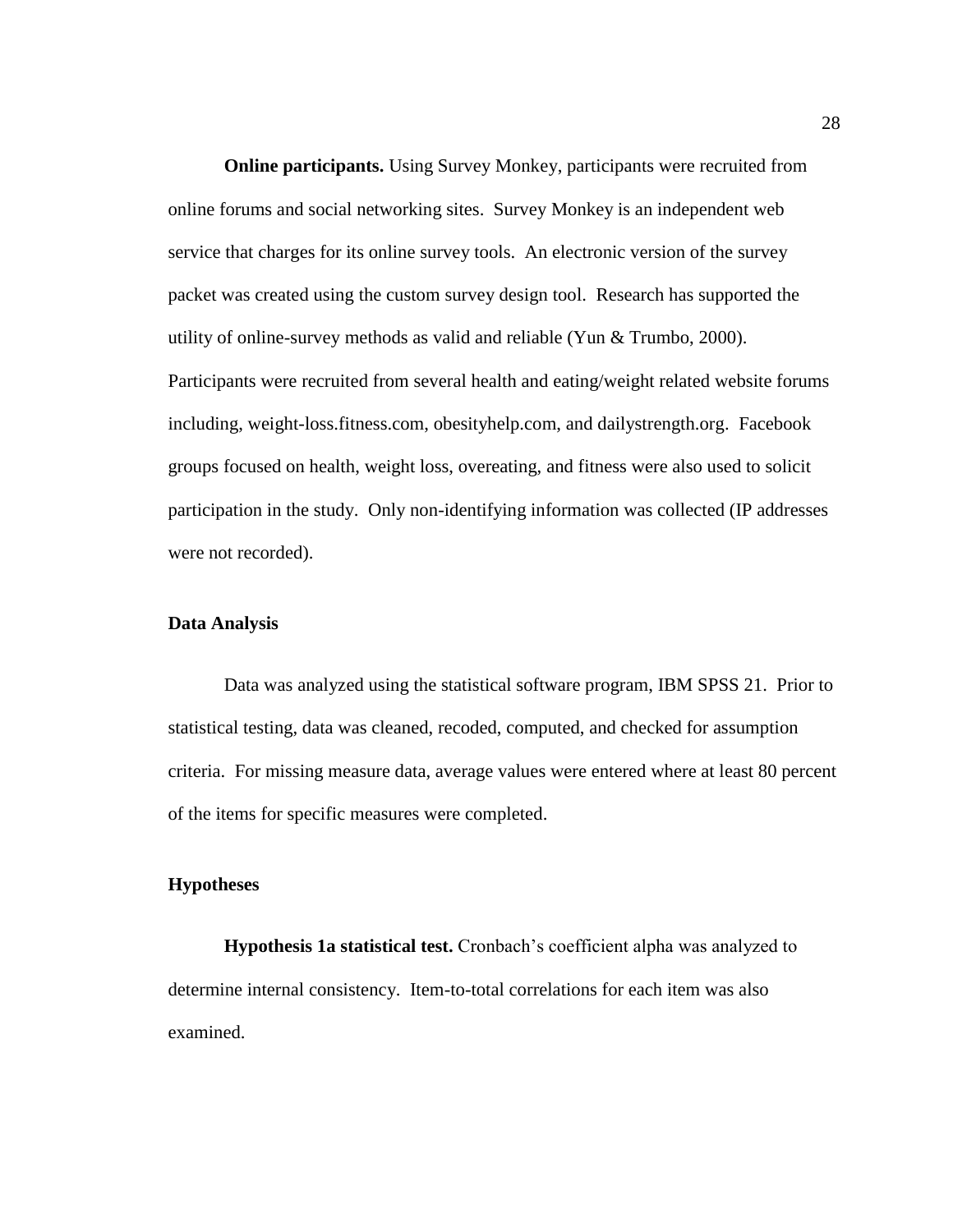**Hypothesis 1b statistical test.** Scores from time one and time two were analyzed using a Pearson Correlation.

**Hypothesis 2a statistical test.** Scores from the HFAQ, YFAS, and EBQ were compared using a Pearson Correlation.

**Hypothesis 2b statistical test.** Scores from the HFAQ, convergent measures, Eat-26, and DGI were compared using a Pearson Correlation.

**Hypothesis 2c statistical test.** Scores from the HFAQ and CSUS were analyzed using a Pearson Correlation.

**Research Question 3a factor analysis.** An exploratory factor analysis (principal axis factoring with oblique rotation) was used to detect factors.

# **Benefits, Potential Risks, and Management of Risk**

Benefits to participants were likely minimal. For some, the act of taking the study may have provided insight into their own eating behaviors and thoughts, prompting them to seek out further information and help. Given the benign nature of surveys, the potential risk to participants was negligible. For online participants, IP addresses were not recorded and user e-mails were not linked to survey data. At the end of each survey was a psychological resource page (Appendix J) with information that participants could save.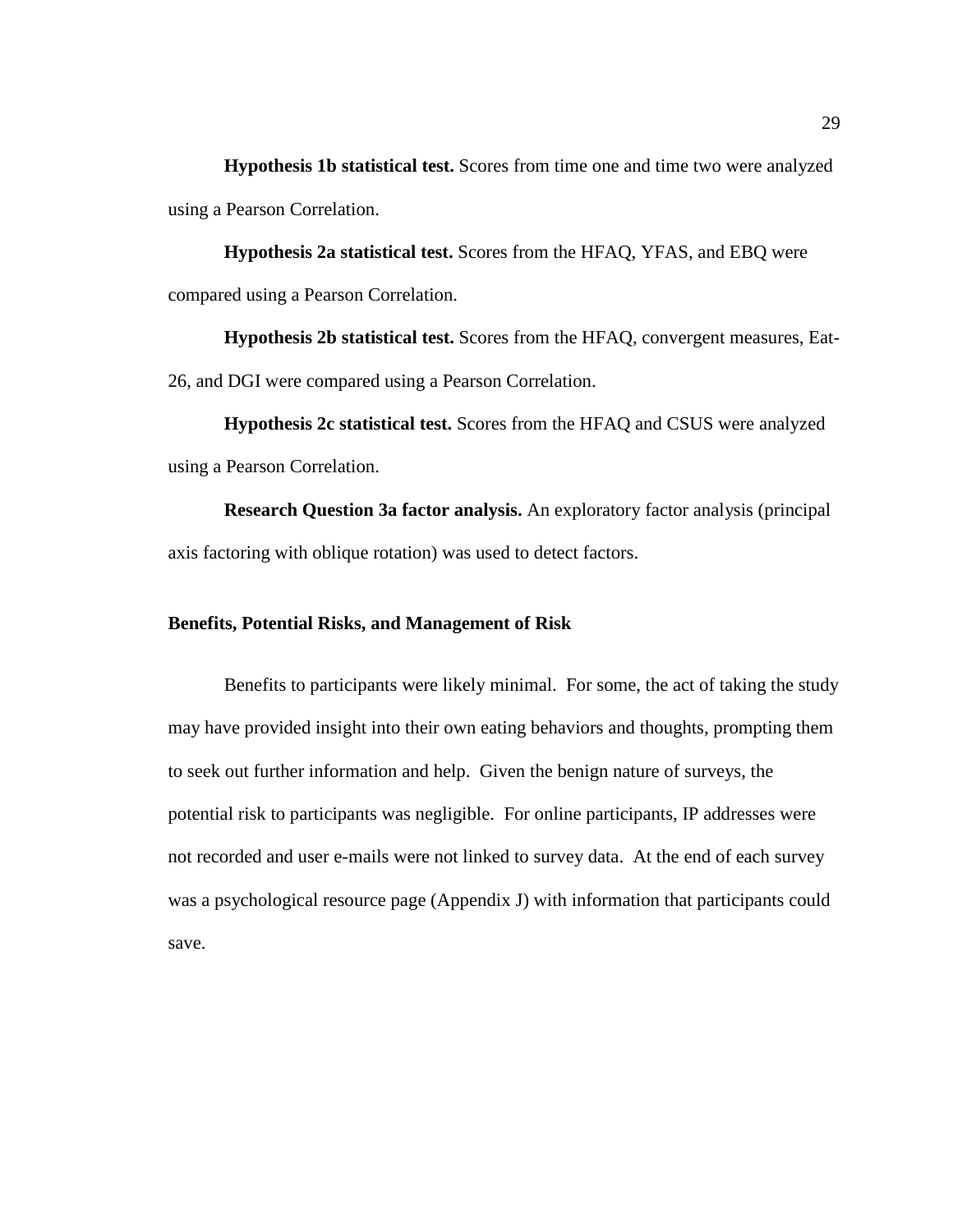#### **Chapter Five: Results**

### **Preliminary Analyses**

Significant differences in mean composite scores of the HFAQ between the HSU student and online participant sample were found (see Table 2),  $t(624) = 3.76$ ,  $p < .001$ , *d*  $= 0.38$ . See Table 3 for means and standard deviations of the HFAQ and validity measures by sex.

### **Reliability**

**Hypothesis 1a analysis.** The HFAQ was found to be highly reliable,  $\alpha = .95$ , for the total sample. Corrected item-total correlations were between .35 and .75. Reliability for the HSU sample was  $\alpha = .94$ . Reliability for the online sample was  $\alpha = .96$ . Reliability for men was  $\alpha = .93$ . Reliability for women was  $\alpha = 95$ .

**Hypothesis 1b analysis.** Test-retest reliability  $(n = 81)$  of the HFAQ over a oneweek period between time one ( $M = 72.31$ ,  $SD = 18.14$ ) and two ( $M = 69.01$ ,  $SD = 17.60$ ) was high  $(r(80) = .89)$ . A paired-samples t-test between HFAQ means scores at time one and time two was not statistically significant,  $t(80) = 0.95$ ,  $p = 0.35$ ,  $d = 0.05$ .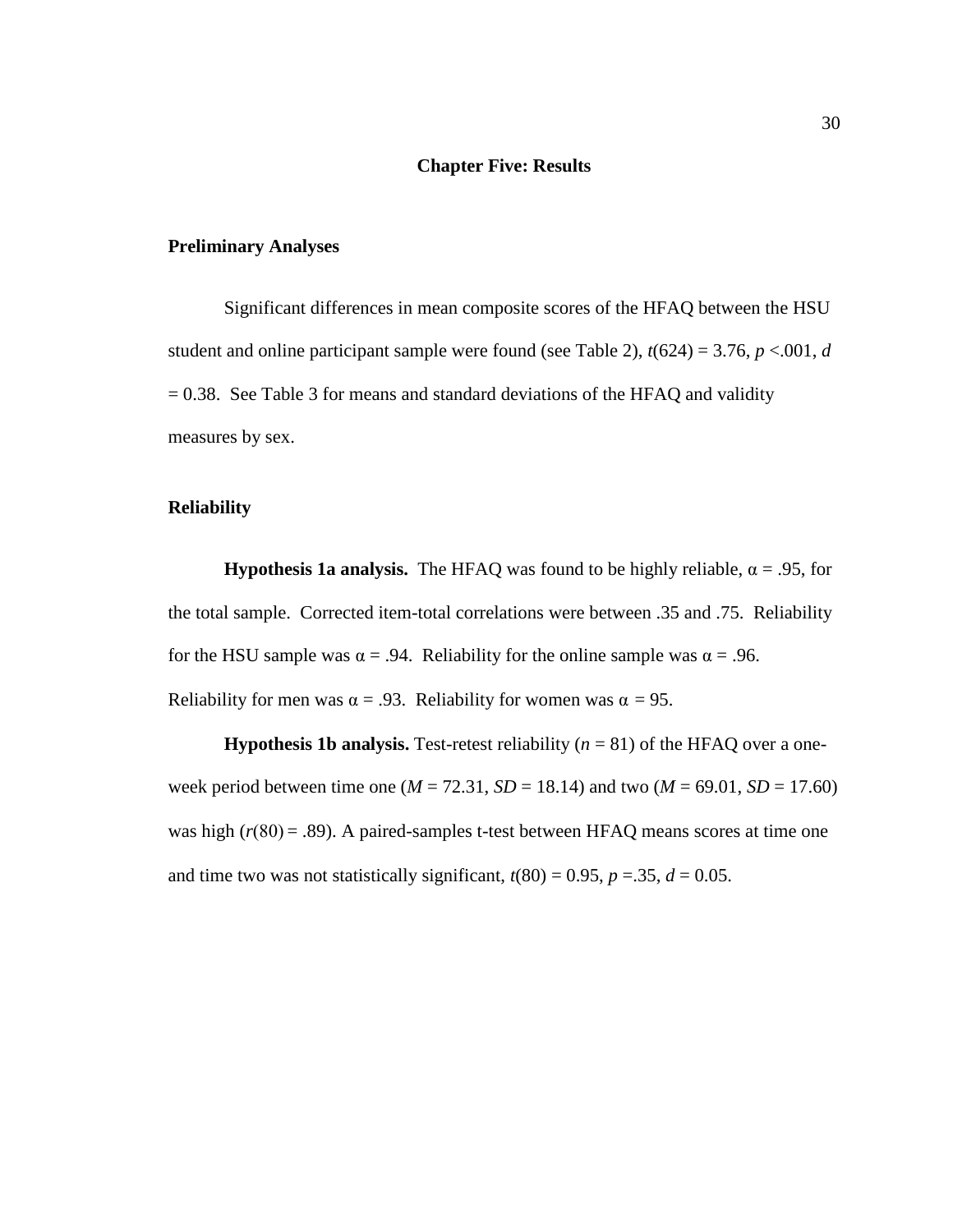*Means and Standard Deviations of the HFAQ and Validity Measures by Sample Group and the Total Sample*

|                 |                  | <b>HSU Students</b> |       | <b>Online Participants</b> |                | Total |                  |       |       |
|-----------------|------------------|---------------------|-------|----------------------------|----------------|-------|------------------|-------|-------|
| <b>Measures</b> | $\boldsymbol{n}$ | $\boldsymbol{M}$    | SD    | $\boldsymbol{n}$           | $\overline{M}$ | SD    | $\boldsymbol{N}$ | М     | SD    |
| <b>HFAQ</b>     | 519              | 71.09               | 17.35 | 107                        | 78.26          | 20.68 | 626              | 72.32 | 18.14 |
| <b>YFAS</b>     | 516              | 15.34               | 11.21 | 87                         | 17.47          | 13.79 | 603              | 15.65 | 11.63 |
| <b>EBQ</b>      | 516              | 53.78               | 16.52 | 75                         | 57.57          | 18.19 | 591              | 54.26 | 16.77 |
| $Eat-26$        | 514              | 59.42               | 18.72 | 69                         | 60.55          | 18.12 | 583              | 59.55 | 18.63 |
| <b>DGI</b>      | 515              | 36.59               | 7.71  | 76                         | 39.46          | 9.51  | 591              | 36.96 | 8.01  |
| <b>CSUS</b>     | 514              | 4.60                | 4.03  | 60                         | 4.78           | 4.03  | 574              | 4.62  | 4.02  |

*Note.* HFAQ = Humboldt Food Addiction Questionnaire; YFAS = Yale Food Addiction Scale; EBQ = Eating Behaviors Questionnaire; EAT-26 = Eating Attitudes Test; DGI = Delaying Gratification Inventory; CSUS = College Substance Use Scale.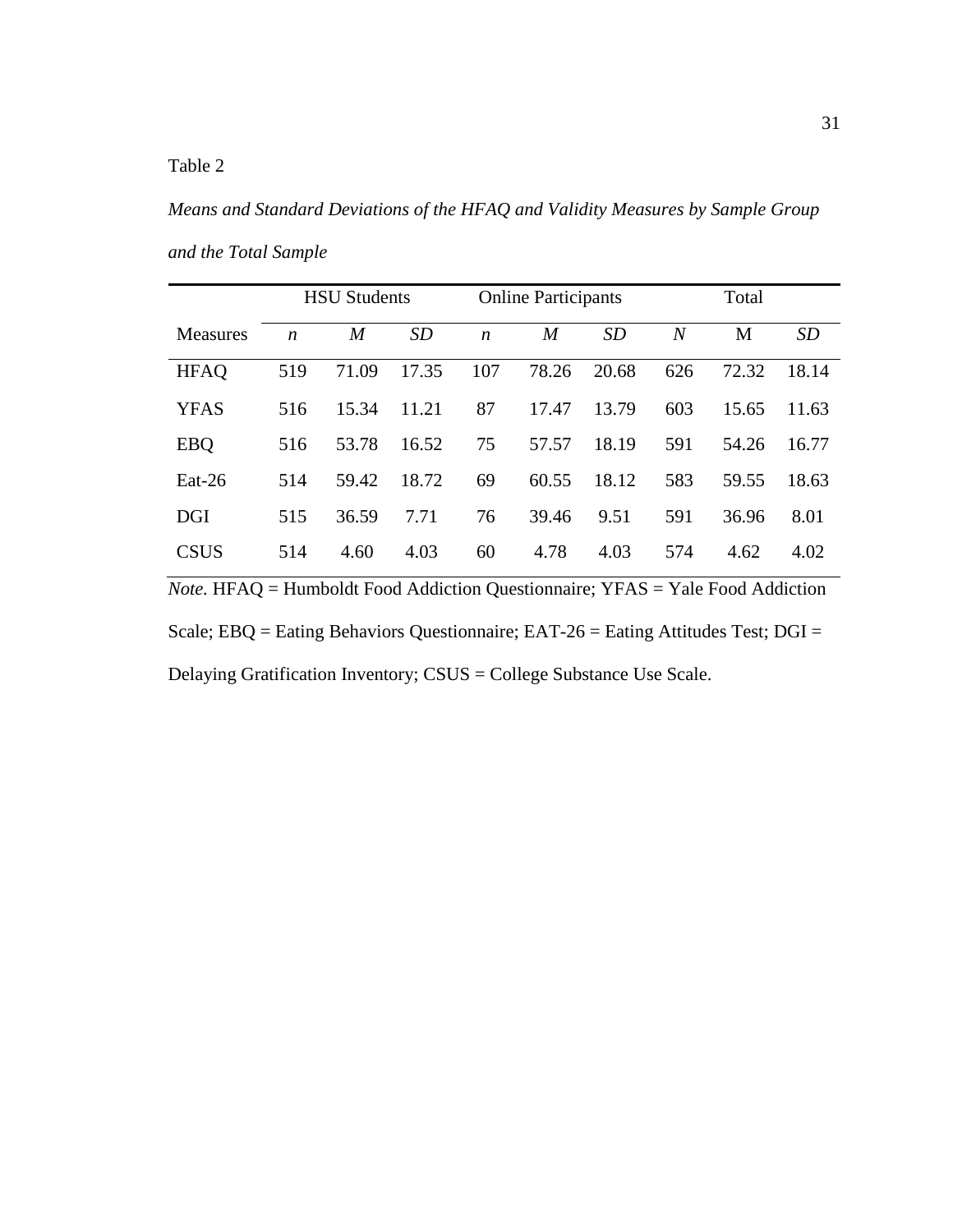# Table 3

*Means and Standard Deviations of the HFAQ and Validity Measures by Sex*

|                    |                  | Men              |       |                  | Women            |       |
|--------------------|------------------|------------------|-------|------------------|------------------|-------|
| <b>Measures</b>    | $\boldsymbol{n}$ | $\boldsymbol{M}$ | SD    | $\boldsymbol{n}$ | $\boldsymbol{M}$ | SD    |
| <b>HFAQ</b>        | 166              | 67.07            | 15.21 | 451              | 74.33            | 18.90 |
| <b>YFAS</b>        | 162              | 12.99            | 9.21  | 432              | 16.74            | 12.35 |
| <b>EBQ</b>         | 160              | 49.78            | 15.15 | 422              | 56.01            | 17.13 |
| $_{\text{Eat-26}}$ | 160              | 52.95            | 17.07 | 414              | 62.31            | 18.68 |
| <b>DGI</b>         | 160              | 36.66            | 7.80  | 422              | 37.15            | 8.13  |
| <b>CSUS</b>        | 158              | 5.68             | 4.29  | 407              | 4.23             | 3.77  |

*Note.* HFAQ = Humboldt Food Addiction Questionnaire; YFAS = Yale Food Addiction Scale; EBQ = Eating Behaviors Questionnaire; EAT-26 = Eating Attitudes Test; DGI = Delaying Gratification Inventory; CSUS = College Substance Use Scale.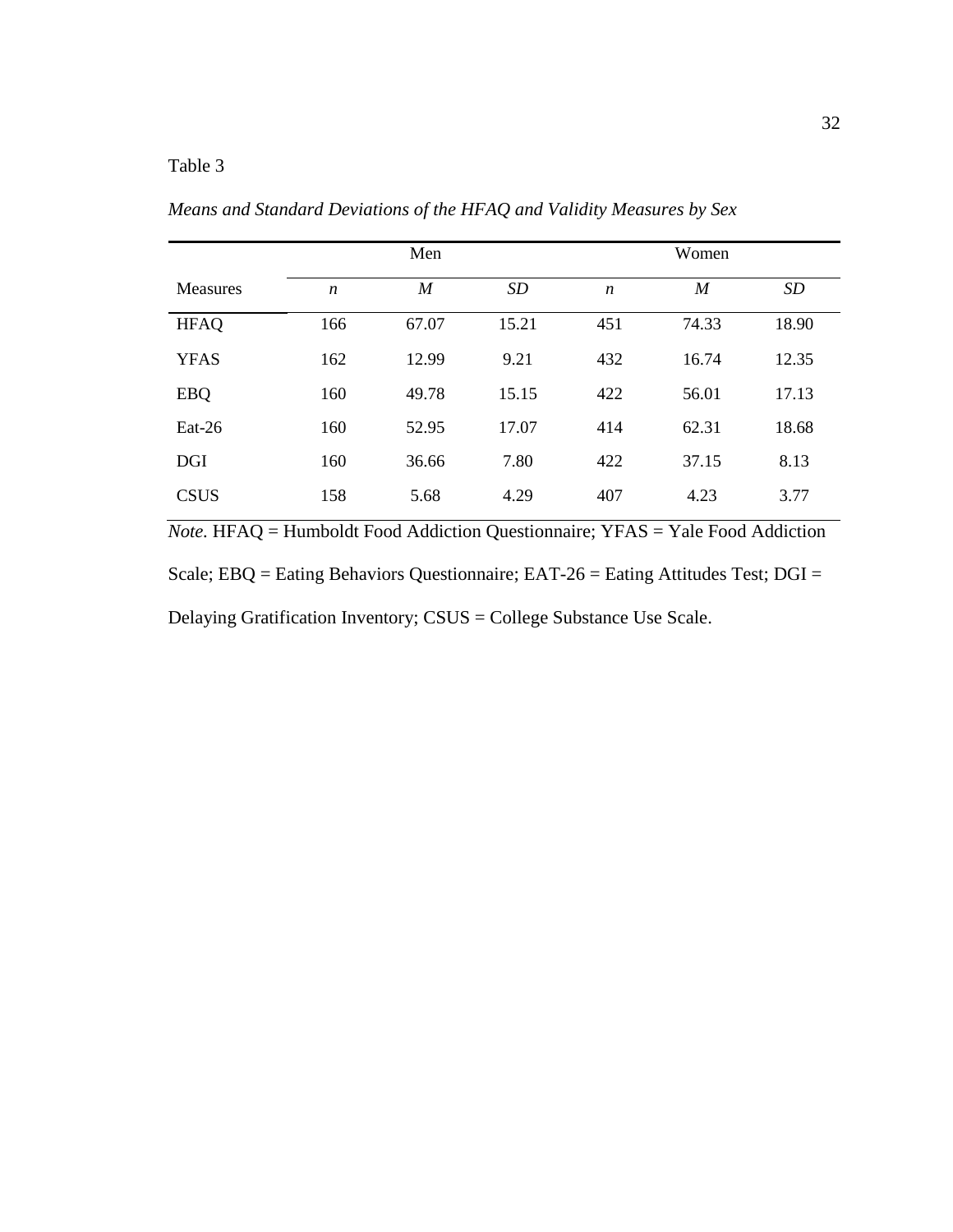#### **Validity**

**Hypothesis 2a Analysis.** The HFAQ was strongly correlated with the two criterion validity measures: the YFAS  $(r(601) = .78, p < .001, 95\% \text{ CI}$  [.75, .81]) and EBQ  $(r(589) = .76, p < .001, CI$  [.73, .79]). See Table 4 for measure intercorrelations.

**Hypothesis 2b Analysis.** Moderate correlations were found between the HFAQ and the two convergent measures: the EAT-26  $(r(581) = .40, p < .001, 95\% \text{ CI}$  [.32, .45]) and DGI (*r*(589) = .66, *p* < .001, 95% CI [.62, .71]).

**Hypothesis 2c Analysis.** There was a low, nonsignificant correlation of  $r(572)$  = .06  $(p = .13)$  between the HFAQ and the discriminant validity measure of substance use, the CSUS.

**Research Question 3a Factor Analysis.** An exploratory factor analysis (principal axis factoring with oblique rotation) was used to examine the factor structure of the HFAQ. The minimum sample size assumption was adequately met, with a final sample size of 626 and a ratio of over 18 participants per item.Reasonable factorability was presented as all 33 items correlated .3 and above with at least one other item. Sampling adequacy was met as the Kaiser-Meyer-Olkin measure was .96, greater than the suggested value of .6 and Bartlett's test of sphericity was significant ( $\chi^2$  (528) = 10720.71,  $p < .001$ ). Every item shared common variance with others as all communalities were above .3. Overall indicators suggested that factor analysis was appropriate for the 33 items.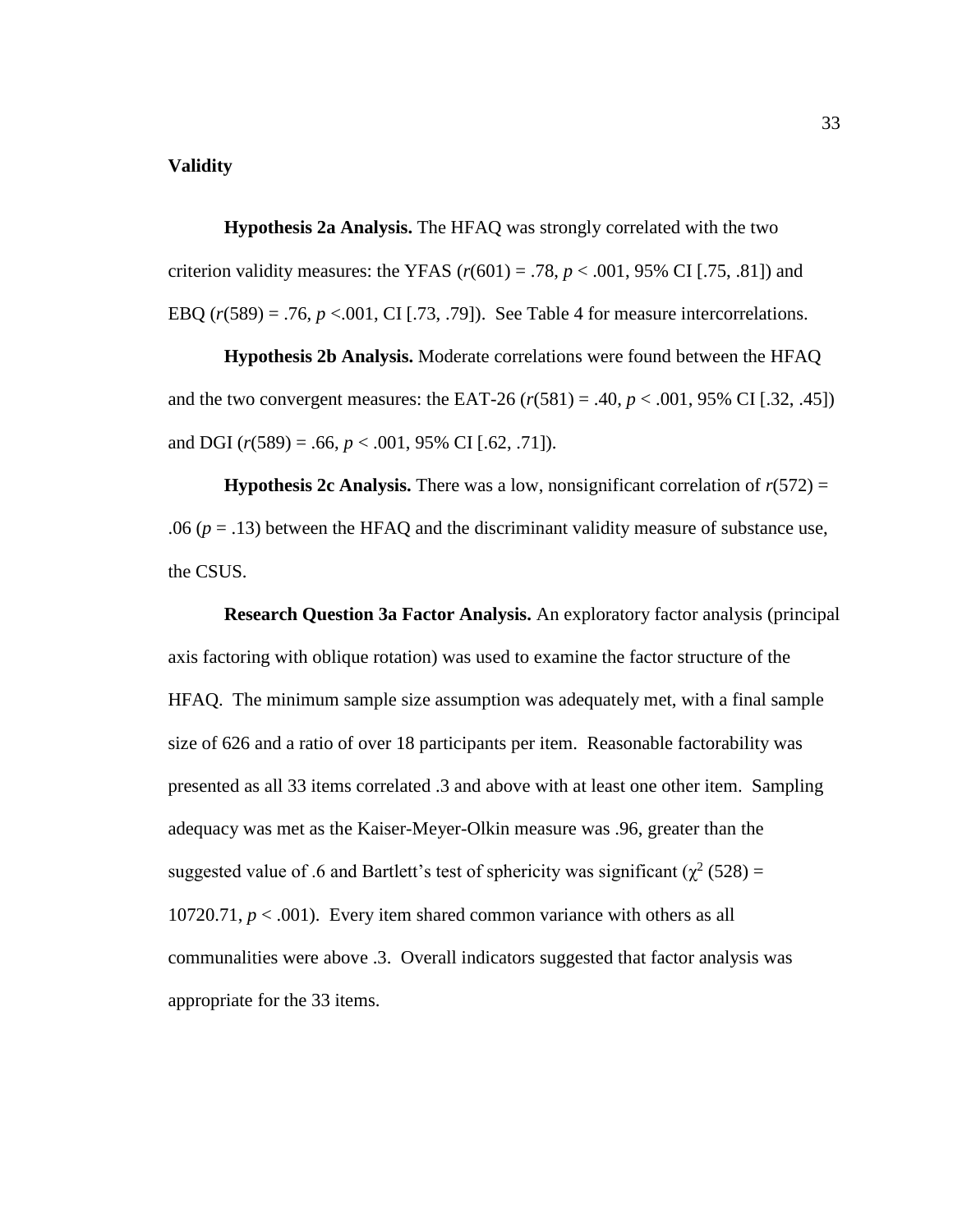# Table 4

| Measures  | $\mathbf{1}$ | $\overline{2}$ | 3     | $\overline{4}$ | 5     | 6     |
|-----------|--------------|----------------|-------|----------------|-------|-------|
| 1. HFAQ   | (.95)        | .78            | .76   | .39            | .66   | .06   |
| 2. YFAS   |              | (.91)          | .79   | .47            | .62   | .09   |
| 3. EBQ    |              |                | (.92) | .49            | .57   | .09   |
| 4. EAT-26 |              |                |       | (.89)          | .17   | .11   |
| 5. DGI    |              |                |       |                | (.79) | .13   |
| 6. CSUS   |              |                |       |                |       | (.89) |

*Summary of Measure Reliability and Intercorrelations*

*Note.* Non-significant relationships are in bold. All other correlations are significant at *p* < .05. Reliability coefficients are shown in diagonal. HFAQ = Humboldt Food Addiction Questionnaire; YFAS = Yale Food Addiction Scale; EBQ = Eating Behaviors Questionnaire; EAT-26 = Eating Attitudes Test; DGI = Delaying Gratification Inventory; CSUS = College Substance Use Scale.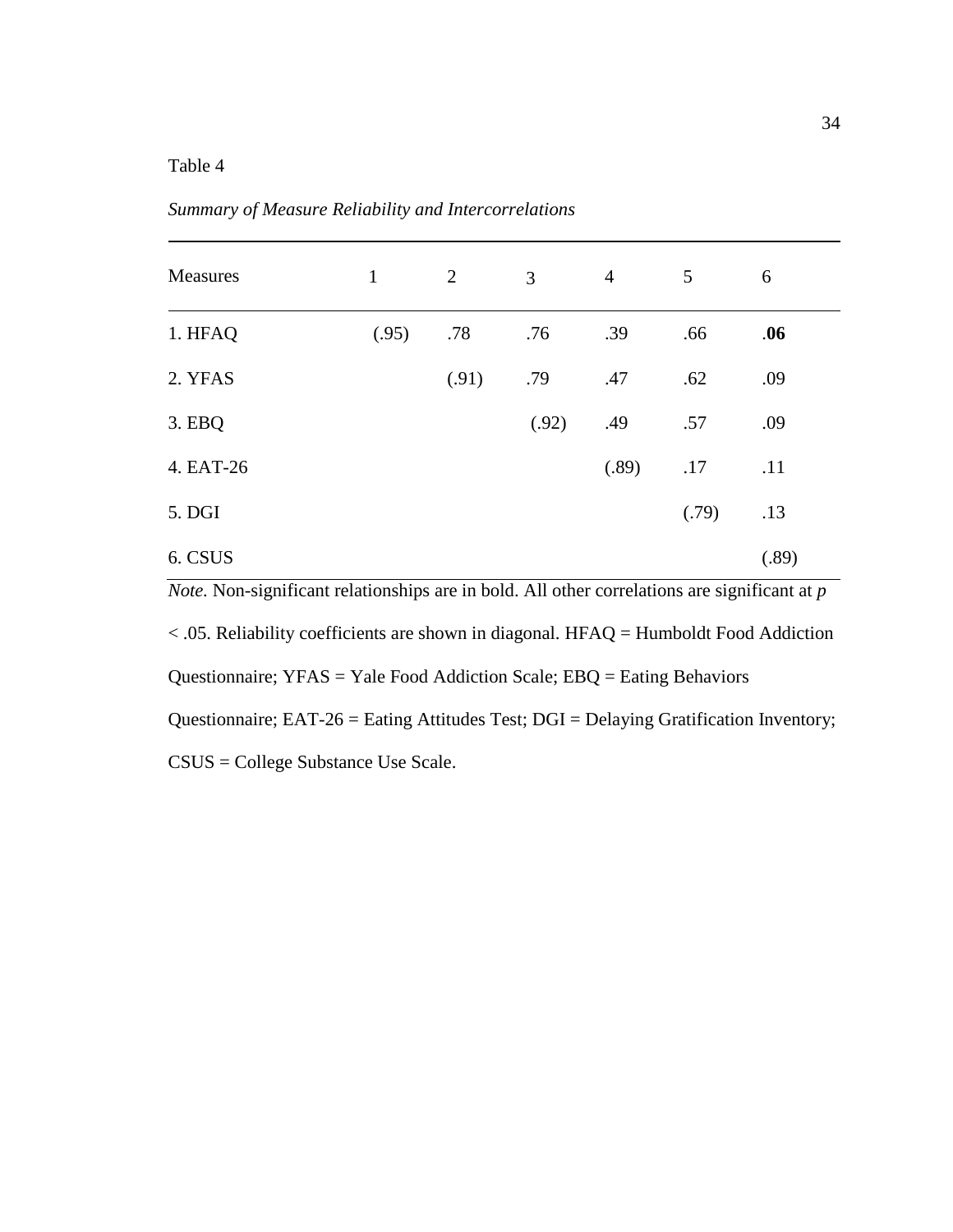Initial eigenvalues revealed that the first two factors explained 39%, and 6%, of the variance. The third, fourth, and fifth factors had eigenvalues greater than 1, and each account for 4-5% of the variance. Factor analyses with three, four, and five factors were explored using Direct Oblimin rotation. A five-factor analysis was chosen based on eigen values that leveled out on the scree plot beginning with the sixth factor (see Appendix K), as well as the inadequate number of loadings. The factor loading matrix of the rotated factor analysis is shown in Table 5.

Items with the highest factor loadings were grouped into the five factors, accordingly. The first factor consisted of 9 items with the following 3 items sharing the strongest factor loadings: 1) "I often can't help eating more of these foods than I originally wanted to.", 15) "I eat these foods even though it may be bad for me (i.e., weight gain).", and 6) "I often have the urge to eat these foods."

Factor two consisted of 12 items with the following showing the highest factor loadings: 31) "I feel anxious or jittery when I do not regularly eat these foods.", 29) "It seems I have to eat more of these foods to feel good.", and 13) "There have been times I've missed activities, work, or doing things with others because of my need to eat."

The three remaining factors include items relating to single substance dependence criteria. Factor three consists of 3 items: 9) "I spend a lot of time thinking about my next meal.", 11) "I feel that I think too much about food.", and 10) "I will go out of my way to get the foods that I want to eat." Factor four consists of 5 items with the following 3 having the highest factor loadings: 18) "I am afraid of what people will think of my overeating but I still continue to do it.", 16) "I feel guilty after I overeat.", and 19) "My eating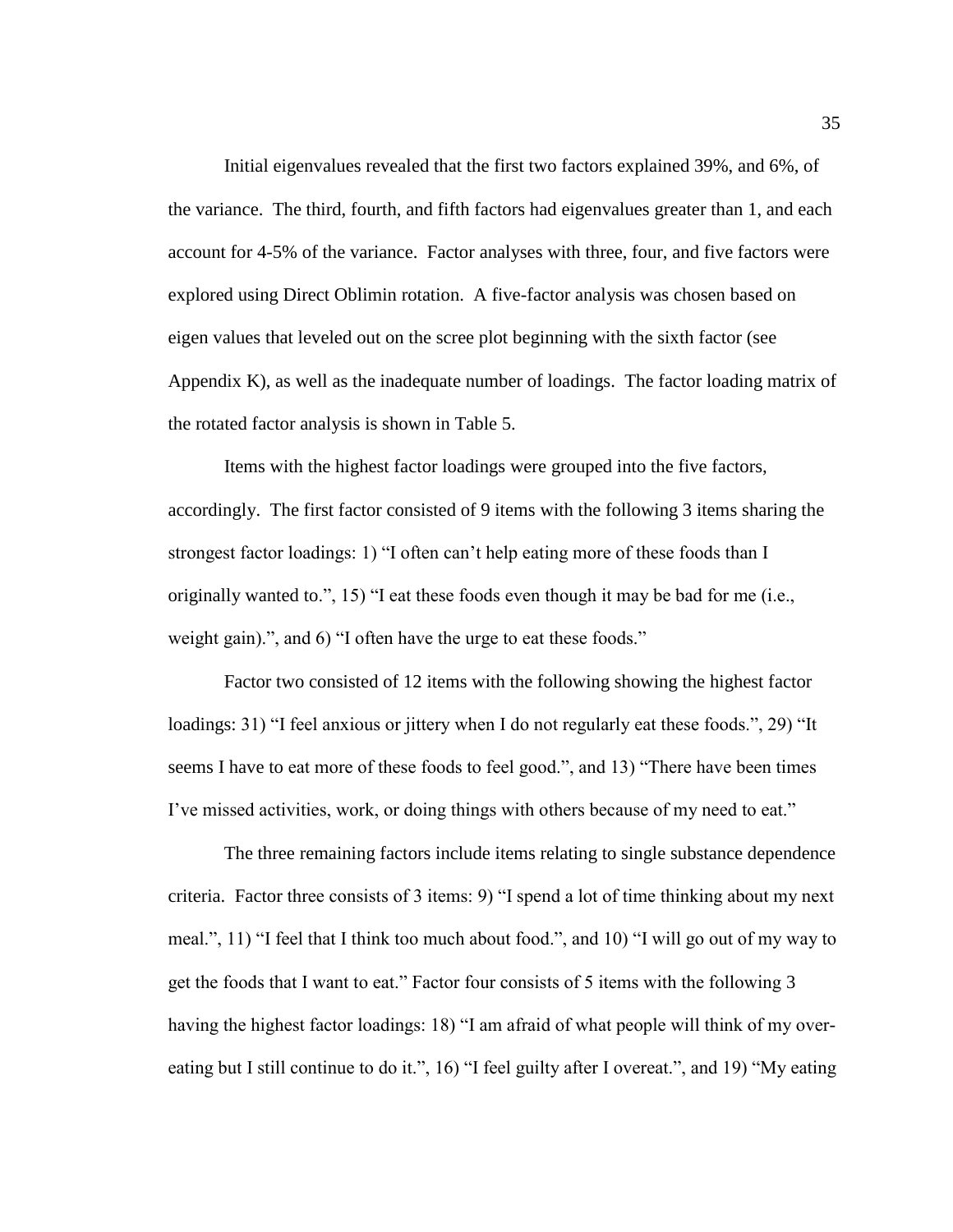# Table 5

| Item           | Factor 1 | Factor 2 | Factor 3 | Factor 4 | Factor 5 | Communality |
|----------------|----------|----------|----------|----------|----------|-------------|
| $\mathbf{1}$   | .65      | $-.01$   | .09      | $-.03$   | $.10\,$  | .59         |
| 15             | .63      | .00      | .02      | $-.13$   | $-.02$   | .43         |
| 6              | .62      | $-.10$   | .22      | .19      | .02      | .53         |
| $\overline{4}$ | .58      | $-.02$   | .14      | .02      | .04      | .44         |
| 20             | .56      | $-.02$   | $-.12$   | $-.14$   | .01      | .37         |
| $\tau$         | .53      | $-.11$   | .17      | $-.10$   | $.10\,$  | .62         |
| $\overline{2}$ | .47      | $-.04$   | .23      | .03      | .13      | .51         |
| $8\,$          | .43      | $-.12$   | .17      | $-.23$   | .14      | .63         |
| 5              | .40      | $-.06$   | .31      | .11      | .12      | .45         |
| 31             | .04      | $-.83$   | $-.03$   | .16      | .02      | .55         |
| 29             | .03      | $-.61$   | .09      | $-.04$   | .14      | .57         |
| 13             | $-.17$   | $-.59$   | .27      | $-.20$   | $-.14$   | .60         |
| 12             | $-.14$   | $-.59$   | .24      | $-.26$   | $-.06$   | .64         |
| 22             | .08      | $-.56$   | $-.02$   | .08      | .06      | .41         |
| 30             | .35      | $-.46$   | $-.01$   | .07      | .10      | .55         |
| 25             | .25      | $-.45$   | $-.12$   | $-.30$   | .18      | .66         |
| 33             | .30      | $-.44$   | $-.05$   | $-.05$   | .21      | .57         |
| 32             | .12      | $-.37$   | .16      | $-.23$   | .07      | .51         |
| 21             | .34      | $-.36$   | .02      | $-.08$   | .09      | .51         |
| 14             | $-.01$   | $-.32$   | .30      | $-.03$   | .02      | .32         |
| 23             | .26      | $-.32$   | .03      | $-.20$   | .03      | .43         |
| 9              | .10      | $-.01$   | .71      | $-.05$   | .07      | .54         |
| 11             | .11      | $-.05$   | .59      | $-.21$   | .10      | .59         |
| 10             | .14      | $-.12$   | .50      | .10      | .09      | .41         |
| 18             | .23      | $-.24$   | .11      | $-.48$   | .07      | .62         |
| 16             | .27      | .13      | .16      | $-.47$   | .02      | .39         |
| 19             | .00      | $-.16$   | $-.04$   | $-.43$   | .36      | .45         |
| 24             | .39      | $-.18$   | $-.07$   | $-.39$   | .14      | .60         |
| 27             | .04      | $-.36$   | .07      | $-.39$   | .19      | .58         |
| 28             | $-.12$   | .03      | $-.03$   | $-.15$   | .78      | .40         |
| $\overline{3}$ | $-.06$   | .03      | .11      | .07      | .58      | .27         |
| 26             | .22      | $-.04$   | $-.08$   | $-.02$   | .48      | .39         |
| 17             | .09      | $-.04$   | .02      | .08      | .44      | .24         |
| Eigenvalues    | 12.8     | 2.1      | 1.6      | 1.4      | 1.2      |             |
| % Variance     | 38.9     | 6.2      | 4.8      | 4.1      | 3.7      |             |

*Factor Loadings of the HFAQ (N = 619)*

*Note*. Principle Axis Factoring with Oblimin rotation. Factors explain 57.80% of the total

variance.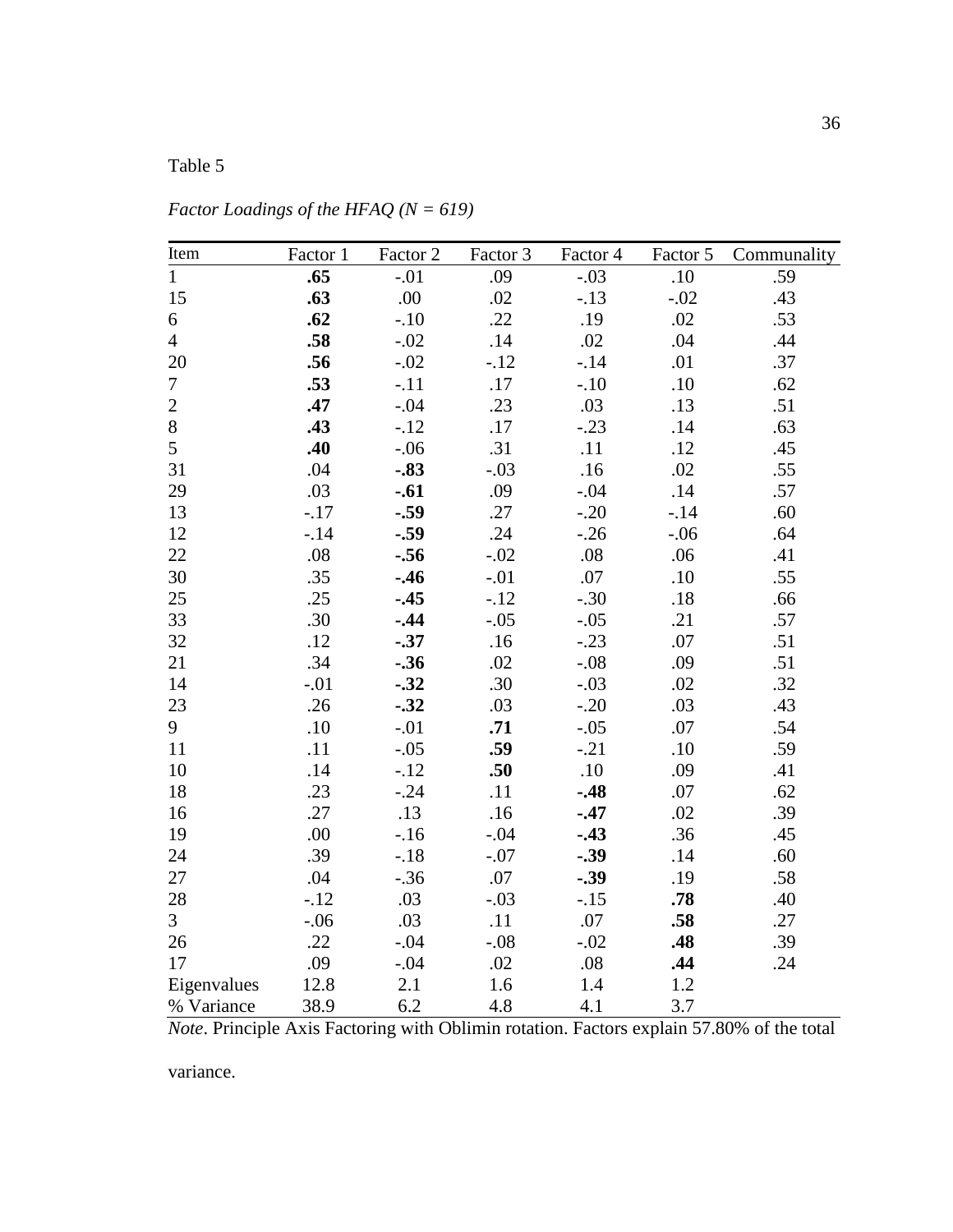habits do not cause problems for me." Factor five consists of 4 items with the following 3 having the highest factor loadings: 28) "Once I start eating these foods, it is easy for me to stop.", 3) "Most of the time I can eat a single serving of these foods and feel satisfied.", and 26) "It is easy for me to avoid desserts, fast food, or junk food."

### **Secondary Analyses**

**Food Addiction Score Results.** There was a positive correlation between HFAQ scores and BMI,  $r = .26$ ,  $p < .001$ , 95% CI [.18, .33]). YFAS scores were also positively correlated with BMI,  $r = .26$ ,  $p = < .001$ , 95% CI [.18, .33]. Those who reported currently dieting had significantly higher scores ( $M = 75.53$ ,  $SD = 21.17$ ) on the HFAQ than those who did not  $(M = 71.44, SD = 17.48)$ ,  $t(623) = 2.33, p < .05, d = 0.22$ . Similarly, YFAS scores between those who were currently dieting  $(M = 19.22, SD =$ 13.44) were higher than those who were not  $(M = 14.67, SD = 10.87)$ ,  $t(600) = 4.03, p$  $< 0.001, d = 0.37$ .

**Binge Eating Results.** Participants who reported binge eating had significantly higher scores ( $M = 82.02$ ,  $SD = 17.61$ ) on the HFAQ than those who did not ( $M = 66.20$ , *SD* = 15.62),  $t(617) = 11.64$ ,  $p < .001$ ,  $d = 0.95$ . The same pattern was observed in YFAS scores between those who binge ate ( $M = 21.92$ ,  $SD = 12.57$ ) and those who did not ( $M =$ 11.77,  $SD = 9.05$ ),  $t(594) = 11.42$ ,  $p < .001$ ,  $d = 0.93$ . BMI was higher among those who reported binge eating ( $M = 27.34$ ,  $SD = 6.99$ ) versus those who did not ( $M = 25.76$ ,  $SD =$ 5.99),  $t(617) = 2.96$ ,  $p < .004$ ,  $d = 0.24$ .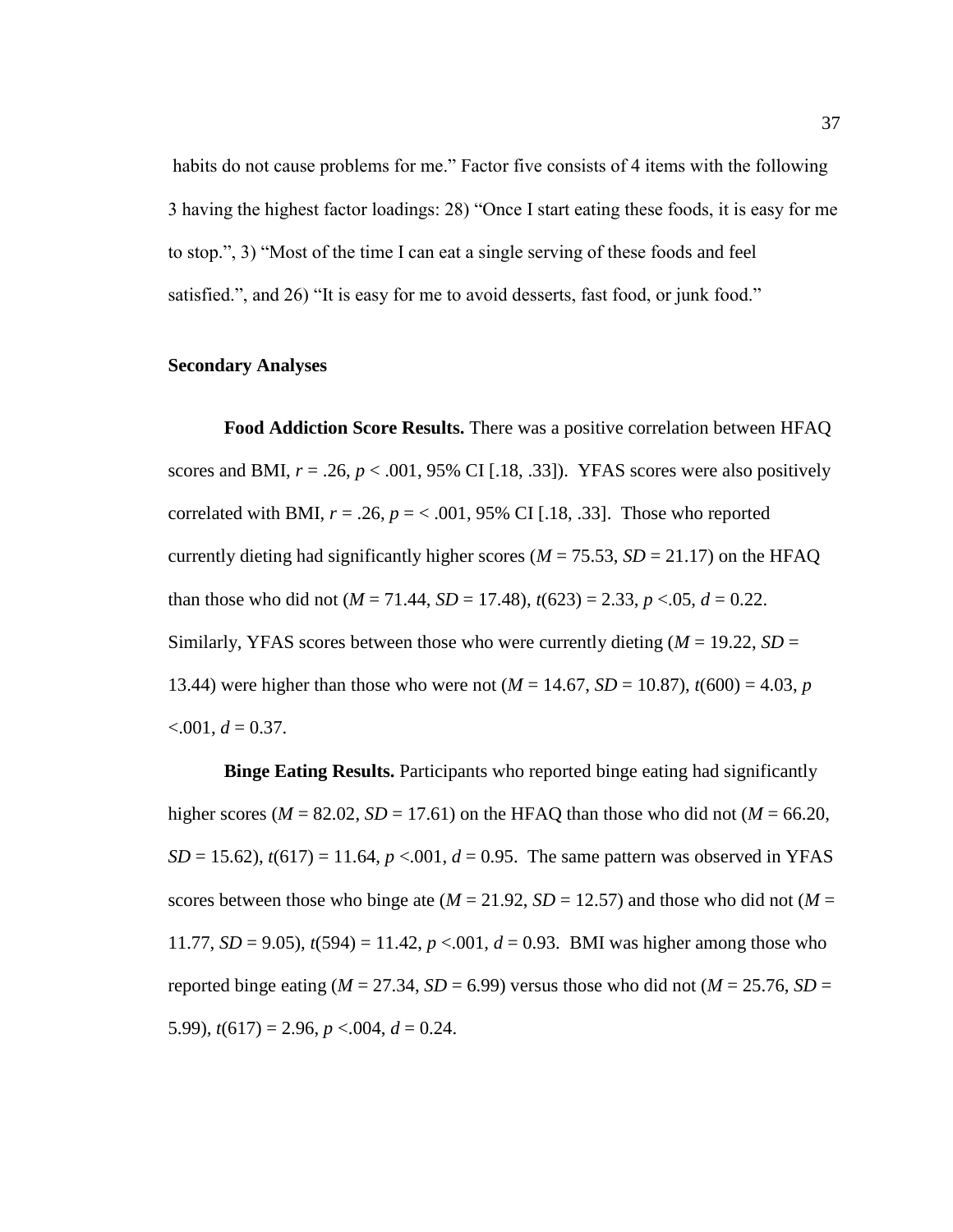**Sex Difference Results.** Women had higher HFAQ mean scores (*M* = 74.33, *SD*  $= 18.91$ ) than men (*M* = 67.07, *SD* = 15.21),  $t(615) = 4.45$ ,  $p < .001$ ,  $d = 0.42$ . On the YFAS, women also had higher mean scores ( $M = 16.74$ ,  $SD = 12.35$ ) than men ( $M =$ 12.99,  $SD = 9.21$ ),  $t(592) = 3.51$ ,  $p < .001$ ,  $d = 0.32$ . Fourteen percent more women reported binge eating than men ( $\chi^2$  (1, 610) = 10.87, *p* = .019,  $\phi$  = .13). A difference in 9% of more women than men reported to be currently dieting  $(\chi^2(1, 616) = 6.34, p =$ .012,  $\phi = .13$ ).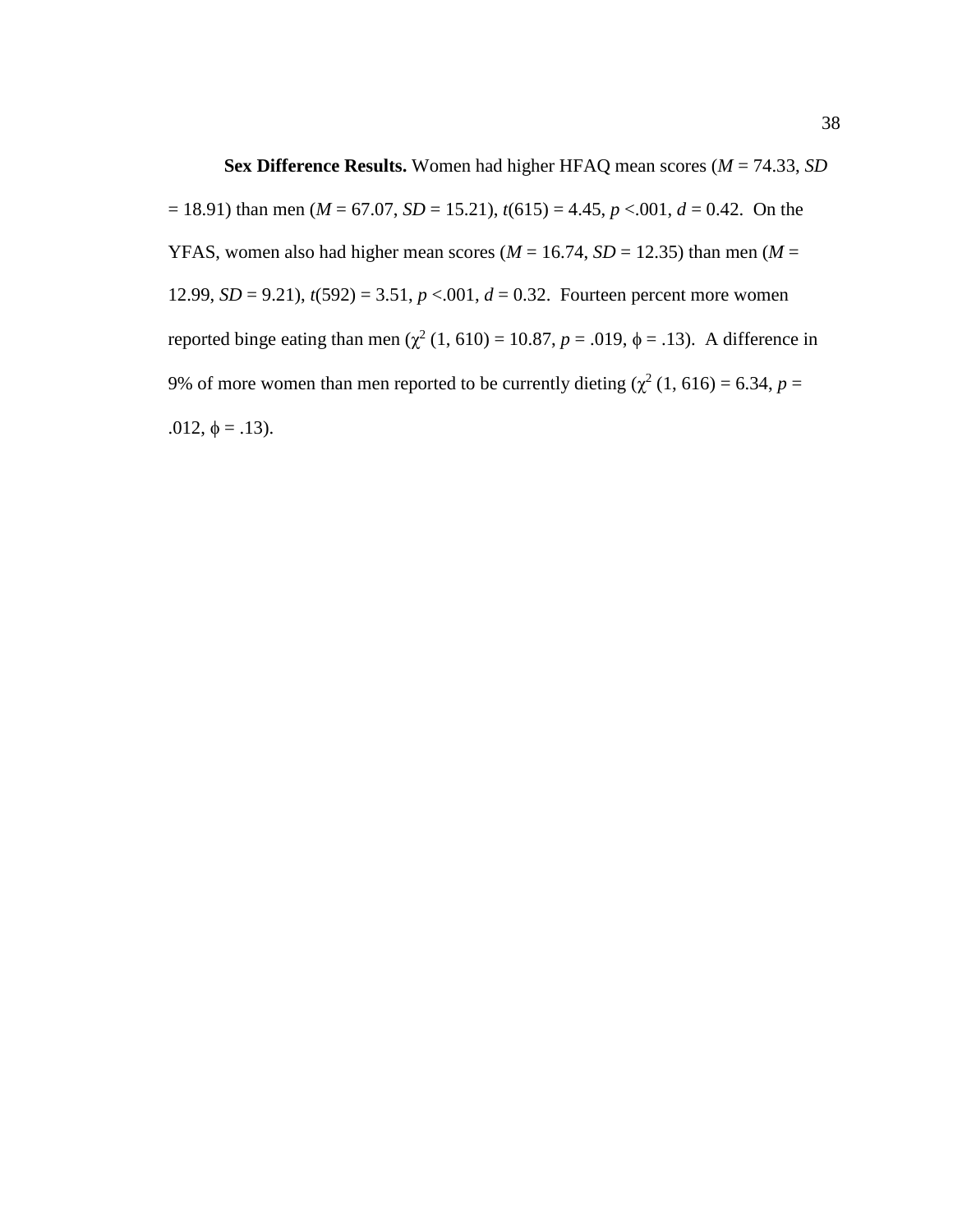#### **Chapter Six: Discussion**

### **Introduction**

The purpose of this study was to investigate the psychometric properties of the Humboldt Food Addiction Questionnaire (HFAQ). With the ever-increasing national and global rise in obesity leading to devastating health outcomes and increased medical costs, it is vitally important to investigate the reasons behind this epidemic (Biener, Cawley, & Meyerhoefer, 2017). In the U.S., beginning in the 1980's, there was a sharp rise in obesity rates and it has continued to rise to unprecedented levels (Robinson, Keyes, Utz, Martin, & Yang, 2013). This phenomenon in largely attributed to the oversaturation of nutritionally deficient processed foods high in carbohydrates that are increasingly pervading the standard American diet (Schor & Ford, 2007).

Cheap, processed foods that are high in sugar, salt, and fat account for more than three-fourths of total energy intake in U.S. households (Tamanna & Mahmood, 2015). Unfortunately, this dietary assault on the American public, peddled by giant food corporations who profit from the government-imposed subsidies on corn and wheat, has contributed to a staggering 39% of Americans being overweight or obese (Brownell & Horgen, 2004; Siegel, Bullard, Imperatore, Kahn, Ali, & Narayan, 2016; Tilloston, 2004). Food manufactures purposefully engineer their processed food to be highly palatable despite the absence of nutritional value (Steele, Baraldi, Louzada, Moubarac, Mozaffarian, & Monteiro, 2016). Research has shown that foods high in sugar, salt, and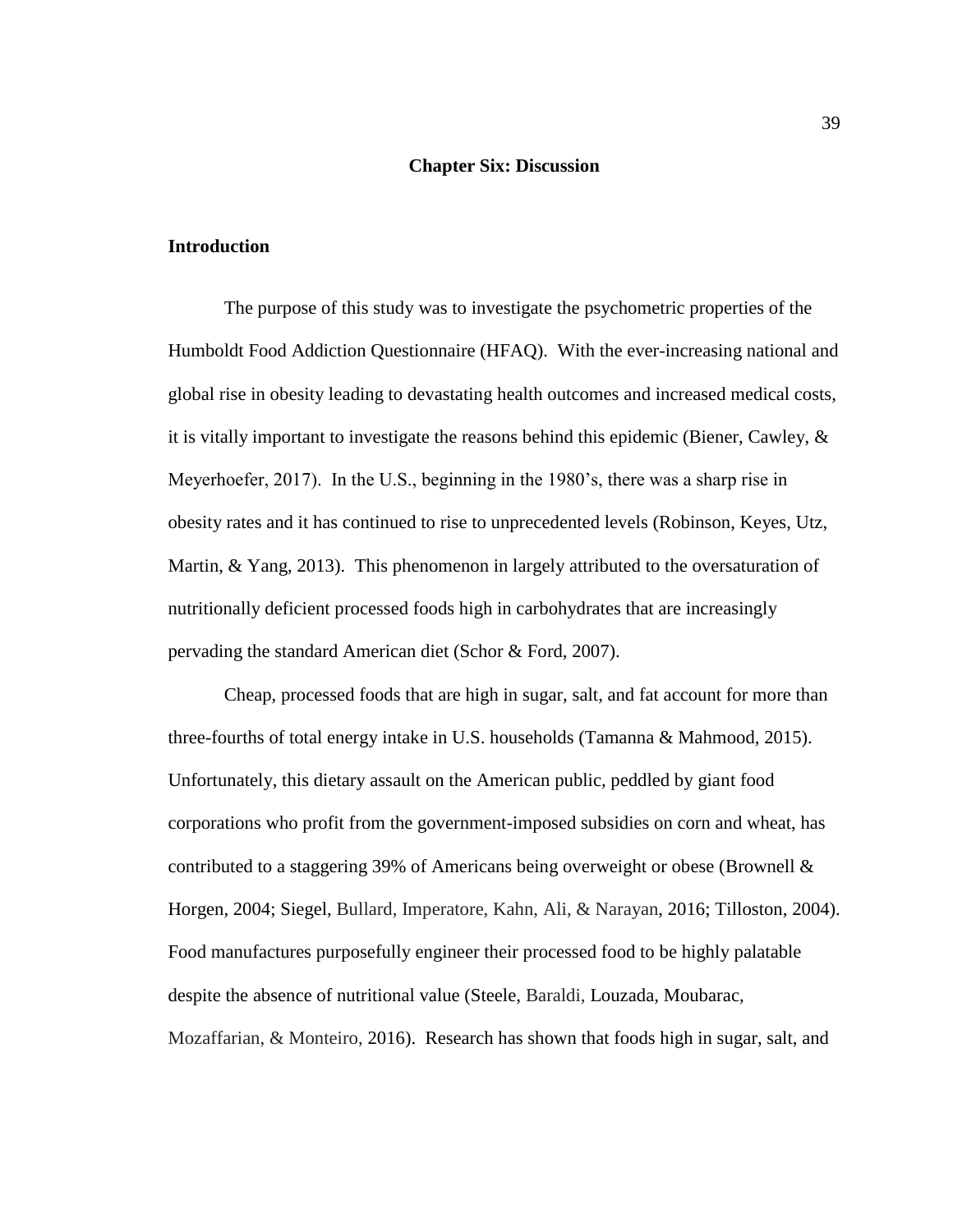fat are exceedingly addictive and activate the same reward pathways in the brain as other pleasure inducing drugs such as cocaine and heroin (Carlier, Marshe, Cmorejova, Davis, & Muller, 2015; Ifland et al., 2009).

Studies with animals and humans have provided biological evidence that repeated ingestion of hyperpalatable foods mimic the same neural and behavioral mechanisms seen with other substances, long-regarded as additive (Gearhardt et al., 2011; Novelle  $\&$ Diéguez, 2018). Overconsumption of sweet, salty, and fatty foods has been shown to desensitize dopamine receptors (Blackburn, Phillips, Jakubovic, & Fibiger, 1986; Johnson & Kenny, 2010). Dopamine is a powerful neurochemical that produces feelings of pleasure and its dysregulation has been implicated in the addiction model framework. The DSM substance abuse criteria include tolerance and withdrawal that can be applied to the food addiction model. As more hyperpalatable food is consumed, the less sensitive dopamine receptors become. This eventually leads to more cravings and increased consumption in order to produce satiation. Physically, overconsumption of hyperpalatable foods can lead to tolerance and withdrawal. Behaviorally, tolerance and withdrawal prompt individuals to seek these foods. A vicious cycle is established where the physical, behavioral, and psychosocial ramifications of food addiction can be devastating. To understand food addiction, tools that capture the nature of this construct are necessary. For this reason, the HFAQ was created.

Development of the HFAQ was based on the seven DSM substance criteria that define substance abuse. These seven criteria encompass the physical, behavioral and psychosocial aspects involved in addiction including tolerance and withdrawal, taking in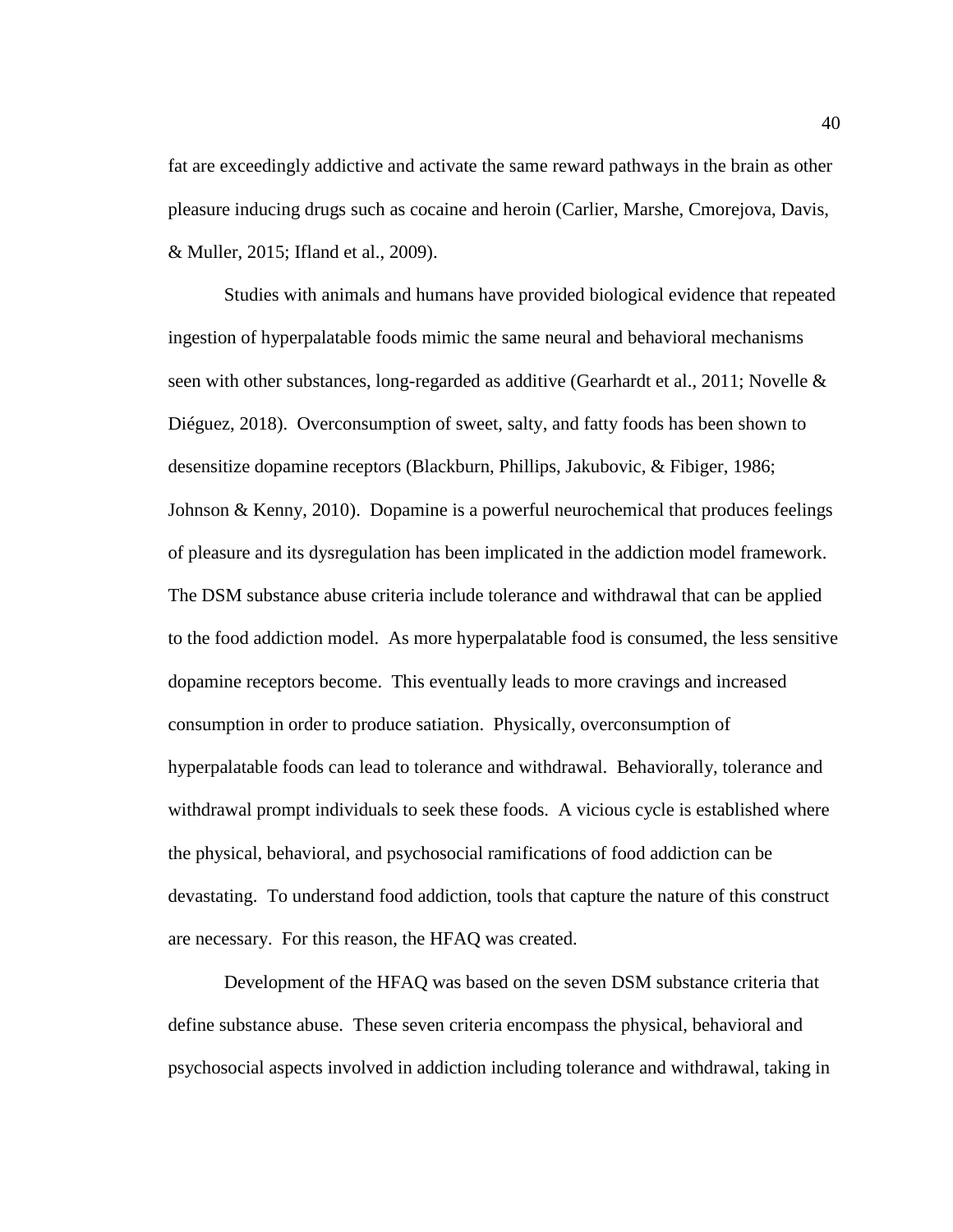larger amounts and more frequently than intended, continued use despite negative consequences, preoccupation and increased time spent using and procuring the substance, inability to reduce or stop use despite the desire to, and important social, occupational, and recreational activities given up or reduced because of problematic use. Thirty-three items, based on the seven DSM substance abuse criteria, are included in the HFAQ. To establish the validity of the HFAQ, adult participants were recruited to take this questionnaire along with several other related measures.

A total of 626 participants who were recruited from Humboldt State University and online forums/social media related to health and weight loss were included in this study. Most of the participants were young, with an average age of 23, though the range included adults aged 18 to 70. The majority of participants were female and White or Hispanic, though other racial and ethnic makeups included African American, Asian, and Native American. Some participants identified as Bi-racial, Multi-racial, or "Other". Self-reported height and weight were used to calculate BMI. Over half of the participants were considered overweight or obese and about one-third of them disclosed binge eating. HSU students comprised most of the sample and around 17% made up the online sample. Online participants had higher BMIs than HSU students and over one-half of them disclosed that they binge ate compared to one-third of HSU students participating in the study. Along with demographic data, participants also completed measures that informed the reliability and validity of the HFAQ.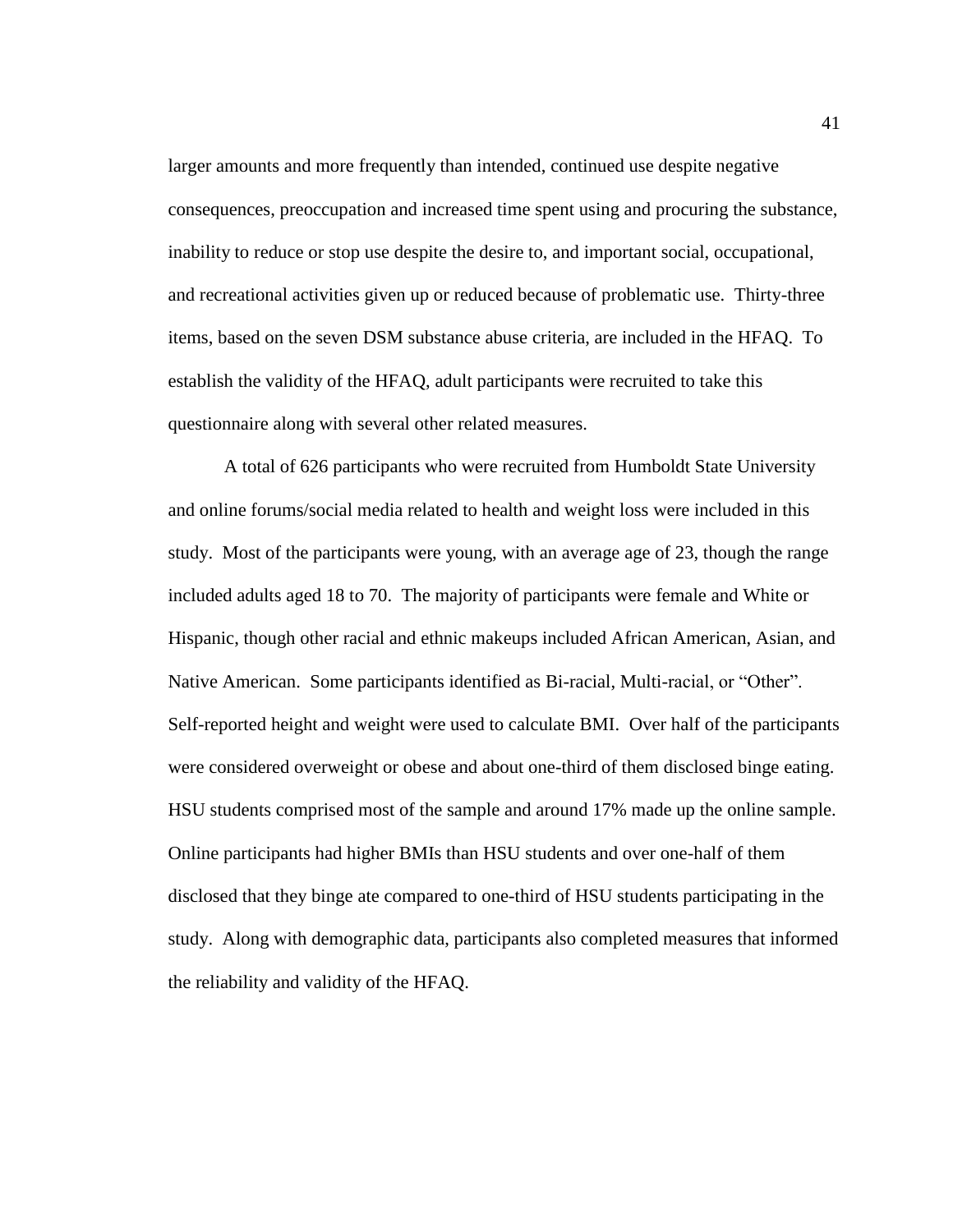#### **Internal Consistency and Reliability Results**

In this study, the HFAQ demonstrated high internal consistency with a Cronbach's coefficient alpha of .95, suggesting a strong inter-relatedness between the 33 items. A high coefficient alpha indicates that the items of a test are related to each other. This was confirmed as the item total scale correlations of the 33 HFAQ items were between .35 and .75. Because demonstration of internal consistency is recommended prior to use in a study (Tavakol & Dennick, 2011), the HFAQ was initially piloted in 2011. With a sample of 57 HSU students (59% female), results showed a Cronbach's coefficient alpha of .94 (Worledge & Reynolds, 2011). After revising the HFAQ items to meet a  $5<sup>th</sup>$  grade reading level, a second study included 82 HSU students (68% female) and also found a Cronbach's coefficient alpha of .94 (Taylor & Reynolds, 2012). The internal consistency results of the current study parallel what was found in the pilot and second studies, corroborating initial findings that the HFAQ is a reliable measure. To further support evidence of reliability, a test-retest between time one and time two, over a one-week period, resulted in a high correlation of .89. The high test-retest correlation demonstrated stability of responses despite administration of the HFAQ at different time points. Overall, internal consistency and reliability of the HFAQ was established.

#### **Validity Results**

**Criterion validity results.** The criterion measures in this study, Yale Food Addiction Scale (YFAS) and Eating Behaviors Questionnaire (EBQ), were chosen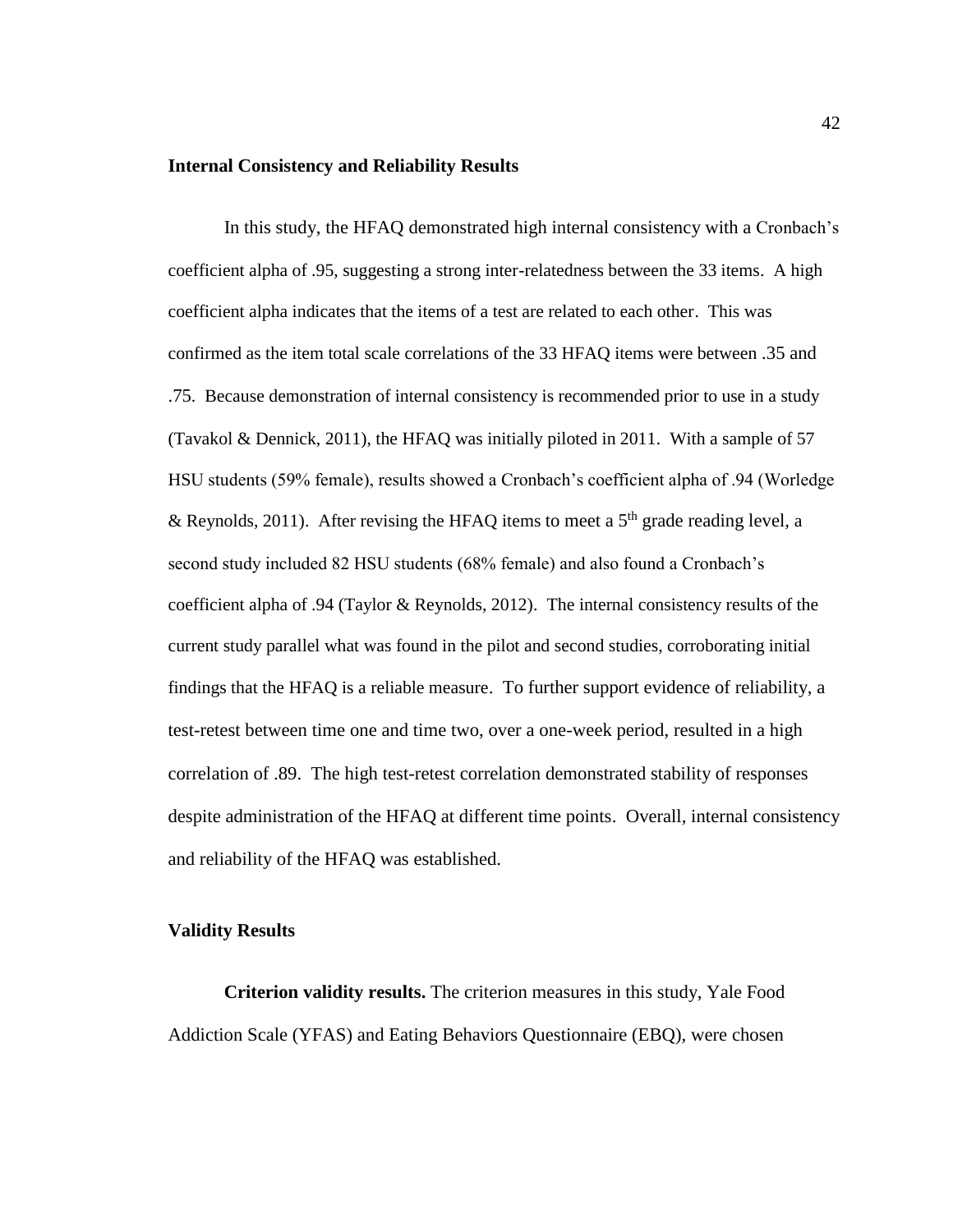because they have been established in the literature as both reliable and valid tools for measuring food addiction (Gearhardt et al., 2009b; Merlo et al., 2009). In-line with the literature, this study confirmed internal consistency showing Cronbach's coefficient alphas of .91 and .92 for the YFAS and EBQ, respectively. Similar items are included in the YFAS and EBQ. For example, 1 item on YFAS items states, "My behavior with respect to food and eating causes significant distress" and another in the EBQ states, "Do you feel upset or sad about your eating habits?" Because the criterion measures have been established as valid and reliable tools for measuring the same construct of food addiction, it was expected that the HFAQ would be highly related to them. Evidence for a strong relationship between the HFAQ and criterion measure YFAS was provided,  $r = .78$ ,  $p <$ .001. A strong relationship between the HFAQ and EBQ,  $r = .76$ ,  $p < .001$ , was also shown. Likewise, the YFAS and EBQ shared a similarly strong relationship of .79. As hypothesized, the HFAQ and criterion measures, YFAS and EBQ were all highly correlated with each other, confirming criterion validity of the HFAQ.

**Convergent validity results.** Two convergent measures were used in this study, the Eating Attitudes Test (EAT-26) and the Delaying Gratification Inventory (DGI short form with food subscale). Both measures have established reliability and validity (Garner et al., 1982; Hoerger et al, 2011). This study confirms adequate internal consistency of the EAT-26 and DGI with Cronbach's coefficient alphas of .89 and .79, respectively. The EAT-26 contains eating disorder items describing food restriction and binging and purging. It also asks questions related to food addiction such as, "Find myself preoccupied with food" Items on the DGI relate to impulse control and converge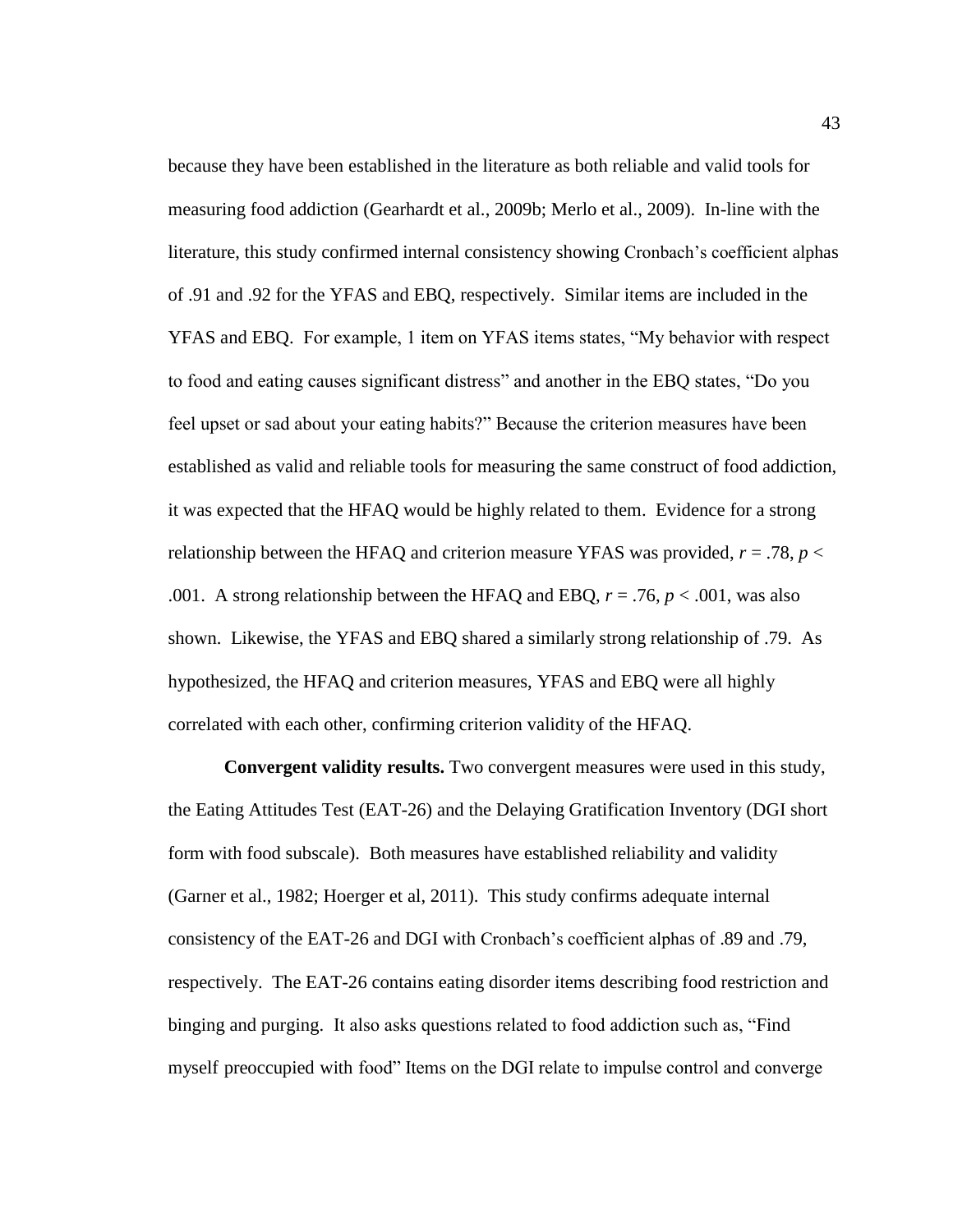with the HFAQ where there is a focus on controlling food consumption such as, "I can resist junk food when I want to." Because the convergent measures share some items related to the same food addiction construct, it was expected that the HFAQ would have a medium relationship with them. As hypothesized, there was a moderate correlation between the HFAQ and convergent measures, EAT-26 ( $r = .40$ ,  $p < .001$ ) and DGI ( $r =$ .66,  $p < .001$ ). A stronger relationship between the DGI and HFAQ compared to the EAT-26 and HAFQ can be explained by the higher number of items related to food addiction included in the DGI. Thus, convergent validity of the HFAQ was demonstrated by its moderate relationship with the EAT-26 and stronger-moderate relationship with the DGI.

**Discriminant validity results.** A measure of college substance use (College Substance Use Scale; CSUS) was used as the discriminant measure. Questions on the CSUS ask the participant how frequently they have consumed beer, wine, and/or used drugs over the past year. Since there are no questions about food on the CSUS, it is theoretically different from the HFAQ. Whereas convergent and criterion measures should show respectively increasing levels of relationship, discriminant measures should show none (Campbell & Fiske, 1959). Discriminant validity was demonstrated as there was a very low nonsignificant correlation of .06 ( $p = .13$ ) between the HFAQ and the discriminant measure of substance use, CSUS.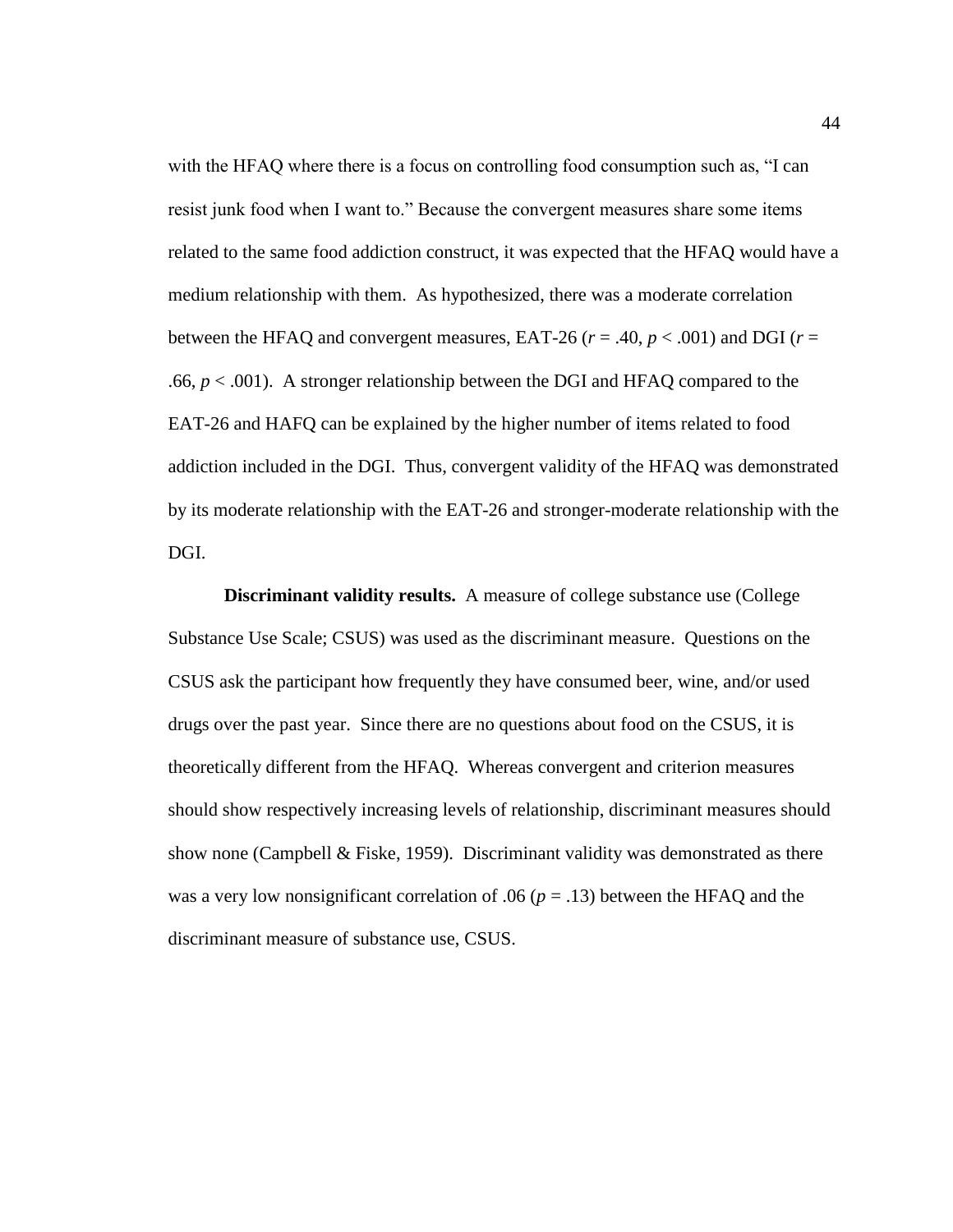## **Factor Analysis Results**

To answer whether the DSM-IV-TR dependence criteria that the HFAQ items are based upon, would emerge as factors comprising the HFAQ, a factor analysis was conducted. Results revealed that DSM substance criteria were present within the five factors. Together, the first two factors captured the seven DSM substance criteria with multiple items included in them. Remaining factors three, four, and five each accounted for single and unique DSM substance criteria.

The first factor includes items that show the most agreement with the four following DSM substance dependence criteria: 3) "the substance is often taken in larger amounts or over a longer period than was intended", 4) "there is a persistent desire or unsuccessful efforts to cut down or control substance use", 5) "a great deal of time is spent in activities necessary to obtain the substance (e.g., visiting multiple doctors or driving long distances), use the substance (e.g., chain-smoking), or recover from its effects", and 7) the substance use is continued despite knowledge of having a persistent or recurrent physical or psychological problem that is likely to have been caused or exacerbated by the substance.

Items on factor two most align with the following 3 DSM substance dependence criteria: 1) "tolerance, as defined by either a need for markedly increased amounts of the substance to achieve intoxication or desired effect and markedly diminished effect with continued use of the same amount of the substance", 2) "withdrawal, as manifested by either the characteristic withdrawal syndrome for the substance and the same (or a closely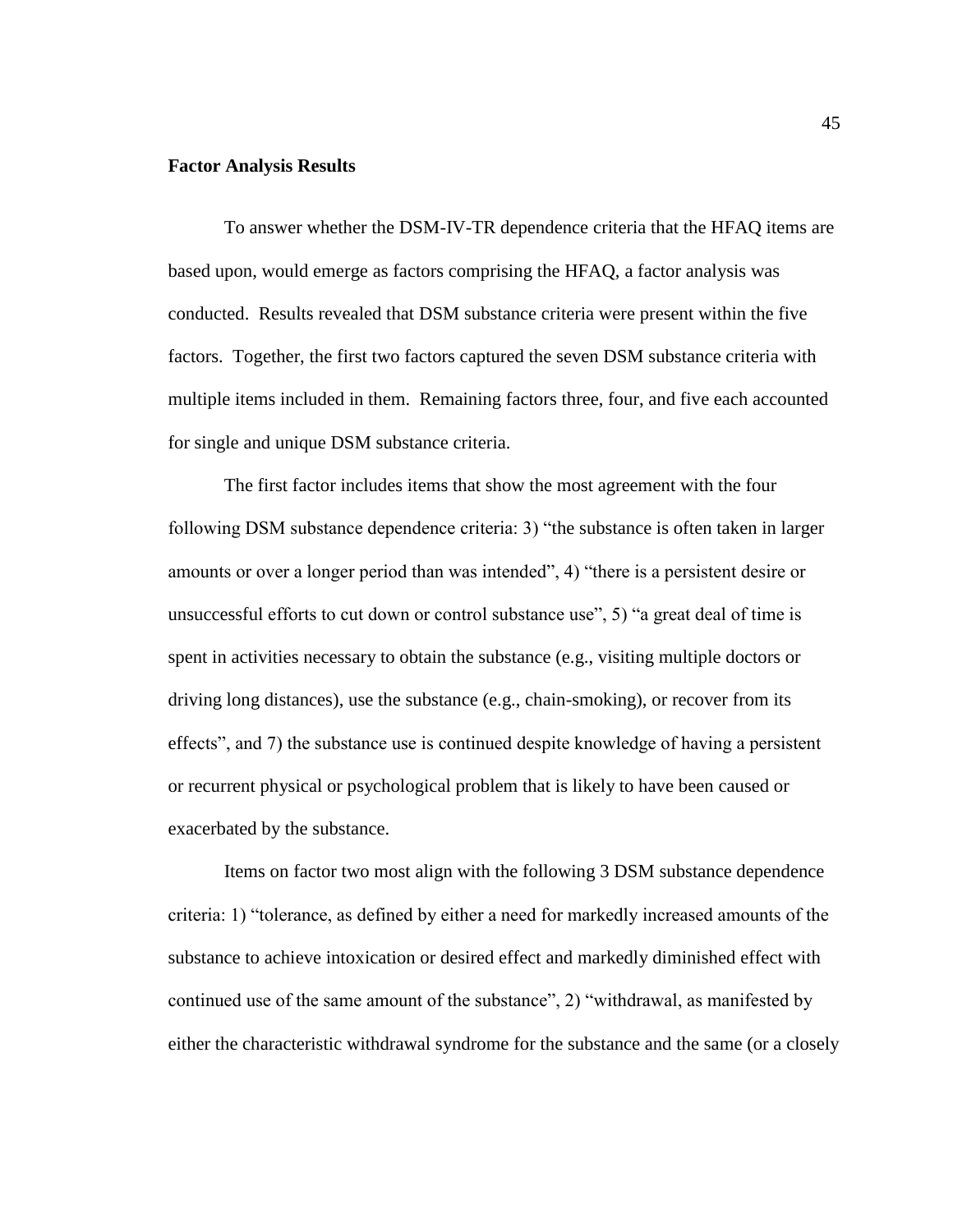related) substance is taken to relieve or avoid withdrawal symptoms", and 6) "important social, occupational, or recreational activities are given up or reduced because of substance use" Together, factors one and two account for the items pertaining to all 7 DSM substance dependence criteria.

Factor three contains items related to a preoccupation with food including, "I spend a lot of time thinking about my next meal." Items on factor three are best described by the DSM substance criteria (5), "a great deal of time is spent in activities necessary to obtain the substance (e.g., visiting multiple doctors or driving long distances), use the substance (e.g., chain-smoking), or recover from its effects" Continued use despite negative consequences is captured on factor four with items such as, "I am afraid of what people will think of my over-eating but I still continue to do it." DSM criteria (7) best describes factor four, "the substance use is continued despite knowledge of having a persistent or recurrent physical or psychological problem that is likely to have been caused or exacerbated by the substance (e.g., current cocaine use despite recognition of cocaine-induced depression, or continued drinking despite recognition that an ulcer was made worse by alcohol consumption)." An ability to control the amount of food consumed is described by the items in factor five including, "Once I start eating these foods, it is easy for me to stop." Most related to factor five is the DSM substance criteria (3), "The substance is often taken in larger amounts or over a longer period than was intended."

Because the first two factors contained multiple DSM substance abuse criteria within them, a clear distinction was not established. Still, given that the DSM substance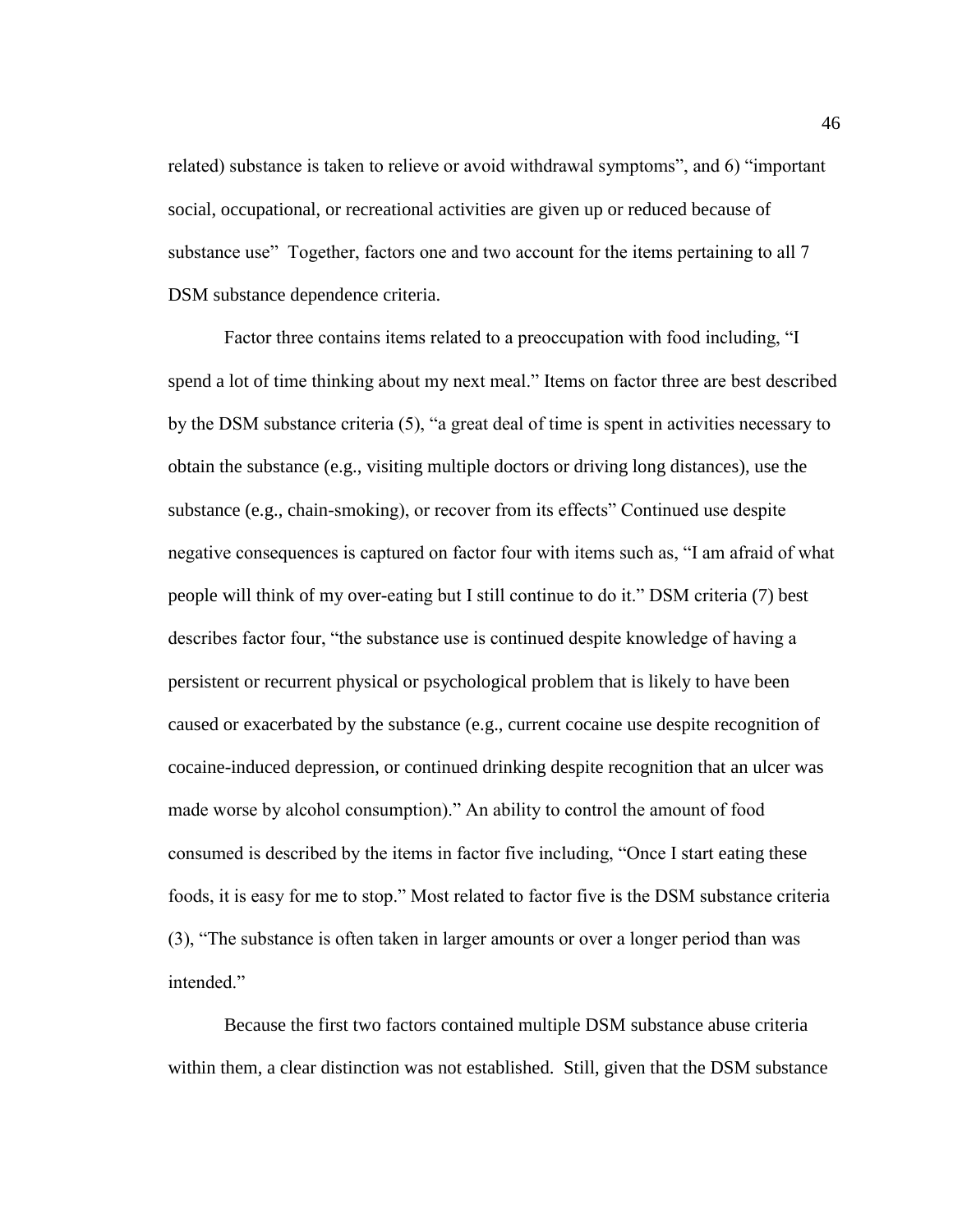criteria are so closely related, this result was not particularly surprising. In addition, the last three factors showed distinct relationships with three of the DSM substance criteria. Overall, the factor analysis demonstrated relationships between the DSM substance criteria and the items in the HFAQ.

#### **Secondary Analyses Results**

**Food addiction scores.** There was a low correlation (*r* = .26) between scores on the HFAQ and BMI. Likewise, a low correlation  $(r = .26)$  existed between scores on the YFAS and BMI. Research supports these findings as positive relationships between food addiction and BMI have been found (Gearhardt, Boswell, & White, 2014; Murphy, Stojek, & MacKillop, 2014; Pursey, Stanwell, Gearhardt, Collins, & Burrows, 2014). Those who reported to be currently dieting had a small increase in HFAQ scores than those who said they were not currently dieting  $(d = 0.22)$ . Similarly, there was a difference in higher YFAS mean scores for current dieters versus those who were not currently dieting  $(d = 0.37)$ .

**Binge eating.** In comparing those who binge ate versus those who did not, secondary analyses revealed higher scores on both the HFAQ and YFAS for those who reported binge eating. The effect size of this analysis was  $d = 0.95$ , demonstrating a large difference in food addiction scores between those who reported binging and those who did not. This result supported findings in the literature showing a significant positive relationship between those who binge eat and those who score higher on measures of food addiction (Cassin & von Ranson, 2007; Gearhardt, et al., 2012; Pursey et al., 2014).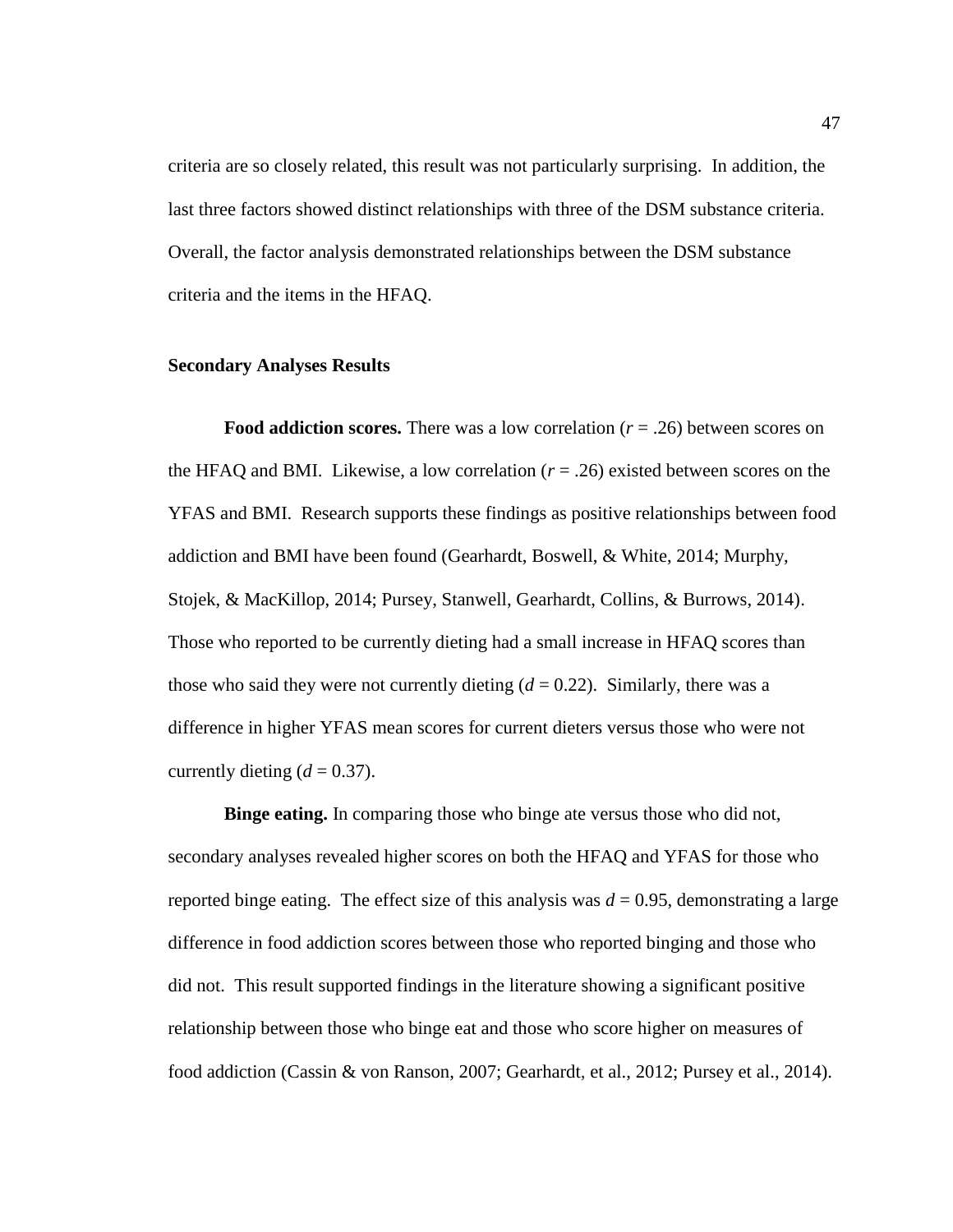Those who reported binge eating also had higher BMIs than those who did not  $(d = 0.24)$ . Research supports these findings as it has found that the prevalence of binge eating increases as the degree of obesity increases (Telch, Agras, & Rossiter, 1988; ZelitchYanovski, 1993). These results demonstrate a positive relationship between binge eating, food addiction, and BMI.

**Sex differences.** Women had higher HFAQ scores than men, *d* = 0.42. YFAS scores were also higher for women than men,  $d = 0.32$ . These findings are supported by the literature showing higher prevalence of food addiction in women than in men (Pursey et al., 2014). Past research has also shown that women are more likely to experience food cravings than men (Pelchat, 1997).

# **Limitations**

Several limitations were present in this study. First, the majority of participants were HSU students residing in a rural Northern California community and thus not entirely representative geographically or educationally. Second, participants recruited online from health and weight-related forums/social media may have inherent differences based on the nature of their willingness to participate in the anonymous study as well as the types of websites from which they were recruited. Fourth, given that most of the participants were female, males may have been underrepresented. Finally, self-reported items, including height and weight, were not able to be independently verified.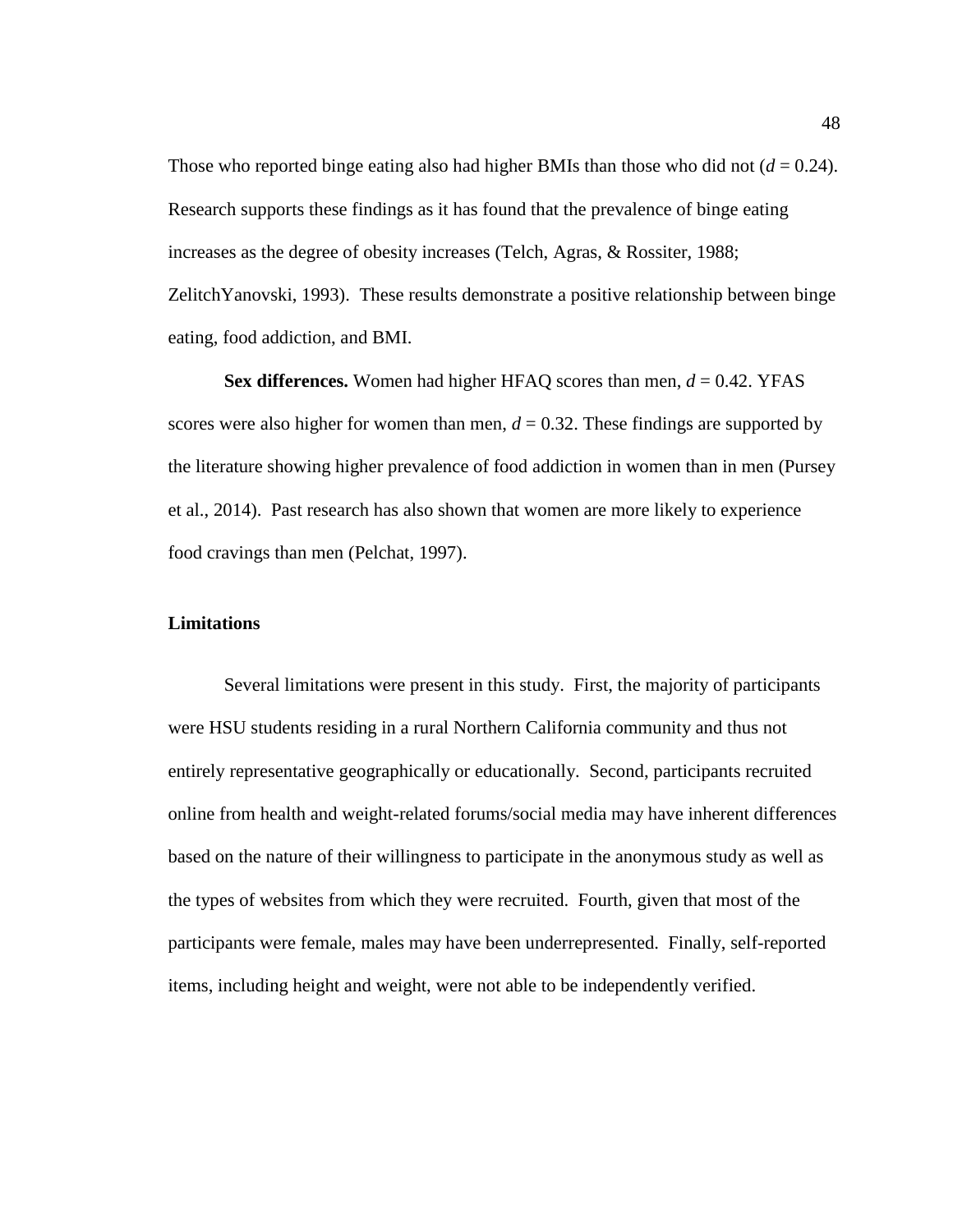#### **Recommendations for Future Research**

The preliminary results of this study demonstrated the utility of the HFAQ for measuring food addiction in adults. Further research with the HFAQ administered to a more representative sample is justified. Although the HFAQ does not have a clinical cutoff score to diagnose food addiction, higher scores indicate greater endorsement of food addiction criteria. Given the strong psychometric properties of the HFAQ, this measure can be used in studies to examine the nature of food addiction. Though the study of food addiction has become more prevalent in recent years, additional research is needed to examine the relationship between food addiction, health outcomes, and psychosocial correlates. Because food addiction and binge eating share a moderate amount of variance, additional examination into the differences and similarities in their development and symptomology is warranted. Additional fine-tuning of the HFAQ is also a possibility for future research.

Future development of the HFAQ could include a short-from version of the measure where there is a reduction in the current number of items (33). Results from the HFAQ factor analysis indicated that the first two factors encompassed all 7 DSM diagnostic criteria for substance dependence. It is plausible that a short form version of the HFAQ can be developed using the items identified in the first two factors while still retaining high reliability and validity. In addition to developing a short-from version of the HFAQ, translated versions can also be created. Given that food is universal, it might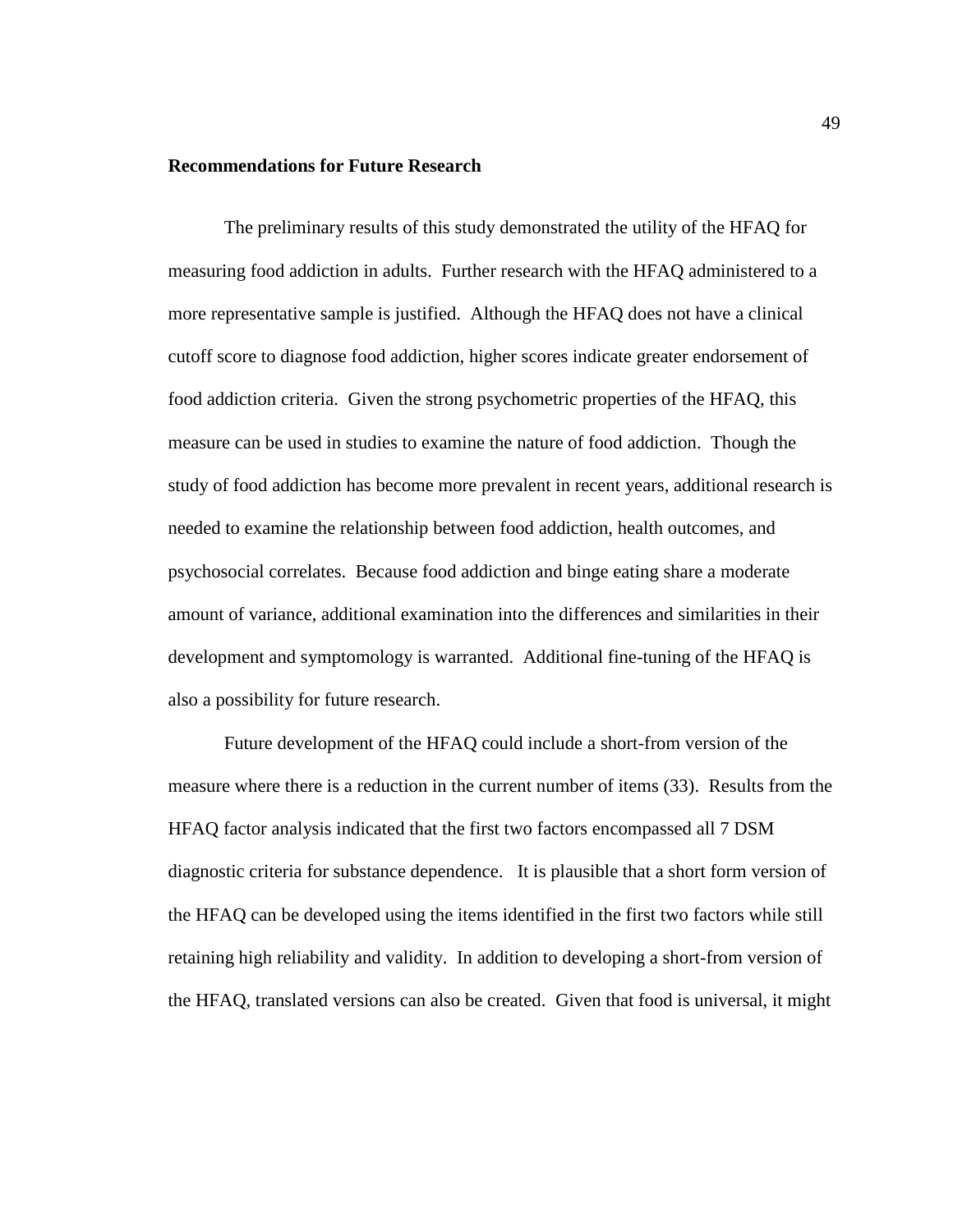be worthwhile to translate the HFAQ into additional languages where it's psychometric properties can be evaluated for use with varying populations.

#### **Conclusions**

This study set out to establish reliability and validity of the HFAQ as a psychometrically sound tool to measure food addiction in adults. A relatively large sample consisting of 626 participants provided demographic information and completed several measures, providing a rich dataset for numerous analyses. Two groups were recruited for participation in this study; HSU students and online participants. HSU students were given a paper and pencil version of the study while the online participants completed the study using an online survey tool. Because there were two groups in the study, recruited via different methods, comparisons between them yielded valuable insight into their unique characteristics and demonstrated a level of diversity among the total sample. With a robust dataset, hypotheses were tested.

Reliability of the HFAQ was excellent and the results agreed with two previous pilot studies that examined its psychometric properties. The coefficient alpha of the HFAQ was in the same range as the other validated criterion measures of food addiction. Test-retest data showed that even after a one week break between taking the measure, scores among participants remained stable. In addition to being highly reliable, the HFAQ also demonstrated criterion, convergent, and discriminant validity.

Strong correlations between the HFAQ and the two criterion measures, YFAS and EBQ, validated that the HFAQ was measuring the same construct of food addiction.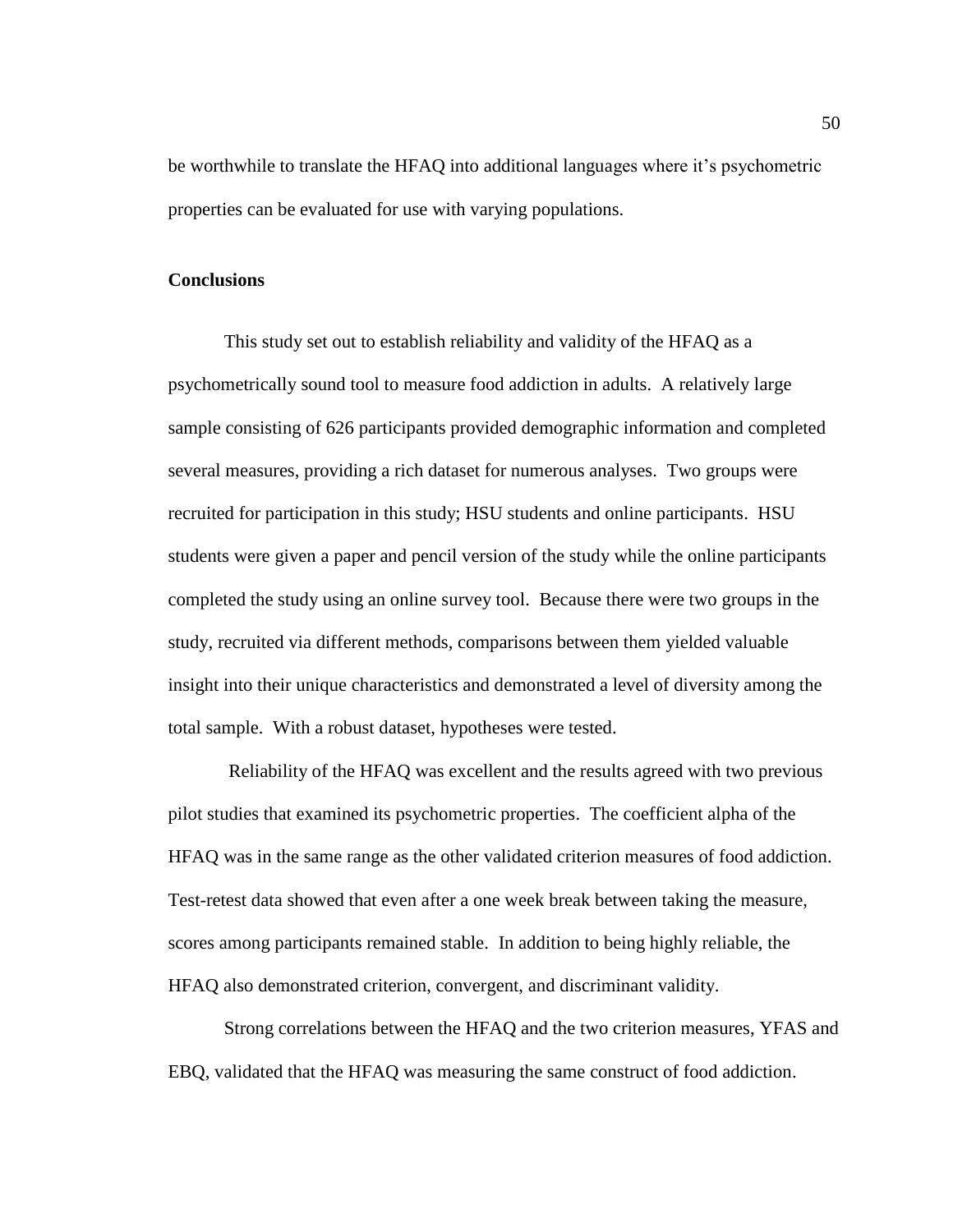Convergent validity was evidenced by the moderate relationship between the HFAQ and the EAT-26 and DGI and between the HFAQ and DGI. Establishing discriminant validity, there was a low non-significant relationship between the HFAQ and a measure of college substance use, the CSUS. To further support validity, a factor analysis was conducted to determine whether items in the HFAQ would pertain to the DSM substance abuse criteria. Five factors emerged with the first two containing items that related to all 7 DSM criteria, illustrating a strong relationship between items on the HFAQ and the DSM substance abuse criteria.

The results of this study showed that the HFAQ is a psychometrically sound measure of food addiction for use with adults. High internal consistency, good re-test reliability, and criterion, convergent, and discriminate validity of the HFAQ were found. A large sample size was useful in conducting a factor analysis that provided insight into the items comprising the HFAQ and the DSM substance abuse criteria from which the HFAQ items were derived. Though certain limitations existed, the research methods in this study were carefully planned and implemented, resulting in valuable data that was used to inform the outcome of this study's hypotheses.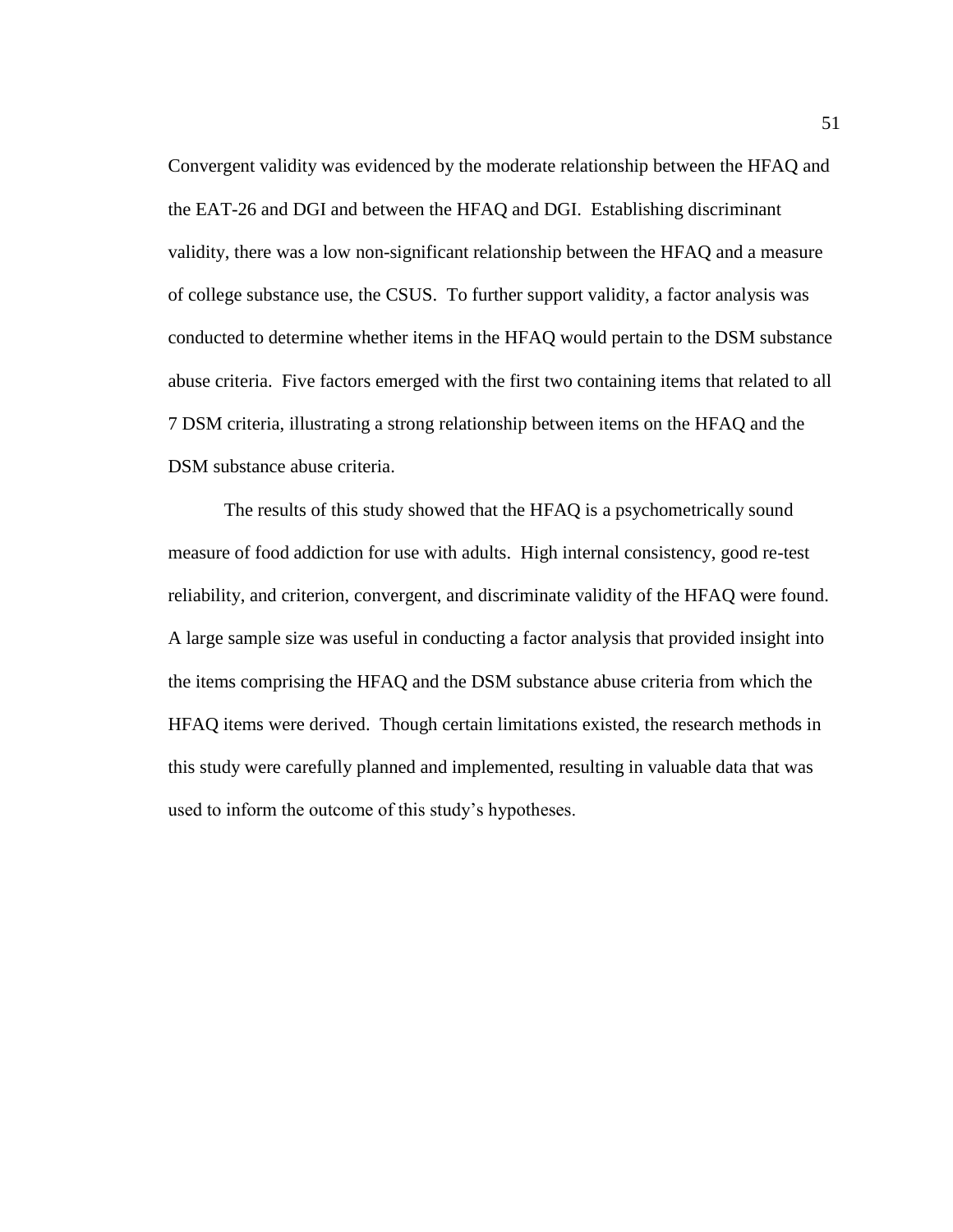# **References**

- American Psychiatric Association. (2013). *Diagnostic and statistical manual of mental disorders* (5th ed.). Arlington, VA: American Psychiatric Publishing.
- Aronne, L. J., Nelinson D. S., & Lillo J. L. (2009). Obesity as a disease state: a new paradigm for diagnosis and treatment. *Clinical Cornerstone, 9*, 9-25. Retrieved from https://doi.org/10.1016/S1098-3597(09)80002-1
- Avena, N. M., & Gold, M. S. (2011). Food and addiction sugars, fats and hedonic overeating. *Addiction, 106*, 1213-1220. Retrieved from https://doi.org/10.1111/j.1360-0443.2011.03373.x
- Biener, A., Cawley, J., & Meyerhoefer, C. (2017). The high and rising costs of obesity to the US health care system. *Journal of General Internal Medicine, 32,* 6-8. doi:10.1007/s11606-016-3968-8
- Blackburn, J. R., Phillips, A. G., Jakubovic, A., & Fibiger, H. C. (1986). Increased dopamine metabolism in the nucleus accumbens and striatum following consumption of a nutritive meal but not a palatable non-nutritive saccharin solution. *Pharmacology Biochemistry and Behavior*, *25*, 1095-1100. Retrieved from https://doi.org/10.1016/0091-3057(86)90091-2
- Brownell, K. D., & Horgen, K. B. (2004). *Food fight: The inside story of the food industry, America's obesity crisis, and what we can do about it* (pp. 19104-3309). Chicago, IL: Contemporary books.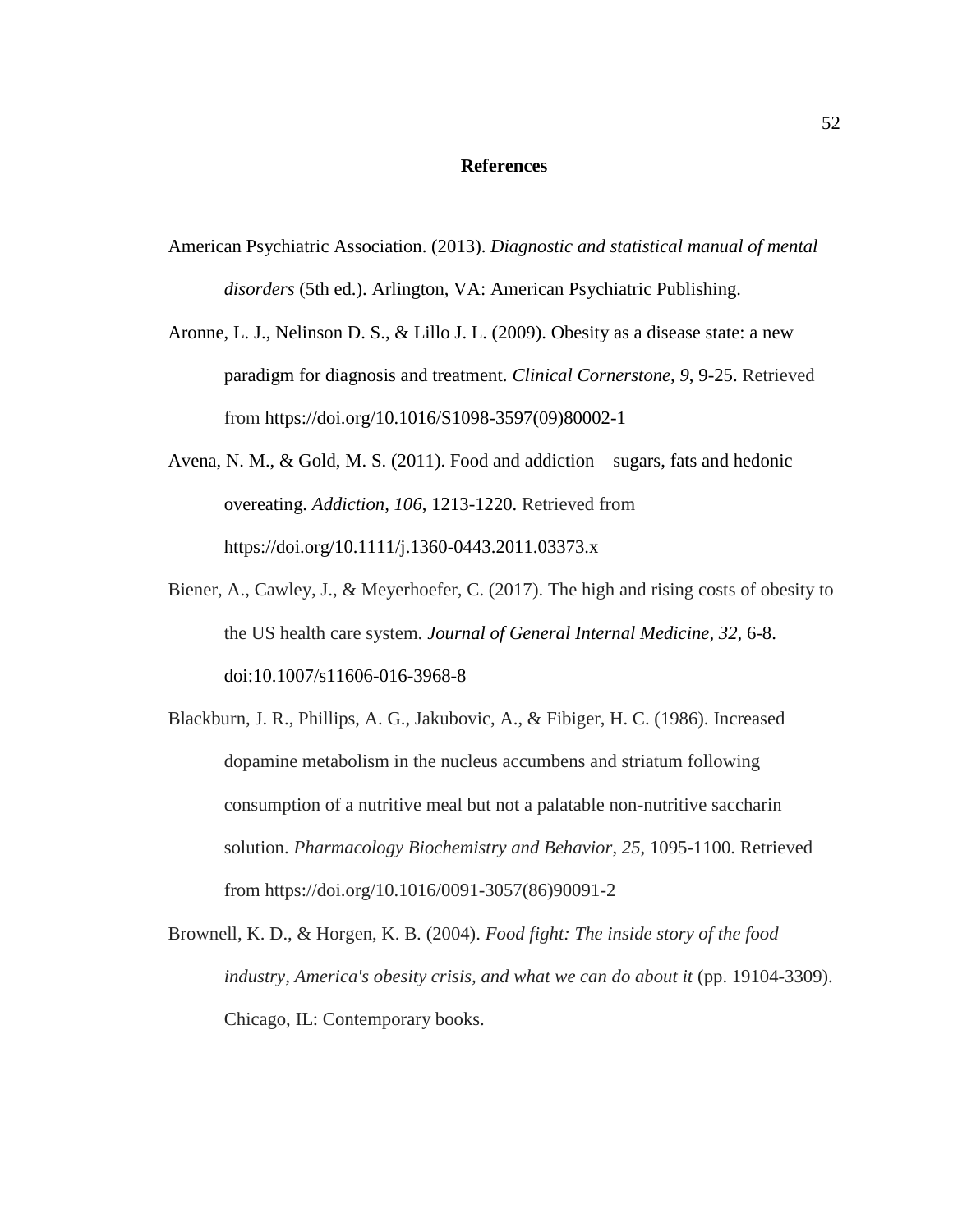- Burton B. T, Foster, W. R., Hirsch J., & VanItallie, T. B. (1985). Health implications of obesity: NIH consensus development conference. *International Journal of Obesity Related Metabolic Disorder, 9*, 155-169. doi:10.1176/ajp.142.4.469
- Campbell, D. T., & Fiske, D. W. (1959). Convergent and discriminant validation by the multitrait-multimethod matrix. *Psychological Bulletin*, *56*, 81-105. Retrieved from: http://dx.doi.org/10.1037/h0046016
- Carlier, N., Marshe, V. S., Cmorejova, J., Davis, C., & Müller, D. J. (2015). Genetic similarities between compulsive overeating and addiction phenotypes: A case for "food addiction"? *Current Psychiatry Reports*, *17*, 1-11. Retrieved from https://doi.org/10.1007/s11920-015-0634-5
- Carlisle, K. L., Buser, J. K., & Carlisle, R. M. (2012). Childhood food addiction and the family. *The Family Journal*, *20*, 332-339. Retrieved from https://doi.org/10.1177/1066480712449606
- Cassin, S. E., & von Ranson, K. M. (2007). Is binge eating experienced as an addiction? *Appetite, 49*, 687-690. Retrieved from https://doi.org/10.1016/j.appet.2007.06.012
- Centers for Disease Control and Prevention. (2017, August 29). *Adult obesity facts*. Retrieved from https:/[/www.cdc.gov/obesity/data/adult.html](http://www.cdc.gov/obesity/data/adult.html)
- Centers for Disease Control and Prevention. (2018, March 10). *Defining adult overweight and obesity*. Retrieved from https:// www.cdc.gov/obesity/adult/defining.html
- Cocores, J. A., & Gold, M. S. (2009). The salted food addiction hypothesis may explain overeating and the obesity epidemic. *Medical Hypotheses, 73,* 892-899. Retrieved from https://doi.org/10.1016/j.mehy.2009.06.049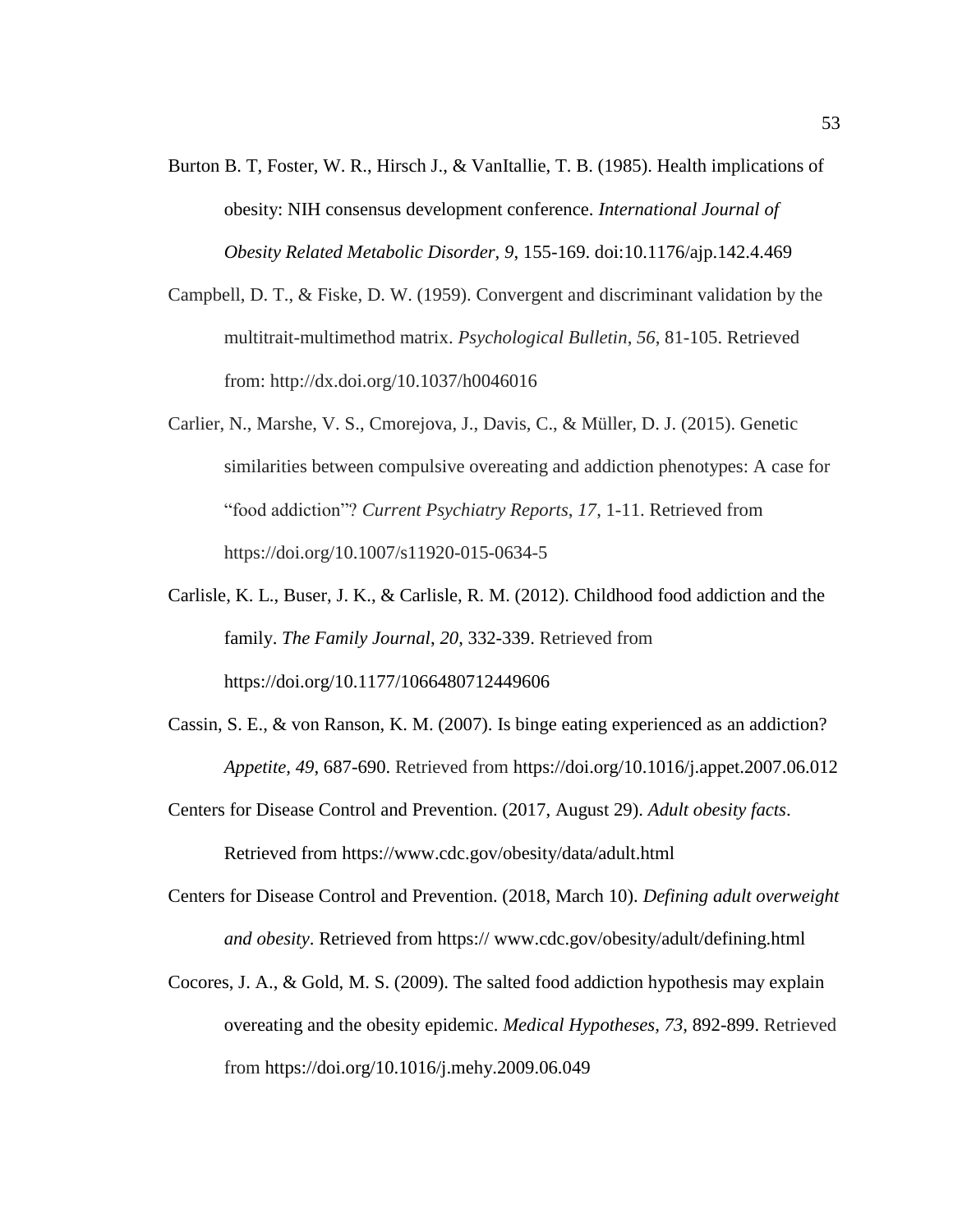- Cook, J. B., Hendrickson, L. M., Garwood, G. M., Toungate, K. M., Nania, C. V., & Morikawa, H. (2017). Junk food diet-induced obesity increases D2 receptor autoinhibition in the ventral tegmental area and reduces ethanol drinking. *Plos One*, *12*, 1-16. Retrieved from https://doi.org/10.1371/journal.pone.0183685
- Corsica, J. A., & Pelchat, M. L. (2010). Food addiction: true or false? *Current Opinion in Gastroenterology*, *26*, 165-169. doi:10.1097/MOG.0b013e328336528d
- Davis, C. (2017). A commentary on the associations among 'food addiction', binge eating disorder, and obesity: Overlapping conditions with idiosyncratic clinical features. *Appetite*, *115*, 3-8. Retrieved from https://doi.org/10.1016/j.appet.2016.11.001
- Davis, C., Loxton, N. J., Levitan, R. D., Kaplan, A. S., Carter, J. C., & Kennedy, J. L. (2013). 'Food addiction'and its association with a dopaminergic multilocus genetic profile. *Physiology & Behavior*, *118*, 63-69. Retrieved from https://doi.org/10.1016/j.physbeh.2013.05.014
- de Ridder, D. T. D., & van den Bos, R. (2006). Evolutionary perspectives on overeating and overweight. Introduction to the special section of Appetite. *Appetite*, *47*, 1-2. doi:10.1016/j.appet.2006.02.012
- DiNicolantonio, J. J., O'Keefe, J. H., & Wilson, W. L. (2017). Sugar addiction: Is it real? A narrative review. *British Journal of Sports Medicine, 0*, 1-5. Retrieved from http://dx.doi.org/10.1136/bjsports-2017-097971
- Faber, R. J., Christenson, G. A., De Zwaan, M., & Mitchell, J. (1995). Two forms of compulsive consumption: comorbidity of compulsive buying and binge eating.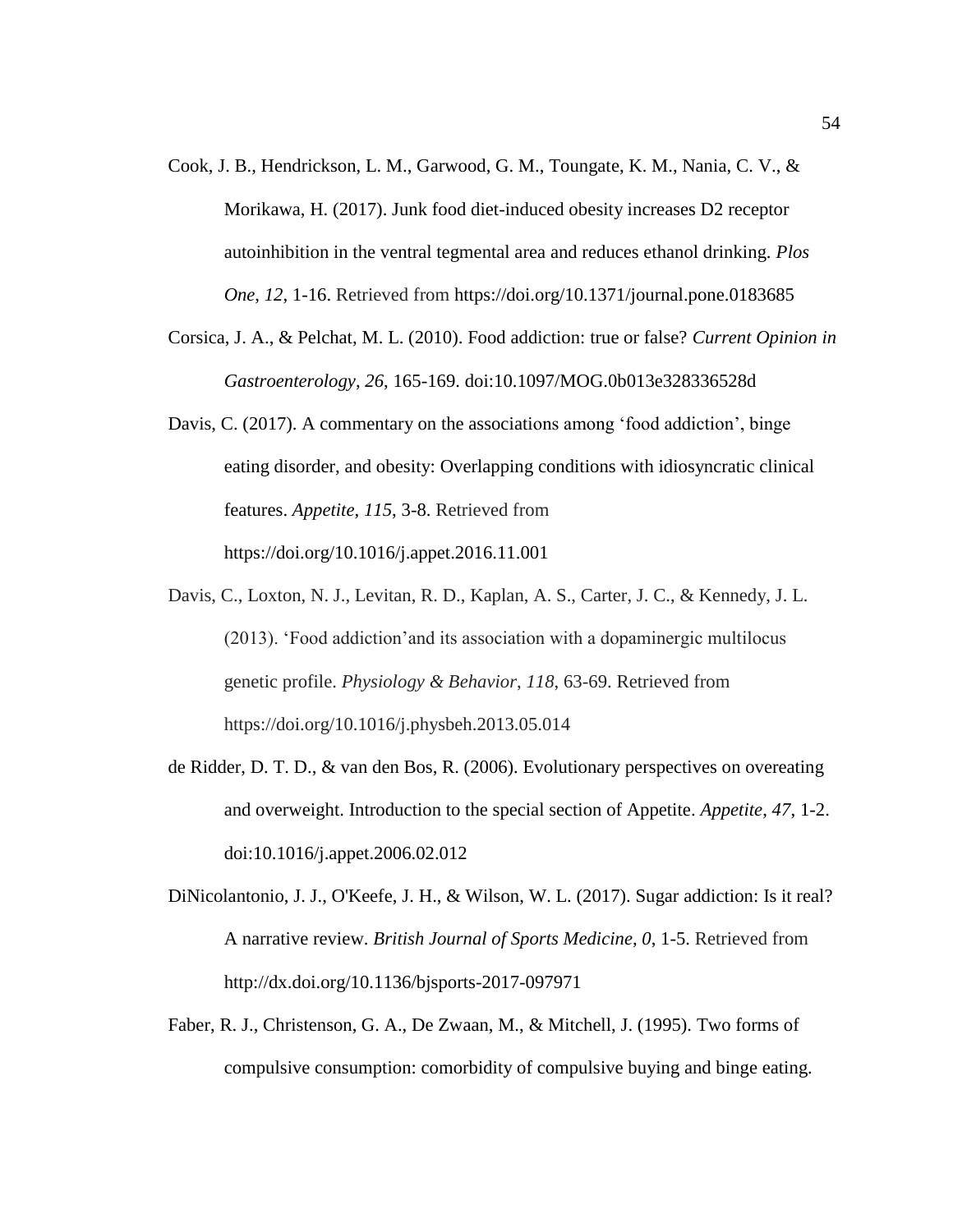*Journal of Consumer Research*, *22,* 296-304. Retrieved from https://doi.org/10.1086/209451

Fetissov S. O., Meguid, M. M., Sato T., & Zhang, L. H. (2002). Expression of dopaminergic receptors in the hypothalamus of lean and obese Zucker rats and food intake. *American Journal of Physiology Regulatory, Integrative and Comparative Physiology, 283*, 905–910. Retrieved from https://doi.org/10.1152/ajpregu.00092.2002

- Flegal, K. M., Carroll, M. D., Kuczmarski, R. J., & Johnson, C. L. (1998). Overweight and obesity in the United States: prevalence and trends, 1960–1994. *International Journal of Obesity*, *22*, 39-47. doi:10.1038/sj.ijo.0800541
- Flegal, K. M., Carroll, M. D., Ogden, C. L., & Johnson, C. L. (2002). Prevalence and trends in obesity among US adults, 1999-2000. *JAMA: Journal of the American Medical Association*, *288*, 1723-1727. doi:10.1001/jama.288.14.1723
- Ford, N. D., Patel, S. A., & Narayan, K. V. (2017). Obesity in low-and middle-income countries: burden, drivers, and emerging challenges. *Annual Review of Public Health*, *38*, 145-164. Retrieved from https://doi.org/10.1146/annurev-publhealth-031816-044604
- Garner, D. M., Olmsted, M. P., Bohr, Y., & Garfinkel, P. E. (1982). The eating attitudes test: psychometric features and clinical correlates. *Psychological Medicine*, *12*, 871-878. Retrieved from https://doi.org/10.1017/S0033291700049163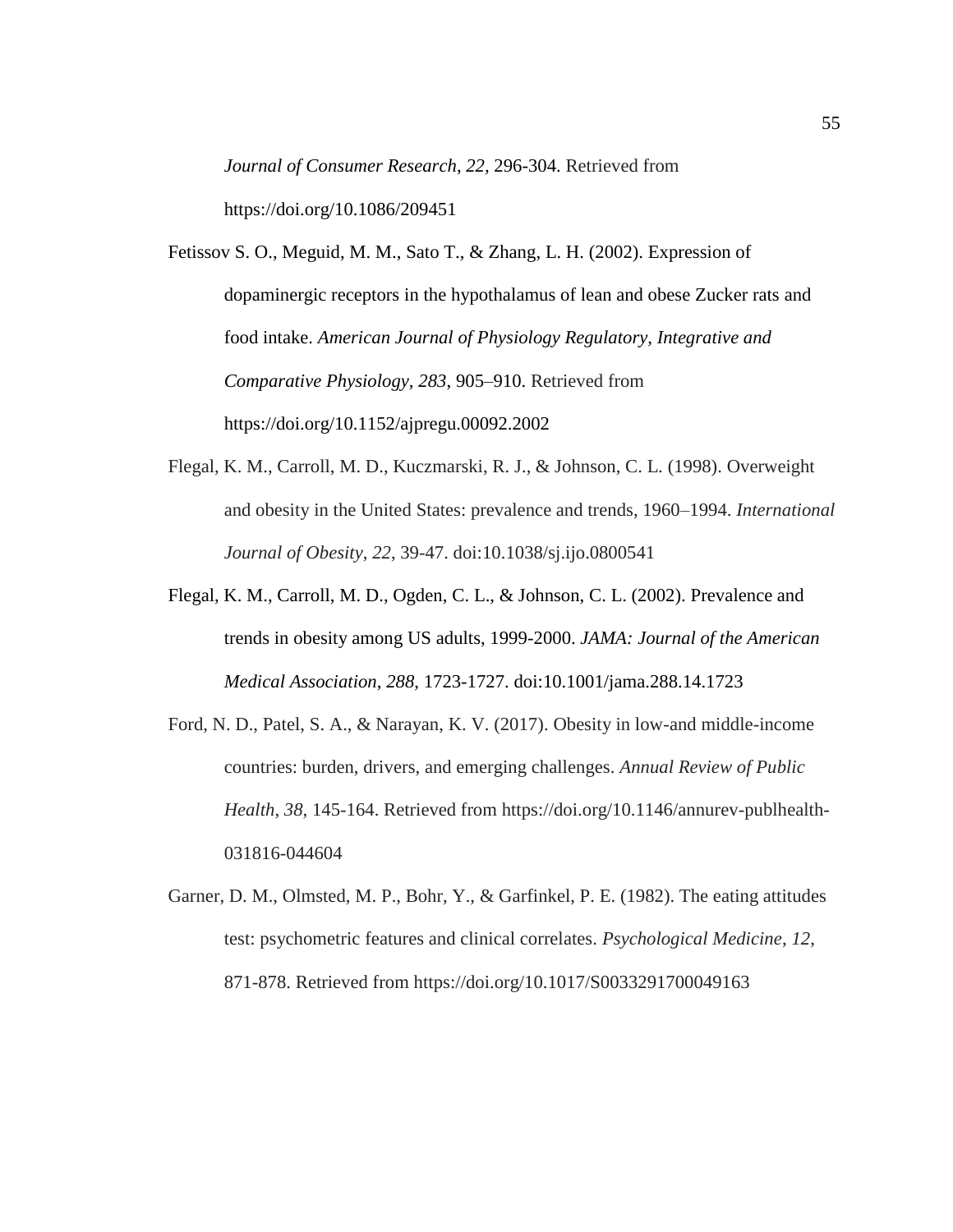- Gearhardt A. N., Corbin W. R., & Brownell K. D. (2009a). Food addiction: an examination of the diagnostic criteria for dependence*. Journal of Addiction Medicine, 3,* 1–7. doi:10.1097/ADM.0b013e318193c993
- Gearhardt A. N., Corbin W. R., & Brownell K. D. (2009b). Preliminary validation of the Yale Food Addiction Scale. *Appetite, 52,* 430–436. Retrieved from https://doi.org/10.1016/j.appet.2008.12.003
- Gearhardt, A. N., & Brownell, K. D. (2013). Can Food and Addiction Change the Game? *Biological Psychiatry*, *73*, 802-803. Retrieved from http://dx.doi.org/10.1016/j.biopsych.2012.07.024
- Gearhardt, A. N., Boswell, R. G., & White, M. A. (2014). The association of "food addiction" with disordered eating and body mass index. *Eating Behaviors*, *15*, 427-433. Retrieved from https://doi.org/10.1016/j.eatbeh.2014.05.001

Gearhardt, A. N., Grilo, C. M., DiLeone, R. J., Brownell, K. D., & Potenza, M. N. (2011). Can food be addictive? Public health and policy implications. *Addiction, 106,* 1208-1212. Retrieved from https://doi.org/10.1111/j.1360- 0443.2010.03301.x

- Gearhardt, A. N., White, M. A., Masheb, R. M., Morgan, P. T., Crosby, R. D., & Grilo, C. M. (2012). An examination of the food addiction construct in obese patients with binge eating disorder. *International Journal of Eating Disorders*, *45*, 657- 663. Retrieved from https://doi.org/10.1002/eat.20957
- Geiger, B. M., Behr, G. G, Frank, L. E., Caldera-Siu, A. D., Beinfeld, M. C., Kokkotou E. G., & Pothos, E. N. (2008). Evidence for defective mesolimbic dopamine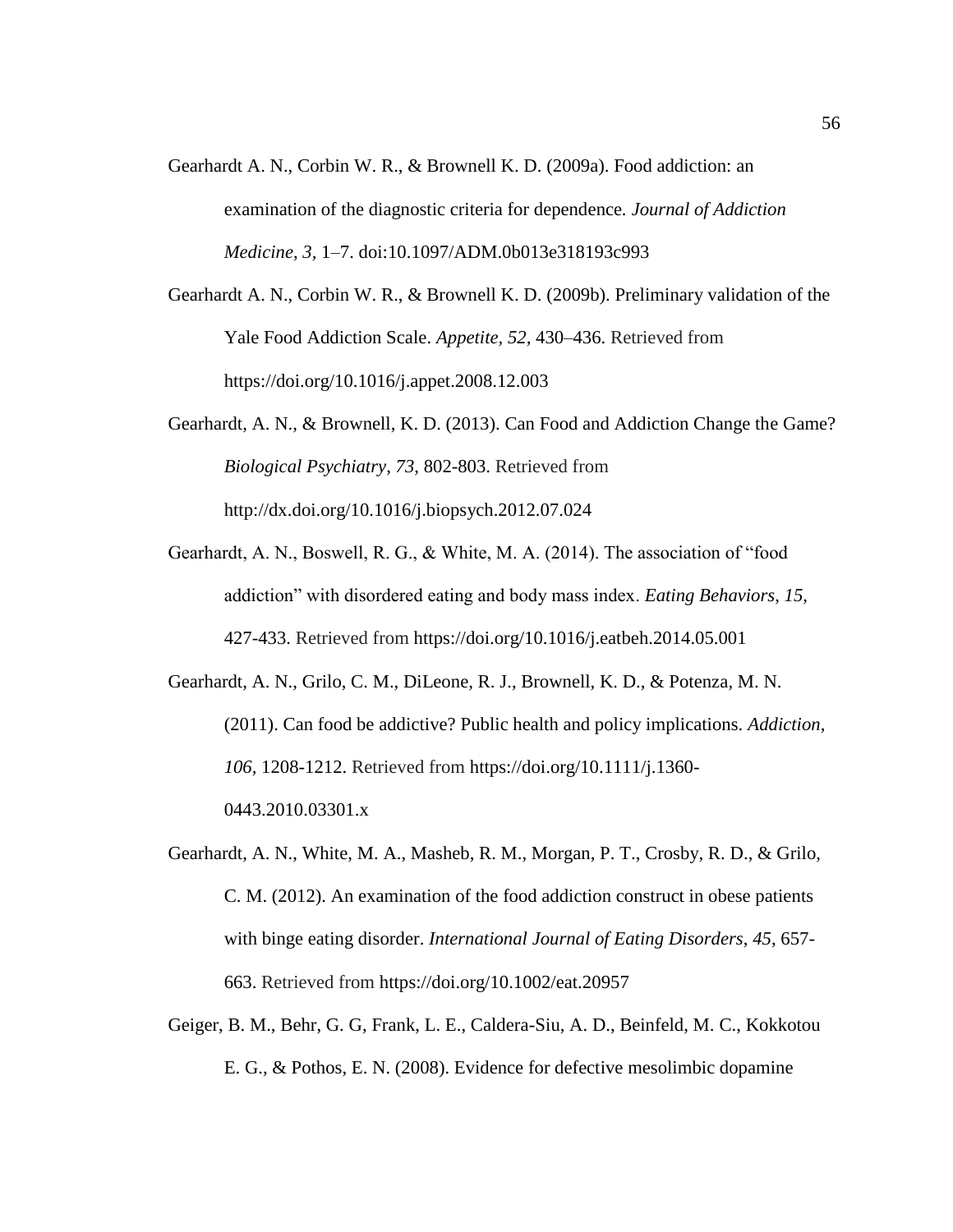exocytosis in obesity-prone rats. *Federation of American Societies for Experimental Biology, 22*, 2740 –2746. Retrieved from https://doi.org/10.1096/fj.08-110759

- Gold, M. S., Frost-Pineda, K., & Jacobs, W. S. (2003). Overeating, binge eating, and eating disorders. *Psychiatric Annals, 33*, 117- 122. Retrieved from https://doi.org/10.3928/0048-5713-20030201-08
- Gold*,* M. S., Graham*,* N. A., Cocores*,* J. A., & Nixon*,* S. J. (2009*)*. Food addiction? *Journal of Addiction Medicine, 3*, 42-45. doi: 10.1097/ADM.0b013e318199cd20
- Grucza, R. A., Przybeck, T. R., & Cloninger, C. R. (2007). Prevalence and correlates of binge eating disorder in a community sample. *Comprehensive Psychiatry*, *48*, 124-131. Retrieved from https://doi.org/10.1016/j.comppsych.2006.08.002
- Hales, C. M., Carroll, M. D., Fryar, C. D., & Ogden, C. L. (2017). *Prevalence of obesity among adults and youth: United States, 2015-2016*. US Department of Health and Human Services, Centers for Disease Control and Prevention, National Center for Health Statistics.
- Hawkes, C. (2006). Uneven dietary development: linking the policies and processes of globalization with the nutrition transition, obesity and diet-related chronic diseases. *Globalization and Health*, *2*, 1-18. Retrieved from https://doi.org/10.1186/1744-8603-2-4
- Hoerger, M., Quirk, S. W., & Weed, N. C. (2011). Development and validation of the Delaying Gratification Inventory. *Psychological Assessment*, *23*, 725-738. Retrieved from http://dx.doi.org/10.1037/a0023286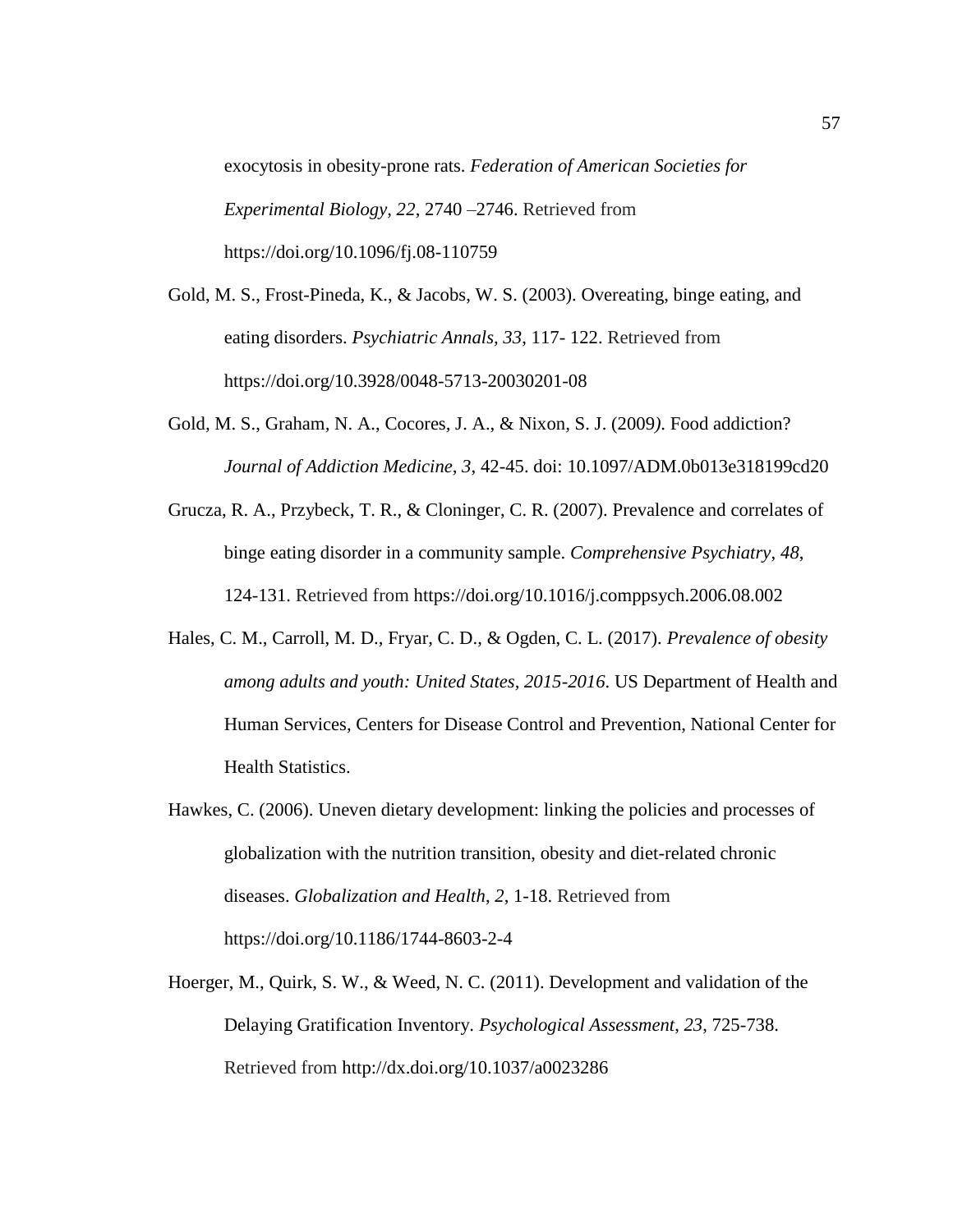Howell, S., & Kones, R. (2017). "Calories in, calories out" and macronutrient intake: the hope, hype, and science of calories. *American Journal of Physiology-Endocrinology and Metabolism*, *313*, E608-E612. Retrieved from https://doi.org/10.1152/ajpendo.00156.2017

Ifland, J. R., Preuss, H. G., Marcus, M. T., Rourke, K. M., Taylor, W. C., Burau, K., ... Manso, G. (2009). Refined food addiction: a classic substance use disorder. *Medical Hypotheses*, *72*, 518-526. Retrieved from https://doi.org/10.1016/j.mehy.2008.11.035

- Jew, S., AbuMweis, S. S., & Jones, P. J. (2009). Evolution of the human diet: linking our ancestral diet to modern functional foods as a means of chronic disease prevention. *Journal of Medicinal Food*, *12*, 925-934. Retrieved from https://doi.org/10.1089/jmf.2008.0268
- Johnson, P. M., & Kenny, P. J. (2010). Dopamine D2 receptors in addiction-like reward dysfunction and compulsive eating in obese rats. *Nature Neuroscience*, *13*, 635- 641. doi:10.1038/nn.2519
- Kagan, D. M., & Squires, R. L. (1984). Compulsive eating, dieting, stress, and hostility among college students. *Journal of College Student Personnel, 25,* 213-220. doi: 1985-10782-001
- Lennerz, B., & Lennerz, J. K. (2018). Food Addiction, High-Glycemic-Index Carbohydrates, and Obesity. *Clinical Chemistry*, *64*, 64-71. doi: 10.1373/clinchem.2017.273532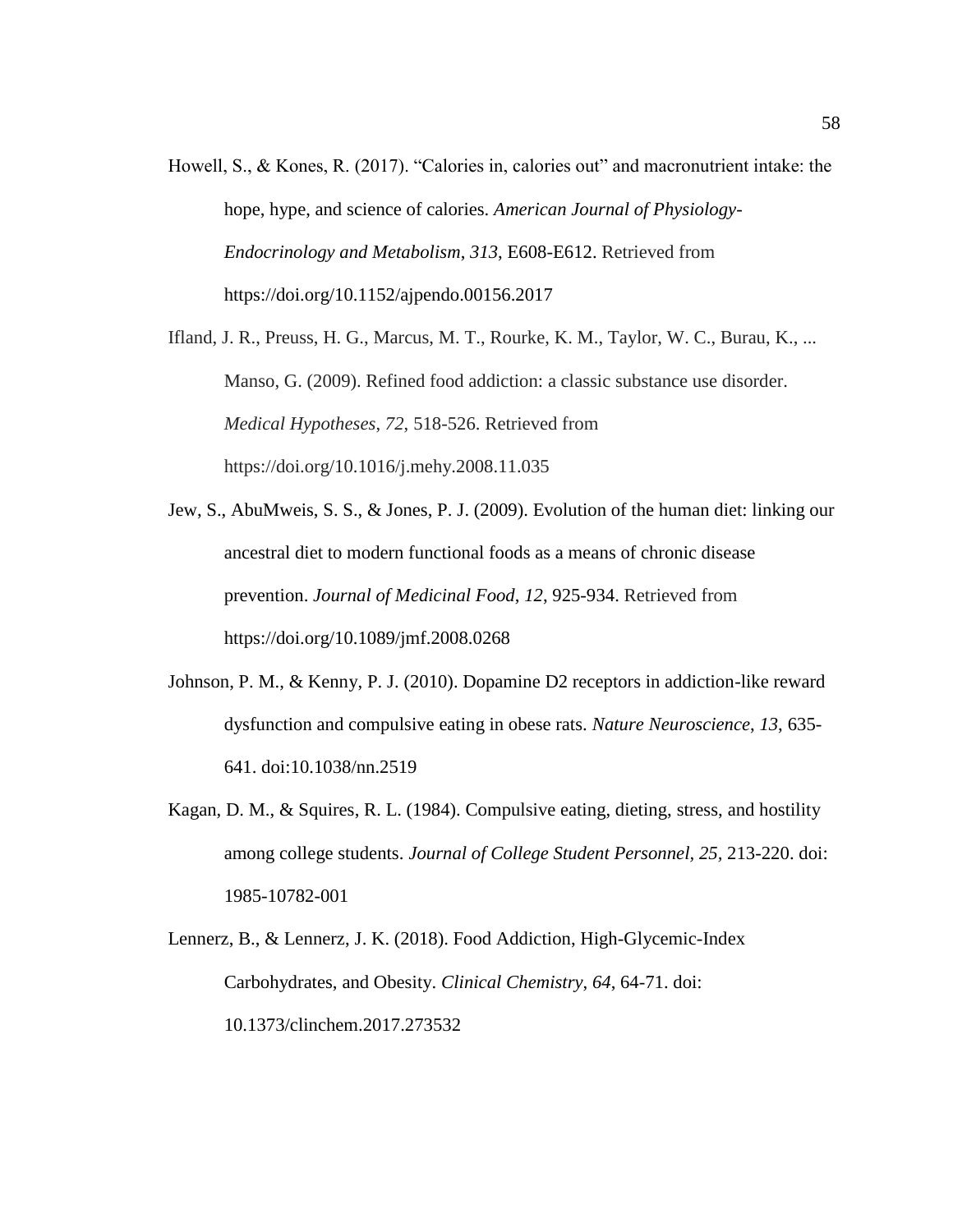- Masters, R. K., Reither, E. N., Powers, D. A., Yang, Y. C., Burger, A. E., & Link, B. G. (2013). The impact of obesity on US mortality levels: the importance of age and cohort factors in population estimates. *American Journal of Public Health*, *103*, 1895-1901. doi:10.2105/AJPH.2013.301379
- Merlo, L. J., Klingman, C., Malasanos, T. H., & Silverstein, J. H. (2009). Exploration of food addiction in pediatric patients: A preliminary investigation. *Journal of Addiction Medicine*, *3*, 26-32. doi:10.1097/ADM.0b013e31819638b0
- Meule, A. (2011). How prevalent is "food addiction"? *Frontiers in Psychiatry, 2*, 1-4. Retrieved from https://doi.org/10.3389/fpsyt.2011.00061
- Meule, A., & Kübler, A. (2012). Food cravings in food addiction: The distinct role of positive reinforcement. *Eating Behaviors*, *13*, 252-255. Retrieved from https://doi.org/10.1016/j.eatbeh.2012.02.001
- Murphy, C. M., Stojek, M. K., & MacKillop, J. (2014). Interrelationships among impulsive personality traits, food addiction, and body mass index. *Appetite*, *73*, 45-50. Retrieved from https://doi.org/10.1016/j.appet.2013.10.008
- Nirenberg, M. J., & Waters, C. (2006). Compulsive eating and weight gain related to dopamine agonist use. *Movement Disorders, 21*, 524-529. Retrieved from https://doi.org/10.1002/mds.20757
- Novelle, M. G., & Diéguez, C. (2018). Food addiction and binge eating: Lessons learned from animal models. *Nutrients*, *10*, 1-24. Retrieved from https://doi.org/10.3390/nu10010071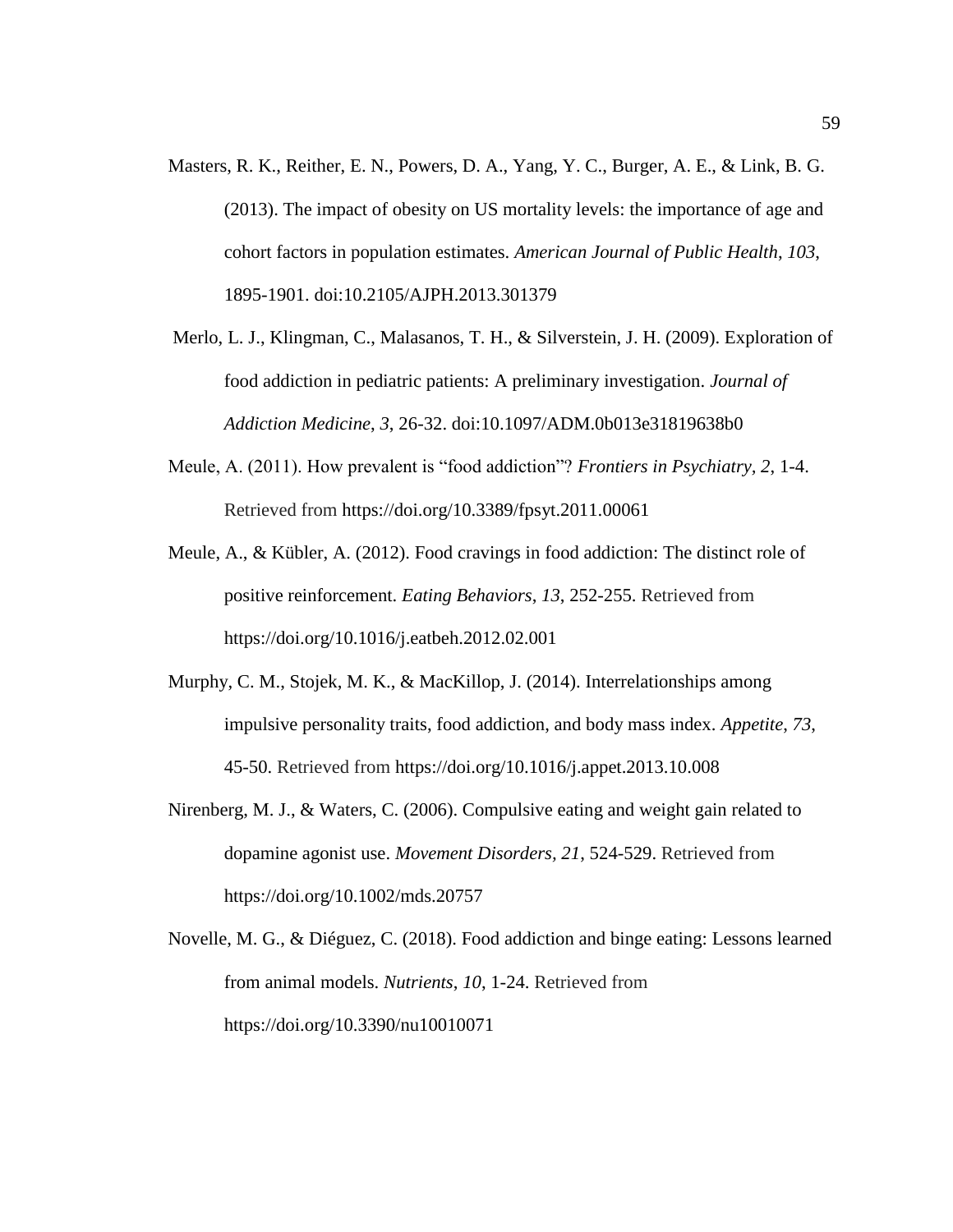- Pelchat, M. L. (1997). Food cravings in young and elderly adults. *Appetite, 28,* 103-113. Retrieved from https://doi.org/10.1006/appe.1996.0063
- Pelchat, M. L. (2002). Of human bondage: Food craving, obsession, compulsion, and addiction. *Physiology & Behavior, 76,* 347-352. Retrieved from https://doi.org/10.1016/S0031-9384(02)00757-6
- Pelchat, M. L. (2009). Food addiction in humans. *The Journal of Nutrition, 139,* 620-622. Retrieved from https://doi.org/10.3945/jn.108.097816
- Pijl, H. (2011). Obesity: evolution of a symptom of affluence. *The Netherlands Journal of Medicine, 69,* 159-66.
- Pi-Sunyer, F. X. (1993). Medical hazards of obesity. *Annals of Internal Medicine, 119,* 655-60. doi:10.7326/0003-4819-119-7
- Prentice, A. M. (2006). The emerging epidemic of obesity in developing countries. *International Journal of Epidemiology*, *35*, 93-99. Retrieved from https://doi.org/10.1093/ije/dyi272
- Pursey, K. M., Stanwell, P., Gearhardt, A. N., Collins, C. E., & Burrows, T. L. (2014). The prevalence of food addiction as assessed by the Yale Food Addiction Scale: a systematic review. *Nutrients*, *6*, 4552-4590. Retrieved from https://doi.org/10.3390/nu6104552
- Randolph, T. G. (1956). The descriptive features of food addiction; addictive eating and drinking. *Quarterly Journal of Studies on Alcohol*, *17*, 198-224.
- Reynolds, W. M. (2002). College Substance Use Scale. Unpublished measurement instrument. Available from author.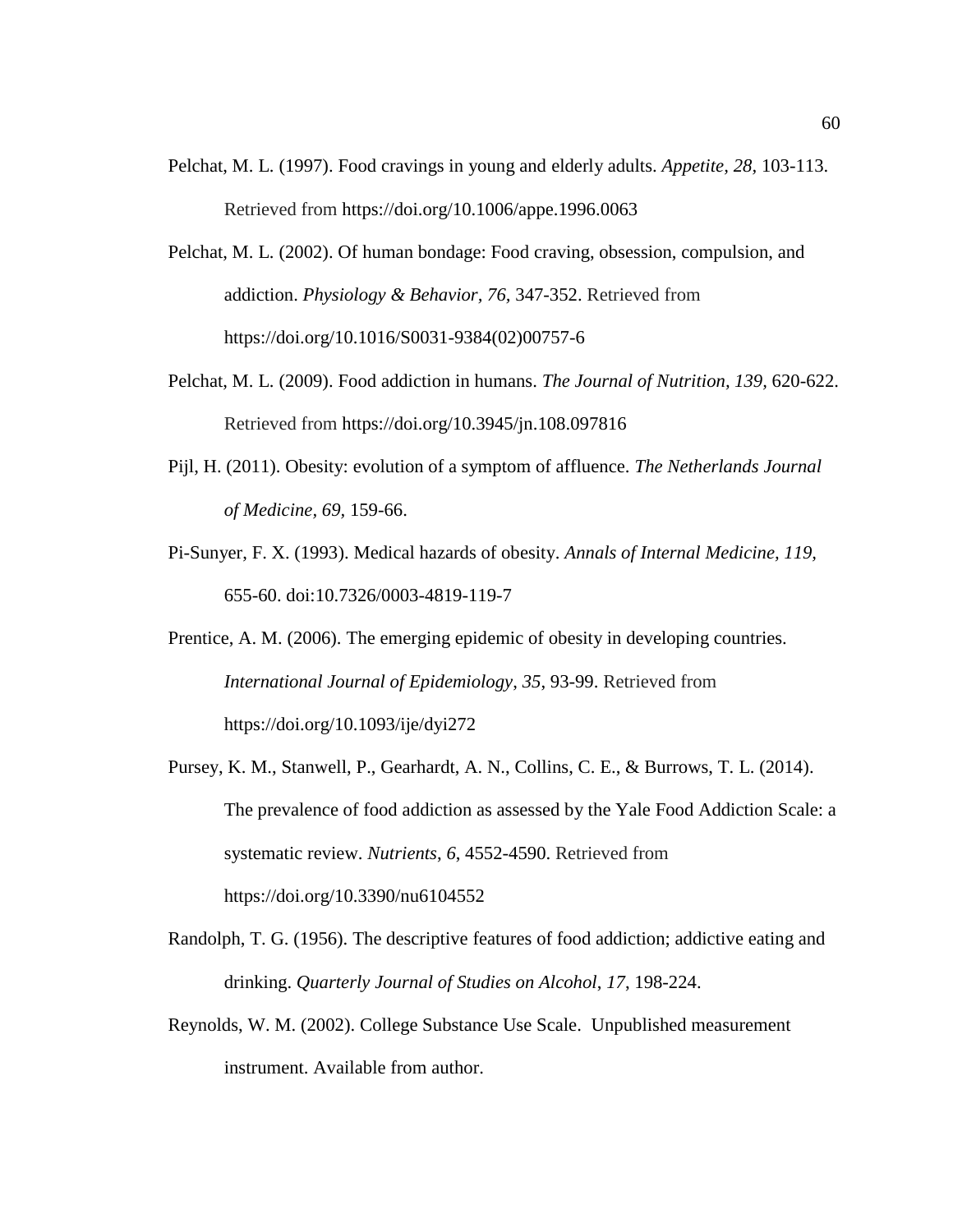- Robinson, W. R., Keyes, K. M., Utz, R. L., Martin, C. L., & Yang, Y. (2013). Birth cohort effects among US-born adults born in the 1980s: foreshadowing future trends in US obesity prevalence. *International Journal of Obesity*, *37*, 448-454. doi:10.1038/ijo.2012.66
- Rogers, P. J., & Smit, H. J. (2000). Food craving and food "addiction": a critical review of the evidence from a biopsychosocial perspective. *Pharmacology Biochemistry and Behavior*, *66*, 3–14. Retrieved from https://doi.org/10.1016/S0091- 3057(00)00197-0
- Rolls, B. J. (2003). The Supersizing of America: portion size and the obesity epidemic. *Nutrition Today, 38*, 42–53. doi: 10.1097/00017285-200303000-00004
- Santos, M., Cadieux, A., & Ward, W. L. (2018). Assessing Pediatric Food Addiction: Tools for the Clinician. *Clinical Pediatrics*, *57*, 103-105. doi:10.1177/0009922816687329
- Schor, J. B., & Ford, M. (2007). From tastes great to cool: children's food marketing and the rise of the symbolic. *The Journal of Law, Medicine & Ethics*, *35*, 10-21. Retrieved from https://doi.org/10.1111/j.1748-720X.2007.00110.x
- Siegel, K. R., Bullard, K. M., Imperatore, G., Kahn, H. S., Stein, A. D., Ali, M. K., & Narayan, K. M. (2016). Association of higher consumption of foods derived from subsidized commodities with adverse cardiometabolic risk among US adults. *JAMA Internal Medicine*, *176*, 1124-1132. doi:10.1001/jamainternmed.2016.2410
- South, T., & Huang, X. F. (2006). Dopamine transporter and D2 receptor binding densities in mice prone or resistant to chronic high fat diet-induced obesity.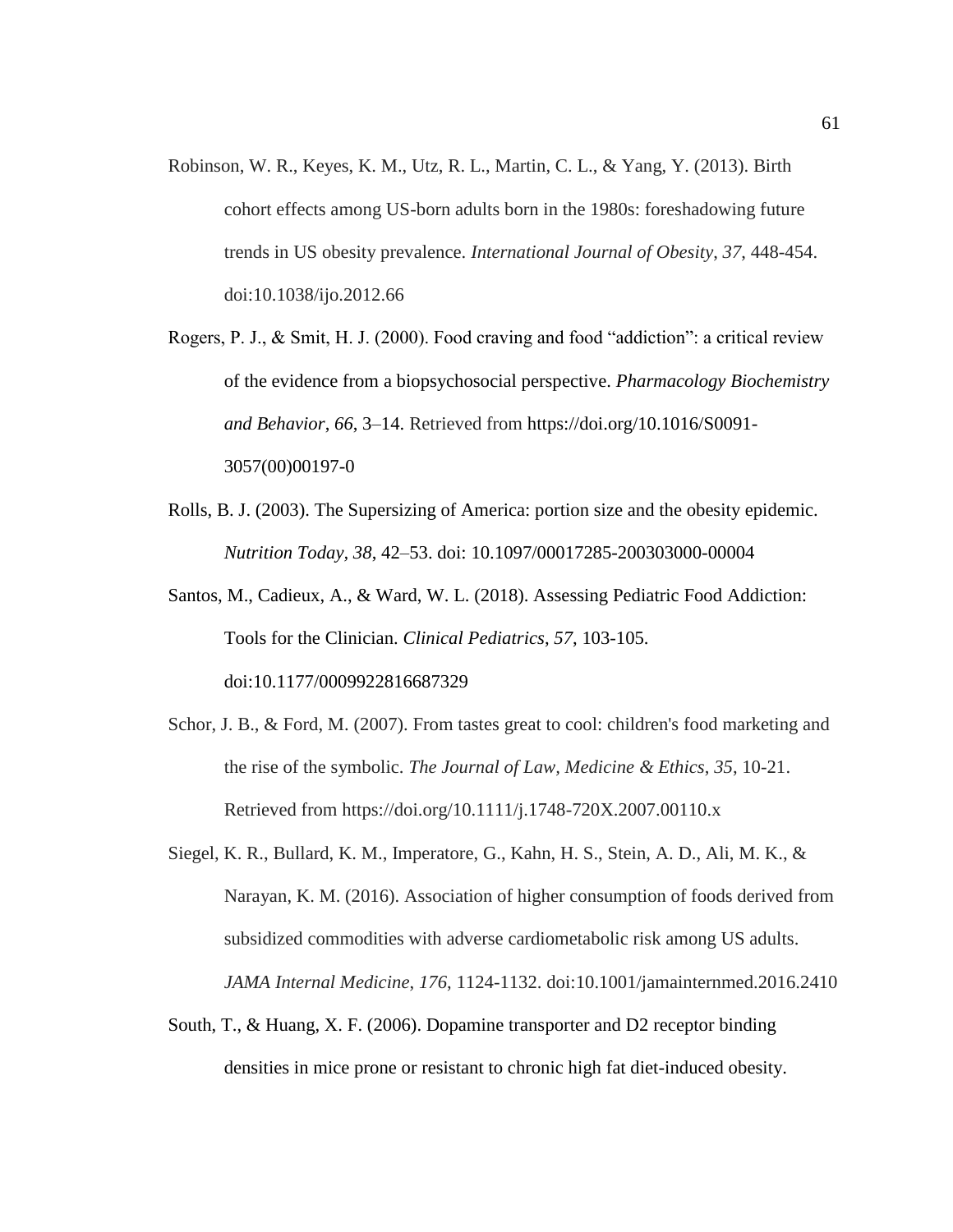*Behavior Brain Research, 175,* 415–419. Retrieved from https://doi.org/10.1016/j.bbr.2006.08.034

- Steele, E. M., Baraldi, L. G., da Costa Louzada, M. L., Moubarac, J. C., Mozaffarian, D., & Monteiro, C. A. (2016). Ultra-processed foods and added sugars in the US diet: evidence from a nationally representative cross-sectional study. *BMJ Open*, *6*, 1- 8. Retrieved from http://dx.doi.org/10.1136/bmjopen-2015-009892
- Steele, E. M., Popkin, B. M., Swinburn, B., & Monteiro, C. A. (2017). The share of ultraprocessed foods and the overall nutritional quality of diets in the US: evidence from a nationally representative cross-sectional study. *Population Health Metrics*, *15*, 1-11. Retrieved from https://doi.org/10.1186/s12963-017-0119-3
- Stice, E., Spoor, S., Bohon, C., & Small, D. M. (2008). Relation between obesity and blunted striatal response to food is moderated by TaqIA A1 allele. *Science, 322,* 449–452. doi:10.1126/science.1161550
- Tamanna, N., & Mahmood, N. (2015). Food processing and maillard reaction products: effect on human health and nutrition. *International Journal of Food Science*, *2015,* 1–6. Retrieved from http://dx.doi.org/10.1155/2015/526762
- Tavakol, M., & Dennick, R. (2011). Making sense of Cronbach's alpha. *International Journal of Medical Education*, *2*, 53-55. doi:10.5116/ijme.4dfb.8dfd
- Taylor, S. R., & Reynolds, W. M. (2012, April). *Psychosocial correlates of food dependence in college students*. Poster presented at the annual meeting of the Western Psychological Association, Burlingame, CA.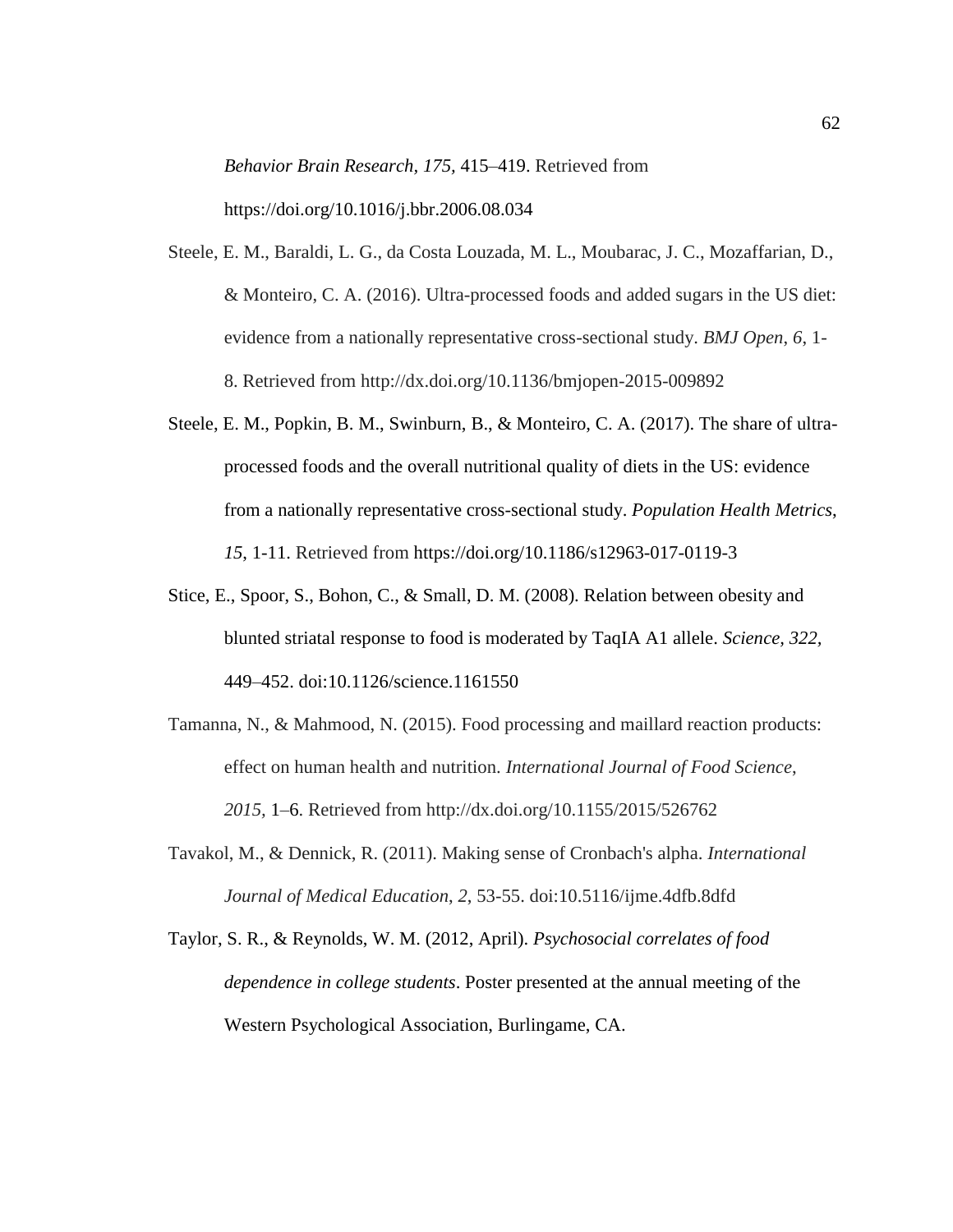Telch, Christy F., W. Stewart Agras, and Elise M. Rossiter. Binge eating increases with increasing adiposity. *International Journal of Eating Disorders* 7, 115-119. Retrieved from https://doi.org/10.1002/1098-108x

Tillotson, J. E. (2004). America's obesity: conflicting public policies, industrial economic development, and unintended human consequences. *Annual Review of Nutrition*, *24*, 617-643. Retrieved from

https://doi.org/10.1146/annurev.nutr.24.012003.132434

- Volkow, N. D., & Fowler, J. S. (2000). Addiction, a disease of compulsion and drive: Involvement of the orbitofrontal cortex. *Cerebral Cortex, 10,* 318-325. Retrieved from https://doi.org/10.1093/cercor/10.3.318
- Volkow, N. D., Wang, G. J., Telang, F., Fowler, J. S., Thanos, P. K., Logan, J., ... Pradhan, K. (2008). Low dopamine striatal D2 receptors are associated with prefrontal metabolism in obese subjects: possible contributing factors. *Neuroimage*, *42*, 1537-1543. Retrieved from https://doi.org/10.1016/j.neuroimage.2008.06.002
- Volkow, N. D., Wise, R. A., & Baler, R. (2017). The dopamine motive system: implications for drug and food addiction. *Nature Reviews Neuroscience*, *18*, 741- 752. doi:10.1038/nrn.2017.130
- Wardle, J. (1987). Compulsive eating and dietary restraint. *British Journal of Clinical Psychology*, *26*, 47-55. Retrieved from https://doi.org/10.1111/j.2044- 8260.1987.tb00722.x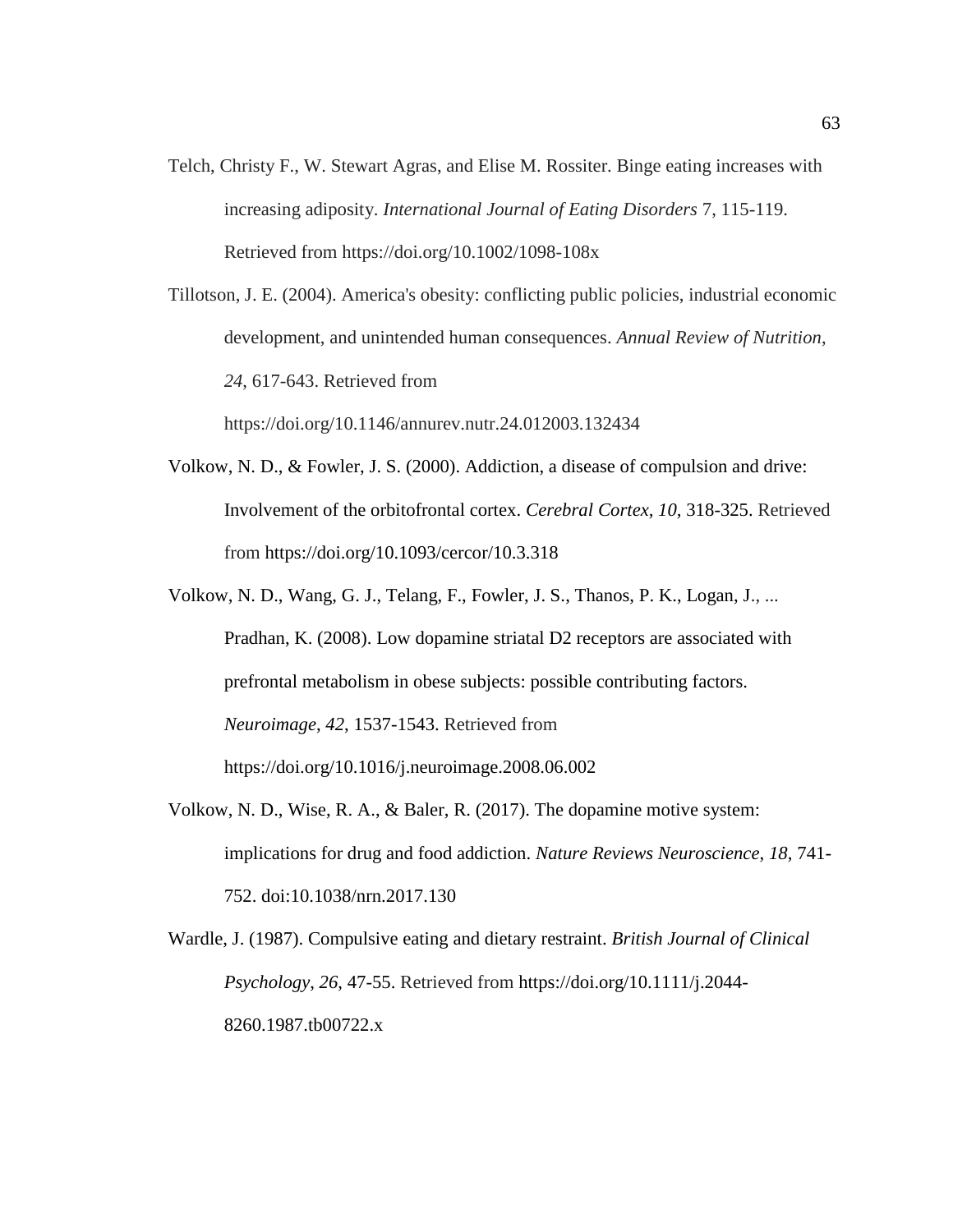- Wonderlich, S. A., Gordon, K. H., Mitchell, J. E., Crosby, R. D., & Engel, S. G. (2009). The validity and clinical utility of binge eating disorder. *International Journal of Eating Disorders*, *42*, 687-705. Retrieved from https://doi.org/10.1002/eat.20719
- Worledge, S. R., & Reynolds, W. M. (2011, April). *Initial reliability and validity of the Humboldt Food Addiction Questionnaire.* Poster presented at the annual meeting of the Western Psychological Association, Los Angeles, CA.
- Wright, S. M., & Aronne, L. J. (2012). Causes of obesity. *Abdominal Imaging*, *37*, 730- 732. doi: 10.1007/s00261-012-9862-x
- Wylie‐Rosett, J., Segal‐Isaacson, C. J., & Segal‐Isaacson, A. (2004). Carbohydrates and increases in obesity: does the type of carbohydrate make a difference? *Obesity Research*, *12*, 124-129. Retrieved from https://doi.org/10.1038/oby.2004.277
- Yun, G. W., & Trumbo, C. (2000). Comparative response to a survey executed by post, e-mail, & web form. *Journal of Computer-Mediated Communication, 6*, 1-26. Retrieved from https://doi.org/10.1111/j.1083-6101.2000.tb00112.x
- ZelitchYanovski, S. (1993). Binge eating disorder: current knowledge and future directions. *Obesity*, *1*, 306-324. Retrieved from https://doi.org/10.1002/j.1550- 8528.1993.tb00626.x
- Ziauddeen, H., & Fletcher, P. C. (2013). Is food addiction a valid and useful concept? *Obesity Reviews*, *14*, 19-28. Retrieved from https://doi.org/10.1111/j.1467- 789X.2012.01046.x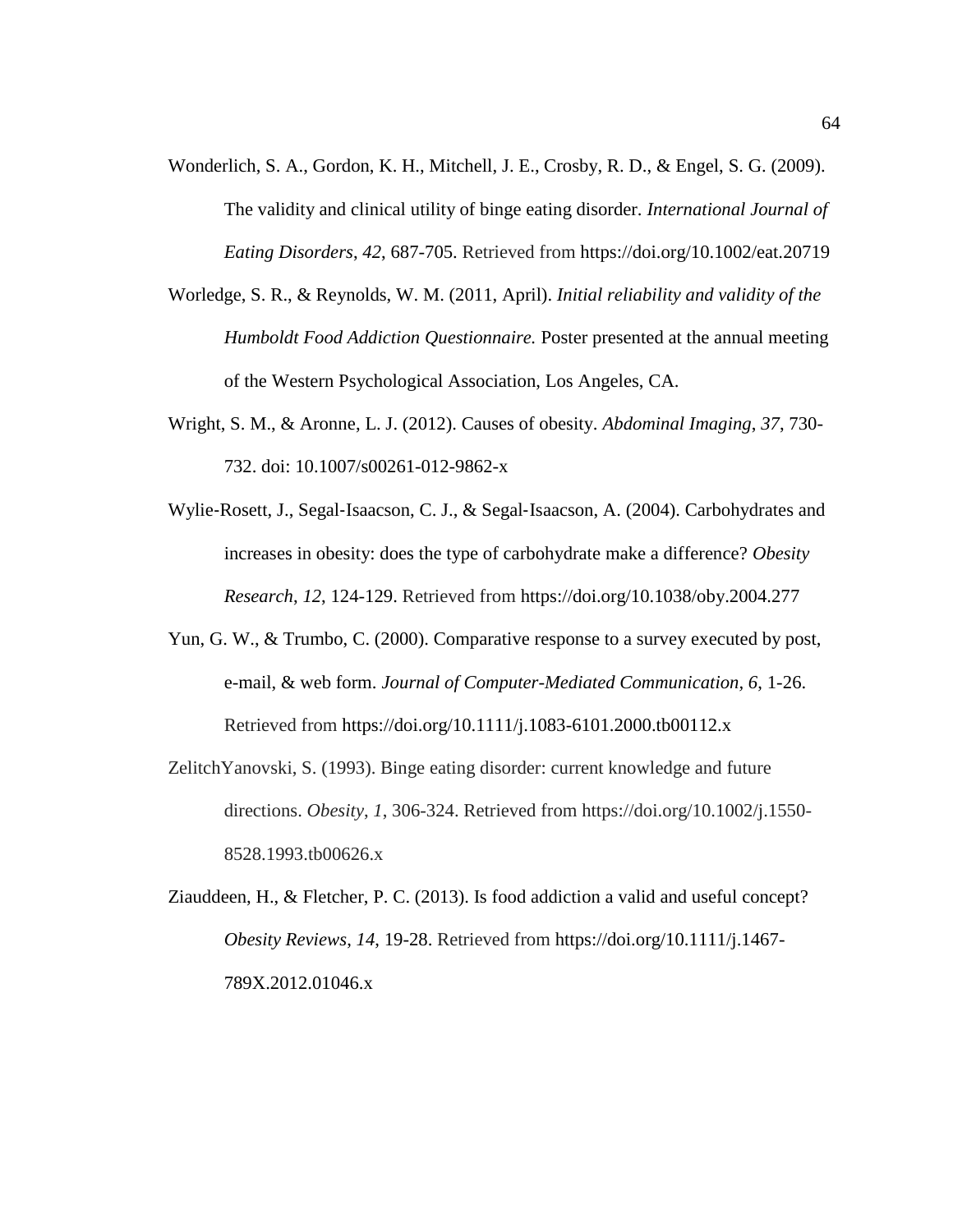### Appendice**s**

### **Appendix A**

### **DSM Criteria: Binge Eating Disorder and Substance Dependence**

DSM-5 criteria for Binge Eating Disorder

A. Recurrent episodes of binge eating. An episode of binge eating is characterized by both of the following:

1. eating, in a discrete period of time (for example, within any 2-hour period), an amount of food that is definitely larger than most people would eat in a similar period of time under similar circumstances

2. a sense of lack of control over eating during the episode (for example, a feeling that one cannot stop eating or control what or how much one is eating)

B. The binge-eating episodes are associated with three (or more) of the following:

1. eating much more rapidly than normal

2. eating until feeling uncomfortably full

3. eating large amounts of food when not feeling physically hungry

4. eating alone because of feeling embarrassed by how much one is eating

5. feeling disgusted with oneself, depressed, or very guilty afterwards

C. Marked distress regarding binge eating is present.

D. The binge eating occurs, on average, at least once a week for three months.

E. The binge eating is not associated with the recurrent use of inappropriate compensatory behavior (for example, purging) and does not occur exclusively during the course Anorexia Nervosa, Bulimia Nervosa, or Avoidant/Restrictive Food Intake Disorder.

### DSM-5 criteria for Substance Dependence

A maladaptive pattern of substance use, leading to clinically significant impairment or distress, as manifested by three (or more) of the following, occurring at any time in the same 12-month period:

- 1. tolerance, as defined by either of the following:
	- a. a need for markedly increased amounts of the substance to achieve intoxication or desired effect
	- b. markedly diminished effect with continued use of the same amount of the substance
- 2. withdrawal, as manifested by either of the following:
	- a. the characteristic withdrawal syndrome for the substance (refer to Criteria A and B of the criteria sets for Withdrawal from the specific substances)
	- b. the same (or a closely related) substance is taken to relieve or avoid withdrawal symptoms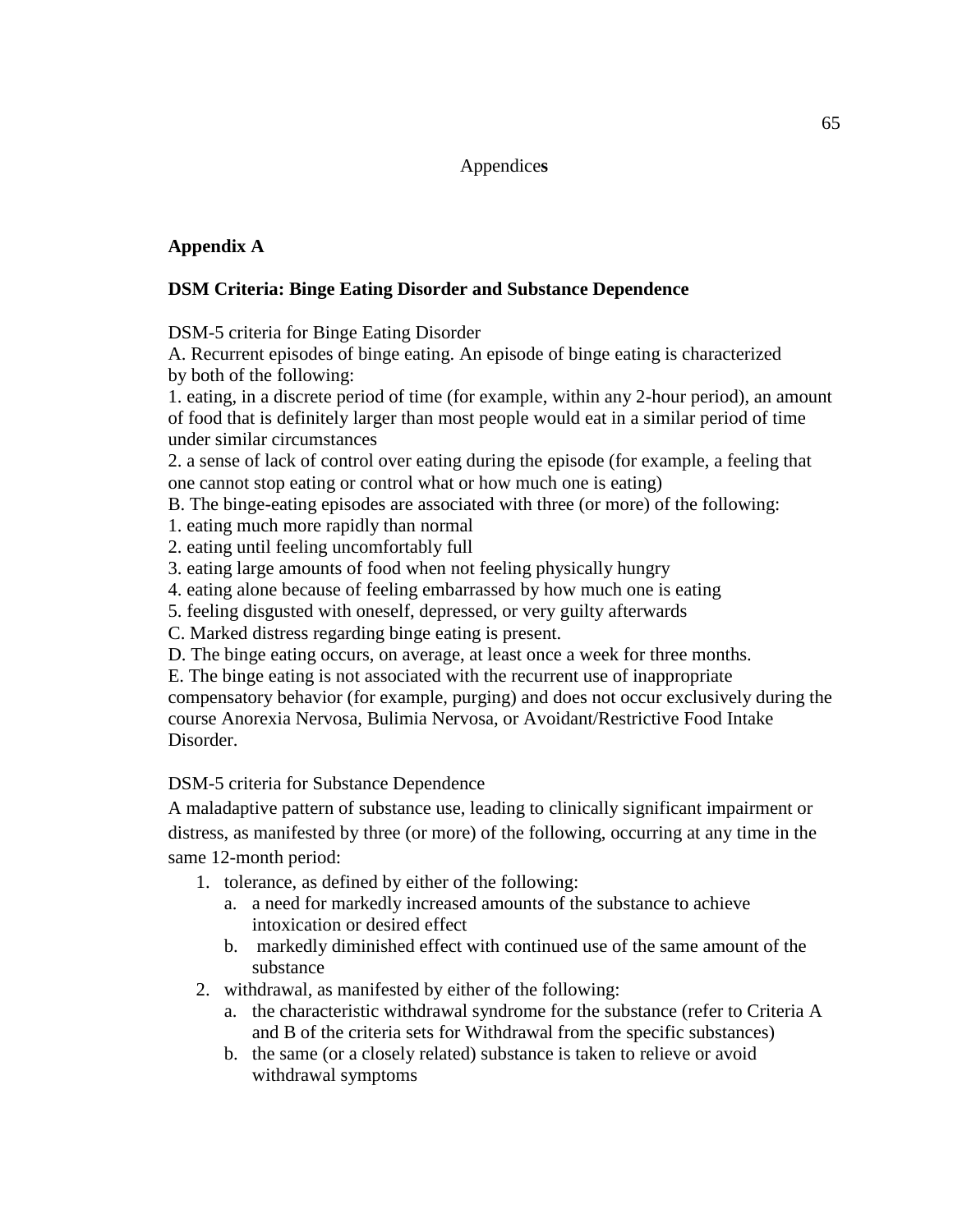- 3. the substance is often taken in larger amounts or over a longer period than was intended
- 4. there is a persistent desire or unsuccessful efforts to cut down or control substance use
- 5. a great deal of time is spent in activities necessary to obtain the substance (e.g., visiting multiple doctors or driving long distances), use the substance (e.g., chainsmoking), or recover from its effects
- 6. important social, occupational, or recreational activities are given up or reduced because of substance use
- 7. the substance use is continued despite knowledge of having a persistent or recurrent physical or psychological problem that is likely to have been caused or exacerbated by the substance (e.g., current cocaine use despite recognition of cocaine-induced depression, or continued drinking despite recognition that an ulcer was made worse by alcohol consumption)

| Similar Criteria             | <b>Food Addiction</b>     | <b>Binge Eating</b>          |
|------------------------------|---------------------------|------------------------------|
| Overeating                   | 3. Larger Amounts or      | 1. an amount of food that is |
|                              | longer than intended      | definitely larger than most  |
|                              |                           | people would eat in a        |
|                              |                           | similar period of time       |
|                              |                           | under similar                |
|                              |                           | circumstances                |
| 3. Eating large amounts of   |                           |                              |
| food when not feeling        |                           |                              |
| physically hungry            |                           |                              |
| Loss of Control              | 4. there is a persistent  | A2, a sense of lack of       |
|                              | desire or unsuccessful    | control over eating during   |
|                              | efforts to cut down or    | the episode (for example, a  |
|                              | control substance use     | feeling that one cannot stop |
|                              |                           | eating or control what or    |
|                              |                           | how much one is eating)      |
| <b>Continued Use Despite</b> | 7. the substance use is   | B2. eating until feeling     |
| <b>Negative Consequences</b> | continued despite         | uncomfortably full           |
|                              | knowledge of having a     |                              |
|                              | persistent or recurrent   |                              |
|                              | physical or psychological |                              |
|                              | problem that is likely to |                              |
|                              | have been caused or       |                              |
|                              | exacerbated by the        |                              |
|                              | substance                 |                              |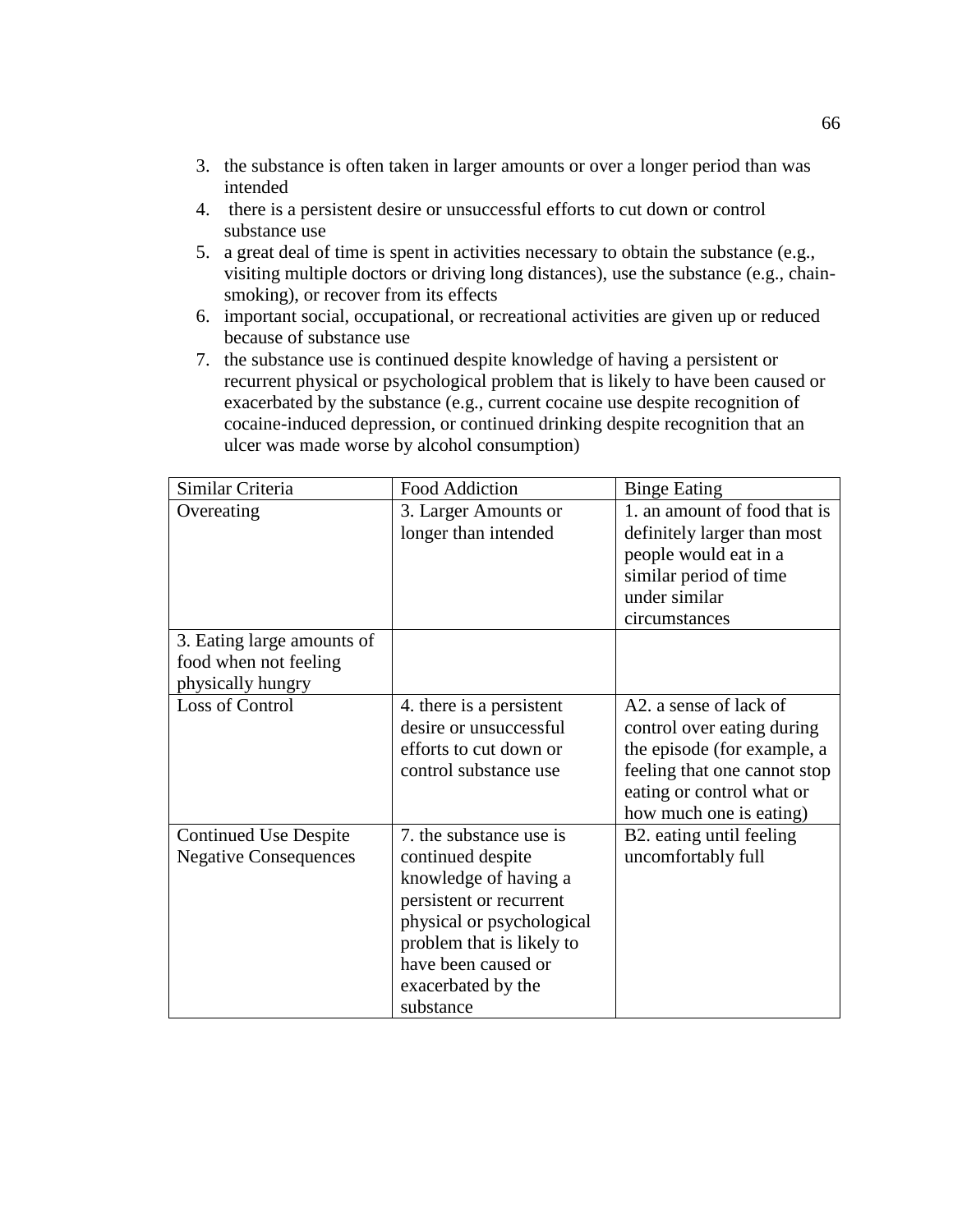### **Appendix B**

### **Humboldt Food Addiction Questionnaire**

there than the event

The statements below relate to your **experience with food** and especially **foods that are high in sugar, salt, and/or fat** over the past **12 months**. These foods include **ice cream, candy, chocolate, soda, pastries, pizza, pasta, chips, fried foods, cookies, and fast**  food. Circle the number that best describes your level of agreement or disagreement with each statement.

| $\#$         | Items                                       | Strongly | Agree          | Disagree       | Strongly       |
|--------------|---------------------------------------------|----------|----------------|----------------|----------------|
|              |                                             | Agree    |                |                | Disagree       |
| $\mathbf{1}$ | I often can't help eating more of these     | I        | 2              | 3              | $\overline{4}$ |
|              | foods than I originally wanted to.          |          |                |                |                |
| 2            | The food taste so good that even if I start | 1        | $\overline{2}$ | 3              | 4              |
|              | to feel full I often continue to eat until  |          |                |                |                |
|              | my stomach hurts.                           |          |                |                |                |
| 3            | Most of the time I can eat a single         | 1        | $\overline{2}$ | 3              | 4              |
|              | serving of these foods and feel satisfied.  |          |                |                |                |
| 4            | I find that I often eat these foods even    | 1        | $\overline{2}$ | 3              | $\overline{4}$ |
|              | when I am not very hungry.                  |          |                |                |                |
| 5            | Most of the time, if I have an urge to eat  | 1        | $\overline{2}$ | 3              | 4              |
|              | something I can't get it out of my mind     |          |                |                |                |
|              | until I have it.                            |          |                |                |                |
| 6            | I often have the urge to eat these foods.   | 1        | $\overline{2}$ | 3              | 4              |
| 7            | I've often tried to stop eating these       | 1        | $\overline{2}$ | $\overline{3}$ | $\overline{4}$ |
|              | foods, but I like them so much I can't      |          |                |                |                |
|              | stop.                                       |          |                |                |                |
| 8            | I have tried to control the amount that I   | 1        | $\overline{2}$ | 3              | 4              |
|              | eat, but I almost always fail.              |          |                |                |                |
| 9            | I spend a lot of time thinking about my     | 1        | $\overline{2}$ | 3              | 4              |
|              | next meal.                                  |          |                |                |                |
| 10           | I will go out of my way to get the foods    | 1        | $\overline{2}$ | 3              | $\overline{4}$ |
|              | that I want to eat.                         |          |                |                |                |
| 11           | I feel that I think too much about food.    | 1        | $\overline{2}$ | 3              | 4              |
| 12           | My social or personal life has suffered     | 1        | $\overline{2}$ | $\overline{3}$ | $\overline{4}$ |
|              | because of my need to eat these foods.      |          |                |                |                |
| 13           | There have been times I've missed           | 1        | $\overline{2}$ | 3              | $\overline{4}$ |
|              | activities, work, or doing things with      |          |                |                |                |
|              | others because of my need to eat.           |          |                |                |                |
| 14           | If I go to an event (movie, ball game,      | 1        | $\overline{2}$ | 3              | 4              |
|              | etc.) I am more interested in the food      |          |                |                |                |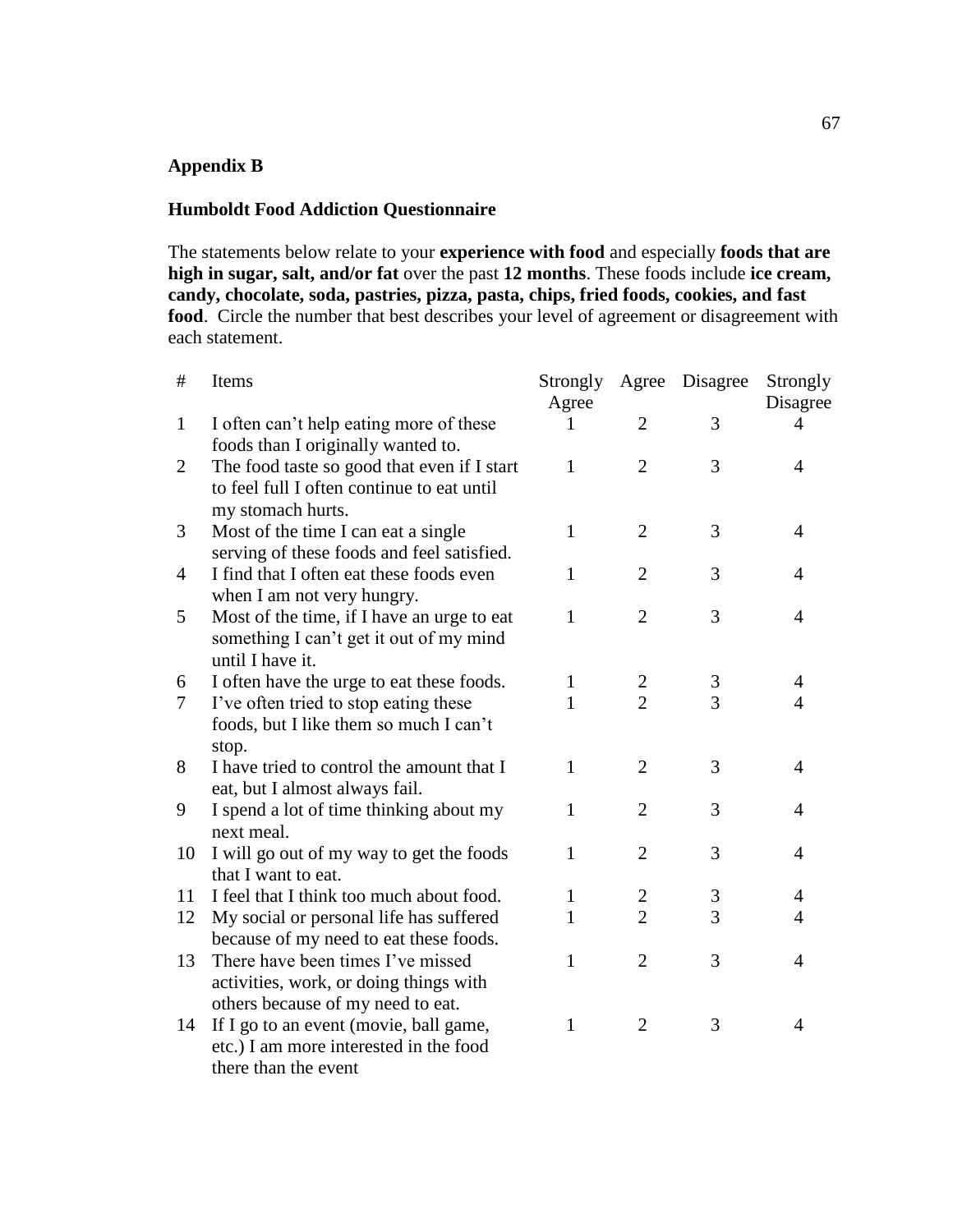| #  | Items                                                                                             | Strongly<br>Agree | Agree          | Disagree | Strongly<br>Disagree |
|----|---------------------------------------------------------------------------------------------------|-------------------|----------------|----------|----------------------|
| 15 | I eat these foods even though it may be<br>bad for me (i.e., weight gain).                        | I                 | 2              | 3        | 4                    |
| 16 | I feel guilty after I overeat.                                                                    | 1                 | 2              | 3        | 4                    |
| 17 | If the food I eat makes me feel bad<br>physically or mentally, I will not eat it.                 | 1                 | $\overline{2}$ | 3        | 4                    |
| 18 | I am afraid of what people will think of<br>my over-eating but I still continue to do<br>it.      | 1                 | $\overline{2}$ | 3        | $\overline{4}$       |
| 19 | My eating habits do not cause problems<br>for me.                                                 | $\mathbf{1}$      | $\overline{2}$ | 3        | 4                    |
| 20 | It is important for me to be healthy, but<br>my diet does not look like it.                       | 1                 | $\overline{2}$ | 3        | 4                    |
| 21 | The more I eat these foods the more<br>often I feel the need for them.                            | 1                 | $\overline{2}$ | 3        | $\overline{4}$       |
| 22 | If I stop eating these foods I feel rotten<br>(headache, irritability, shakiness, or<br>anxious). | 1                 | $\overline{2}$ | 3        | $\overline{4}$       |
| 23 | I feel good when eating these foods but<br>crash or feel down afterward.                          | 1                 | $\overline{2}$ | 3        | $\overline{4}$       |
| 24 | I want to change my eating habits but am<br>not strong enough to do so.                           | 1                 | $\overline{2}$ | 3        | $\overline{4}$       |
| 25 | Nearly every day I struggle with the<br>effects of eating foods that are bad for<br>me.           | 1                 | $\overline{2}$ | 3        | $\overline{4}$       |
| 26 | It is easy for me to avoid desserts, fast<br>food, or junk food.                                  | 1                 | $\overline{2}$ | 3        | $\overline{4}$       |
| 27 | I feel my cravings for food keeps me<br>from being the person who I want to be.                   | 1                 | $\overline{2}$ | 3        | 4                    |
| 28 | Once I start eating these foods, it is easy<br>for me to stop.                                    | 1                 | $\overline{2}$ | 3        | 4                    |
| 29 | It seems I have to eat more of these<br>foods to feel good.                                       | $\mathbf{1}$      | $\overline{2}$ | 3        |                      |
| 30 | I feel the need to eat some of these foods<br>every day.                                          | 1                 | 2              | 3        | 4                    |
| 31 | I feel anxious or jittery when I do not<br>regularly eat these foods.                             | 1                 | 2              | 3        | 4                    |
| 32 | I usually eat these foods when no one I<br>know is around.                                        | $\mathbf{1}$      | $\overline{2}$ | 3        | $\overline{4}$       |
| 33 | I feel that I am addicted to fast food or<br>junk food.                                           | 1                 | $\overline{2}$ | 3        | 4                    |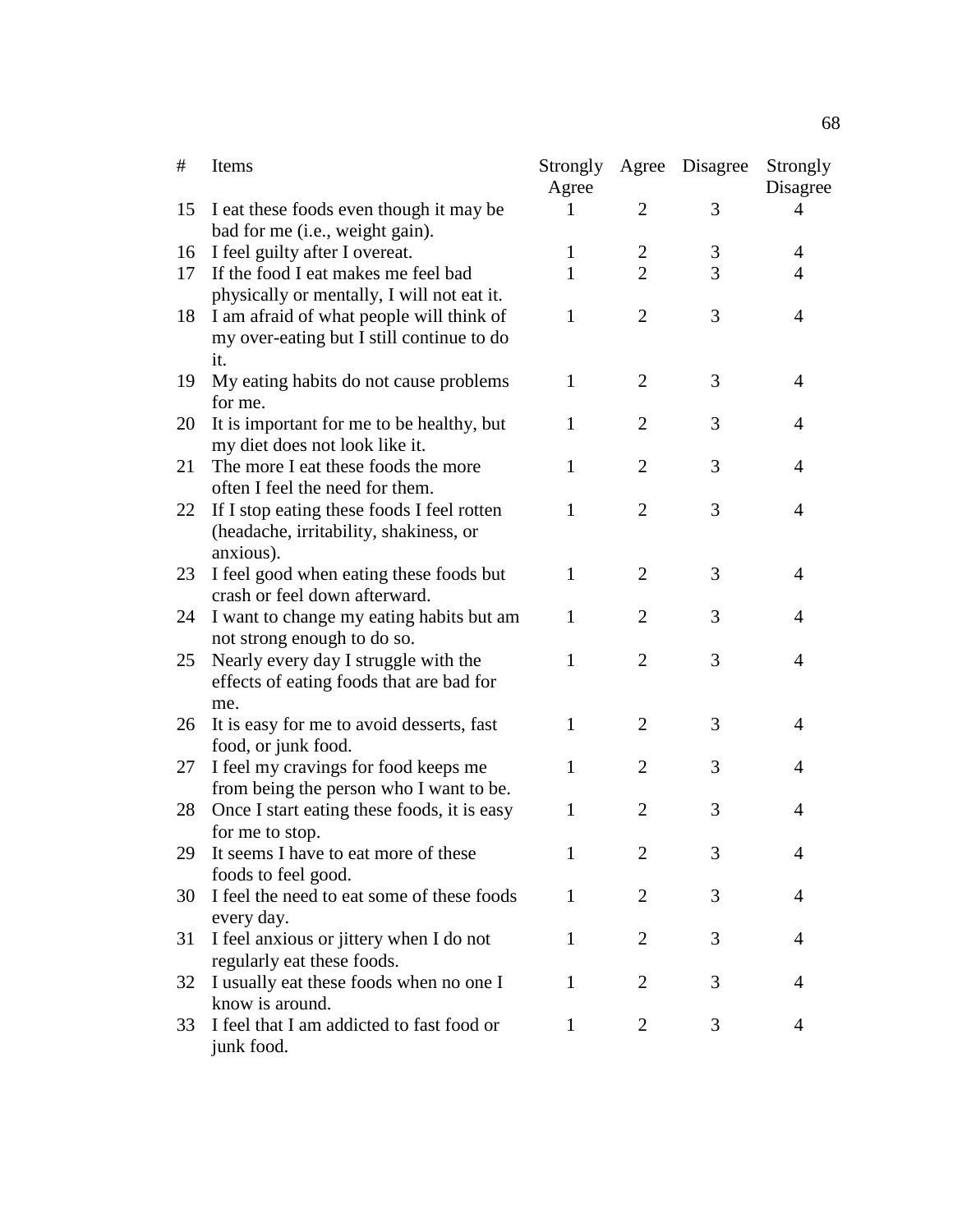#### **Appendix C**

### **Yale Food Addiction Scale**

This survey asks about your eating habits in the past year. People sometimes have difficulty controlling their intake of certain foods such as:

- Sweets like ice cream, chocolate, doughnuts, cookies, cake, candy, ice cream
- Starches like white bread, rolls, pasta, and rice
- Salty snacks like chips, pretzels, and crackers
- Fatty foods like steak, bacon, hamburgers, cheeseburgers, pizza, and French fries
- Sugary drinks like soda pop

When the following questions ask about "CERTAIN FOODS" please think of ANY food similar to those listed in the food group or ANY OTHER foods you have had a problem with in the past year.

| #  | IN THE PAST 12 MONTHS:                                                 | Never            | Once a       | $2 - 4$        | $2 - 3$ | $4+$           |
|----|------------------------------------------------------------------------|------------------|--------------|----------------|---------|----------------|
|    |                                                                        |                  | month        | times a        | times a | times          |
|    |                                                                        |                  |              | month          | week    | daily          |
| 1. | I find that when I start eating<br>certain foods, I end up eating much | $\theta$         | $\mathbf{1}$ | $\overline{2}$ | 3       | $\overline{4}$ |
|    | more than planned                                                      |                  |              |                |         |                |
| 2. | I find myself continuing to consume                                    | $\theta$         | 1            | $\overline{2}$ | 3       | $\overline{4}$ |
|    | certain foods even though I am no                                      |                  |              |                |         |                |
| 3. | longer hungry<br>I eat to the point where I feel                       | $\boldsymbol{0}$ | $\mathbf{1}$ | $\overline{2}$ | 3       | $\overline{4}$ |
|    | physically ill                                                         |                  |              |                |         |                |
| 4. | Not eating certain types of food or                                    | $\overline{0}$   | 1            | $\overline{2}$ | 3       | 4              |
|    | cutting down on certain types of                                       |                  |              |                |         |                |
|    | food is something I worry about                                        |                  |              |                |         |                |
| 5. | I spend a lot of time feeling                                          | $\overline{0}$   | 1            | $\overline{2}$ | 3       | 4              |
|    | sluggish or fatigued from                                              |                  |              |                |         |                |
|    | overeating                                                             |                  |              |                |         |                |
| 6. | I find myself constantly eating                                        | 0                | $\mathbf{1}$ | $\overline{2}$ | 3       | 4              |
|    | certain foods throughout the day                                       |                  |              |                |         |                |
| 7. | I find that when certain foods are                                     | $\overline{0}$   | 1            | $\overline{2}$ | 3       | 4              |
|    | not available, I will go out of my                                     |                  |              |                |         |                |
|    | way to obtain them. For example, I                                     |                  |              |                |         |                |
|    | will drive to the store to purchase                                    |                  |              |                |         |                |
|    | certain foods even though I have                                       |                  |              |                |         |                |
|    | other options available to me at                                       |                  |              |                |         |                |
|    | home.                                                                  |                  |              |                |         |                |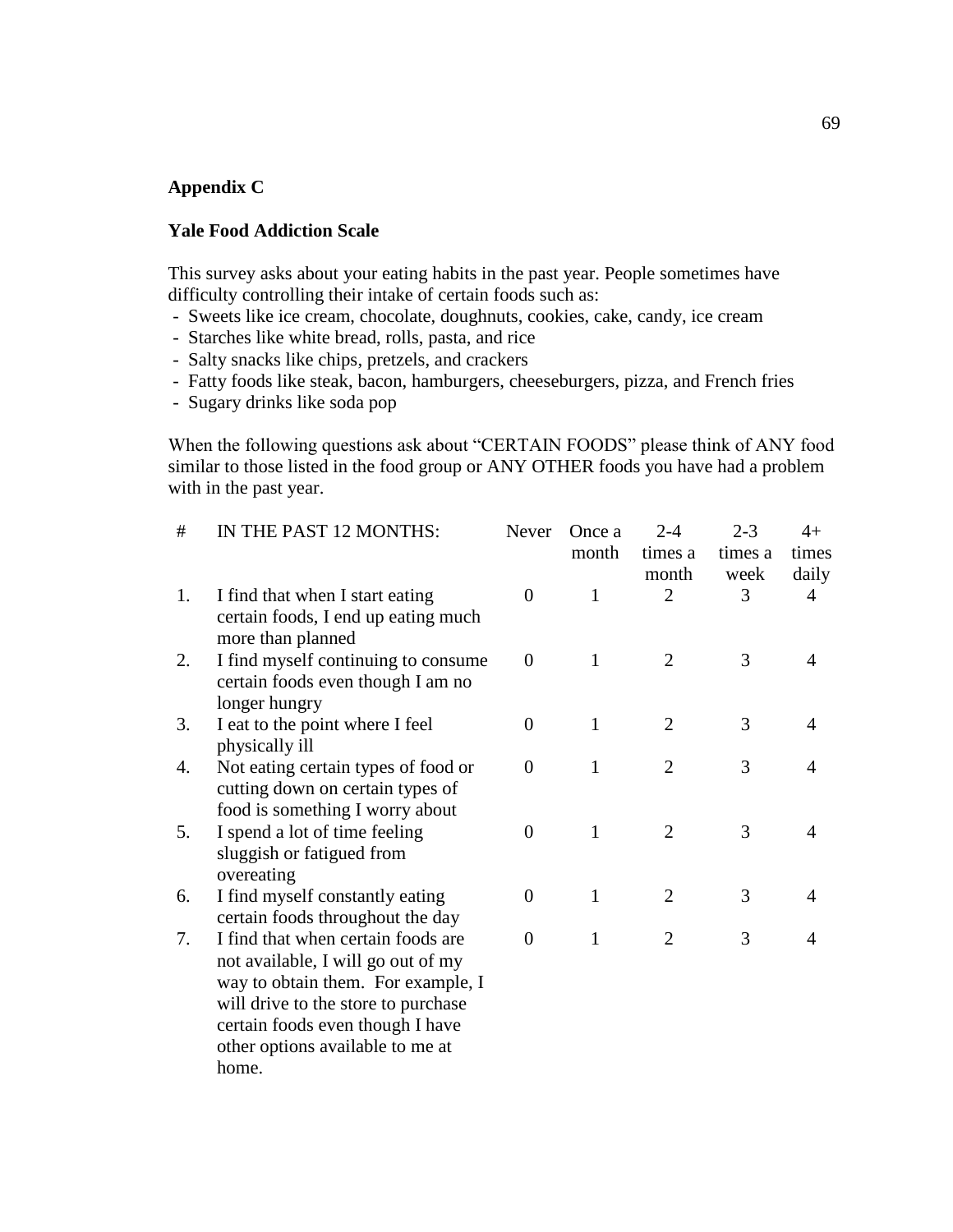| #   | IN THE PAST 12 MONTHS:                                                                                                                                                                                                                                                                                                       | <b>Never</b>   | Once a<br>month | $2 - 4$<br>times a<br>month | $2 - 3$<br>times a<br>week | $4+$<br>times<br>daily |
|-----|------------------------------------------------------------------------------------------------------------------------------------------------------------------------------------------------------------------------------------------------------------------------------------------------------------------------------|----------------|-----------------|-----------------------------|----------------------------|------------------------|
| 8.  | There have been times when I<br>consumed certain foods so often or<br>in such large quantities that I started<br>to eat food instead of working,<br>spending time with my family or<br>friends, or engaging in other<br>important activities or recreational<br>activities I enjoy.                                          | $\overline{0}$ | $\mathbf{1}$    | $\overline{2}$              | 3                          | 4                      |
| 9.  | There have been times when I<br>consumed certain foods so often or<br>in such large quantities that I spent<br>time dealing with negative feelings<br>from overeating instead of working,<br>spending time with my family or<br>friends, or engaging in other<br>important activities or recreational<br>activities I enjoy. | $\theta$       | $\mathbf{1}$    | 2                           | 3                          | 4                      |
| 10. | There have been times when I<br>avoided professional or social<br>situations where certain foods were<br>available, because I was afraid I<br>would overeat.                                                                                                                                                                 | $\theta$       | $\mathbf{1}$    | 2                           | 3                          | 4                      |
| 11. | There have been times when I<br>avoided professional or social<br>situations because I was not able to<br>consume certain foods there.                                                                                                                                                                                       | $\overline{0}$ | $\mathbf{1}$    | $\overline{2}$              | 3                          | 4                      |
| 12. | I have had withdrawal symptoms<br>such as agitation, anxiety, or other<br>physical symptoms when I cut<br>down or stopped eating certain<br>foods. (Please do NOT include<br>withdrawal symptoms caused by<br>cutting down on caffeinated<br>beverages such as soda pop, coffee,<br>tea, energy drinks, etc.)                | $\theta$       | $\mathbf{1}$    | $\overline{2}$              | 3                          | 4                      |
| 13. | I have consumed certain foods to<br>prevent feelings of anxiety,<br>agitation, or other physical<br>symptoms that were developing.<br>(Please do NOT include                                                                                                                                                                 | $\Omega$       | $\mathbf{1}$    | 2                           | 3                          | 4                      |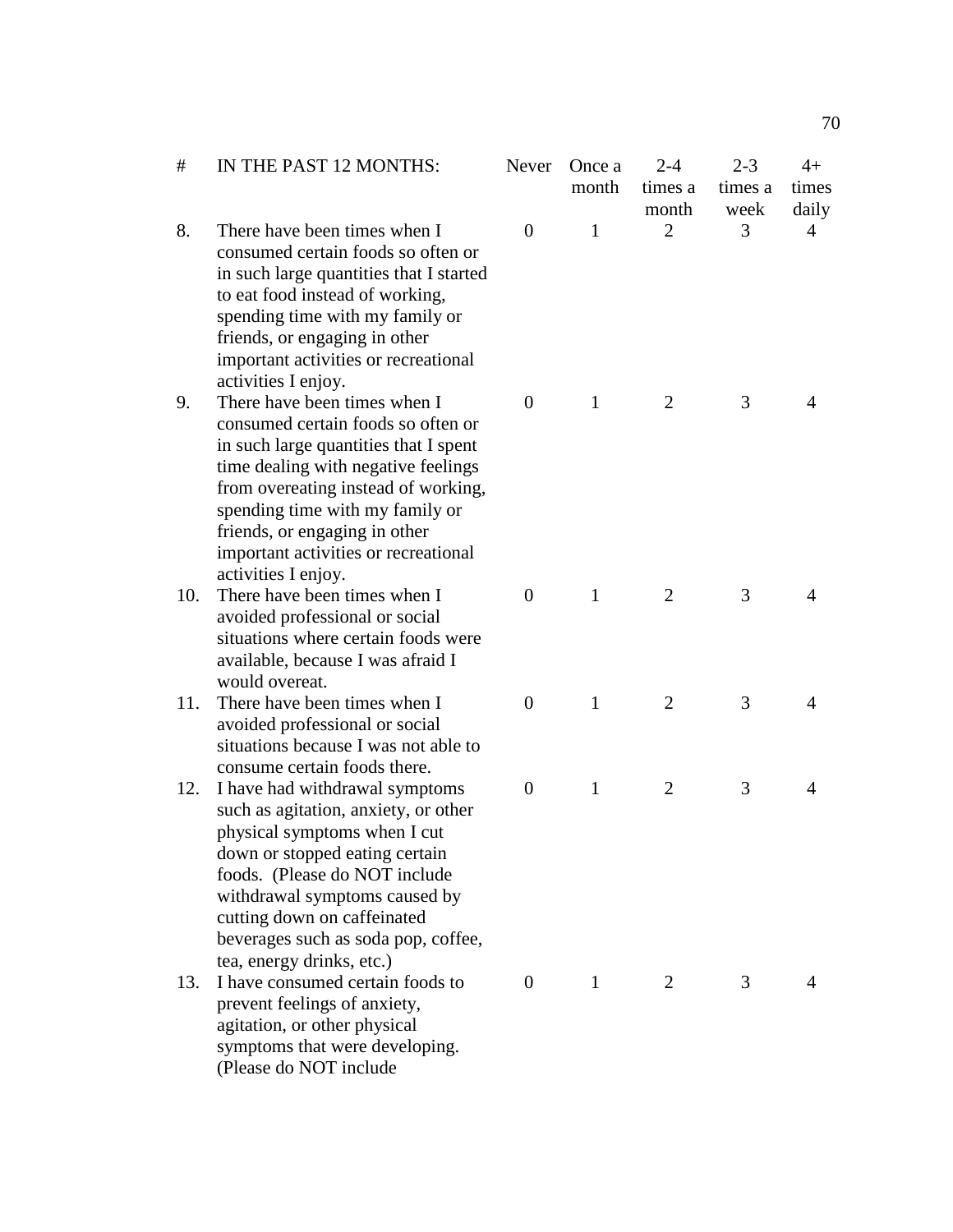| #   | IN THE PAST 12 MONTHS:<br>consumption of caffeinated                                                                                                                                                      | Never          | Once a<br>month | $2 - 4$<br>times a<br>month |       | $2 - 3$<br>times a<br>week | $4+$<br>times<br>daily |
|-----|-----------------------------------------------------------------------------------------------------------------------------------------------------------------------------------------------------------|----------------|-----------------|-----------------------------|-------|----------------------------|------------------------|
|     | beverages such as soda pop, coffee,                                                                                                                                                                       |                |                 |                             |       |                            |                        |
| 14. | tea, energy drinks, etc.)<br>I have found that I have elevated<br>desire for or urges to consume<br>certain foods when I cut down or                                                                      | $\theta$       | $\mathbf{1}$    | $\overline{2}$              |       | 3                          | $\overline{4}$         |
|     | stop eating them.                                                                                                                                                                                         |                |                 |                             |       |                            |                        |
| 15. | My behavior with respect to food<br>and eating causes significant<br>distress.                                                                                                                            | $\overline{0}$ | 1               | $\overline{2}$              |       | 3                          | 4                      |
| 16. | I experience significant problems in<br>my ability to function effectively<br>(daily routine, job/school, social<br>activities, family activities, health<br>difficulties) because of food and<br>eating. | $\theta$       | 1               | $\overline{2}$              |       | 3                          | 4                      |
| #   | IN THE PAST 12 MONTHS:                                                                                                                                                                                    |                |                 |                             |       | N <sub>o</sub>             | Yes                    |
| 17. | My food consumption has caused significant psychological problems                                                                                                                                         |                |                 |                             |       | $\overline{0}$             | 1                      |
|     | such as depression, anxiety, self-loathing, or guilt.                                                                                                                                                     |                |                 |                             |       |                            |                        |
| 18. | My food consumption has caused significant physical problems or<br>made a physical problem worse.                                                                                                         |                |                 |                             |       | $\boldsymbol{0}$           | $\mathbf{1}$           |
| 19. | I kept consuming the same types of food or the same amount of food<br>even though I was having emotional and/or physical problems.                                                                        |                |                 |                             |       | $\theta$                   | $\mathbf{1}$           |
| 20. | Over time, I have found that I need to eat more and more to get the<br>feeling I want, such as reduced negative emotions or increased<br>pleasure.                                                        |                |                 |                             |       | $\overline{0}$             | $\mathbf{1}$           |
| 21. | I have found that eating the same amount of food does not reduce my<br>negative emotions or increase pleasurable feelings the way it used to.                                                             |                |                 |                             |       | $\theta$                   | 1                      |
| 22. | I want to cut down or stop eating certain kinds of food.                                                                                                                                                  |                |                 |                             |       | $\boldsymbol{0}$           | $\mathbf{I}$           |
| 23. | I have tried to cut down or stop eating certain kinds of food.                                                                                                                                            |                |                 |                             |       | 0                          | 1                      |
| 24. | I have been successful at cutting down or not eating these kinds of<br>food                                                                                                                               |                |                 |                             |       | $\Omega$                   | $\mathbf{1}$           |
| 25. | How many times in the past year did you try                                                                                                                                                               |                | 1               | 2                           | 3     | $\overline{4}$             | $5+$                   |
|     | to cut down or stop eating certain foods<br>altogether?                                                                                                                                                   |                | time            | times                       | times | times                      | times                  |

26. Please circle ALL of the following foods you have problems with: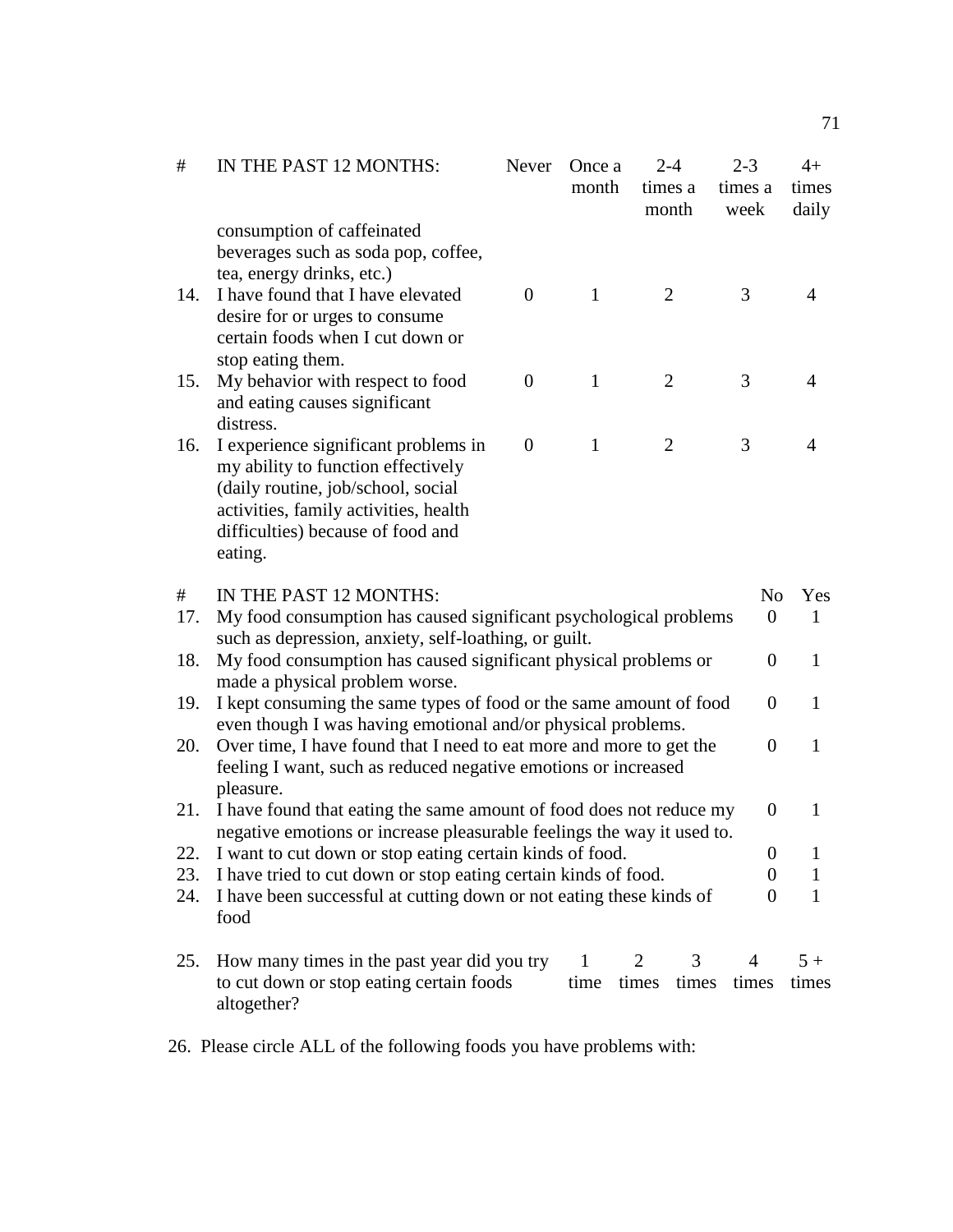| Ice          | Chocolate | Apples  | Doughnuts    | Broccoli            | Cookies | Cake       |
|--------------|-----------|---------|--------------|---------------------|---------|------------|
| cream        |           |         |              |                     |         |            |
| White        | Rolls     | Lettuce | Pasta        | <b>Strawberries</b> | Rice    | Crackers   |
| <b>Bread</b> |           |         |              |                     |         |            |
| Pretzels     | French    | Carrots | <b>Steak</b> | <b>Bananas</b>      | Bacon   | Hamburgers |
|              | Fries     |         |              |                     |         |            |
| Candy        | Chips     | Cheese  | Pizza        | Soda Pop            | None of |            |
|              |           | burgers |              |                     | the     |            |
|              |           |         |              |                     | above   |            |

27. Please list any other foods that you have problems with that were not previously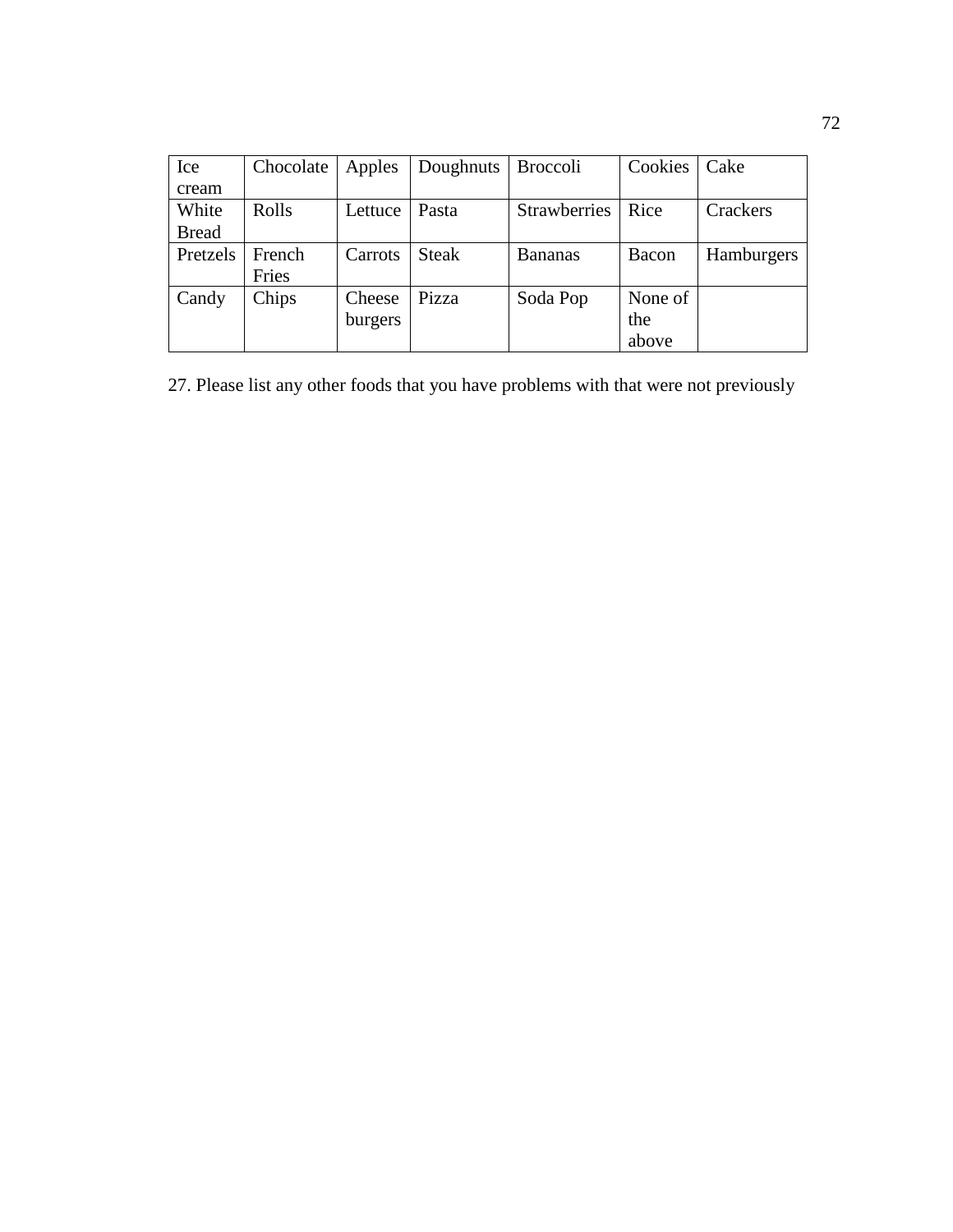# **Appendix D**

# **Eating Behaviors Questionnaire**

| Please Indicate the<br>degree to which the<br>statements below                                                   | Never        | Very<br>Rarely |   | Rarely Occasionally | Very<br>Frequently | Always |
|------------------------------------------------------------------------------------------------------------------|--------------|----------------|---|---------------------|--------------------|--------|
| apply to you.<br>1 Do you eat more<br>food now than you<br>used to?                                              | $\mathbf{1}$ | $\overline{2}$ | 3 | $\overline{4}$      | 5                  | 6      |
| 2 Do you think eating<br>is less fun than it used<br>to be?                                                      | $\mathbf{1}$ | $\overline{2}$ | 3 | $\overline{4}$      | 5                  | 6      |
| 3 Do you wish you<br>could eat if you have<br>not eaten in a while?                                              | $\mathbf{1}$ | $\overline{2}$ | 3 | $\overline{4}$      | 5                  | 6      |
| 4 Do you eat more<br>food than you mean<br>$\mathfrak{to}?$                                                      | $\mathbf{1}$ | $\overline{2}$ | 3 | $\overline{4}$      | 5                  | 6      |
| 5 Do you spend more<br>time eating than you<br>mean to?                                                          | 1            | $\overline{2}$ | 3 | $\overline{4}$      | 5                  | 6      |
| 6 Do you want to cut<br>down on your eating?                                                                     | $\mathbf{1}$ | $\overline{2}$ | 3 | $\overline{4}$      | 5                  | 6      |
| 7 Do you try to cut<br>down on your eating?                                                                      | $\mathbf{1}$ | $\overline{2}$ | 3 | $\overline{4}$      | 5                  | 6      |
| 8 Do you spend a lot<br>of time getting food<br>(asking for food,<br>making snacks)?                             | 1            | $\overline{2}$ | 3 | 4                   | 5                  | 6      |
| 9 Do you spend a lot<br>of time eating during<br>the day?                                                        | $\mathbf{1}$ | $\overline{2}$ | 3 | $\overline{4}$      | 5                  | 6      |
| 10 Do you spend a lot<br>of time "recovering"<br>after you eat (resting,<br>feeling too full to do<br>anything)? | 1            | $\overline{2}$ | 3 | $\overline{4}$      | 5                  | 6      |
| 11 Do you miss out on<br>activities because of<br>your eating?                                                   | $\mathbf{1}$ | 2              | 3 | 4                   | 5                  | 6      |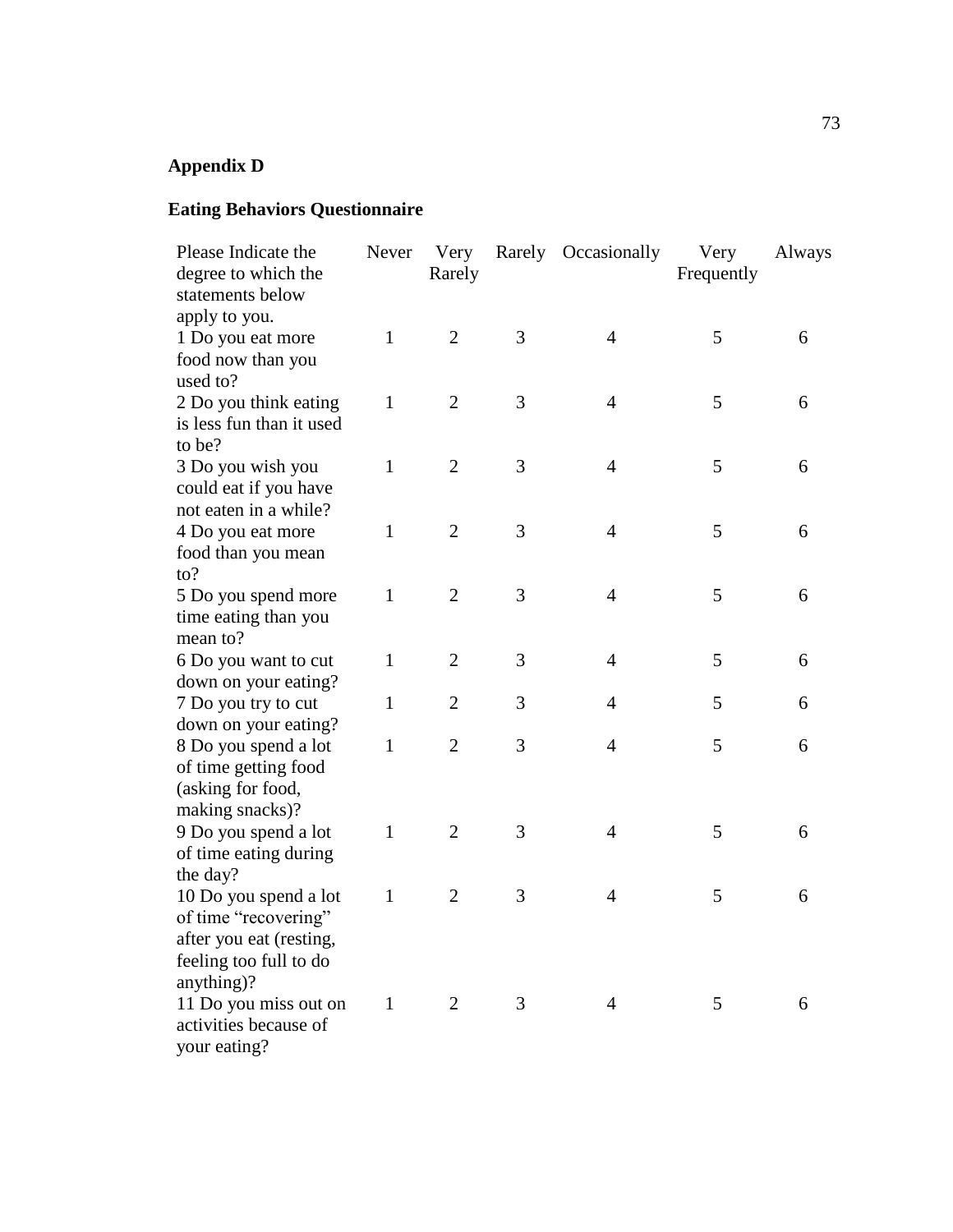| Please Indicate the<br>degree to which the<br>statements below | Never        | Very<br>Rarely | Rarely | Occasionally   | Very<br>Frequently | Always |
|----------------------------------------------------------------|--------------|----------------|--------|----------------|--------------------|--------|
| apply to you.                                                  |              |                |        |                |                    |        |
| 12 Do you eat foods                                            | 1            | $\overline{2}$ | 3      | $\overline{4}$ | 5                  | 6      |
| that you know are bad                                          |              |                |        |                |                    |        |
| for you and you aren't                                         |              |                |        |                |                    |        |
| supposed to eat?                                               |              |                |        |                |                    |        |
| 13 Do you eat too                                              | $\mathbf{1}$ | $\overline{2}$ | 3      | $\overline{4}$ | 5                  | 6      |
| much food even when                                            |              |                |        |                |                    |        |
| you know you aren't                                            |              |                |        |                |                    |        |
| supposed to?                                                   |              |                |        |                |                    |        |
| 14 Do you feel upset                                           | $\mathbf{1}$ | $\overline{2}$ | 3      | $\overline{4}$ | 5                  | 6      |
| or sad about your                                              |              |                |        |                |                    |        |
| eating habits?                                                 |              |                |        |                |                    |        |
| 15 Do you eat even                                             | $\mathbf{1}$ | $\overline{2}$ | 3      | $\overline{4}$ | 5                  | 6      |
| when you know you                                              |              |                |        |                |                    |        |
| could get into trouble?                                        |              |                |        |                |                    |        |
| 16 Do you try to eat in                                        | $\mathbf{1}$ | $\overline{2}$ | 3      | $\overline{4}$ | 5                  | 6      |
| places where eating is                                         |              |                |        |                |                    |        |
| not allowed?                                                   |              |                |        |                |                    |        |
| 17 Have you gotten in                                          | $\mathbf{1}$ | $\overline{2}$ | 3      | $\overline{4}$ | 5                  | 6      |
| trouble because of                                             |              |                |        |                |                    |        |
| your eating?                                                   |              |                |        |                |                    |        |
| 18 Do you ever fight                                           | $\mathbf{1}$ | $\overline{2}$ | 3      | $\overline{4}$ | 5                  | 6      |
| with your family,                                              |              |                |        |                |                    |        |
| friends, or others about                                       |              |                |        |                |                    |        |
| your eating?                                                   |              |                |        |                |                    |        |
| 19 Do you save up or                                           | 1            | $\overline{2}$ | 3      | $\overline{4}$ | 5                  | 6      |
| hide food?                                                     |              |                |        |                |                    |        |
| 20 Do you think you                                            | 1            | $\overline{2}$ | 3      | 4              | 5                  | 6      |
| are addicted to food?                                          |              |                |        |                |                    |        |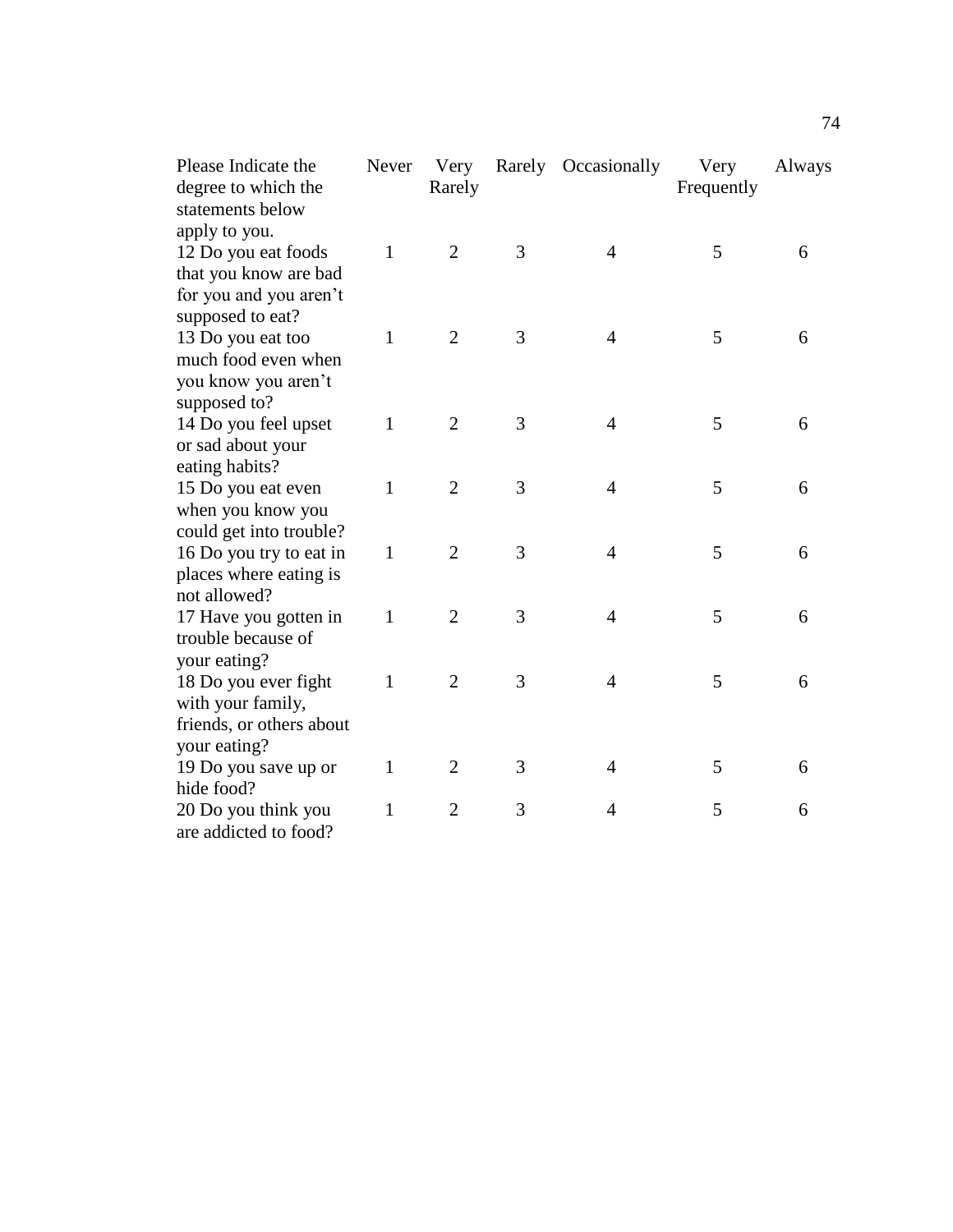# **Appendix E**

## **Eating Attitudes Test**

Direction: Please respond to the following items as they pertain to *you, personal experience.*

| $\#$           | Item                                         | Never        | Rarely         | Sometimes | Often          | Usually | Always |
|----------------|----------------------------------------------|--------------|----------------|-----------|----------------|---------|--------|
| $\mathbf{1}$   | Am terrified about                           | 1            | 2              | 3         | $\overline{4}$ | 5       | 6      |
|                | being overweight                             |              |                |           |                |         |        |
| $\overline{2}$ | Avoid eating when I am                       | $\mathbf{1}$ | $\overline{2}$ | 3         | $\overline{4}$ | 5       | 6      |
|                | hungry                                       |              |                |           |                |         |        |
| 3              | Find myself                                  | $\mathbf{1}$ | $\overline{2}$ | 3         | $\overline{4}$ | 5       | 6      |
| $\overline{4}$ | preoccupied with food<br>Have gone on eating | $\mathbf{1}$ | $\overline{2}$ | 3         | $\overline{4}$ | 5       | 6      |
|                | binges where I feel that                     |              |                |           |                |         |        |
|                | I may not be able to                         |              |                |           |                |         |        |
|                | stop                                         |              |                |           |                |         |        |
| 5              | Cut my food into small                       | $\mathbf{1}$ | $\overline{2}$ | 3         | $\overline{4}$ | 5       | 6      |
|                | pieces                                       |              |                |           |                |         |        |
| 6              | Am aware of calorie                          | $\mathbf{1}$ | $\overline{2}$ | 3         | $\overline{4}$ | 5       | 6      |
|                | content of foods that I                      |              |                |           |                |         |        |
|                | eat                                          |              |                |           |                |         |        |
| 7              | Particularly avoid foods                     | $\mathbf{1}$ | $\overline{2}$ | 3         | $\overline{4}$ | 5       | 6      |
|                | with high carbohydrate                       |              |                |           |                |         |        |
|                | content (i.e., bread, rice,                  |              |                |           |                |         |        |
|                | potatoes, etc.)                              |              |                |           |                |         |        |
| 8              | Feel that others would                       | $\mathbf{1}$ | $\overline{2}$ | 3         | $\overline{4}$ | 5       | 6      |
|                | prefer if I ate more                         |              |                |           |                |         |        |
| 9              | Vomit after I have eaten                     | $\mathbf{1}$ | $\overline{2}$ | 3         | $\overline{4}$ | 5       | 6      |
| 10             | Am preoccupied with a                        | $\mathbf{1}$ | $\overline{2}$ | 3         | $\overline{4}$ | 5       | 6      |
|                | desire to be thinner                         |              |                |           |                |         |        |
| 11             | Think about burning up                       | $\mathbf{1}$ | $\overline{2}$ | 3         | $\overline{4}$ | 5       | 6      |
|                | calories when I exercise                     |              |                |           |                |         |        |
| 12             | Other people think that                      | $\mathbf{1}$ | $\overline{2}$ | 3         | $\overline{4}$ | 5       | 6      |
|                | I am too thin                                |              |                |           |                |         |        |
| 13             | Am preoccupied with                          | $\mathbf{1}$ | $\overline{2}$ | 3         | $\overline{4}$ | 5       | 6      |
|                | the thought of having                        |              |                |           |                |         |        |
|                | fat on my body                               | $\mathbf{1}$ |                | 3         | $\overline{4}$ | 5       |        |
| 14             | Take longer than others                      |              | $\overline{2}$ |           |                |         | 6      |
|                | to eat my meals                              | $\mathbf{1}$ | $\overline{2}$ | 3         | $\overline{4}$ | 5       | 6      |
| 15             | Avoid foods with sugar<br>in them            |              |                |           |                |         |        |
|                |                                              |              |                |           |                |         |        |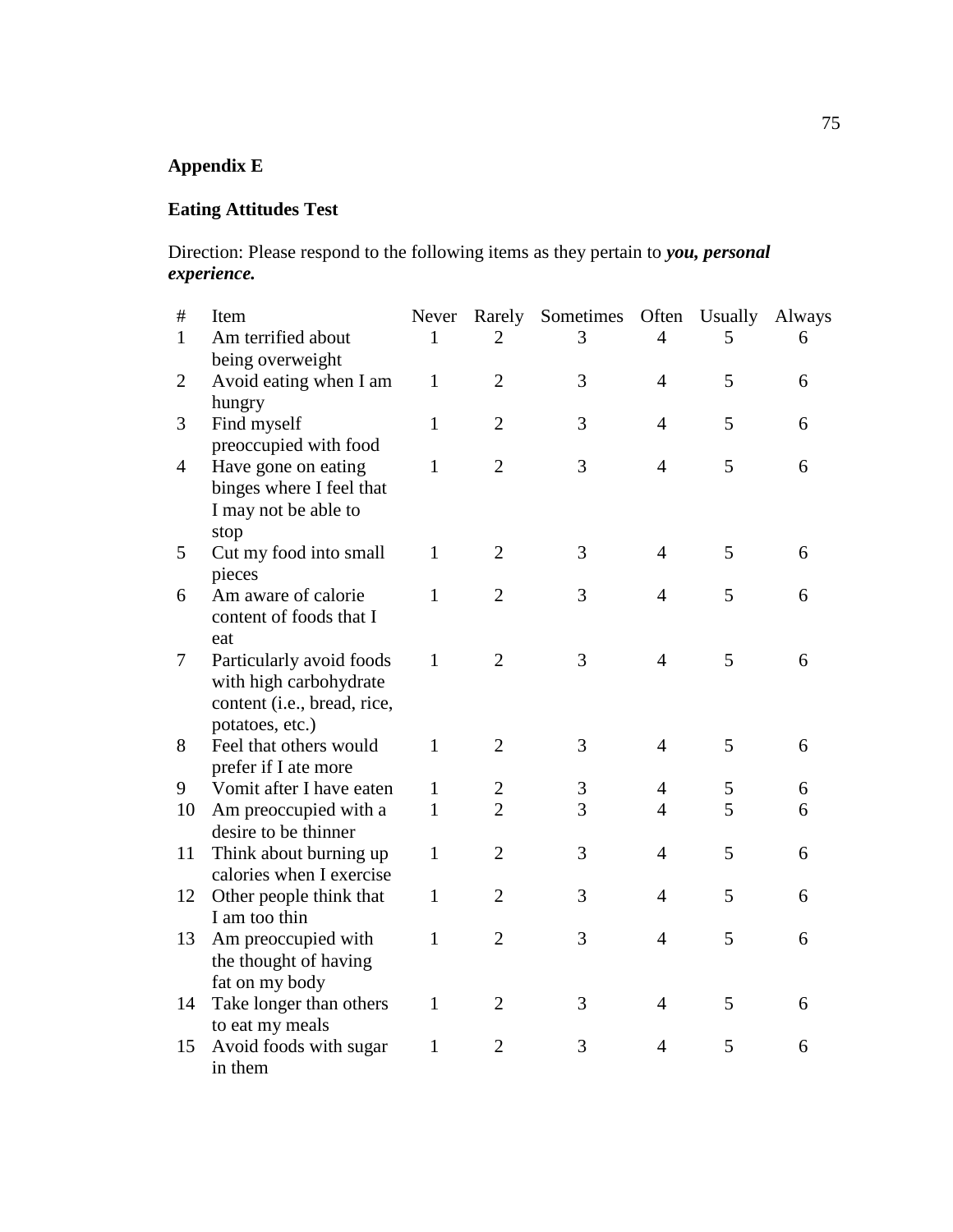| Item                                      | Never |                       |   |   | Usually | Always                 |
|-------------------------------------------|-------|-----------------------|---|---|---------|------------------------|
| Eat diet foods                            | 1     | 2                     | 3 | 4 | 5       | 6                      |
| Feel that food controls<br>my life        |       | $\overline{2}$        | 3 | 4 | 5       | 6                      |
| Display self-controls<br>around food      | 1     | 2                     | 3 | 4 | 5       | 6                      |
| Feel that others pressure<br>me to eat    | 1     | 2                     | 3 | 4 | 5       | 6                      |
| Give too much time and<br>thought to food | 1     | $\mathcal{D}_{\cdot}$ | 3 | 4 | 5       | 6                      |
| Feel uncomfortable<br>after eating sweets |       | 2                     | 3 | 4 | 5       | 6                      |
| Engage in dieting<br>behavior             | 1     | 2                     | 3 | 4 | 5       | 6                      |
| Like my stomach to be<br>empty            |       |                       | 3 | 4 | 5       | 6                      |
| Enjoy trying new rich<br>foods            | 1     | 2                     | 3 | 4 | 5       | 6                      |
| Have the impulse to<br>vomit after meals  | 1     | 2                     | 3 | 4 | 5       | 6                      |
| I feel extremely guilty<br>after eating   |       |                       | 3 | 4 | 5       | 6                      |
|                                           |       |                       |   |   |         | Rarely Sometimes Often |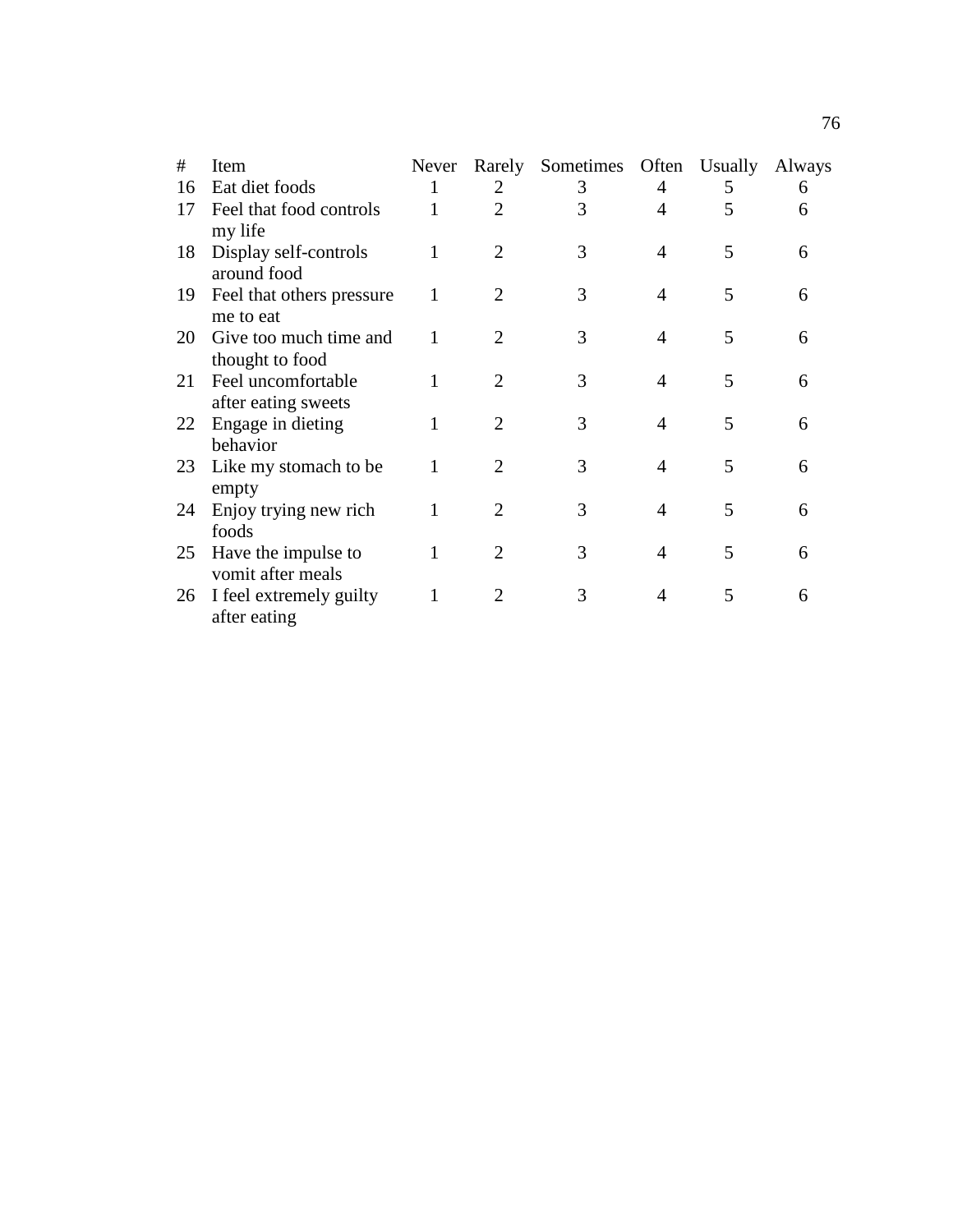# **Appendix F**

# **Delaying Gratification Inventory Short Form with Food Subscale**

| Please Indicate the degree to<br>which the statements below apply<br>to you. | Strongly<br>Disagree | Disagree       | Neither<br>Disagree<br>or Agree | Agree          | Strongly<br>Agree |
|------------------------------------------------------------------------------|----------------------|----------------|---------------------------------|----------------|-------------------|
| 1. I can resist junk food when I<br>want to.                                 | $\mathbf{1}$         | $\overline{2}$ | 3                               | $\overline{4}$ | 5                 |
| 2. I try to spend my money wisely.                                           | $\mathbf{1}$         | $\overline{c}$ | $\mathfrak{Z}$                  | $\overline{4}$ | 5                 |
| 3. I would have a hard time                                                  | 1                    | $\overline{2}$ | 3                               | $\overline{4}$ | 5                 |
| sticking with a special, health diet.                                        |                      |                |                                 |                |                   |
| 4. If my favorite food were in                                               | $\mathbf{1}$         | $\overline{2}$ | 3                               | $\overline{4}$ | 5                 |
| front of me, I would have a                                                  |                      |                |                                 |                |                   |
| difficult time waiting to eat it.                                            |                      |                |                                 |                |                   |
| 5. It is easy for me to resist candy                                         | $\mathbf{1}$         | $\overline{2}$ | 3                               | 4              | 5                 |
| and bowls of snack foods.                                                    |                      |                |                                 |                |                   |
| 6. I have given up physical                                                  | $\mathbf{1}$         | $\overline{2}$ | 3                               | $\overline{4}$ | 5                 |
| pleasure or comfort to reach my                                              |                      |                |                                 |                |                   |
| goals.                                                                       |                      |                |                                 |                |                   |
| 7. I try to consider how my actions                                          | $\mathbf{1}$         | $\overline{2}$ | 3                               | $\overline{4}$ | 5                 |
| will affect other people in the                                              |                      |                |                                 |                |                   |
| long-term.                                                                   |                      |                |                                 |                |                   |
| 8. I cannot be trusted with money.                                           | $\mathbf{1}$         | $\overline{c}$ | $\mathfrak{Z}$                  | $\overline{4}$ | 5                 |
| 9. Sometimes I eat until I make                                              | $\mathbf{1}$         | $\overline{2}$ | 3                               | $\overline{4}$ | 5                 |
| myself sick.                                                                 |                      |                |                                 |                |                   |
| 10. I do not consider how my                                                 | $\mathbf{1}$         | $\overline{2}$ | 3                               | $\overline{4}$ | 5                 |
| behavior affects other people.                                               |                      |                |                                 |                |                   |
| 11. I cannot motivate myself to                                              | $\mathbf{1}$         | $\overline{2}$ | 3                               | $\overline{4}$ | 5                 |
| accomplish long-term goals.                                                  |                      |                |                                 |                |                   |
| 12. I have always tried to eat                                               | $\mathbf{1}$         | $\overline{2}$ | 3                               | $\overline{4}$ | 5                 |
| healthy because it pays off in the                                           |                      |                |                                 |                |                   |
| long run.                                                                    |                      |                |                                 |                |                   |
| 13. When faced with a physically                                             | $\mathbf{1}$         | $\overline{2}$ | 3                               | $\overline{4}$ | 5                 |
| demanding chore, I always tried to                                           |                      |                |                                 |                |                   |
| put off doing it.                                                            |                      |                |                                 |                |                   |
| 14. I have always felt like my hard                                          | $\mathbf{1}$         | $\overline{2}$ | 3                               | 4              | 5                 |
| work would pay off in the end.                                               |                      |                |                                 |                |                   |
| 15. Even if I am hungry, I can wait                                          | $\mathbf{1}$         | $\overline{2}$ | 3                               | $\overline{4}$ | 5                 |
| until it is meal time before eating                                          |                      |                |                                 |                |                   |
| something.                                                                   |                      |                |                                 |                |                   |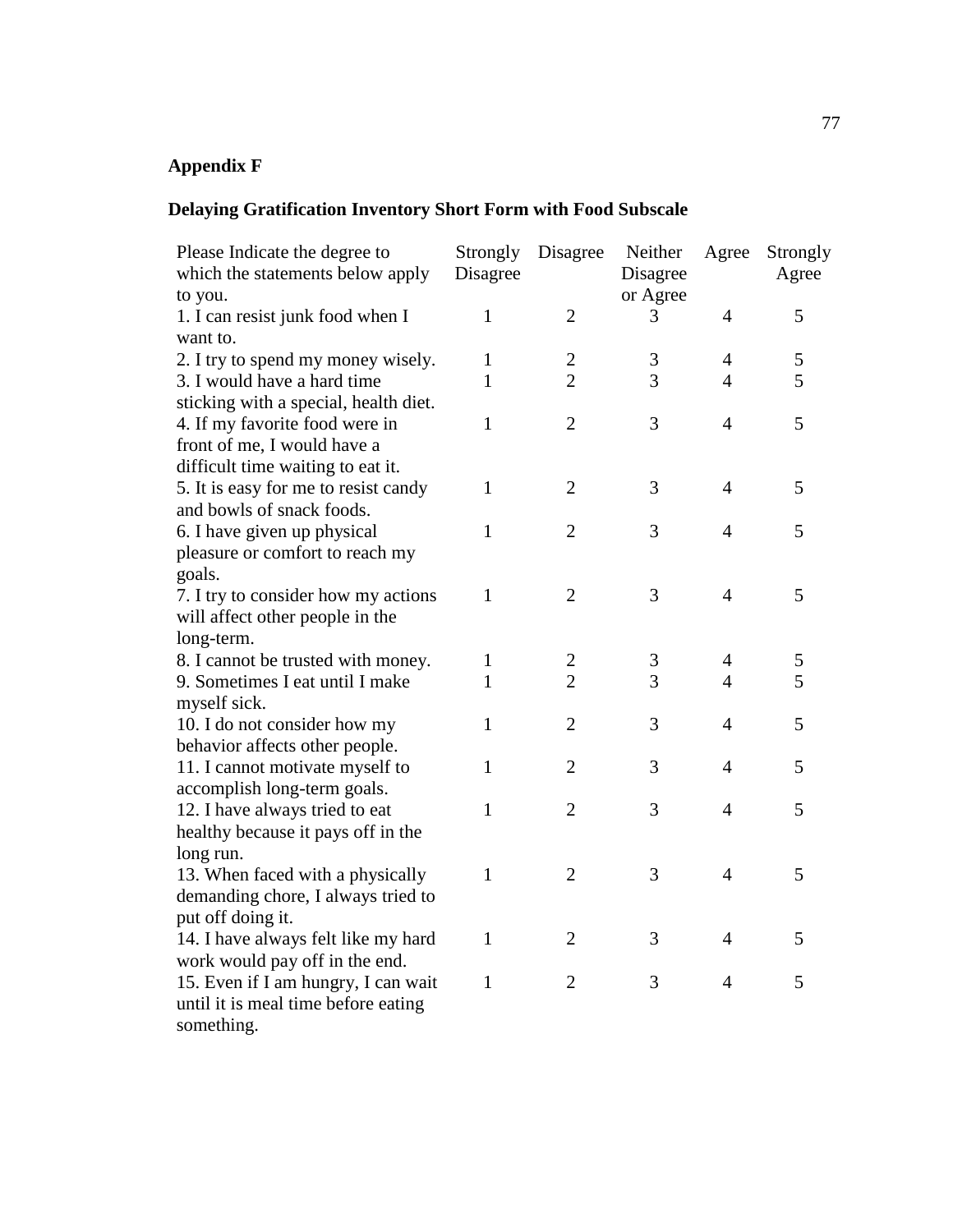## **Appendix G**

## **College Substance Use Scale**

Please indicate how often you may have used the following substances over the past 12 months.

| #            | In the past year I have<br>used: | Never<br>or almost<br>Never | Couple<br>of times<br>a month | Once<br>a<br>week | Couple<br>of<br>times<br>a week | Nearly<br>every<br>day | Several<br>times<br>a day |
|--------------|----------------------------------|-----------------------------|-------------------------------|-------------------|---------------------------------|------------------------|---------------------------|
| $\mathbf{1}$ | Marijuana                        |                             |                               |                   |                                 |                        |                           |
|              |                                  |                             |                               |                   |                                 |                        |                           |
| 2            | Beer / Wine                      |                             |                               |                   |                                 |                        |                           |
|              |                                  |                             |                               |                   |                                 |                        |                           |
| 3            | Hard liquor (rum, vodka,         |                             |                               |                   |                                 |                        |                           |
|              | etc.)                            |                             |                               |                   |                                 |                        |                           |
|              |                                  |                             |                               |                   |                                 |                        |                           |
| 4            | Downers, sleeping pills,         |                             |                               |                   |                                 |                        |                           |
|              | Quaaludes                        |                             |                               |                   |                                 |                        |                           |
|              |                                  |                             |                               |                   | $\mathbf{L}$                    | $\Box$                 |                           |
| 5            | Cocaine                          |                             |                               |                   |                                 |                        |                           |
|              |                                  |                             |                               |                   |                                 |                        |                           |
| 6            | Meth/ amphetamines,              |                             |                               |                   |                                 |                        |                           |
|              | Adderall, Dexedrine,             |                             |                               |                   |                                 |                        |                           |
|              | Ritalin, etc.                    |                             |                               |                   |                                 |                        |                           |
|              |                                  |                             |                               |                   |                                 |                        |                           |
| $\tau$       | Pain killers (Oxycontin,         |                             |                               |                   |                                 |                        |                           |
|              | Percocet, Vicodin. etc.)         |                             |                               |                   |                                 |                        |                           |
|              |                                  |                             |                               |                   |                                 |                        |                           |
| 8            | Other drugs (for                 |                             |                               |                   |                                 |                        |                           |
|              | nonmedical reasons)              |                             |                               |                   |                                 |                        |                           |
|              |                                  |                             |                               |                   |                                 |                        |                           |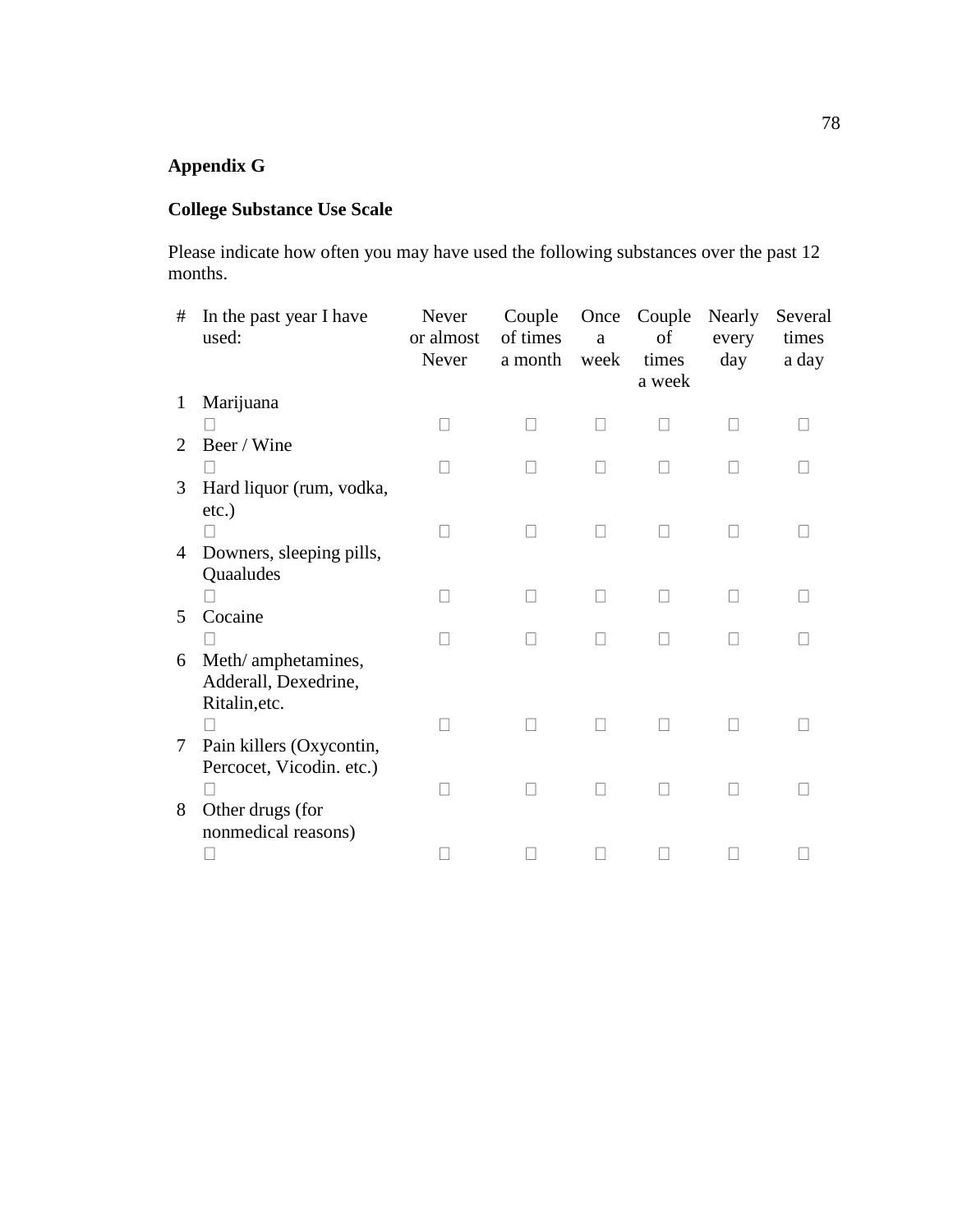# **Appendix H**

## **Demographic Form**

|                                                                                        |  |  |                                                            | Age Sex Height Weight in lbs Ethnicity |  |  |  |  |  |  |
|----------------------------------------------------------------------------------------|--|--|------------------------------------------------------------|----------------------------------------|--|--|--|--|--|--|
| *Do you live in an urban or suburban area?                                             |  |  |                                                            |                                        |  |  |  |  |  |  |
| *How many times per week do you eat out?                                               |  |  |                                                            |                                        |  |  |  |  |  |  |
| *How many times per week do you eat junk food?                                         |  |  |                                                            |                                        |  |  |  |  |  |  |
| *How many hours per week do you exercise?                                              |  |  |                                                            |                                        |  |  |  |  |  |  |
| *Are you currently seeking or involved in psychological treatment? _______ If yes, for |  |  |                                                            |                                        |  |  |  |  |  |  |
|                                                                                        |  |  |                                                            |                                        |  |  |  |  |  |  |
| *Do you binge eat? _________ If yes, do you also purge (purposefully vomit             |  |  |                                                            |                                        |  |  |  |  |  |  |
| afterward)?                                                                            |  |  |                                                            |                                        |  |  |  |  |  |  |
| *Please circle the highest level of education you have completed:                      |  |  |                                                            |                                        |  |  |  |  |  |  |
|                                                                                        |  |  | High school Some college Bachelor's degree Graduate degree |                                        |  |  |  |  |  |  |
| *Please circle the highest level of education your parents completed:                  |  |  |                                                            |                                        |  |  |  |  |  |  |
|                                                                                        |  |  | High school Some college Bachelor's degree Graduate degree |                                        |  |  |  |  |  |  |
| *HSU Participants only:                                                                |  |  |                                                            |                                        |  |  |  |  |  |  |
| Please circle your grade level: Fresh Soph Junior Senior Grad                          |  |  |                                                            |                                        |  |  |  |  |  |  |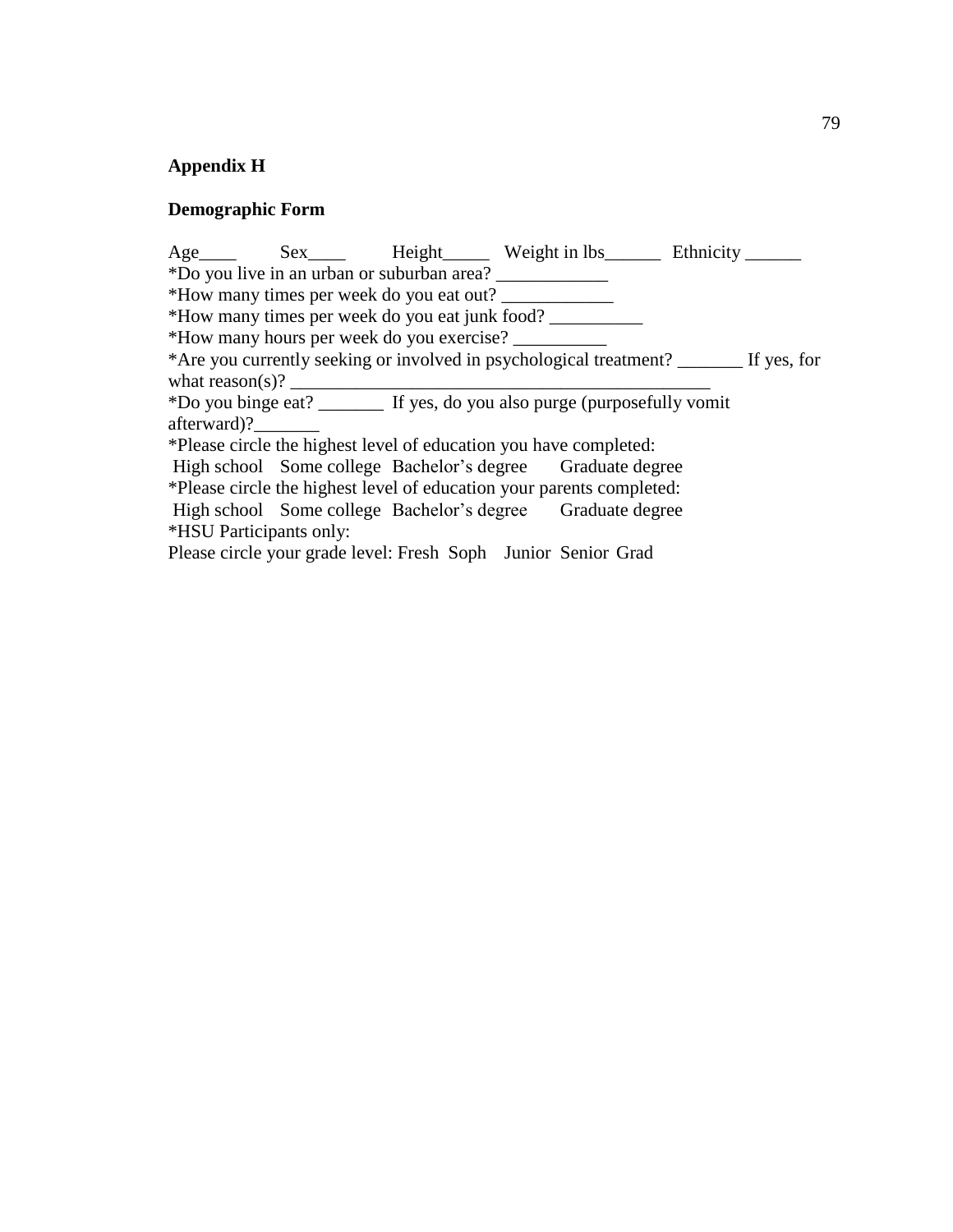#### **Appendix I**

#### **Consent Form**

Dear Participant,

This study is being conducted to understand the relationship between eating behavior and attitudes and well-being in adults. We would appreciate your participation by completing the following questionnaires. The survey will take about 50 minutes to complete. Participation is voluntary. To participate, please read the information below and then sign your name at the bottom of the page. After you have finished with this page, please tear it off of the packet and it will be collected by a researcher. Your name will not be associated with your responses to the questionnaires. Please note that some of the questions ask about mental health problems and you may experience some mild emotional discomfort.

Please do not write your name anywhere on the survey. If you are under the age of 18, please do not participate in this survey. If at any point you feel like stopping and no longer wish to participate please do so.

I understand that my participation is entirely voluntary and that I may decline to enter this study or may withdraw from participation at any time without consequence. I understand that identifying information will NOT be obtained or requested of me. My responses, therefore, will be completely anonymous. I understand that I will be asked for nonidentifiable demographic information and that this information along with my survey responses will be stored electronically in a password-protected filing system.

If I have any questions regarding the survey and/or my participation I can contact Sarah Taylor, HSU Graduate Student, at Sarah.Taylor@humboldt.edu or Dr. William M. Reynolds, PhD HSU Psychology Professor at William.Reynolds@humboldt.edu or (707) 826-3162. If I have any concerns about this research project, or any dissatisfaction with any part of this study, I can contact the IRB Chair, Dr. Ethan Gahtan, at eg51@humboldt.edu or (707) 826-4545. If I have any concerns regarding my rights as a participant, I can report them to the IRB Institutional Official at Humboldt State University, Dr. Rhea Williamson, at Rhea.Williamson@humboldt.edu or (707) 826-5169.

I hereby acknowledge that I have read and understand the implications of this research. By indicating my consent below and continuing on to the following questionnaires, I give my consent to participate, and therefore also declare that I am 18 years of age or older and thus eligible for participation in this study.

Please indicate (check) if you consent to participate in this study:  $\circ$  I agree  $\circ$  I do not agree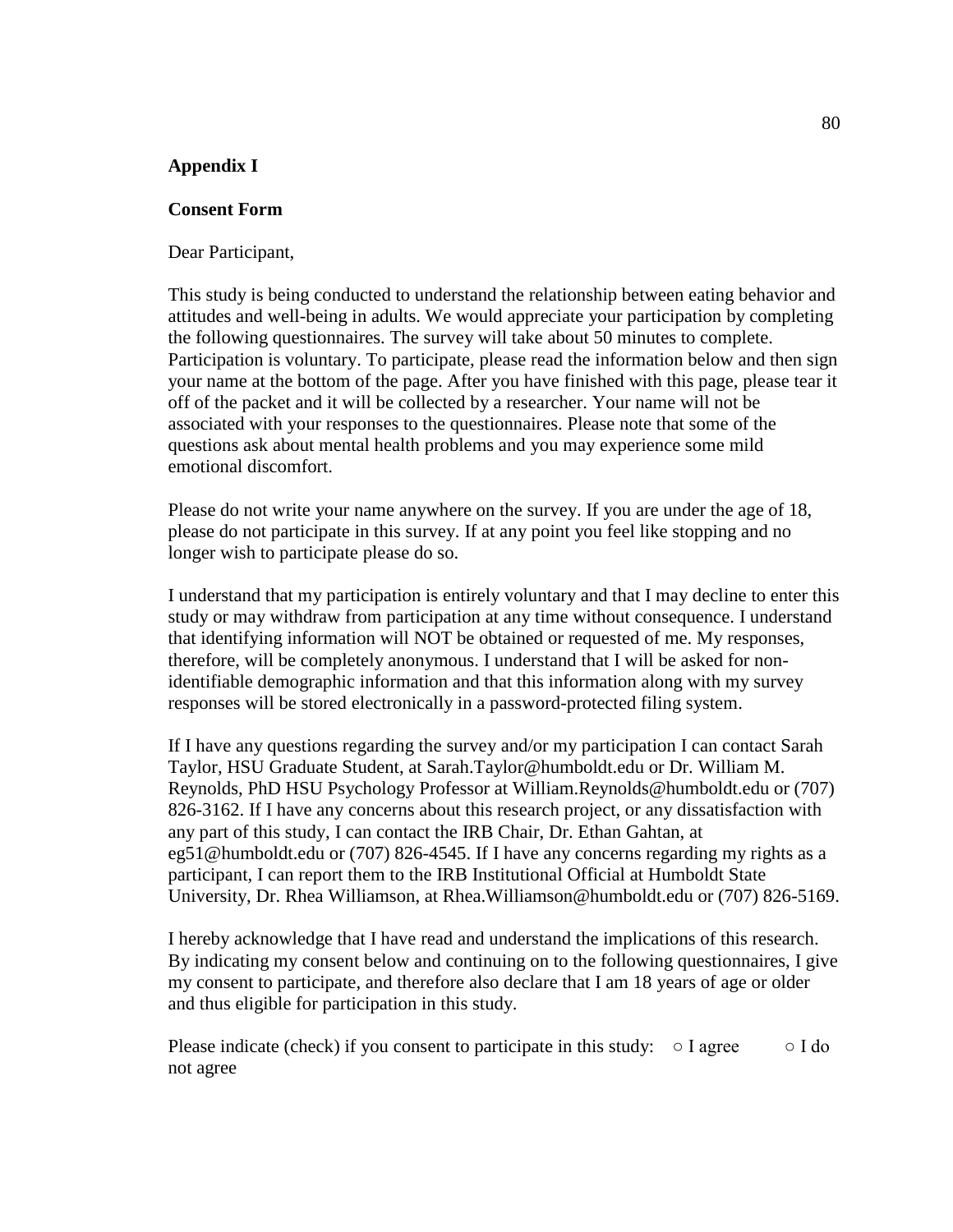Your signature:

Please remove this page from the survey packet. It will be collected by a researcher.

\_\_\_\_\_\_\_\_\_\_\_\_\_\_\_\_\_\_\_\_\_\_\_\_\_\_\_\_\_\_\_\_\_\_\_\_\_\_\_\_\_\_\_\_\_\_\_\_\_\_\_\_\_\_\_\_\_\_\_\_\_\_\_\_\_

Thank you.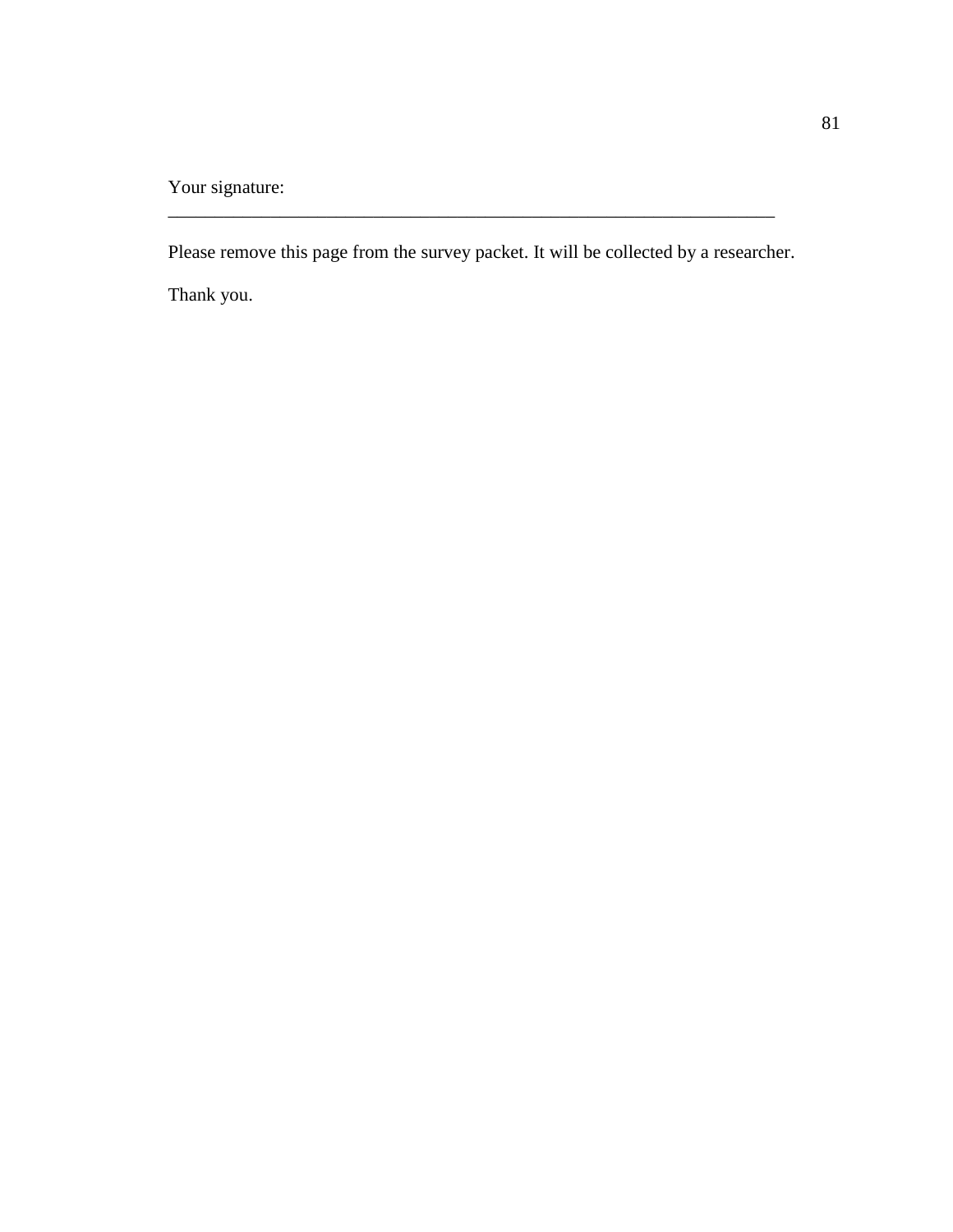### **Appendix J**

#### **Debriefing**

We wish to thank you for completing this survey. Your participation has been of significant value in helping us understand eating behavior and well-being in adults. Some of the questions ask about aspects of eating behavior and well-being that may be potential areas of concern for you. People sometimes, while completing the survey, become aware of behaviors and thoughts that may suggest the need to talk to a professional or seek out further information.

This recognition and self-awareness can be a very useful outcome of completing the survey.

If, after completing the survey, you recognize that there may be some things or feelings that are a potential issue for you, we strongly urge you to contact a professional to talk about your concerns or to answer questions that you may have.

In addition to local mental health care providers and agencies in your community, the following agencies and resources are available for you to contact:

American Psychological Association on eating disorders- overview, help, and news. www.apa.org/topics/eating/

Overeaters Anonymous- offers a program of recovery from compulsive eating using the Twelve Steps and Twelve Traditions of OA. Information, groups, and services. www.oa.org/

National Eating Disorders Association- non-profit organization advocating and supporting individuals and families affected by eating disorders. Helpline, blog, support. www.nationaleatingdisorders.org/

toll free, confidential Helpline at 1-800-931-2237

CrisisChat.org

Online Emotional Support

Hours Vary - Approx 12hrs daily / 7 days

New Hope 24 Hour Telephone Counseling Center (714) NEW-HOPE (714) 639- 4673

Online Counseling Live crisis intervention and support from a New Hope Counselor free!

24-Hour National Hopeline Network… 1-800-784-2433

For college students: http://www.ulifeline.org/

HSU Community Counseling Clinic- offers low-cost counseling/psychotherapy services for HSU and for the broader Humboldt County community. 826-3921 Clinic Location: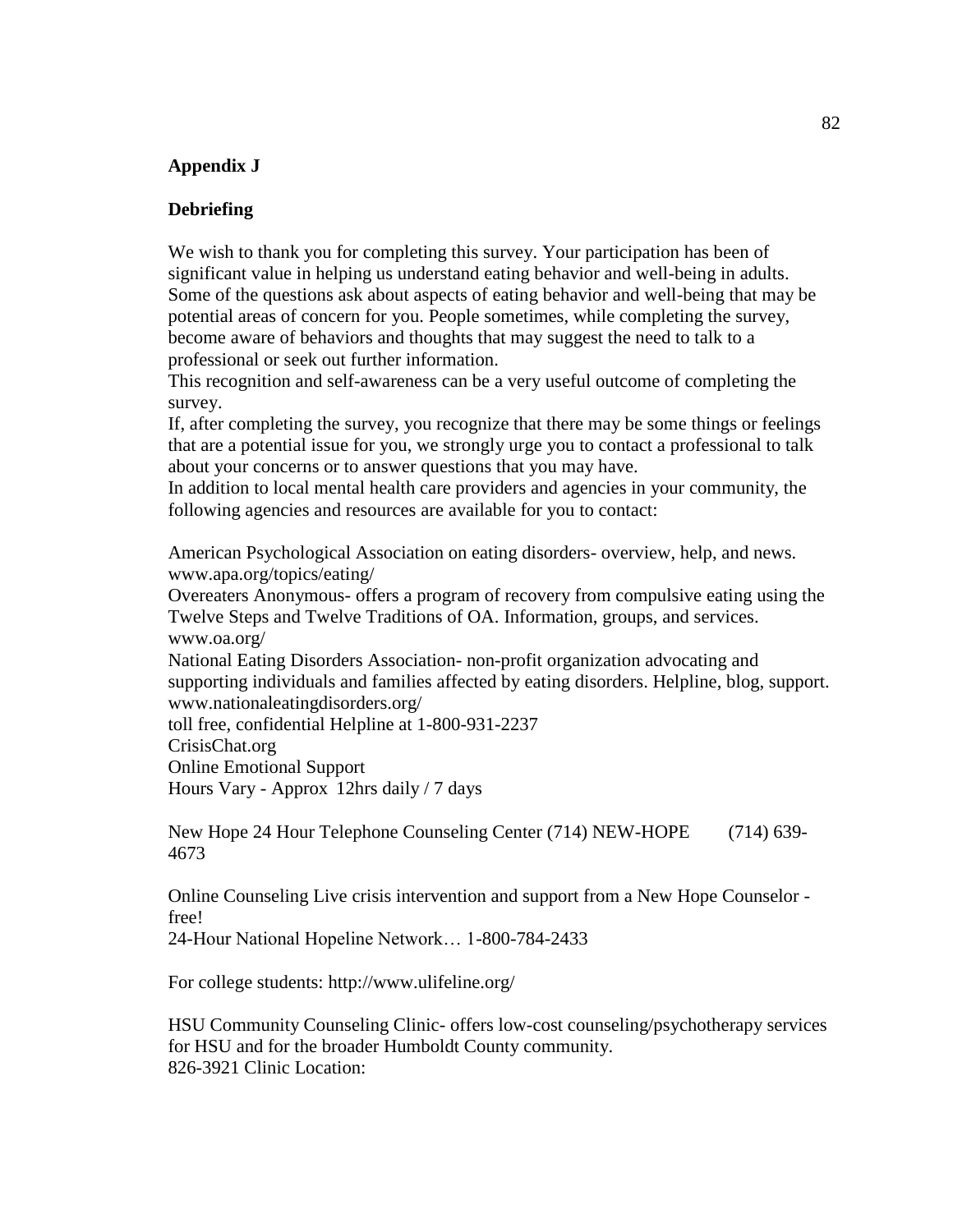### BSS 208 Clinic Hours: M - W from 10am - 7 pm, Closed Th & Fri.

Once again, we thank you for your participation in this research project.